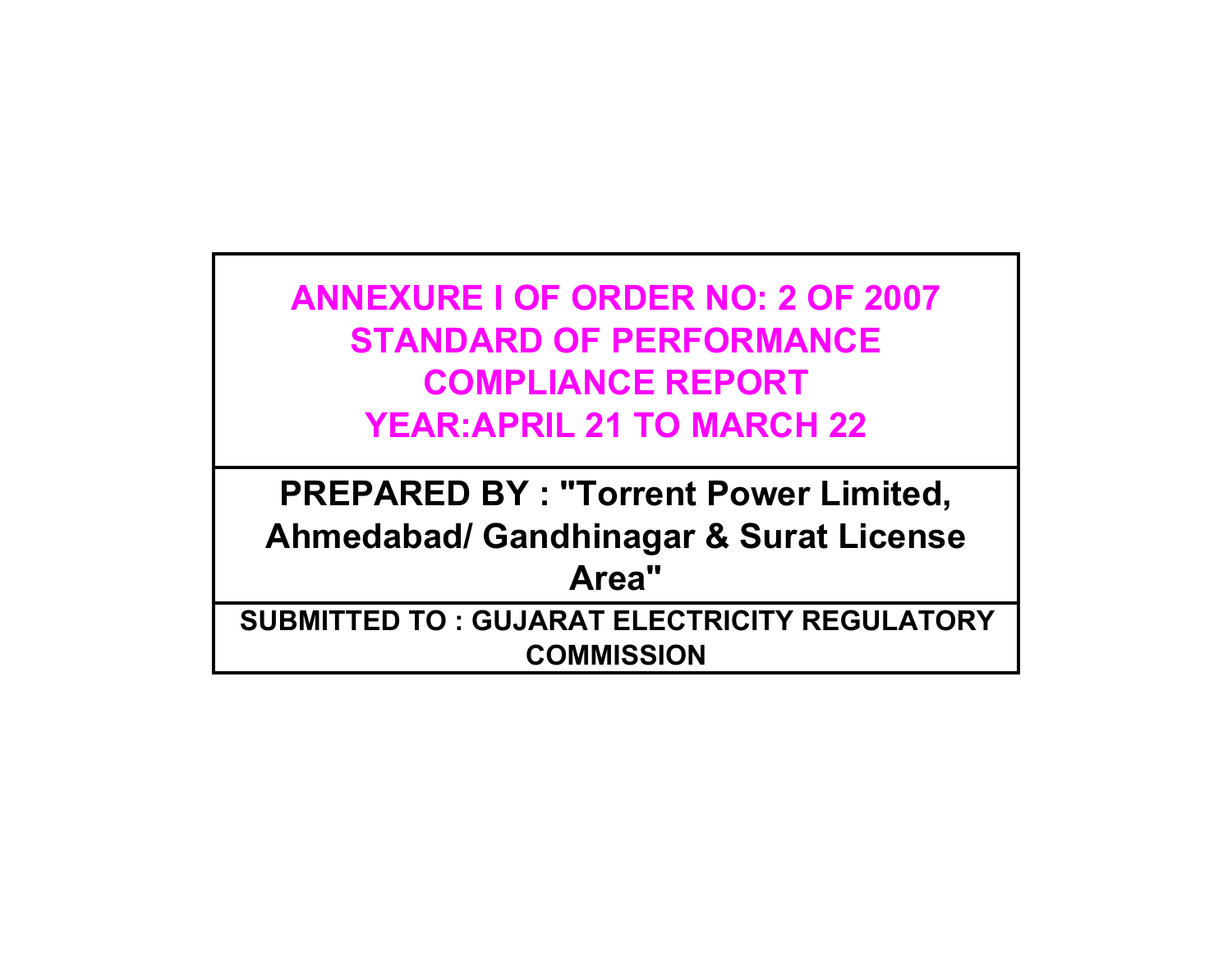## **Year : 2021-22**

#### **Performa SoP 001: Fatal and Non-fatal accident report**

|                               | Cummulative since the first quarter of the FY |                |    |           |            |  |
|-------------------------------|-----------------------------------------------|----------------|----|-----------|------------|--|
| Name of Area/Circle           |                                               | (Departmental) |    | (Outside) |            |  |
|                               | FH                                            | <b>NFH</b>     | FH | FA        | <b>NFH</b> |  |
| <b>Ahmedabad License Area</b> | $\overline{\phantom{0}}$                      |                | 31 |           |            |  |
|                               |                                               |                |    |           |            |  |

**FH-Fatal human, NFH-Non fatal human, FA-Fatal Animal**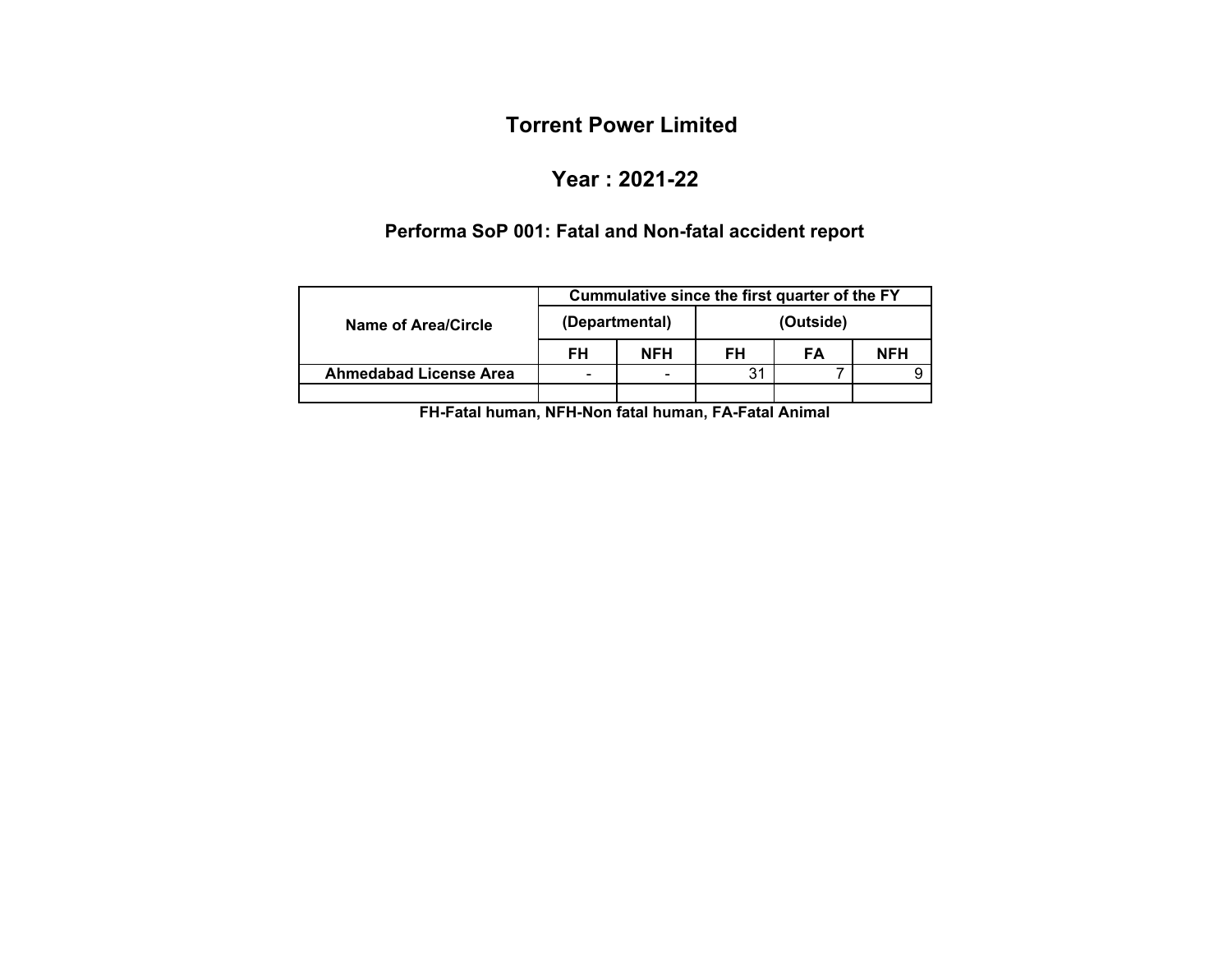### **Year : 2021-22**

# **Performa SoP 001: Fatal and Non-fatal accident report**

|                           |    |                | Cummulative since the first quarter of the FY |           |  |  |  |  |  |
|---------------------------|----|----------------|-----------------------------------------------|-----------|--|--|--|--|--|
| Name of Area/Circle       |    | (Departmental) |                                               | (Outside) |  |  |  |  |  |
|                           | FH | <b>NFH</b>     | FH                                            | NFH       |  |  |  |  |  |
| <b>Surat License Area</b> |    |                |                                               |           |  |  |  |  |  |
|                           |    |                |                                               |           |  |  |  |  |  |

**FH-Fatal human, NFH-Non fatal human, FA-Fatal Animal**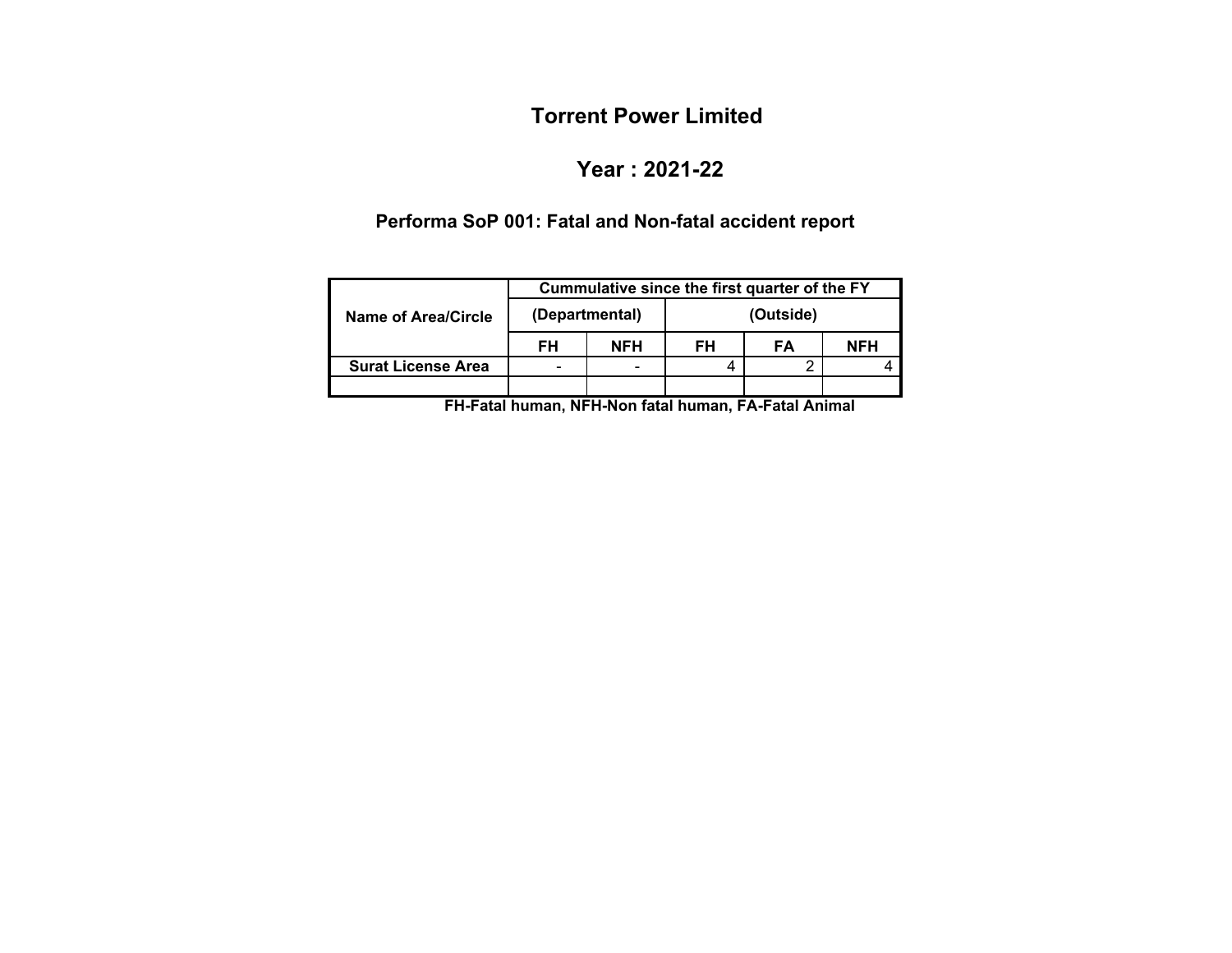|                                 | <b>TORRENT POWER LTD</b>                                                                                                        |                                                  |                                          |                                                                                                                                                                                                                                                                                                                                                                                                                                                                                                                                                                                                                                                                                                                                                                                                                                                                                                                                                                                                                                                                                                                                                                                                                                                                                                                                                                                                                                                                                                                                                                                                                                                                                                                                                                                                                                                                                                                                                                                                                                                                                                                                                                                    |                                                                                                               |                                                                                                                                                                                                                            |                                                                               |                                                                                                                                                                                               |  |  |
|---------------------------------|---------------------------------------------------------------------------------------------------------------------------------|--------------------------------------------------|------------------------------------------|------------------------------------------------------------------------------------------------------------------------------------------------------------------------------------------------------------------------------------------------------------------------------------------------------------------------------------------------------------------------------------------------------------------------------------------------------------------------------------------------------------------------------------------------------------------------------------------------------------------------------------------------------------------------------------------------------------------------------------------------------------------------------------------------------------------------------------------------------------------------------------------------------------------------------------------------------------------------------------------------------------------------------------------------------------------------------------------------------------------------------------------------------------------------------------------------------------------------------------------------------------------------------------------------------------------------------------------------------------------------------------------------------------------------------------------------------------------------------------------------------------------------------------------------------------------------------------------------------------------------------------------------------------------------------------------------------------------------------------------------------------------------------------------------------------------------------------------------------------------------------------------------------------------------------------------------------------------------------------------------------------------------------------------------------------------------------------------------------------------------------------------------------------------------------------|---------------------------------------------------------------------------------------------------------------|----------------------------------------------------------------------------------------------------------------------------------------------------------------------------------------------------------------------------|-------------------------------------------------------------------------------|-----------------------------------------------------------------------------------------------------------------------------------------------------------------------------------------------|--|--|
|                                 |                                                                                                                                 |                                                  |                                          |                                                                                                                                                                                                                                                                                                                                                                                                                                                                                                                                                                                                                                                                                                                                                                                                                                                                                                                                                                                                                                                                                                                                                                                                                                                                                                                                                                                                                                                                                                                                                                                                                                                                                                                                                                                                                                                                                                                                                                                                                                                                                                                                                                                    |                                                                                                               |                                                                                                                                                                                                                            |                                                                               |                                                                                                                                                                                               |  |  |
|                                 |                                                                                                                                 |                                                  |                                          | 2021-22                                                                                                                                                                                                                                                                                                                                                                                                                                                                                                                                                                                                                                                                                                                                                                                                                                                                                                                                                                                                                                                                                                                                                                                                                                                                                                                                                                                                                                                                                                                                                                                                                                                                                                                                                                                                                                                                                                                                                                                                                                                                                                                                                                            |                                                                                                               |                                                                                                                                                                                                                            |                                                                               |                                                                                                                                                                                               |  |  |
|                                 |                                                                                                                                 |                                                  |                                          | SoP 002 Action Taken Report FOR SAFETY MEASURES COMPLIED FOR THE ACCIDENTS OCCURRED                                                                                                                                                                                                                                                                                                                                                                                                                                                                                                                                                                                                                                                                                                                                                                                                                                                                                                                                                                                                                                                                                                                                                                                                                                                                                                                                                                                                                                                                                                                                                                                                                                                                                                                                                                                                                                                                                                                                                                                                                                                                                                |                                                                                                               |                                                                                                                                                                                                                            |                                                                               |                                                                                                                                                                                               |  |  |
| $\mathbf 1$<br><b>SR</b><br>No. | $\overline{2}$<br><b>Location of</b><br><b>Accident and</b><br>Details of victim                                                | 3<br><b>DATE OF</b><br><b>OCCURANCE ACCIDENT</b> | $\boldsymbol{\Lambda}$<br><b>TYPE OF</b> | <b>CAUSE OF ACCIDENT</b>                                                                                                                                                                                                                                                                                                                                                                                                                                                                                                                                                                                                                                                                                                                                                                                                                                                                                                                                                                                                                                                                                                                                                                                                                                                                                                                                                                                                                                                                                                                                                                                                                                                                                                                                                                                                                                                                                                                                                                                                                                                                                                                                                           | <b>FINDING OF CEI REMEDIES</b><br>/ EI/ AEI                                                                   | <b>SUUGGESTED BY</b><br>CEI / EI /AEI IN<br><b>VARIOUS CASES</b>                                                                                                                                                           | <b>WHETHER THE</b><br><b>REMEDY</b><br><b>SUGGESTED IS</b><br><b>COMPLIED</b> | <b>g</b><br><b>ACTION TAKEN TO AVOID</b><br><b>RECCURRENCE OF SUCH</b><br><b>ACCIDENT</b>                                                                                                     |  |  |
|                                 | Ahmedabad License area                                                                                                          |                                                  |                                          |                                                                                                                                                                                                                                                                                                                                                                                                                                                                                                                                                                                                                                                                                                                                                                                                                                                                                                                                                                                                                                                                                                                                                                                                                                                                                                                                                                                                                                                                                                                                                                                                                                                                                                                                                                                                                                                                                                                                                                                                                                                                                                                                                                                    |                                                                                                               |                                                                                                                                                                                                                            |                                                                               |                                                                                                                                                                                               |  |  |
|                                 | Jayeshbhai<br>Babubhai Rawal<br>Service No.<br>100322865,<br>House no. 8, F.F.,<br>Purshottamnagar,<br>Daxini Soc.<br>Maninagar | 14-Apr-21 FHO                                    |                                          | Fatal Electrical accident occurred to Mr. Jayeshbhai Babubhai Rawal, Suvidha Park Society, Nr. Purshottamnagar, Daxini Soc.,<br>Maninagar on 14.04.2021 @ 11.00 hrs. Information regarding the accident was received by Torrent Power Limited on 19.04.2021<br>at 13.41 hrs. (service no. 100322865).<br>TPL team reached at location of the incident on 19.04.2021 at 15.30 hrs and disconnected the power supply of service no.<br>100322865. During visit, it was observed that consumer side wiring was loose, hanging and in unsafe condition. No ELCB/RCCB<br>mounted in circuit. As stated by witness (Mrs. Seemaben Yadav), victim (Mr. Jayeshbhai Babubhai Rawal) felt dizziness while<br>working on water drainage pipe which is used for water outlet of bathroom. After seeing IP hanging on metallic rope which is used<br>for drying out clothes, she shouted for help and other family member rushed to IP for help. Then they shifted IP to LG hospital for<br>treatment, where doctor on duty declared him dead.<br>Joint site visit was carried out with AEI S G Patel & TPL representatives on 22.04.2021 at 10.30 hrs. During visit it was observed<br>that consumer side wiring was loose, hanging and in unsafe condition. Electrical casing capping wiring is passing from behind the<br>water drainage pipeline. IP was working on drainage pipeline and was trying to open the metallic clamp of drainage pipe with<br>metallic hand tool. During this repairing suddenly, water drainage pipe burst open leading to water leakages from pipe to wall as<br>well as on IP. Hence possibility is that he might have gotten electric shock and got electrocuted.<br>Upon checking electrical wiring of premises, No ELCB / RCCB found mounted in circuit. Hence consumer was informed to rectify<br>the faulty unsafe wiring and install ELCB/RCCB in circuit. TPL side SA cable and earthing found in order.<br>It appears that due to unsafe wiring and no ELCB/RCCB having been mounted in circuit, when IP came in contact with wet metal<br>clamp of drainage pipe, he might have got electric shock and got electrocuted. PM report is not available. | Joint<br>investigation<br>was carried<br>out by the<br>team of TPL<br>& EI on 22-<br>Apr-2021 @<br>10.30 hrs. | During site visit<br>by EI, it was<br>suggested to<br>take precaution<br>to carry out work<br>on electrical<br>network as per<br>The CEA<br>(Measures<br>relating to Safety<br>and Electric<br>supply)<br>Regulation 2010. | Yes                                                                           | The connection was<br>reconnected after verification<br>of the Test Report to meet<br>the requirements of The CEA<br>(Measures relating to Safety<br>and Electric supply)<br>Regulation 2010. |  |  |
|                                 | Anil Sharma<br>HT service no.<br>8001012, M/s J B<br>2 Packaging, Plot<br>No. 123/B,<br>G.I.D.C. Phase-I,<br>Vatva              | 25-Apr-21 NFHO                                   |                                          | Information about Non-fatal accident which took place on 25.04.2021 at 03.30 AM at M/s J B Packaging was received by Torrent<br>Power Ltd through No Power Complaint from customer representative.<br>Joint visit with GEI and TPL representatives was conducted on 26.04.2021, where as reported by the victim Mr. Anil Sharma, who<br>works as wireman in HT service M/s J B Packaging, got information regarding power failure in machines from plant operator Mr.<br>Pratap Singh Sekhawat on 25.04.2021 at 03.00 AM. He immediately rushed to site to check power in LT main panel of connected<br>machinery. Later, he inspected LT main panel through multimeter after switching off main panel power and found that B-phase<br>HRC fuse was in blown condition. After that he replaced the faulty fuse with new HRC fuse of 315A and switched on the main<br>power. However, power was not restored after replacement also. Later he opened 400 A main panel box and started checking<br>power supply through multimeter with main power in on condition. While checking power, suddenly all 3-phase fuse was blown off<br>with immediate flash in panel. Due to sudden flash in panel box, he got electric shock and burns in both hands. He was taken to<br>nearest hospital for treatment.<br>During joint site visit, there is no ELCB/RCCB installed on switch from where switch/HRC fuse was connected. During the test<br>performed through Megger on cables in panel, results were not found within permissible limits. it appears that cable was short on<br>R and Y phase, parts were not properly insulated. Victim might have got electric shock due to leakage current which passed<br>through uninsulated / short electric cable portion while operating the switch or checking the same through multimeter. Victim<br>received 2nd degree burn on his left arm and some portion of right hand. Actual cause of flashover is unknown.                                                                                                                                                                                                                        | Joint<br>investigation<br>was carried<br>out by the<br>team of TPL<br>& EI on 26-<br>Apr-2021                 | During site visit<br>by EI, it was<br>suggested to<br>take precaution<br>to carry out work<br>on electrical<br>network as per<br>The CEA<br>(Measures<br>relating to Safety<br>and Electric<br>supply)<br>Regulation 2010. | Yes                                                                           | Faulty Switch and LT cable<br>was isolated.                                                                                                                                                   |  |  |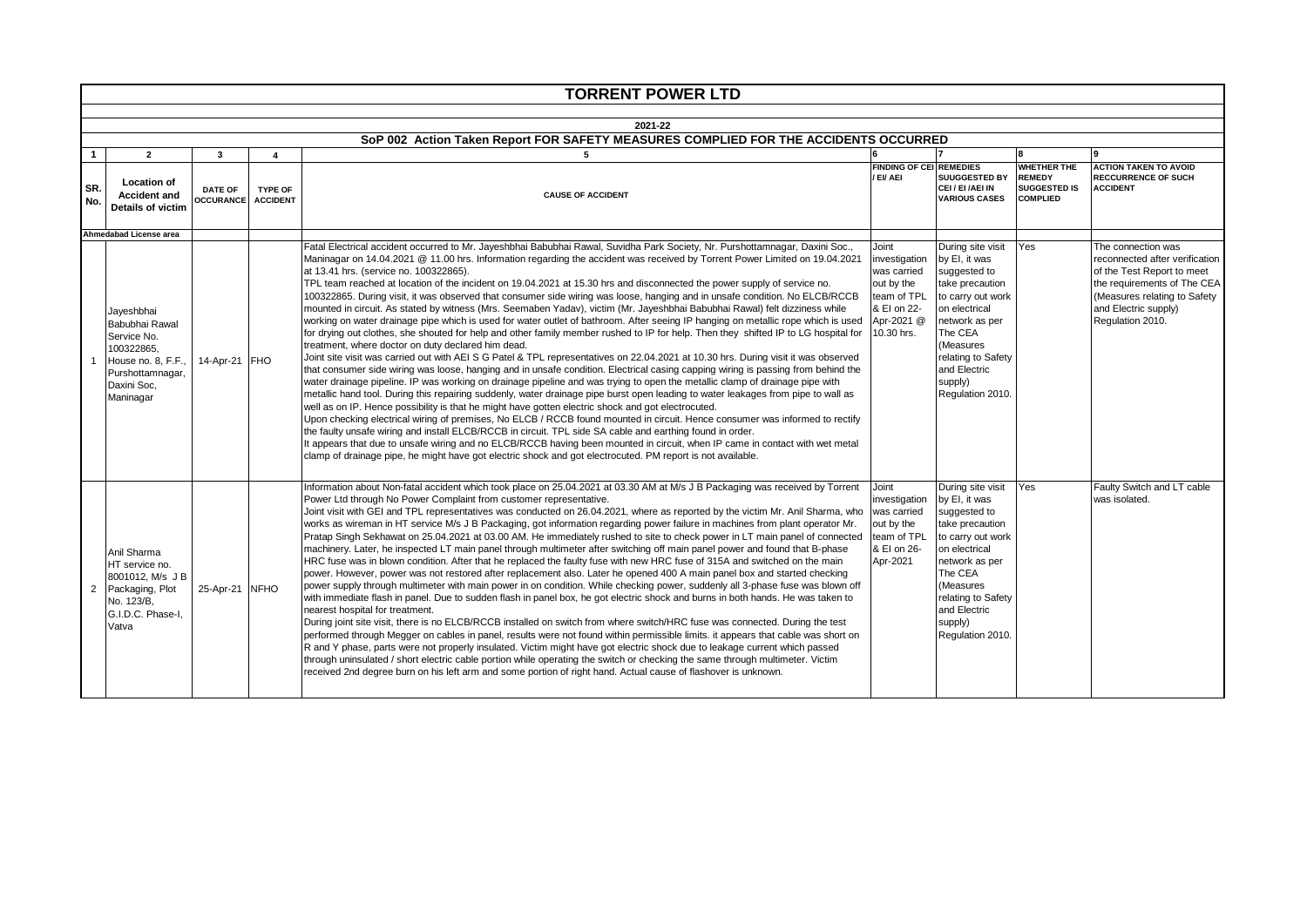| ISR.<br>No. | <b>Location of</b><br><b>Accident and</b><br>Details of victim                                                                                                                      | DATE OF<br><b>OCCURANCE</b> | <b>TYPE OF</b><br><b>ACCIDENT</b> | <b>CAUSE OF ACCIDENT</b>                                                                                                                                                                                                                                                                                                                                                                                                                                                                                                                                                                                                                                                                                                                                                                                                                                                                                                                                                                                                                                                                                                                                                                                                                                                                                                                                                                                                                                                                                                                                                                                                                                                                                                                                                                                                                                                                                                                      | <b>FINDING OF CEL REMEDIES</b><br>/ EI/ AEI                                                        | <b>SUUGGESTED BY</b><br>CEI / EI /AEI IN<br><b>VARIOUS CASES</b>                                                                                                                                                          | <b>WHETHER THE</b><br><b>REMEDY</b><br><b>SUGGESTED IS</b><br><b>COMPLIED</b> | <b>ACTION TAKEN TO AVOID</b><br><b>RECCURRENCE OF SUCH</b><br><b>ACCIDENT</b>                                                                                                                 |
|-------------|-------------------------------------------------------------------------------------------------------------------------------------------------------------------------------------|-----------------------------|-----------------------------------|-----------------------------------------------------------------------------------------------------------------------------------------------------------------------------------------------------------------------------------------------------------------------------------------------------------------------------------------------------------------------------------------------------------------------------------------------------------------------------------------------------------------------------------------------------------------------------------------------------------------------------------------------------------------------------------------------------------------------------------------------------------------------------------------------------------------------------------------------------------------------------------------------------------------------------------------------------------------------------------------------------------------------------------------------------------------------------------------------------------------------------------------------------------------------------------------------------------------------------------------------------------------------------------------------------------------------------------------------------------------------------------------------------------------------------------------------------------------------------------------------------------------------------------------------------------------------------------------------------------------------------------------------------------------------------------------------------------------------------------------------------------------------------------------------------------------------------------------------------------------------------------------------------------------------------------------------|----------------------------------------------------------------------------------------------------|---------------------------------------------------------------------------------------------------------------------------------------------------------------------------------------------------------------------------|-------------------------------------------------------------------------------|-----------------------------------------------------------------------------------------------------------------------------------------------------------------------------------------------|
| 3           | Jasodaben<br>Mahendrabhai<br>Prajapati<br>Service No.<br>3001989. Mota<br>Thakor vas.<br>Kocharab, Paldi                                                                            | 5-May-21 NFHO               |                                   | Shock complaint number 1005859970 was registered on 05.05.2021 at 10.51 hrs by service no. 68526. TPL personnel visited the<br>site. On visit, it was found that there was leakage power in earthing of 3 to 4 services. He was informed that Ms Jashodaben<br>Mahendrabhai Prajapati had received mild shock and had fallen on ground while plugging immersion heater in plug. TPL personnel situation<br>immediately made power off by removing HRC from Anil Kunj FSP 1 Ckt. 3.<br>IP was shifted to Surya hospital for preliminary treatment. The victim got discharged within 2 hrs after providing preliminary<br>treatment.<br>After investigation, it was found that service cable was healthy but earthing of 10/2c branch cable was open due to underground<br>cable fault. Cable fault in branch cable network might have caused leakage current in earthing. It was suspected that IP might<br>have gotten mild electric shock due to this leakage current while holding immersion heater in hand and plugging in the socket.<br>In downstream network, fuse was found blown in one OTDP due to this underground fault. Some portion of branch cable is found<br>encroached by extended premises.<br>It is observed that sanctioned load of victim service connection is 0.5 KW but connected load is >2 KW. ELCB was not installed at<br>consumer premises. Use of unauthorized load (more than sanction) is also observed in surrounding service connections. The<br>residents will be explained and served notice to reqularize their load and install ELCB. The cable fault might have occurred due to<br>digging activity in the past and due to penetration of water / moisture deterioration of insulation took place.<br>Supply was restored temporarily. Network improvement work to upgrade existing network is planned. Electrical inspector, Govt. of<br>Gujarat, Ahmedabad was informed about incident on 06.05.2021 | Due to<br>Pandemic<br>(COVID-19).<br>joint visit was<br>not carried<br>out by team<br>of TPL & EI. | During visit of<br>TPL team, the<br>consumers were<br>intimated to go<br>for load<br>regularization of<br>their service<br>connections.                                                                                   | <b>Yes</b>                                                                    | Noitces were served to the<br>consumers to regularise the<br>load.                                                                                                                            |
|             | Cow<br>Service No.<br>100491240, Street<br>light pole no NM<br>1115. Near Block<br>No. 140/3352<br>GHB colony,<br><b>Behind New</b><br>mental hospotal,<br>Asarwa -<br>Meghaninagar | 16-May-21 FAO               |                                   | Information of fatal electric accident of one cow near AMC street light pole no. NM 1115, GHB colony, Asarwa was received at<br>about 21:46 hrs on 16.05.2021. TPL team had visited site and disconnected the electric circuit of streetlight pole no. NM 1115 from investigation<br>main power supply. At the time of visit, one cow was found dead near pole NM 1115. During further inspection & testing of cable<br>between pole no. NM 1114 to NM 1115, it was found that cable had very low megger value. The streetlight service no. 100491244<br>was disconnected. No ELCB was provided by customer. TPL network earthing was found in order.<br>Assistant Electrical Inspector, Government of Gujarat was informed and joint site visit was carried out on 18.05.2021.<br>During the joint site visit with AEI Mr. Harshad Patel and Torrent Power team on 18.05.2021 at 02.15 PM, insulation resistance test May-2021<br>of cable between streetlight pole no. NM 1114 to NM 1115 & from NM 1115 to NM 1116 was carried out. It was found that cable<br>from NM 1114 to NM 1115 was having very low megger value and B&R phase found short. From NM 1115 to NM 1116, all three<br>phase, neutral wire of cable was found short with each other.<br>Considering above mentioned facts & observation, it might be possible that cow might have been electrocuted due to leakage<br>current from faulty cable of streetlight pole NM 1115. However, in absence of any post mortem report of cow exact cause of death<br>could not be ascertained.<br>Representative of M/s Citelum (AMC streetlight vendor) were advised on 18.05.2021 to get wiring of place of accident repaired<br>and tested by Government approved license electric contractor.                                                                                                                                                                                   | Joint<br>was carried<br>out by the<br>team of TPL<br>& AEI on 18-                                  | During site visit<br>by EI, it was<br>suggested to<br>take precaution<br>to carry out work<br>on electrical<br>network as per<br>The CEA<br>(Measures<br>relating to Safety<br>and Electric<br>supply)<br>Regulation 2010 | <b>Yes</b>                                                                    | The connection was<br>reconnected after verification<br>of the Test Report to meet<br>the requirements of The CEA<br>(Measures relating to Safety<br>and Electric supply)<br>Regulation 2010. |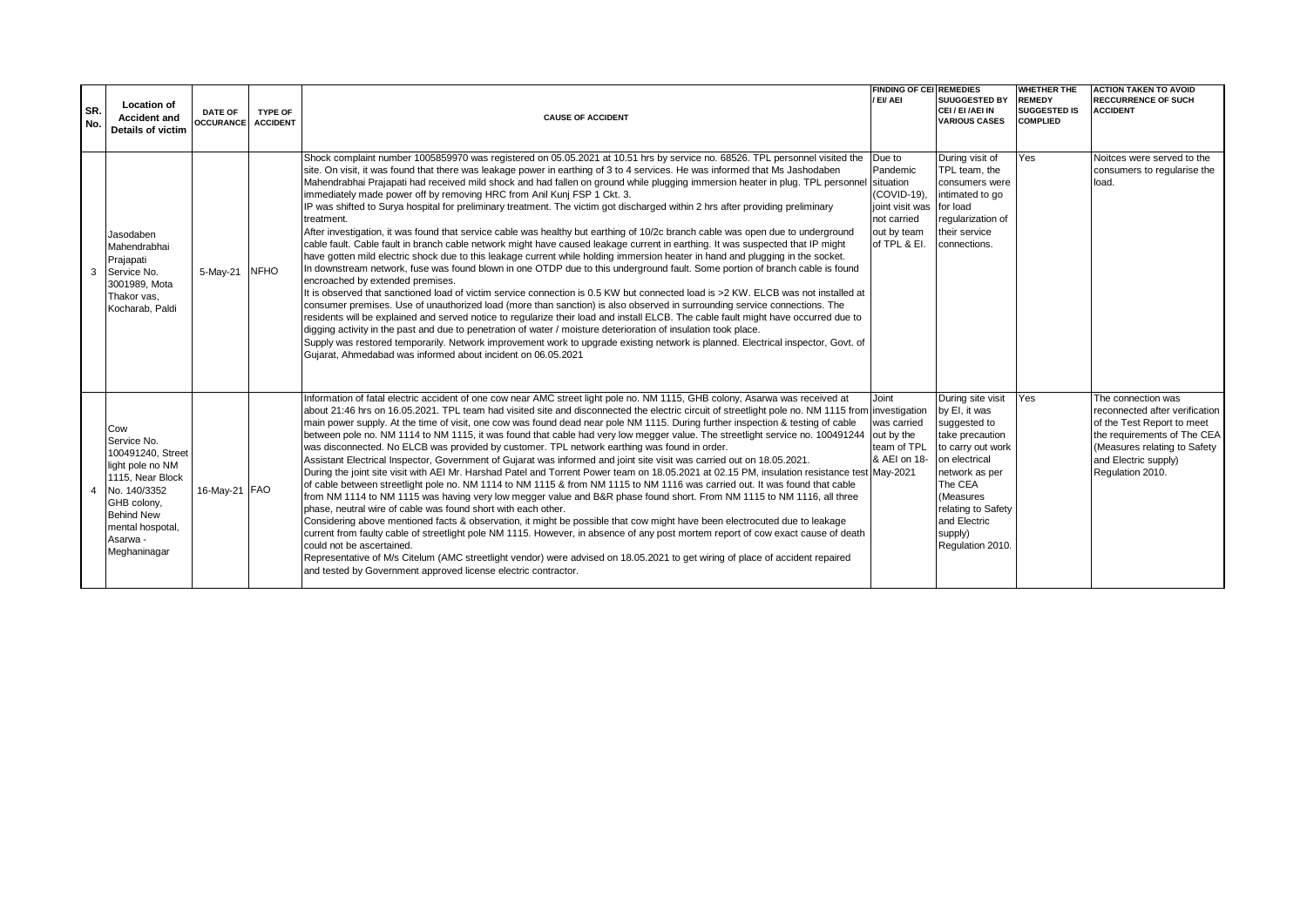|                |                                                                                                                                                         |                                    |                                   |                                                                                                                                                                                                                                                                                                                                                                                                                                                                                                                                                                                                                                                                                                                                                                                                                                                                                                                                                                                                                                                                                                                                                                                                                                                                                                                                                                                                                                                                                                                                                                                                                                                                                                                                                                                                                                                                                                                                                                                                                                                                                                                                                                                                                                                                                                                                                                                                                                                                                                                                                                                                                 | <b>FINDING OF CEI REMEDIES</b>                                                                 |                                                                                                                                                                                                                           | <b>WHETHER THE</b>                                      | <b>ACTION TAKEN TO AVOID</b>                                                                                                                                                                  |
|----------------|---------------------------------------------------------------------------------------------------------------------------------------------------------|------------------------------------|-----------------------------------|-----------------------------------------------------------------------------------------------------------------------------------------------------------------------------------------------------------------------------------------------------------------------------------------------------------------------------------------------------------------------------------------------------------------------------------------------------------------------------------------------------------------------------------------------------------------------------------------------------------------------------------------------------------------------------------------------------------------------------------------------------------------------------------------------------------------------------------------------------------------------------------------------------------------------------------------------------------------------------------------------------------------------------------------------------------------------------------------------------------------------------------------------------------------------------------------------------------------------------------------------------------------------------------------------------------------------------------------------------------------------------------------------------------------------------------------------------------------------------------------------------------------------------------------------------------------------------------------------------------------------------------------------------------------------------------------------------------------------------------------------------------------------------------------------------------------------------------------------------------------------------------------------------------------------------------------------------------------------------------------------------------------------------------------------------------------------------------------------------------------------------------------------------------------------------------------------------------------------------------------------------------------------------------------------------------------------------------------------------------------------------------------------------------------------------------------------------------------------------------------------------------------------------------------------------------------------------------------------------------------|------------------------------------------------------------------------------------------------|---------------------------------------------------------------------------------------------------------------------------------------------------------------------------------------------------------------------------|---------------------------------------------------------|-----------------------------------------------------------------------------------------------------------------------------------------------------------------------------------------------|
| SR.<br>No.     | <b>Location of</b><br><b>Accident and</b><br>Details of victim                                                                                          | <b>DATE OF</b><br><b>OCCURANCE</b> | <b>TYPE OF</b><br><b>ACCIDENT</b> | <b>CAUSE OF ACCIDENT</b>                                                                                                                                                                                                                                                                                                                                                                                                                                                                                                                                                                                                                                                                                                                                                                                                                                                                                                                                                                                                                                                                                                                                                                                                                                                                                                                                                                                                                                                                                                                                                                                                                                                                                                                                                                                                                                                                                                                                                                                                                                                                                                                                                                                                                                                                                                                                                                                                                                                                                                                                                                                        | EI/ AEI                                                                                        | <b>SUUGGESTED BY</b><br>CEI / EI /AEI IN<br><b>VARIOUS CASES</b>                                                                                                                                                          | <b>REMEDY</b><br><b>SUGGESTED IS</b><br><b>COMPLIED</b> | <b>RECCURRENCE OF SUCH</b><br><b>ACCIDENT</b>                                                                                                                                                 |
| 5              | Cow<br>Service No.<br>100439914,<br>Baliyadev na<br>tekra. Jivanwadi<br>Road, Nicol                                                                     | 17-May-21 FAO                      |                                   | Information regarding fatal electric accident of cow at Baliyadev na tekra, Nicol was received at about 23:34 hrs on 17.05.2021.<br>TPL team had visited the site and cow was found dead in consumer's premises. At the time of visit, atmospheric condition was wet linvestigation<br>due to continuous rain whole evening. TPL team found that consumer side wiring was faulty as shock observed on metallic roof.<br>Also they found that chattering sound between metallic roof & iron rod where cow was tied. For further verification, they switched<br>off the consumer side main switch & chattering between metallic roof & iron rod at which cow was tied, was not there. TPL team<br>disconnected the power supply of S/ 100439914. TPL network earthing was found in order.<br>Assistant electrical inspector, Government of Gujarat was informed, and joint site visit was done on 18.05.2021.<br>During the joint site visit with AEI and Torrent Power team on 18.05.2021 at around 03:30 PM, it was found that consumer side<br>wiring was faulty in bathroom. One lamp holder was found in damaged condition and insulation of wire which was in holder was<br>also found in damaged condition. Conductor was found in exposed condition and was very near to metallic roof. Switch of the lamp<br>holder might be in ON condition at the time of incident. There was gap observed at roof of bathroom. On 17.05.2021 atmosphere<br>was wet due to heavy rain. It might be possible that rainy water fell on damaged lamp holder. Cow was tied with pole of metallic<br>shed behind residential premises (service no. 100439914). Residential premises was having metallic roof and the roof was in<br>contact with metallic shed and iron rod was supporting that shed. It might be possible that open phase wire touched the metallic<br>roof of bathroom & due to that leakage current passed on metallic roof to metallic shed to iron rod where cow was tied. It might be<br>possible that when cow came in contact with the iron rod, the leakage current flew through it & hence got electrocuted.<br>Considering above mentioned facts & observation, it might be possible that cow might have been electrocuted due to leakage<br>current flowing from bathroom to metallic roof to iron rod at which cow was tied. However, in absence of post mortem report of<br>cow the cause of death could not ascertained.<br>The owner of the place of accident was advised to get wiring of the place of accident repaired and tested by Government<br>approved license electric contractor. | Joint<br>was carried<br>out by the<br>team of TPL<br>& AEI on 18-<br>May-2021                  | During site visit<br>by EI, it was<br>suggested to<br>take precaution<br>to carry out work<br>on electrical<br>network as per<br>The CEA<br>(Measures<br>relating to Safety<br>and Electric<br>supply)<br>Regulation 2010 | Yes                                                     | The connection was<br>reconnected after verification<br>of the Test Report to meet<br>the requirements of The CEA<br>(Measures relating to Safety<br>and Electric supply)<br>Regulation 2010. |
| 6              | Cow - 02 nos.<br>Service no.<br>2162137, Street<br>Light Pole No. SA-<br>7041 near Sujata<br>Flat, Shahibaug                                            | 17-May-21 FAO                      |                                   | Information of fatal electric accident to two cows near AMC street light pole no. SA-7041, Near Sujata Flat, Shahibaug was<br>received at about 20:58 hrs on 17.05.2021. TPL team had visited site immediately and found that electric circuit of streetlight pole<br>no. SA-7041 was disconnected by removing cut out by someone from main power supply & two unknown cows were found dead<br>near pole Sa-7041. TPL team had disconnected the main supply of S/2162137. During the inspection & testing, service found in<br>healthy condition & TPL side network earthing was found in order.<br>Assistant electrical inspector, Government of Gujarat was informed, and joint visit was carried out on 18.05.2021.<br>During the joint visit with AEI and Torrent Power team on 18.05.2021 at around 05:00 PM, insulation test of consumer's power<br>cable to pole no. Sa-7041 was carried out. It was found that insulation resistance of cable was not within permissible limit.<br>Considering above mentioned facts & observation, it may be possible that two cows might have been electrocuted due to leakage<br>current from faulty cable of street light pole SA-7041. However, in absence of post mortem report of cows, exact cause of death<br>could not be ascertained.<br>The street light vendor team were available at the place of accident on 18.05.2021 & were advised to get wiring of the place of<br>accident repaired and tested by Government approved license electric contractor.                                                                                                                                                                                                                                                                                                                                                                                                                                                                                                                                                                                                                                                                                                                                                                                                                                                                                                                                                                                                                                                                                                 | Joint<br>investigation<br>was carried<br>out by the<br>team of TPL<br>& AEI on 18-<br>May-2021 | During site visit<br>by EI, it was<br>suggested to<br>take precaution<br>to carry out work<br>on electrical<br>network as per<br>The CEA<br>(Measures<br>relating to Safety<br>and Electric<br>supply)<br>Regulation 2010 | N <sub>0</sub>                                          | Service is still disconnected                                                                                                                                                                 |
| $\overline{7}$ | Jigneshbhai<br>Natvarsinh Bariva<br>Service No.<br>2101277, Plot NO.<br>279, Shrey Colour<br>Chem, Phase-<br>2, Opp. Vatva<br>railway<br>Station, Vatva | 17-May-21 FHO                      |                                   | The information about fatal accident which took place on 17.05.2021, 12.30 PM at Shrey color chem, Plot No.279, Phase-2,<br>G.I.D.C Vatva, was received by Torrent Power Ltd from El through letter of GIDC Vatva Police Station on 20.05.2021, at 14:30<br>Hrs.<br>Joint site visit was carried out with Electrical Inspector on 23.06.2021, 13:30 hrs. As reported by Mrs. Savitaben Sanjaybhai<br>Viswakarma, while opening the dumper valve of the blender machine, Savitaben got into trouble and asked Mr. Jigneshbhai<br>Natvarsinh Bariya for help in pulling the valve from the dumper. Jigneshbhai got frozen there and was immediately taken to Civil<br>hospital for further treatment, where doctor on duty declared him dead.<br>Site was inspected. Victim was working in isolated zone. Consumer side installation & wiring was tested and found OK. ELCB was<br>installed and was found in working condition. Confirmed reason of cause of electric shock was not found. TPL installation was also<br>checked and found in order.                                                                                                                                                                                                                                                                                                                                                                                                                                                                                                                                                                                                                                                                                                                                                                                                                                                                                                                                                                                                                                                                                                                                                                                                                                                                                                                                                                                                                                                                                                                                                              | Joint<br>investigation<br>was carried<br>out by the<br>team of TPL<br>& EI on 23-<br>Jun-2021  | During the site<br>visit, no evidence<br>for probable<br>electric shock<br>was found.                                                                                                                                     | NA                                                      | Service was not<br>disconnected                                                                                                                                                               |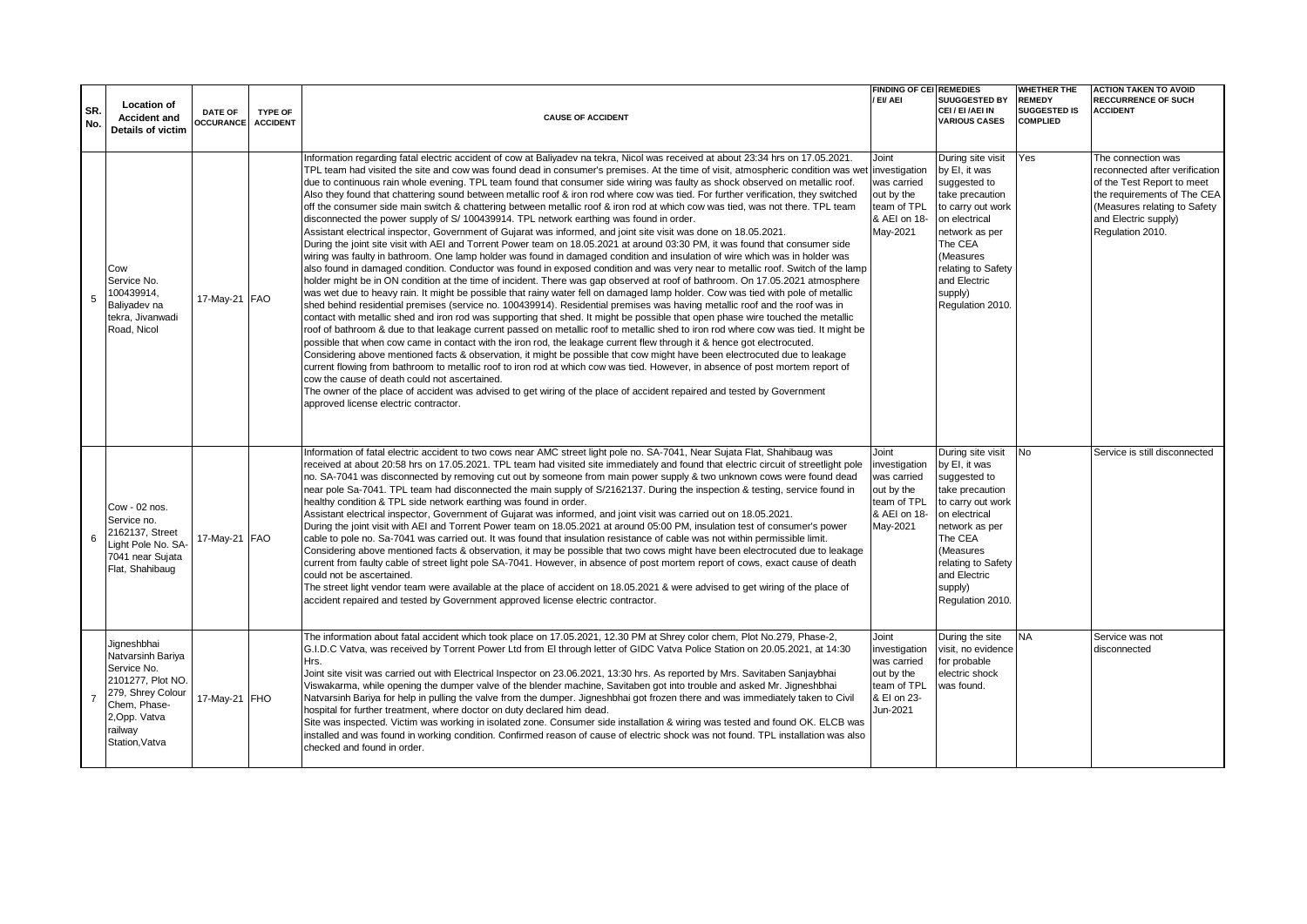|            |                                                                                                                                               |                      |                            |                                                                                                                                                                                                                                                                                                                                                                                                                                                                                                                                                                                                                                                                                                                                                                                                                                                                                                                                                                                                                                                                                                                                                                                                                                                                                                                                                                                                                                                                                                                                                                                                                                                                                                                                                                                                                                                                                                                                                                                                                                                                                                                                                                                                                                                                                                                                                                                                                                                                                                                                                                                                                                                                                                                                                                                                                                                                                                                                                                                                                                                                                                                  | <b>FINDING OF CEI REMEDIES</b>                                                                 |                                                                                                                                                                                                                           | <b>WHETHER THE</b>                                      | <b>ACTION TAKEN TO AVOID</b>                                                                                                                                                                  |
|------------|-----------------------------------------------------------------------------------------------------------------------------------------------|----------------------|----------------------------|------------------------------------------------------------------------------------------------------------------------------------------------------------------------------------------------------------------------------------------------------------------------------------------------------------------------------------------------------------------------------------------------------------------------------------------------------------------------------------------------------------------------------------------------------------------------------------------------------------------------------------------------------------------------------------------------------------------------------------------------------------------------------------------------------------------------------------------------------------------------------------------------------------------------------------------------------------------------------------------------------------------------------------------------------------------------------------------------------------------------------------------------------------------------------------------------------------------------------------------------------------------------------------------------------------------------------------------------------------------------------------------------------------------------------------------------------------------------------------------------------------------------------------------------------------------------------------------------------------------------------------------------------------------------------------------------------------------------------------------------------------------------------------------------------------------------------------------------------------------------------------------------------------------------------------------------------------------------------------------------------------------------------------------------------------------------------------------------------------------------------------------------------------------------------------------------------------------------------------------------------------------------------------------------------------------------------------------------------------------------------------------------------------------------------------------------------------------------------------------------------------------------------------------------------------------------------------------------------------------------------------------------------------------------------------------------------------------------------------------------------------------------------------------------------------------------------------------------------------------------------------------------------------------------------------------------------------------------------------------------------------------------------------------------------------------------------------------------------------------|------------------------------------------------------------------------------------------------|---------------------------------------------------------------------------------------------------------------------------------------------------------------------------------------------------------------------------|---------------------------------------------------------|-----------------------------------------------------------------------------------------------------------------------------------------------------------------------------------------------|
| SR.<br>No. | <b>Location of</b><br><b>Accident and</b><br>Details of victim                                                                                | DATE OF<br>OCCURANCE | TYPE OF<br><b>ACCIDENT</b> | <b>CAUSE OF ACCIDENT</b>                                                                                                                                                                                                                                                                                                                                                                                                                                                                                                                                                                                                                                                                                                                                                                                                                                                                                                                                                                                                                                                                                                                                                                                                                                                                                                                                                                                                                                                                                                                                                                                                                                                                                                                                                                                                                                                                                                                                                                                                                                                                                                                                                                                                                                                                                                                                                                                                                                                                                                                                                                                                                                                                                                                                                                                                                                                                                                                                                                                                                                                                                         | EI/ AEI                                                                                        | <b>SUUGGESTED BY</b><br>CEI / EI /AEI IN<br><b>VARIOUS CASES</b>                                                                                                                                                          | <b>REMEDY</b><br><b>SUGGESTED IS</b><br><b>COMPLIED</b> | <b>RECCURRENCE OF SUCH</b><br><b>ACCIDENT</b>                                                                                                                                                 |
| 8          | Virendra Singh<br>Yadav<br>HT Service No.<br>8000916, Plot No<br>3401/5, KAD<br>Udhyog, G.I.D.C.,<br>Phase - IV. Vatva                        | 18-May-21 FHO        |                            | Information about fatal accident which took place on 18.05.2021, 03:00 PM at M/s KAD Udyog was received by Torrent Power<br>from EI through letter of GIDC police station. Preliminary visit conducted by TPL CS-KAM team and joint visit at accident site with<br>Government Electrical Inspector conducted on 21.05.2021.<br>As per information received from eye-witness Mr. Muzzafar Ali, Supervisor of KAD Udhyog, it was learnt that victim Mr. Virendra<br>Singh was putting plastic cover on SS coils in factory premises to protect from rain water. Further reported that, around 3 PM he<br>heard the noise of victim and immediately rushed to location where victim was working. He saw that victim had got electrical shock   & EI on 21-<br>and fallen condition with upper head stick with iron waste material. They tried to remove his head from iron waste material through<br>wooden stick, but they also felt electric shock. So then they immediately switched off the power of factory from LT main panels.<br>Further they immediately called 108 for medical emergency and victim was admitted to VS hospital, where he was declared dead<br>by on duty doctor.<br>During visit, it was found that ELCB or RCCB was not installed in the LT network and 2 open switch board with improper wiring<br>were found on walls near accident area. On date of accident 18.05.2021 there was heavy rain at area due to cyclone, so it appears<br>that victim might be electrocuted when he came in contact with iron waste material in which electrical current was passing through<br>hanging wires of switch board. Actual cause of fatal accident is unknown due to non availability of post mortem report.                                                                                                                                                                                                                                                                                                                                                                                                                                                                                                                                                                                                                                                                                                                                                                                                                                                                                                                                                                                                                                                                                                                                                                                                                                                                                                                                                                                  | Joint<br>investigation<br>was carried<br>out by the<br>team of TPL<br>May-2021                 | During site visit<br>by EI, it was<br>suggested to<br>take precaution<br>to carry out work<br>on electrical<br>network as per<br>The CEA<br>(Measures<br>relating to Safety<br>and Electric<br>supply)<br>Regulation 2010 | Yes                                                     | The connection was<br>reconnected after verification<br>of the Test Report to meet<br>the requirements of The CEA<br>(Measures relating to Safety<br>and Electric supply)<br>Regulation 2010. |
| 9          | Vijay (Sunny)<br>Rameshbhai<br>Rathod<br>Service No.<br>2214500,<br>Girdharnagar<br>Muncipal Qtrs, B/S<br>Pritampura,<br>Shahibaug            | 19-May-21 NFHO       |                            | Information regarding electric shock to Mr. Vijay Rameshbhai Rathod at B/s Block no. 1, Chhapra, B/s Pritampura, Girdharnagar<br>was received at around 15:07 hrs on 19.05.2021 vide electric shock complaint no. 1005908356. TPL NCP team had visited the<br>site immediately and during visit, electric shock was observed on iron roof of service no. 2214500 due to consumer side faulty<br>wiring. During further investigation it was found that loose wire of consumer was touching iron roof & upon switching ON power<br>supply of switch, iron roof might have got charged and victim might have got electric shock. TPL team immediately disconnected<br>power supply of service no. 2214500. At the time of investigation, service apparatus and TPL earthing of service no. 2214500 was<br>found in order.Electrical Inspector, Government of Gujarat was informed on 19.05.2021 and joint visit of the place of accident was<br>carried out on 20.05.2021.During the joint site visit with JEI and Torrent Power team on 20.05.2021, around 11:30 AM, insulation<br>test of consumer side wiring was carried out with the help of megger. It was found that some of consumer side wiring was loose &<br>hanging. In consumer wiring, red & black color wire which was used to supply power to the toilet was open from one switch board,<br>loose, hanging & pressed by iron roof. To further investigate, when wire was opened from both end, it was found that red color<br>phase wire's insulation was peeled off and conducting wire was open where it was pressed by iron roof & also the wire had some<br>joint in it. It might be the probable reason for cause of accident. During the joint site visit statements of eye witness Mr. Umeshbhai<br>Kantilal Chauhan, Premises Owner Mr. Maheshbhai Rameshbhai Vaghela were taken & site Panchnama was carried out. As per<br>eye witness Mr. Umeshbai Kantilal Chauhan, on 19.05.2021 at about 03:00 PM, Mr Vijay Rameshbhai Rathod was trying to climb<br>on roof to arrange plastic & he climbed through streetlight pole which was near to his house. When Mr. Vijay put his leg on iron<br>roof at that time, he got electric shock. People gathered from around & separated him with the help of wooden rod. Due to that Mr.<br>Vijay fell from roof & got injury on his head & blood came out from his head. Mr. Vijay (Sunny) Rathod was taken at Civil hospital,<br>Asarwa by auto rickshaw for further treatment and came back home same evening post treatment (stiches on his head) at around<br>8 pm. As per premises owner, Mr Maheshbhai Vaghela, he was on his work at Shahpur on 19.05.2021 around 3 pm. His daughter<br>called him to inform that IP got electric shock while climbing on streetlight pole to arrange plastic on his roof. At the time of joint<br>visit, IP was present at his place, but he was not able to give any statement. Customer of service number 2214500 was advised to<br>get his wiring of the place of accident repaired and tested by Government approved licensed electrical contractor. | Joint<br>investigation<br>was carried<br>out by the<br>team of TPL<br>& AEI on 20-<br>May-2021 | During site visit<br>by EI, it was<br>suggested to<br>take precaution<br>to carry out work<br>on electrical<br>network as per<br>The CEA<br>(Measures<br>relating to Safety<br>and Electric<br>supply)<br>Regulation 2010 | Yes                                                     | The connection was<br>reconnected after verification<br>of the Test Report to meet<br>the requirements of The CEA<br>(Measures relating to Safety<br>and Electric supply)<br>Regulation 2010. |
|            | Cow - 02 nos.<br>Service No.<br>1352299. Street<br>10 light pole no: DS-<br>6138, Near Manav<br>Mandir, Axar bag<br>Soc, Daxini,<br>Maninagar | 19-May-21            | <b>FAO</b>                 | Information of an electrocution of cow at streetlight pole no. DS-6138 near Axar Bag Soc., Maninagar was received by NPC<br>department, Torrent Power LTD through TPL call center on 19.05.2021 at 10:07 PM. NPC personnel visited the site immediately<br>and found that dead cows were lying near streetlight pole DS-6138. Electric leakage current was observed on AMC streetlight pole was carried<br>no. DS-6138 as well as on cow and ELCB was not found installed. Power supply of service no. 1352299 from which electric supply out by the<br>was given to the streetlight pole was disconnected. Land near streetlight pole was wet due to rain. AMC vendor M/s Citelum's<br>engineer Mr. Wasim was informed.<br>Assistant Electrical Inspector, Government of Gujarat, Mr Harshad Patel was informed and joint visit with TPL officials was carried May-2021<br>out on 20.05.2021. During testing using megger, Y-phase circuit of the electric pole was found faulty.<br>As reported by owner of cow Mr. Baldevbhai Desai, his cow got electrocuted by streetlight pole DS-6138 on 19.05.2021 at around<br>10:07 PM.<br>TPL earthing at service apparatus of service no. 1352299 was found in order.<br>However, on dated 19.05.2021 TPL representative found leakage on pole during site visit and ELCB was not installed. It is<br>suspected that cow might have electrocuted when it came in contact with streetlight pole having leakage current on its surface due<br>to faulty circuit.                                                                                                                                                                                                                                                                                                                                                                                                                                                                                                                                                                                                                                                                                                                                                                                                                                                                                                                                                                                                                                                                                                                                                                                                                                                                                                                                                                                                                                                                                                                                                                                                       | Joint<br>investigation<br>team of TPL<br>& AEI on 20-                                          | During site visit<br>by EI, it was<br>suggested to<br>take precaution<br>to carry out work<br>on electrical<br>network as per<br>The CEA<br>(Measures<br>relating to Safety<br>and Electric<br>supply)<br>Regulation 2010 | Yes                                                     | The connection was<br>reconnected after verification<br>of the Test Report to meet<br>the requirements of The CEA<br>(Measures relating to Safety<br>and Electric supply)<br>Regulation 2010. |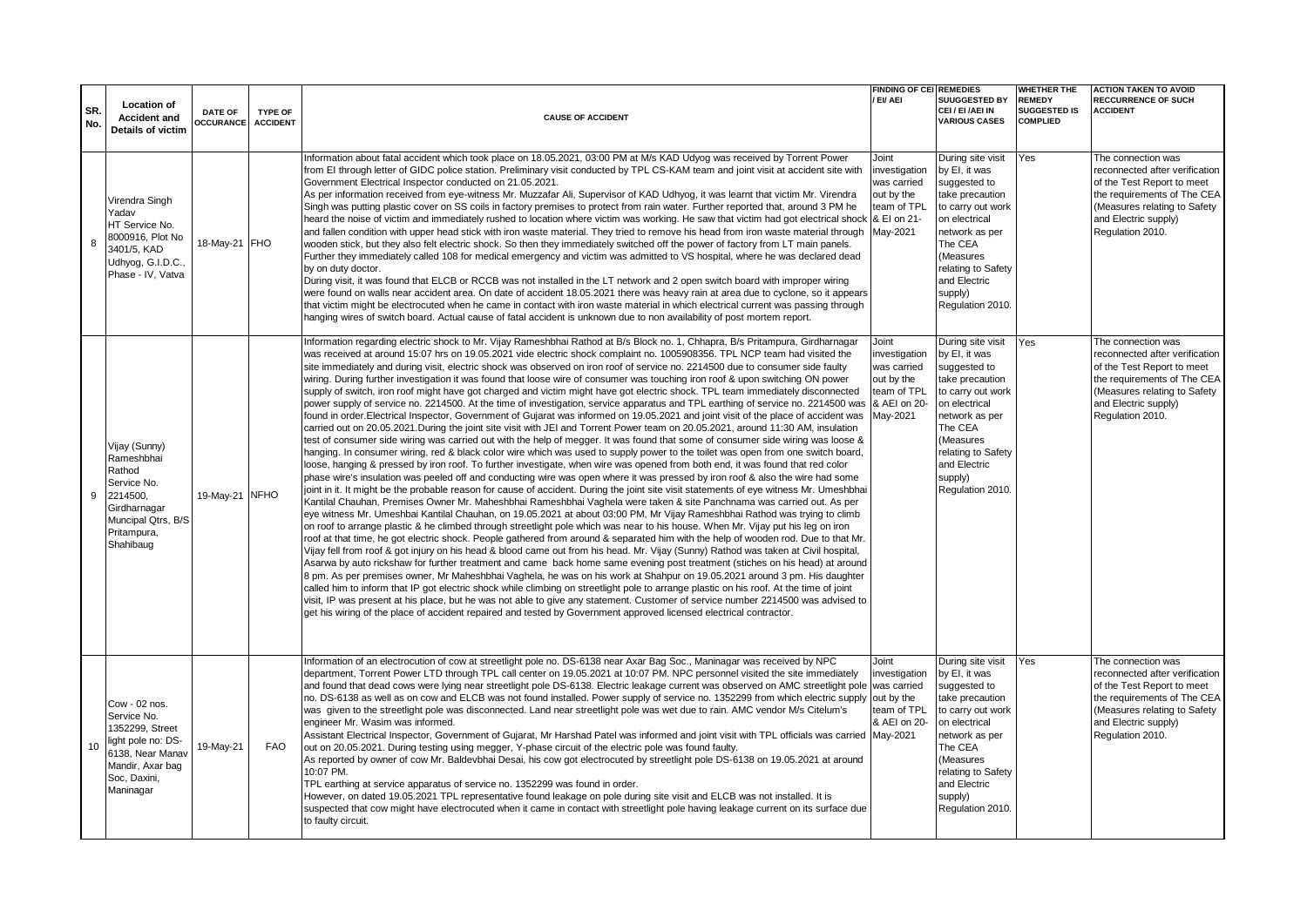|            |                                                                                                                              |                                    |                                   |                                                                                                                                                                                                                                                                                                                                                                                                                                                                                                                                                                                                                                                                                                                                                                                                                                                                                                                                                                                                                                                                                                                                                                                                                                                                                                                                                                                                                                                                                                                                                                                                                                                                                                                                                                                                                                                                                                                                                                                                                                                                                                                                                                                                                                                                                                                                                                                                                                                                                                                                                                                                                                                                                                                                                                                                                                                                                                                                                                                                                                                                                                                                                                                                                                                                                                                                                                                                                                                                                                                                                                                                                                                                                                                                                                                                                                                                                                                       | <b>FINDING OF CEI REMEDIES</b>                                                                 |                                                                                                                                                                                                                           | <b>WHETHER THE</b>                                      | <b>ACTION TAKEN TO AVOID</b>                                                                                                                                                                  |
|------------|------------------------------------------------------------------------------------------------------------------------------|------------------------------------|-----------------------------------|-----------------------------------------------------------------------------------------------------------------------------------------------------------------------------------------------------------------------------------------------------------------------------------------------------------------------------------------------------------------------------------------------------------------------------------------------------------------------------------------------------------------------------------------------------------------------------------------------------------------------------------------------------------------------------------------------------------------------------------------------------------------------------------------------------------------------------------------------------------------------------------------------------------------------------------------------------------------------------------------------------------------------------------------------------------------------------------------------------------------------------------------------------------------------------------------------------------------------------------------------------------------------------------------------------------------------------------------------------------------------------------------------------------------------------------------------------------------------------------------------------------------------------------------------------------------------------------------------------------------------------------------------------------------------------------------------------------------------------------------------------------------------------------------------------------------------------------------------------------------------------------------------------------------------------------------------------------------------------------------------------------------------------------------------------------------------------------------------------------------------------------------------------------------------------------------------------------------------------------------------------------------------------------------------------------------------------------------------------------------------------------------------------------------------------------------------------------------------------------------------------------------------------------------------------------------------------------------------------------------------------------------------------------------------------------------------------------------------------------------------------------------------------------------------------------------------------------------------------------------------------------------------------------------------------------------------------------------------------------------------------------------------------------------------------------------------------------------------------------------------------------------------------------------------------------------------------------------------------------------------------------------------------------------------------------------------------------------------------------------------------------------------------------------------------------------------------------------------------------------------------------------------------------------------------------------------------------------------------------------------------------------------------------------------------------------------------------------------------------------------------------------------------------------------------------------------------------------------------------------------------------------------------------------------|------------------------------------------------------------------------------------------------|---------------------------------------------------------------------------------------------------------------------------------------------------------------------------------------------------------------------------|---------------------------------------------------------|-----------------------------------------------------------------------------------------------------------------------------------------------------------------------------------------------|
| SR.<br>No. | <b>Location of</b><br><b>Accident and</b><br>Details of victim                                                               | <b>DATE OF</b><br><b>OCCURANCE</b> | <b>TYPE OF</b><br><b>ACCIDENT</b> | <b>CAUSE OF ACCIDENT</b>                                                                                                                                                                                                                                                                                                                                                                                                                                                                                                                                                                                                                                                                                                                                                                                                                                                                                                                                                                                                                                                                                                                                                                                                                                                                                                                                                                                                                                                                                                                                                                                                                                                                                                                                                                                                                                                                                                                                                                                                                                                                                                                                                                                                                                                                                                                                                                                                                                                                                                                                                                                                                                                                                                                                                                                                                                                                                                                                                                                                                                                                                                                                                                                                                                                                                                                                                                                                                                                                                                                                                                                                                                                                                                                                                                                                                                                                                              | / EI/ AEI                                                                                      | <b>SUUGGESTED BY</b><br>CEI / EI /AEI IN<br><b>VARIOUS CASES</b>                                                                                                                                                          | <b>REMEDY</b><br><b>SUGGESTED IS</b><br><b>COMPLIED</b> | <b>RECCURRENCE OF SUCH</b><br><b>ACCIDENT</b>                                                                                                                                                 |
| 11         | Manisha Vaghela<br>Service No.<br>2226852. Plot No-<br>176. Dabba<br>Nagar, Nr.<br>Shanker Jamadar<br>Chali.<br>Meghaninagar | 24-May-21 NFHO                     |                                   | Information of electric shock complaint was received on 24.05.21 at 22:13 hrs for service no. 2226852 of Plot no. 176,<br>Dabbanagar, Meghaninagar with complaint no. 1005928996.TPL, NPC team had visited the site immediately & during<br>investigation they found that consumer side wiring was defective, loose & hanging. Additionally, yellow earthing wire of consumer<br>side wiring was found in contact with the armor of TPL cable & service apparatus & not connected to the earth terminal provided<br>on service apparatus. During testing TPL NPC team found that tester glow while touching yellow customer earthing open wire &<br>vanish when they switch off the main switch of power supply of customer. On investigation, they found that one switch board, which & AEI on 25-<br>is nearer to main gate of this service having two 5-Amp pin socket & 4 switch & on opening of that switchboard, it was found that<br>phase to phase link between switches were without insulation & one yellow color wire was not connected in switch board. All such<br>site finding including customer side wiring which was found faulty was informed to the customer & power supply was disconnected<br>at the site & customer was informed not to change any wiring without visit of AEI. At the time of visit, service apparatus & TPL<br>earthing of service no. 2226852 was found in order. El, GOG was informed on 25.05.21 & joint visit of the place of accident was<br>carried out on 25.05.21 & 26.05.21. During the joint visit on 25.05.21 at around 12:30 PM, it was found customer had changed &<br>rectified his wiring of service no. 2226852 & self reconnected the power supply. As service was found self-reconnected, TPL team<br>disconnected the power supply of that service again. During joint visit, it was observed customer had changed the house wiring &<br>installed new earthing wire in sintex box. Switch board which was near to entrance was found in half open condition & its wiring<br>also changed by customer. Additionally, customer had removed his loose & hanging wires & installed new switchboard. During<br>second visit with Mr. Akash Kapadiya & Torrent Power team on 26.05.2021, statement of eyewitness, statement of injured person<br>& Panchanama carried out. As per eyewitness Mr Pravinbhai, Kantaben, Jashiben & Hetalben on 24.05.2021 at about 20:00 hrs,<br>they found that Ms Manisha Vaghela got shock on her right hand's palm & finger when she accidently came in contact with<br>consumer earth wire which was found touching to cable armor of meter sintex box, hence IP started shouting & Mr Pravinbhai<br>separated her from cable by wooden patiya. Further they took IP for first aid treatment at Dr. Sanjay Patni's clinic which was near<br>to their house. Around 10:30 PM Torrent Power technician visited accident site & during his testing of yellow wire, which was<br>coming out from customer premises, tester bulb was glowing while touching the yellow color wire & vanished when making<br>consumer main switch off. In addition to that technician removed the consumer earth wire & disconnected the power supply of<br>service no. 2226852. It is understood that when the power supply to customer main switch was made off the leakage current was<br>stopped in the customer earth wire. Thus it may be concluded that the customer side wiring was defective / faulty & the earth wire<br>was loosely connected to the cable armor & not connected by the customer to the earth terminal provided in the service apparatus<br>by TPL, which might have led to the incident. The service apparatus, earthing & earth terminal was found Ok. Customer - S. no.<br>2226852 was advised to get his wiring of the place of accident repaired & tested by Government approved licensed electrical<br>contractor | Joint<br>investigation<br>was carried<br>out by the<br>team of TPL<br>May-2021                 | During site visit<br>by EI, it was<br>suggested to<br>take precaution<br>to carry out work<br>on electrical<br>network as per<br>The CEA<br>(Measures<br>relating to Safety<br>and Electric<br>supply)<br>Regulation 2010 | Yes                                                     | The connection was<br>reconnected after verification<br>of the Test Report to meet<br>the requirements of The CEA<br>(Measures relating to Safety<br>and Electric supply)<br>Regulation 2010. |
|            | Pratiksha<br>Kantibhai Solanki<br>Service No.<br>12 100038688,<br>Punjabi ni Chali,<br>Gandhi Vas,<br>Motera, Sabarmati      | 28-May-21 NFHO                     |                                   | Information of Non fatal accident to Ms Pratiksha Kantibhai Solanki, age approx. 10 years, which occurred at about 10:25 AM on<br>28.05.201 at TP no. 176, Panjabi ni Chali, Motera was received at about 10:32 AM on 28.05.2021 from Call centre. TPL personnel<br>visited the place of accident and disconnected the source of electric supply to the place of accident. TPL team had immediately<br>isolated power supply from MSP.<br>Joint visit with Asst. Electrical Inspector, Government of Gujarat was carried out on 31.05.2021.<br>On reaching at site, owner of house informed that his daughter Ms Pratiksha Solanki was hanging a mop on cotton string which<br>was tied between PVC insulated service cable and plastic water tap near wash area. Suddenly she might have received mild<br>electric shock on her hand, and got burnt injury on her left hand palm. IP was taken to Matru Krupa clinic for primary treatment for<br>the burnt injury on her left palm.<br>Since there was no defect noticed in company service apparatus, it seems that IP might have received electric hock due to<br>leakage current from any other source of supply. There is no technical fault found during the visit. However, cause of accident<br>could not ascertain in absence of any evidence.                                                                                                                                                                                                                                                                                                                                                                                                                                                                                                                                                                                                                                                                                                                                                                                                                                                                                                                                                                                                                                                                                                                                                                                                                                                                                                                                                                                                                                                                                                                                                                                                                                                                                                                                                                                                                                                                                                                                                                                                                                                                                                                                                                                                                                                                                                                                                                                                                                                                                                                                                                                                              | Joint<br>investigation<br>was carried<br>out by the<br>team of TPL<br>& AEI on 31-<br>May-2021 | During the site<br>visit, no evidence<br>for probable<br>electric shock<br>was found.                                                                                                                                     | <b>NA</b>                                               | Service was not<br>disconnected                                                                                                                                                               |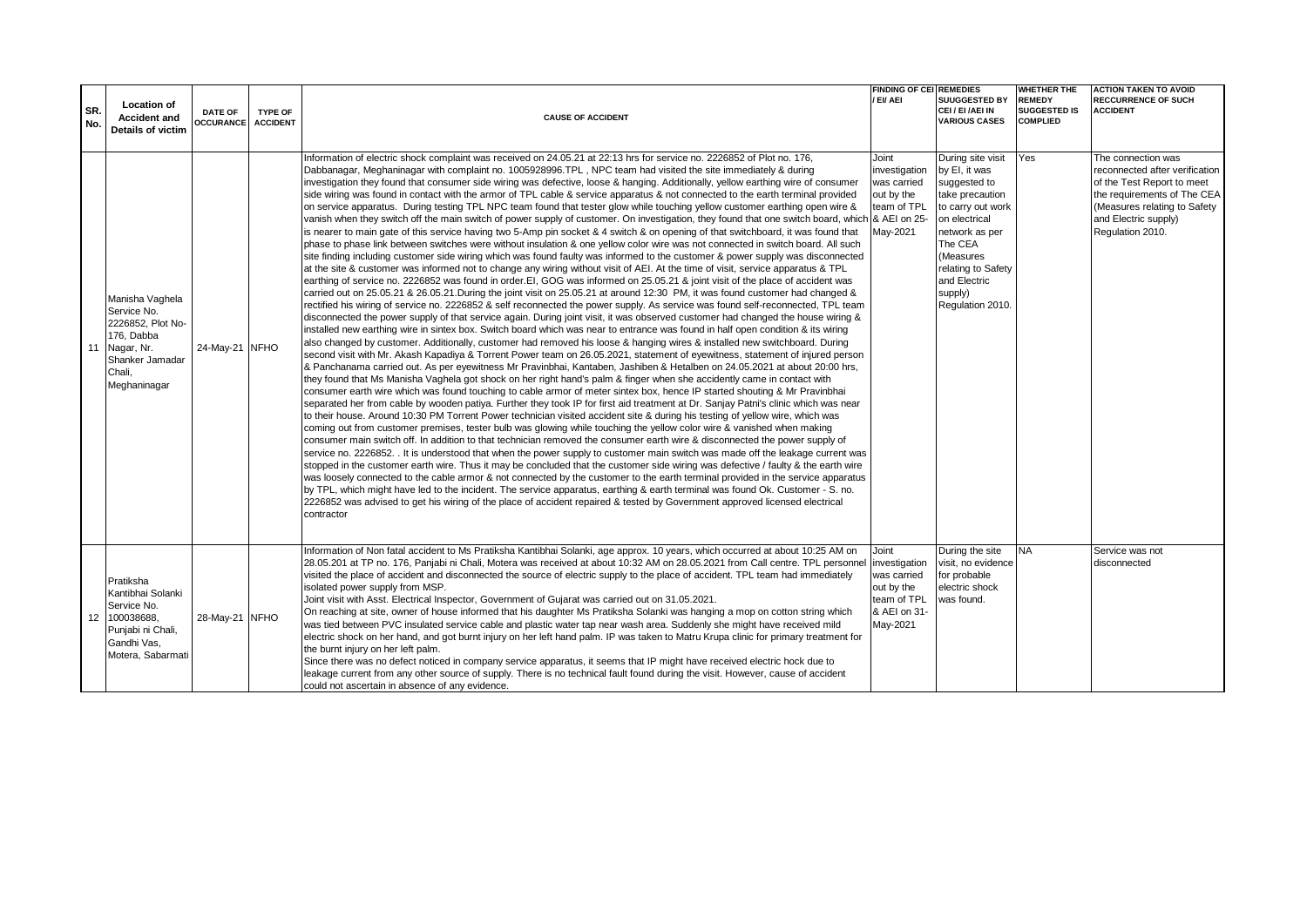| SR.<br>No. | <b>Location of</b><br><b>Accident and</b><br><b>Details of victim</b>                                                                                                | <b>DATE OF</b><br>OCCURANCE ACCIDENT | <b>TYPE OF</b> | <b>CAUSE OF ACCIDENT</b>                                                                                                                                                                                                                                                                                                                                                                                                                                                                                                                                                                                                                                                                                                                                                                                                                                                                                                                                                                                                                                                                                                                                                                                                                                                                                                                                                                                                                                                                                                                                                                                                                                                                                                                                                                                                                                                                                                                                                                                                                                                                                                                                                                                                                                                                                                                                                                                                                                                                                                                                                                                                                                                                                                                                                                                                                                                                                                                                                                                                                                                                                                                                                                                                                                                                                                                                                                                                                                                                                                                                                                                                                                                                                                                                                                                                                                                                                                                   | <b>FINDING OF CEL REMEDIES</b><br>/ EI/ AEI                                    | <b>SUUGGESTED BY</b><br>CEI / EI /AEI IN<br><b>VARIOUS CASES</b>                                                                                                                                                           | <b>WHETHER THE</b><br><b>REMEDY</b><br><b>SUGGESTED IS</b><br><b>COMPLIED</b> | <b>ACTION TAKEN TO AVOID</b><br><b>RECCURRENCE OF SUCH</b><br><b>ACCIDENT</b>                                                                                                                 |
|------------|----------------------------------------------------------------------------------------------------------------------------------------------------------------------|--------------------------------------|----------------|--------------------------------------------------------------------------------------------------------------------------------------------------------------------------------------------------------------------------------------------------------------------------------------------------------------------------------------------------------------------------------------------------------------------------------------------------------------------------------------------------------------------------------------------------------------------------------------------------------------------------------------------------------------------------------------------------------------------------------------------------------------------------------------------------------------------------------------------------------------------------------------------------------------------------------------------------------------------------------------------------------------------------------------------------------------------------------------------------------------------------------------------------------------------------------------------------------------------------------------------------------------------------------------------------------------------------------------------------------------------------------------------------------------------------------------------------------------------------------------------------------------------------------------------------------------------------------------------------------------------------------------------------------------------------------------------------------------------------------------------------------------------------------------------------------------------------------------------------------------------------------------------------------------------------------------------------------------------------------------------------------------------------------------------------------------------------------------------------------------------------------------------------------------------------------------------------------------------------------------------------------------------------------------------------------------------------------------------------------------------------------------------------------------------------------------------------------------------------------------------------------------------------------------------------------------------------------------------------------------------------------------------------------------------------------------------------------------------------------------------------------------------------------------------------------------------------------------------------------------------------------------------------------------------------------------------------------------------------------------------------------------------------------------------------------------------------------------------------------------------------------------------------------------------------------------------------------------------------------------------------------------------------------------------------------------------------------------------------------------------------------------------------------------------------------------------------------------------------------------------------------------------------------------------------------------------------------------------------------------------------------------------------------------------------------------------------------------------------------------------------------------------------------------------------------------------------------------------------------------------------------------------------------------------------------------------|--------------------------------------------------------------------------------|----------------------------------------------------------------------------------------------------------------------------------------------------------------------------------------------------------------------------|-------------------------------------------------------------------------------|-----------------------------------------------------------------------------------------------------------------------------------------------------------------------------------------------|
|            | Lalman Ramnayan<br>vadav<br>Service No.<br>1324437, House<br>13 No. 19, Midha<br>Sheth ni chali,<br>Ramnagar,<br>Bhilwada, B/H<br>Ambika floor<br>factory, Amraiwadi | 27-May-21 FHO                        |                | Information of human fatal electric accident dated 27.05.2021 to Mr. Lalman Ramnayan Yadav, Age about 54 yrs. at House No.<br>19, Midha Sheth ni chali; B/H- Ambica floor Factory, Ramnagar, Bhilwada, Amraiwadi, Ahmedabad was received by Torrent<br>power, Amraiwadi plug point on 29.05.2021 at around 06:30 PM through a written letter of Assistant Head Constable of Amraiwadi<br>Police station for opinion on above mentioned fatal electrical accident. On receiving such request, same was informed to<br>Government Electrical Inspector, on 30.05.2021 for Joint site visit at the Place of accident. On receiving written request, TPL NPC team of TPL<br>team had visited the site immediately on 29.05.2021 and during investigation, they found that customer side & his neighbor side<br>wiring was loose, hanging & faulty. They also found that while switching on fan of Neighbor house, leakage current flow in metallic<br>roof of both the houses since metallic roofs of both the houses were connected. They immediately disconnected the power supply<br>of S/1324437 & S/1324436. TPL Service apparatus and TPL earthing were found in order. Joint visit with Electrical Inspector,<br>Government of Gujarat and Team of Torrent Power, was carried out on 01./06.2021 at about 11:30 AM. During joint site visit,<br>electrical wiring of place of accident was inspected and Eyewitness Ms. Dikshaben Arjunbhai Takur's statement was taken. During<br>joint site visit, wiring of the place of accident was inspected. It was found that at IP's place, one Tube light wire was in loose,<br>hanging & damaged condition. Additionally, same wire was wrapped to the iron rod which was supporting the metallic roof of the<br>house. Further on opening that damaged wire from both the end, it was found that insulation of wire was peeled. While taking<br>megger of that wire from peeled point to conductor, it was showing very low value. In addition to that, during visit of Police<br>authorities, they have captured material which includes metallic wire & other wire which was used for lighting the Bathroom outside<br>the house. As per Eyewitness Ms. Dikshaben Arjunbhai Takur, on date 27.05.2021 at 9 pm, she saw that her father Mr. Lalman<br>Rayamalbhai Yadav & Mother Ns. Durgaben Lalman Yadav were lying outside her house. Mr. Lalman was having an iron wire in<br>his hand and was shivering as if he had been electrocuted. The iron wire was broken from the bathroom and was attached at the<br>metallic roof on the other side of the house. When she tried to touch the wire, she got an electric shock and was thrown away and<br>then she ran outside & shouted for help from neighbor. A neighbor came for help and turned Off the main switch of house service<br>number 1324437 and iron wire was released from her father's hand. She then called 108 ambulance and after about 20 minutes.<br>108 ambulance had arrived. The on-duty staff had given first aid treatment to her father but no response was received from her<br>father and then on-duty staff had declared him dead. She also realized that when her mother was trying to save her father, she<br>was also electrocuted and was thrown away. Her father had burnt injuries on both hands. In few minutes, police authorities have<br>came & postmortem was carried out. Considering above mentioned facts & observations, it might be possible that IP might have<br>been electrocuted due to leakage current flowing from faulty wire of tube light to iron rod to metallic roof, through metallic roof to<br>iron wire which was stuck between metallic roof to bathroom's wall through fastener. Customer of service number S-1324437 & S-<br>1324436 were advised to get his wiring of the place of accident repaired and tested by Government approved licensed electrical<br>contractor. | Joint<br>investigation<br>was carried<br>out by the<br>& EI on 01-<br>Jun-2021 | During site visit<br>by EI, it was<br>suggested to<br>take precaution<br>to carry out work<br>on electrical<br>network as per<br>The CEA<br>(Measures<br>relating to Safety<br>and Electric<br>supply)<br>Regulation 2010. | Yes                                                                           | The connection was<br>reconnected after verification<br>of the Test Report to meet<br>the requirements of The CEA<br>(Measures relating to Safety<br>and Electric supply)<br>Regulation 2010. |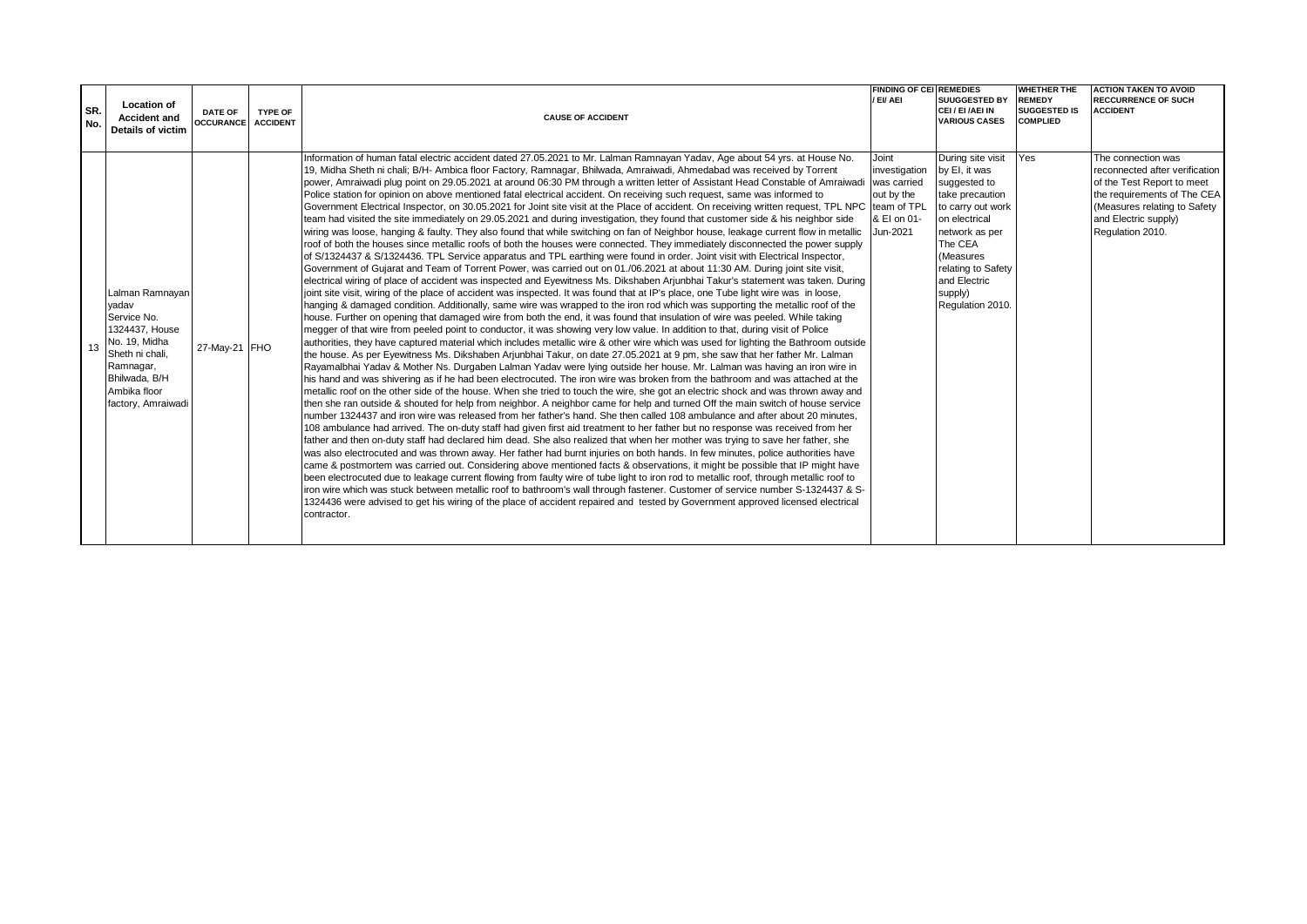|            |                                                                                                                                         |                                    |                                   |                                                                                                                                                                                                                                                                                                                                                                                                                                                                                                                                                                                                                                                                                                                                                                                                                                                                                                                                                                                                                                                                                                                                                                                                                                                                                                                                                                                                                                                                                                                                                                                                                                                                                                                                                                                                                                                                                                                                                                                                                                                                                                                                                                                                                                                                                                                                                                                                                                                                                                                                                                                                                                                                                                                                       | <b>FINDING OF CEI REMEDIES</b>                                                                 |                                                                                                                                                                                                                           | <b>WHETHER THE</b>                                      | <b>ACTION TAKEN TO AVOID</b>                                                                                                                                                                  |
|------------|-----------------------------------------------------------------------------------------------------------------------------------------|------------------------------------|-----------------------------------|---------------------------------------------------------------------------------------------------------------------------------------------------------------------------------------------------------------------------------------------------------------------------------------------------------------------------------------------------------------------------------------------------------------------------------------------------------------------------------------------------------------------------------------------------------------------------------------------------------------------------------------------------------------------------------------------------------------------------------------------------------------------------------------------------------------------------------------------------------------------------------------------------------------------------------------------------------------------------------------------------------------------------------------------------------------------------------------------------------------------------------------------------------------------------------------------------------------------------------------------------------------------------------------------------------------------------------------------------------------------------------------------------------------------------------------------------------------------------------------------------------------------------------------------------------------------------------------------------------------------------------------------------------------------------------------------------------------------------------------------------------------------------------------------------------------------------------------------------------------------------------------------------------------------------------------------------------------------------------------------------------------------------------------------------------------------------------------------------------------------------------------------------------------------------------------------------------------------------------------------------------------------------------------------------------------------------------------------------------------------------------------------------------------------------------------------------------------------------------------------------------------------------------------------------------------------------------------------------------------------------------------------------------------------------------------------------------------------------------------|------------------------------------------------------------------------------------------------|---------------------------------------------------------------------------------------------------------------------------------------------------------------------------------------------------------------------------|---------------------------------------------------------|-----------------------------------------------------------------------------------------------------------------------------------------------------------------------------------------------|
| SR.<br>No. | <b>Location of</b><br><b>Accident and</b><br><b>Details of victim</b>                                                                   | <b>DATE OF</b><br><b>OCCURANCE</b> | <b>TYPE OF</b><br><b>ACCIDENT</b> | <b>CAUSE OF ACCIDENT</b>                                                                                                                                                                                                                                                                                                                                                                                                                                                                                                                                                                                                                                                                                                                                                                                                                                                                                                                                                                                                                                                                                                                                                                                                                                                                                                                                                                                                                                                                                                                                                                                                                                                                                                                                                                                                                                                                                                                                                                                                                                                                                                                                                                                                                                                                                                                                                                                                                                                                                                                                                                                                                                                                                                              | / EI/ AEI                                                                                      | <b>SUUGGESTED BY</b><br>CEI / EI /AEI IN<br><b>VARIOUS CASES</b>                                                                                                                                                          | <b>REMEDY</b><br><b>SUGGESTED IS</b><br><b>COMPLIED</b> | <b>RECCURRENCE OF SUCH</b><br><b>ACCIDENT</b>                                                                                                                                                 |
| 14         | Rameshbhai<br>Rathod<br>Service No.<br>382989, Tekrawali<br>Chali, Near<br>Asarwa railway<br>station, Naroda<br>Road, Asarwa            | 7-Jun-21                           | <b>NFHO</b>                       | Information regarding electric shock to Mr. Rameshbhai Chhanabhai Rathod age about 49 years at Tekrawali Chali, Opp-Arvind<br>Mill, Naroda Road, Ahmedabad was received at around 13:09 hrs. on 07.06.2021 with complaint no. 1005973275. TPL NPC Team investigation<br>had visited the site immediately and during site visit they got information from IP's family member's that 49 - year old person (Mr.<br>Rameshbhai Chhanabhai Rathod) got mild electric shock when he touched metal grill and metal angle near main door at IP's<br>house and fallen on the floor. IP was taken to civil Hospital for treatment. During the testing, NPC team found that wiring of<br>complaint service no.- 100364284 was in order & consumer side wiring of his neighbor having service no - 382989 was found<br>hanging and burnt at iron Roof & ELCB was not installed in-Service No- 382989. TPL team immediately disconnected Power<br>supply of Service No. 382989. At the time of visit, Service apparatus and TPL earthing of Service No. 382989 & 100364284 was<br>found in order.<br>Electrical Inspector, Government of Gujarat was informed on 07.06.2021 and joint visit of the place of accident was carried out on<br>08.06.2021.<br>During the joint site visit with junior Assistant Electrical Inspector, Government of Gujarat and Torrent power team on 08.06.2021,<br>around 11:00 AM, insulation test of consumer side (Service No: 382989) wiring was carried out with the help of megger. It was<br>found that consumer side wiring was loose & hanging. In consumer side wiring, red & yellow color flexible wire was used to feed<br>power supply to his toilet from one switch board, which was open, loose, hanging, burnt & pressed by iron roof. On further<br>investigation, we have taken megger of that burnt wire, which was showing very low value & it was broken in-between as flexible<br>wire was Burnt. This might be the probable reason for cause of accident. During the joint site visit, Panchanama was carried out.<br>At the time of joint visit, information received from IP's Wife that IP was admitted in Civil Hospital, Asarwa for further medical<br>treatment,.<br>Considering above mentioned facts & observation, it might be possible that IP might have got mild electric shock due to leakage<br>current flowing from faulty wire to iron roof to metal angle on which IP got electric shock. However, in absence of any medical<br>report for IP, exact cause of electric shock could not be ascertained.<br>Customer of service number 382989 was advised to get wiring of the place of accident repaired and tested by Government<br>approved licensed electrical contractor. | Joint<br>was carried<br>out by the<br>team of TPL<br>& AEI on 01-<br>Jun-2021                  | During site visit<br>by EI, it was<br>suggested to<br>take precaution<br>to carry out work<br>on electrical<br>network as per<br>The CEA<br>(Measures<br>relating to Safety<br>and Electric<br>supply)<br>Regulation 2010 | Yes                                                     | The connection was<br>reconnected after verification<br>of the Test Report to meet<br>the requirements of The CEA<br>(Measures relating to Safety<br>and Electric supply)<br>Regulation 2010. |
| 15         | Dog - 02 nos.<br>Service No.<br>2162186.<br><b>Streetlight Pole</b><br>No. SP-8017<br>Kureshi Chowk, Nr<br>Oriental School.<br>Mirzapur | 16-Jun-21 FAO                      |                                   | Information of fatal electric accident to two unknown Dogs near AMC streetlight pole No. SP-8017, Opp-Oriental school, Nr-<br>Kureshi chowk, Mirzapur, Ahmedabad was received at around 22:28 Hrs. on dated 16.06.2021. Our NPC team had visited the site<br>immediately. At site two unknown Dogs were found dead near pole SP-8017 & incident place was wet due to heavy rain. During<br>further investigation, leakage current was observed on streetlight pole SP -8017 while testing with tester & it vanished when main<br>supply of S-2162186 was disconnected. Due to above observation, TPL NPC team disconnected the power supply of S-2162186<br>immediately. The TPL service was found in healthy condition & company side network earthing was also found in order.<br>Joint site visit was conducted with Junior Assistant Electrical Inspector along with TPL officials & AMC Street light team on<br>17.06.2021 at around 03:30 PM & insulation test of customer's power feeding cable from Junction box of pole SP-8017 to LED<br>bulb of pole no: SP-8017 was carried out with the help of megger. It was found that insulation resistance of cable was not within<br>permissible limit. ELCB / RCCB was not available in streetlight installation. At the time of joint visit, Area was wet due to heavy<br>rain. During joint site visit, Eyewitness statement was taken on site.<br>During the second joint site visit with Jr. Assistant Electrical Inspector on date 18/06/2021, the wires of streetlight fixtures were<br>removed from Street Light Pole No. SP-8017 & was inspected again. During inspection, insulation of the wires were found in<br>damaged condition. Insulation test of Power feeding cables of LED bulb of pole no: SP-8017 was carried out with the help of<br>megger & it was found very low. Further, by removing cables from inside pole, it was found that cable had many joints & its<br>insulation was peeled off from one spot & that spot was found burnt.<br>Considering above mentioned facts & observation, it might be possible that the damaged wires might be in contact with metallic<br>streetlight pole & leakage current might have flown to streetlight pole at the time of accident. Two Dogs might have been<br>electrocuted due to leakage current from faulty cable of Street light pole SP-8017. However, in absence of any postmortem report<br>of unknown dogs, exact cause of death could not be ascertained.<br>The streetlight team members were advised to get wiring of the place of accident repaired & tested by Government approved<br>license electric contractor.                                                                                 | Joint<br>investigation<br>was carried<br>out by the<br>team of TPL<br>& AEI on 17-<br>Jun-2021 | During site visit<br>by EI, it was<br>suggested to<br>take precaution<br>to carry out work<br>on electrical<br>network as per<br>The CEA<br>(Measures<br>relating to Safety<br>and Electric<br>supply)<br>Regulation 2010 | Yes                                                     | The connection was<br>reconnected after verification<br>of the Test Report to meet<br>the requirements of The CEA<br>(Measures relating to Safety<br>and Electric supply)<br>Regulation 2010. |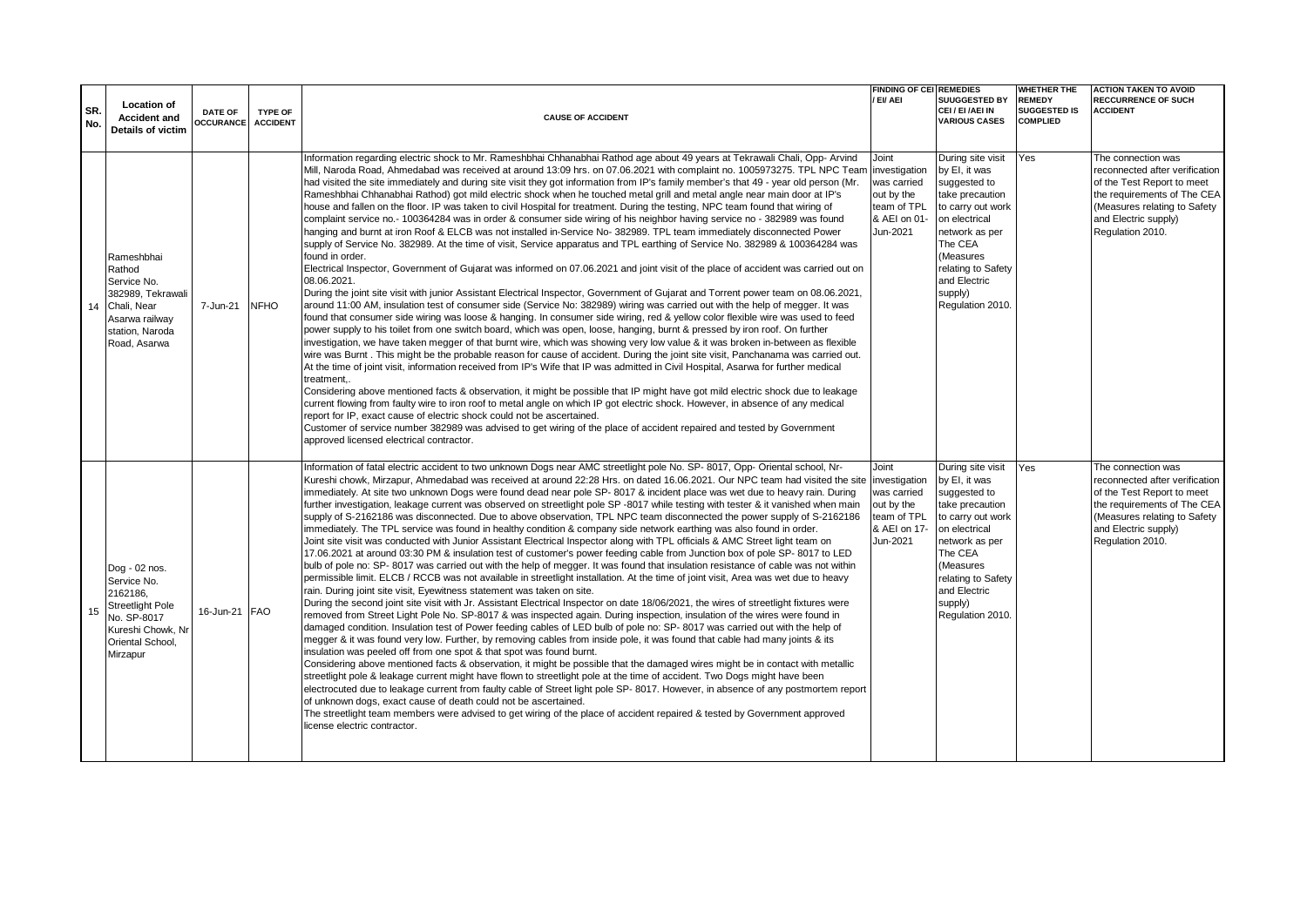| SR.<br>No. | <b>Location of</b><br><b>Accident and</b><br><b>Details of victim</b>                                                     | <b>DATE OF</b><br>OCCURANCE ACCIDENT | <b>TYPE OF</b> | <b>CAUSE OF ACCIDENT</b>                                                                                                                                                                                                                                                                                                                                                                                                                                                                                                                                                                                                                                                                                                                                                                                                                                                                                                                                                                                                                                                                                                                                                                                                                                                                                                                                                                                                                                                                                                                                                                                                                                                                                                                                                                                                                                                                                                                                                                                                                                                                                                                                                                                                                                                                                                                                                                                                                                                                                                                                                                                                                                                                                                                                                                                                                                                                                                                                                                                                                                                                                                                                                                                                                                                                                                                                                                                                                                                                                                                                                                                                                                                                                  | <b>FINDING OF CEL REMEDIES</b><br>/ EI/ AEI                                          | <b>SUUGGESTED BY</b><br>CEI / EI /AEI IN<br><b>VARIOUS CASES</b>                                                                                                                                                           | <b>WHETHER THE</b><br><b>REMEDY</b><br><b>SUGGESTED IS</b><br><b>COMPLIED</b> | <b>ACTION TAKEN TO AVOID</b><br><b>RECCURRENCE OF SUCH</b><br><b>ACCIDENT</b>                                                                                                                 |
|------------|---------------------------------------------------------------------------------------------------------------------------|--------------------------------------|----------------|-----------------------------------------------------------------------------------------------------------------------------------------------------------------------------------------------------------------------------------------------------------------------------------------------------------------------------------------------------------------------------------------------------------------------------------------------------------------------------------------------------------------------------------------------------------------------------------------------------------------------------------------------------------------------------------------------------------------------------------------------------------------------------------------------------------------------------------------------------------------------------------------------------------------------------------------------------------------------------------------------------------------------------------------------------------------------------------------------------------------------------------------------------------------------------------------------------------------------------------------------------------------------------------------------------------------------------------------------------------------------------------------------------------------------------------------------------------------------------------------------------------------------------------------------------------------------------------------------------------------------------------------------------------------------------------------------------------------------------------------------------------------------------------------------------------------------------------------------------------------------------------------------------------------------------------------------------------------------------------------------------------------------------------------------------------------------------------------------------------------------------------------------------------------------------------------------------------------------------------------------------------------------------------------------------------------------------------------------------------------------------------------------------------------------------------------------------------------------------------------------------------------------------------------------------------------------------------------------------------------------------------------------------------------------------------------------------------------------------------------------------------------------------------------------------------------------------------------------------------------------------------------------------------------------------------------------------------------------------------------------------------------------------------------------------------------------------------------------------------------------------------------------------------------------------------------------------------------------------------------------------------------------------------------------------------------------------------------------------------------------------------------------------------------------------------------------------------------------------------------------------------------------------------------------------------------------------------------------------------------------------------------------------------------------------------------------------------|--------------------------------------------------------------------------------------|----------------------------------------------------------------------------------------------------------------------------------------------------------------------------------------------------------------------------|-------------------------------------------------------------------------------|-----------------------------------------------------------------------------------------------------------------------------------------------------------------------------------------------|
| 16         | Harshil Haritbhai<br>Trivedi<br>Service No.<br>1366920, A/17-<br>Manohar<br>Corporation,<br>Opp.Gigev park,<br>Nicol road | 16-Jun-21 FHO                        |                | Information about human fatal electric accident on dated 16.06.2021 to Mr. Harshil Haritbhai Trivedi, Age about 25 yrs. at A/17- Joint<br>MANOHAR CORPORATION, OPP. GIGEV PARK, NR. RAMNAGAR, NICOL GAM ROAD, AHMEDABAD was received by<br>Torrent Power, through complaint no. 1006011138 (service no. 1366913) at 22:54 Hrs. from his neighbor Girishbhai.<br>On receipt of the Complaint, TPL NPC team had visited the site immediately on 16.06.2021, at around 23:30 Hrs. & during their<br>site visit TPL team came to know that fatal accident that occurred in premise of S/1366920. During TPL NPC team site visit<br>premise of S/1366920 was found closed & locked. The neighbors surrounding the place of accident have informed that victim got<br>electrocuted while drying the clothes on metallic wire at Gallery of his house. NPC team had disconnected the power<br>supply of S/1366920. TPL Service apparatus & TPL earthing were found in order.<br>Joint site visit with Electrical Inspector & Team of Torrent Power was carried out on 21.06.2021 at around 12:45 PM since the<br>premise was locked & family members were out of station from 16.06.2021 to 20.06.2021. During joint site visit, electrical wiring of<br>place of accident was Inspected & verbal discussion done with eyewitness Mr. Kajalbhai.<br>During Joint site visit, it was found that building is of 4 floors & the location of accident was at fourth floor & terrace was located<br>above the 4th floor. Water accumulation was observed on terrace due to rain. Walls of the house were found in wet condition due<br>to water ingress. At the location of accident (at gallery of house), a metallic wire was tied for drying clothes (one end at wall<br>using nail & other end was on outdoor unit of air conditioner). ELCB was not installed In consumer wiring. During inspection,<br>the reason for electric shock to the victim was not identified. However, as informed by witness Mr. Kajalbhai (friend of the victim),<br>he was living with Mr. Harshilbhai & Harshilbhai's mother at above mentioned premise. On 16.06.2021, both Harshilbhai &<br>Kajalbhai reached at home around 20:00 hrs. They were in wet condition due to rain. Mr. Kajalbhai was in drawing room, while<br>the victim Mr. Harshilbhai went to gallery of house to hang his Raincoat on metallic wire. Suddenly Mr. Kajalbhai heard<br>screaming sound of his friend Mr. Harshilbhai. He saw, Mr. Harshilbhai had fallen down on floor & he was holding metallic<br>wire In his hand which got broken from one end. While trying to save Mr. Harshilbhai, Mr. Kajalbhai also got electric shock.<br>Kajalbhai switched off main switch of the house using wooden stick (belan), after switching off main switch of the house,<br>Kajalbhai approached to the victim. The victim Mr. Harshilbhai was shifted to SVP hospital for further treatment where doctor on<br>duty declared him dead.<br>During the joint inspection, the reason for shock to the victim was not identified. However, as Informed by witness Mr. Kajalbhai,<br>when he approached the victim, he felt electric shock, but after switching off main switch of the house, he didn't feel electric<br>shock when he came in contact with the victim. It appears that due to faulty wiring & wet condition of wall, leakage current might<br>have flown to metallic wire through wet wall. The victim got electrocuted when he came in contact with metallic wire.<br>Customer of service number S-1366920 were advised to get his wiring of the place of accident repaired & tested by Government<br>approved licensed electrical inspector. | investigation<br>was carried<br>out by the<br>team of TPL<br>& EI on 21-<br>Jun-2021 | During site visit<br>by EI, it was<br>suggested to<br>take precaution<br>to carry out work<br>on electrical<br>network as per<br>The CEA<br>(Measures<br>relating to Safety<br>and Electric<br>supply)<br>Regulation 2010. | Yes                                                                           | The connection was<br>reconnected after verification<br>of the Test Report to meet<br>the requirements of The CEA<br>(Measures relating to Safety<br>and Electric supply)<br>Regulation 2010. |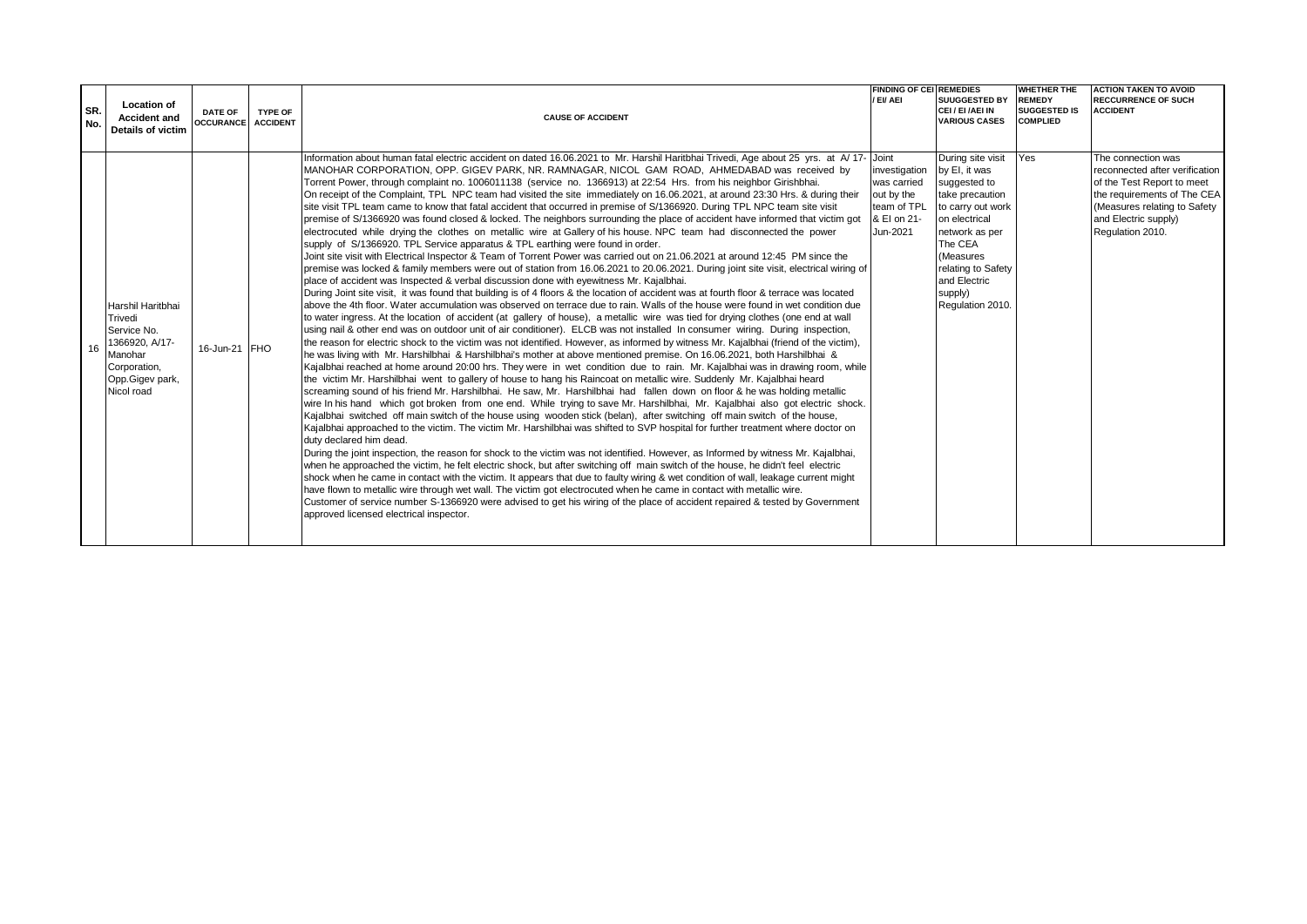| SR.<br>No. | <b>Location of</b><br><b>Accident and</b><br><b>Details of victim</b>                                                                                                                         | <b>DATE OF</b><br><b>OCCURANCE</b> | <b>TYPE OF</b><br><b>ACCIDENT</b> | <b>CAUSE OF ACCIDENT</b>                                                                                                                                                                                                                                                                                                                                                                                                                                                                                                                                                                                                                                                                                                                                                                                                                                                                                                                                                                                                                                                                                                                                                                                                                                                                                                                                                                                                                                                                                                                                                                                                                                                                                                                                                                                                                                                         | <b>FINDING OF CEI REMEDIES</b><br>/ EI/ AEI                                                    | <b>SUUGGESTED BY</b><br>CEI / EI /AEI IN<br><b>VARIOUS CASES</b>                                                                                                                                                           | <b>WHETHER THE</b><br><b>REMEDY</b><br><b>SUGGESTED IS</b><br><b>COMPLIED</b> | <b>ACTION TAKEN TO AVOID</b><br><b>RECCURRENCE OF SUCH</b><br><b>ACCIDENT</b>                                                                                                                 |
|------------|-----------------------------------------------------------------------------------------------------------------------------------------------------------------------------------------------|------------------------------------|-----------------------------------|----------------------------------------------------------------------------------------------------------------------------------------------------------------------------------------------------------------------------------------------------------------------------------------------------------------------------------------------------------------------------------------------------------------------------------------------------------------------------------------------------------------------------------------------------------------------------------------------------------------------------------------------------------------------------------------------------------------------------------------------------------------------------------------------------------------------------------------------------------------------------------------------------------------------------------------------------------------------------------------------------------------------------------------------------------------------------------------------------------------------------------------------------------------------------------------------------------------------------------------------------------------------------------------------------------------------------------------------------------------------------------------------------------------------------------------------------------------------------------------------------------------------------------------------------------------------------------------------------------------------------------------------------------------------------------------------------------------------------------------------------------------------------------------------------------------------------------------------------------------------------------|------------------------------------------------------------------------------------------------|----------------------------------------------------------------------------------------------------------------------------------------------------------------------------------------------------------------------------|-------------------------------------------------------------------------------|-----------------------------------------------------------------------------------------------------------------------------------------------------------------------------------------------|
| 17         | <b>Dhaval</b><br>Shaileshbhai Nai<br>HT service No.<br>100569474, The<br>Green<br>Environment<br>Services Co-<br>operative Society<br>Ltd, Survey No-<br>392/P, Phase-2,<br><b>GIDC Vatva</b> | 21-Jun-21 FHO                      |                                   | Information about the fatal accident which took place on 21.06.2021 at The Green Environment Services Cooperative Society Ltd,<br>Vatva was received from Government Electrical Inspector through telephone on 22.06.2021 around 18:15 hrs.<br>A joint visit with EI & TPL representatives was conducted on 23.06.2021, where as reported, by the eye-witness Mr Samir<br>Arvindbhai Soni who work as a project manager in XH2O Solutions P. Ltd (Project development agency for HT service The Green<br>Environment Services Cooperative Society Ltd), on date 21.06.2021. Mr. Dhaval Nayi (victim) who worked as electrician in XH2O<br>Solutions P. Ltd was informed that there was sparking in temporary cable laid in entry of factory premises which was giving power<br>to the high mast lights. Victim immediately rushed to site along with another team member for resolution of the same. Further, he<br>informed another team member to disconnect the power supply from main panel for checking the cable sparking, However victim<br>got in contact with cable before power disconnection by another team member and got electrical shock and fell down as reported.<br>Victim taken to LG hospital by private vehicle, however later declared dead by on duty doctor.<br>During joint site visit, it was observed that there is no ELCB/ELR installed on switch from where cable was connected from which<br>victim got electrical shock. During the test performed through Megger on cable, results of R-phase were not found within<br>permissible limits. It appears that cable was short on R phase and victim came in contact with the same. Victim might have got<br>electric shock due to leakage current passed through short electric cable portion while operating or checking the same through<br>hands. However, actual cause of accident is unknown. | Joint<br>investigation<br>was carried<br>out by the<br>team of TPL<br>& EI on 21-<br>Jun-2021  | During site visit<br>by EI, it was<br>suggested to<br>take precaution<br>to carry out work<br>on electrical<br>network as per<br>The CEA<br>(Measures<br>relating to Safety<br>and Electric<br>supply)<br>Regulation 2010. | Yes                                                                           | Faulty cable was removed<br>from the location.                                                                                                                                                |
| 18         | Kalpesh Gamjibhai<br>Ganava<br>Service No.<br>100443201, Dawat 21-Jun-21 FHO<br>Properties Trust,<br>Vora na Roja,<br>Saraspur                                                                |                                    |                                   | Information about fatal accident which took place on 21.06.2021, 08:30 hrs at Dawat Properties Trust, Saraspur was received by<br>Torrent Power Ltd on 30.06.2021 through EI office who in turn received information from Kotada Police Station. Service was<br>immediately disconnected by TPL NPC team.<br>Joint site inspection was carried out by Electrical Inspector, Government of Gujarat along with Torrent Power team at 12:30 hrs. or<br>01.07.2021. Insulation test of water pump was carried out through Megger and water pump was found OK. ELCB was found but<br>earthing was not provided to water pump. Customer was instructed to rectify loose and hanging wiring, provide RCCB of proper<br>rating in every circuit and also to secure earthing connection on every metallic structure, frame, main switch body and wherever<br>applicable. Actual cause of accident is not identified. TPL installation checked and found in order.                                                                                                                                                                                                                                                                                                                                                                                                                                                                                                                                                                                                                                                                                                                                                                                                                                                                                                                         | Joint<br>investigation<br>was carried<br>out by the<br>team of TPL<br>& AEI on 01-<br>Jul-2021 | During site visit<br>by EI, it was<br>suggested to<br>take precaution<br>to carry out work<br>on electrical<br>network as per<br>The CEA<br>(Measures<br>relating to Safety<br>and Electric<br>supply)<br>Regulation 2010. | Yes                                                                           | The connection was<br>reconnected after verification<br>of the Test Report to meet<br>the requirements of The CEA<br>(Measures relating to Safety<br>and Electric supply)<br>Regulation 2010. |
|            | Cow<br>Service No.<br>1401278, Sewage<br>Pump, Near<br>19 Hirabag, in<br>between<br>Uttamnagar<br>Rajeshwari Canal<br>Maninagar                                                               | 22-Jun-21 FAO                      |                                   | Information about fatal animal accident which took place on 22.06.2021, 17:47 Hrs at AMC Drainage Pump, Hirabag, Nr. Canal,<br>Maninagar was received by Torrent Power at NPC section. On receipt of information, Torrent Power Team reached at site and it<br>was found that one street cow was dead near structure of Drainage Pump and service was immediately disconnected.<br>A joint visit by the team comprising TPL representatives and Asst Electrical Inspector, Government of Gujarat was conducted on<br>28.06.2021, 13:30 Hrs. Insulation test of customer wiring and drainage pump was carried out through Megger. During the testing<br>of customer wiring, R & Y phase was found shorted with steel chain which was used to hang drainage pump in sump and<br>ELCB/ELR installed but earthing was not provided to drainage pump. Customer was instructed to clear the fault, provide proper<br>insulation with structure of drainage pump, and provide proper mechanical protection for all live cables. Also to ensure earthing<br>connection where applicable.<br>TPL installation was checked and found in order.                                                                                                                                                                                                                                                                                                                                                                                                                                                                                                                                                                                                                                                                                                                                             | Joint<br>investigation<br>was carried<br>out by the<br>team of TPL<br>& EI on 28-<br>Jun-2021  | During site visit<br>by EI, it was<br>suggested to<br>take precaution<br>to carry out work<br>on electrical<br>network as per<br>The CEA<br>(Measures<br>relating to Safety<br>and Electric<br>supply)                     | Yes                                                                           | The connection was<br>reconnected after verification<br>of the Test Report to meet<br>the requirements of The CEA<br>(Measures relating to Safety<br>and Electric supply)<br>Regulation 2010. |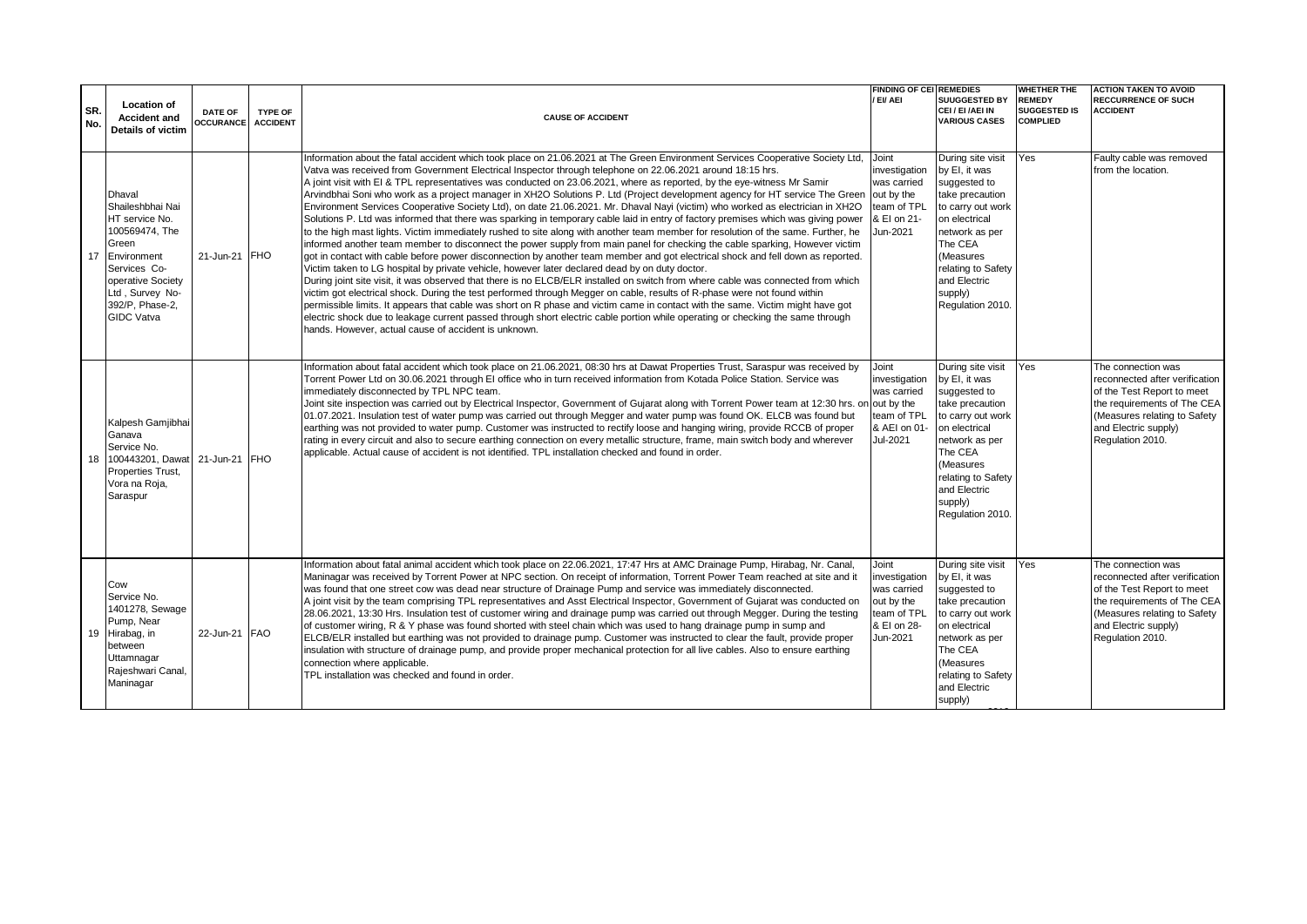| SR.<br>No. | <b>Location of</b><br><b>Accident and</b><br><b>Details of victim</b>                                                                                                                                               | <b>DATE OF</b><br><b>OCCURANCE ACCIDENT</b> | TYPE OF              | <b>CAUSE OF ACCIDENT</b>                                                                                                                                                                                                                                                                                                                                                                                                                                                                                                                                                                                                                                                                                                                                                                                                                                                                                                                                                                                                                                                                                                                                                                                                                                                                                                                                                                                                                                                                                                                                                                                                                                                                                                                                                                                                                                                                                                                                                                                                                                                                                                                                                                                                                                                                                                                                                                                                                                                                                                                                                                                                                                                                                                                                                                                                                                                                                                                                                                                                                                                                                                                                                                                                                                                                                                                                                                                                                                                                                                                                                                                                                                                                                                                                                                                                                                                                                      | <b>FINDING OF CEL REMEDIES</b><br>/ EI/ AEI                                          | <b>SUUGGESTED BY</b><br>CEI / EI /AEI IN<br><b>VARIOUS CASES</b>                                                                                                                                                           | <b>WHETHER THE</b><br><b>REMEDY</b><br><b>SUGGESTED IS</b><br><b>COMPLIED</b> | <b>ACTION TAKEN TO AVOID</b><br><b>RECCURRENCE OF SUCH</b><br><b>ACCIDENT</b> |
|------------|---------------------------------------------------------------------------------------------------------------------------------------------------------------------------------------------------------------------|---------------------------------------------|----------------------|---------------------------------------------------------------------------------------------------------------------------------------------------------------------------------------------------------------------------------------------------------------------------------------------------------------------------------------------------------------------------------------------------------------------------------------------------------------------------------------------------------------------------------------------------------------------------------------------------------------------------------------------------------------------------------------------------------------------------------------------------------------------------------------------------------------------------------------------------------------------------------------------------------------------------------------------------------------------------------------------------------------------------------------------------------------------------------------------------------------------------------------------------------------------------------------------------------------------------------------------------------------------------------------------------------------------------------------------------------------------------------------------------------------------------------------------------------------------------------------------------------------------------------------------------------------------------------------------------------------------------------------------------------------------------------------------------------------------------------------------------------------------------------------------------------------------------------------------------------------------------------------------------------------------------------------------------------------------------------------------------------------------------------------------------------------------------------------------------------------------------------------------------------------------------------------------------------------------------------------------------------------------------------------------------------------------------------------------------------------------------------------------------------------------------------------------------------------------------------------------------------------------------------------------------------------------------------------------------------------------------------------------------------------------------------------------------------------------------------------------------------------------------------------------------------------------------------------------------------------------------------------------------------------------------------------------------------------------------------------------------------------------------------------------------------------------------------------------------------------------------------------------------------------------------------------------------------------------------------------------------------------------------------------------------------------------------------------------------------------------------------------------------------------------------------------------------------------------------------------------------------------------------------------------------------------------------------------------------------------------------------------------------------------------------------------------------------------------------------------------------------------------------------------------------------------------------------------------------------------------------------------------------------------|--------------------------------------------------------------------------------------|----------------------------------------------------------------------------------------------------------------------------------------------------------------------------------------------------------------------------|-------------------------------------------------------------------------------|-------------------------------------------------------------------------------|
|            | Maheshbhai<br>Sursangji Thakor<br>and Gulabji<br>Sursangi Thakor<br>and Kinjalben<br>Gulabji Thakor<br>20 Service No.<br>2252780, Makan<br>no-3 Kacha<br>chapra, Near<br>canal.<br>opp.Umiyadham<br>society. Naroda | 23-Jun-21                                   | FHO /<br><b>NFHO</b> | Information regarding electric shock Complaint received from complaint no - 1006036057 for service no - 2009294 at House no 5, Joint<br>Opp- Umiyadham society, near new Navyug school, on canal, Naroda on 23.06.2021 at 21:20 Hrs. On receipt of such complaint,<br>TPL NPC team had visited the site immediately on 23.06.2021 at 22:22 Hrs and during their visit they came to know that Mr.<br>Gulabji Thakor got electric shock while touching the iron wire outside his house while hanging mosquito net. To rescue Gulabji, his<br>brother Maheshbhai Sursangji Thakor (44 years old) accidentally touched the iron wire which was hanging from iron roof to<br>wooden pole outside his house and Kinjalben Gulabji Thakor also got electric shock. Maheshbhai was unconscious and taken to<br>Civil hospital with the help of 108. After investigation, onduty doctor has declared Maheshbhai Sursinghij Thakor as dead. Gulabij<br>(on his left hand) and his daughter (on her right hand) were given home treatment since they were having minor injury. Nearby<br>electrician had cut the iron wire (in which leakage current passed) which was tied between metallic roof to wooden pole. NPC team<br>had immediately disconnected the power supply of S/2252780 from which leakage current passed to iron wire. TPL Service<br>apparatus and TPL earthing were found in order.<br>Joint visit with Electrical Inspector, GOG and Team of TPL was carried out on 25.06.2021 at about 12:45 PM. During joint site<br>visit, electrical wiring of place of accident was inspected and Statement of Injured Person Mr. Gulabji Thakore was taken. During<br>the joint visit of site, it was found that a ceiling fan lying in room of house no. 5 was connected to iron supporting rod via iron hook.<br>The iron rod was supporting the metallic roof of house. The metallic wire was tied between the metallic roof & outside wooden pole<br>of the house, which was found removed at the time of visit. Further investigation revealed that phase wire of power feeding wire<br>for lamp was open as insulation of wire was exposed. The conductor of exposed wire was directly connected to the ceiling fan iron<br>hook. The lamp was in ON condition at the time of incident. As per statement of Injured person Mr. Gulabji, on 23.06.2021 at 9:30<br>pm, he went to hang a mosquito net on an iron wire and got electric shock outside his house. Due to electric shock, Gulabji<br>shouted and his daughter Kinjal and his younger brother Maheshbhai ran to rescue him. Kinjalben also got electric shock but<br>Gulabji kicked her so she fell on the ground & separated from wire. Gujabji tried hard & separated himself from iron wire, but<br>Maheshbhai was stuck with holding the iron wire. Someone switched off the main switch of Maheshbhai's house and released<br>Maheshbhai from the iron wire with the help of a wooden stick. Mr. Maheshbhai was then taken to the civil hospital by 108<br>ambulance service where on duty doctor has declared Maheshbhai as dead. Mr. Gulabji's left arm was not properly raised and<br>there was a burn mark on the paw of his right foot.<br>Considering above mentioned facts & observations, it is possible that the leakage current may have flown from damaged wire of<br>lamp to the iron hook, through iron hook to iron rod, through iron rod to metallic roof & metallic roof to iron wire which was tied<br>between metallic roof & wooden pole outside the house. When Gulabji came in contact with this wire, he got electric shock & while<br>trying to rescue him, his daughter Kinjal and his brother Maheshbhai also got electric shock. Customer of service number S-<br>2252780 was advised to get his wiring of the place of accident repaired and tested by Government approved licensed electrical<br>contractor. | investigation<br>was carried<br>out by the<br>team of TPL<br>& EI on 25-<br>Jun-2021 | During site visit<br>by El, it was<br>suggested to<br>take precaution<br>to carry out work<br>on electrical<br>network as per<br>The CEA<br>(Measures<br>relating to Safety<br>and Electric<br>supply)<br>Regulation 2010. | <b>No</b>                                                                     | Service is still disconnected                                                 |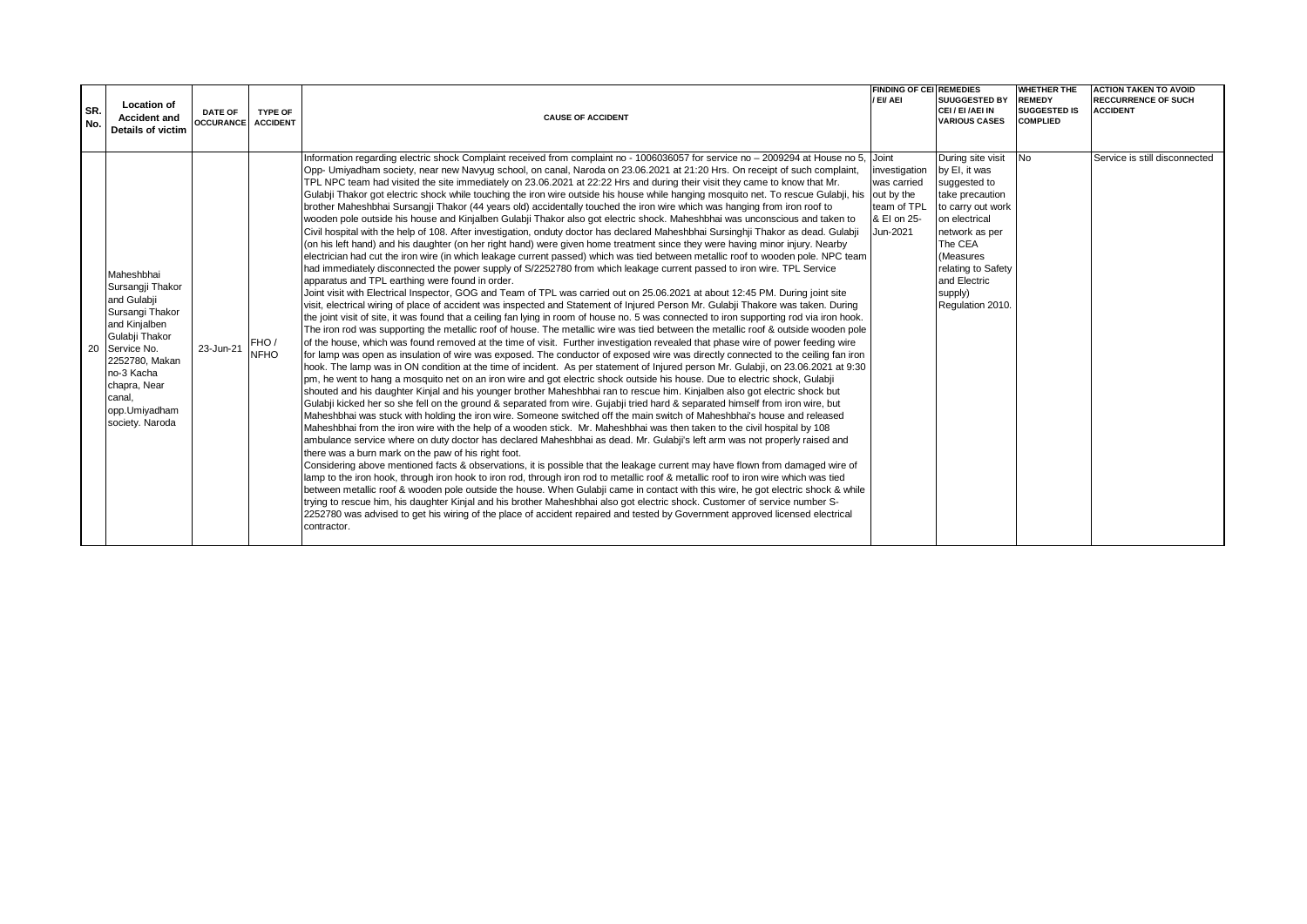| SR.<br>No. | <b>Location of</b><br><b>Accident and</b><br><b>Details of victim</b>                                                           | <b>DATE OF</b><br><b>OCCURANCE</b> | <b>TYPE OF</b><br><b>ACCIDENT</b> | <b>CAUSE OF ACCIDENT</b>                                                                                                                                                                                                                                                                                                                                                                                                                                                                                                                                                                                                                                                                                                                                                                                                                                                                                                                                                                                                                                                                                                                                                                                                                                                                                                                                                                                                                                                                                                                                                                                                                                                                                                                                                                                                                                                                                                                                                                                                                                                                                                                                                                                                                | <b>FINDING OF CEI REMEDIES</b><br>/ EI/ AEI                                                    | <b>SUUGGESTED BY</b><br>CEI / EI /AEI IN<br><b>VARIOUS CASES</b>                                                                                                                                                           | <b>WHETHER THE</b><br><b>REMEDY</b><br><b>SUGGESTED IS</b><br><b>COMPLIED</b> | <b>ACTION TAKEN TO AVOID</b><br><b>RECCURRENCE OF SUCH</b><br><b>ACCIDENT</b>                                                                                                                 |
|------------|---------------------------------------------------------------------------------------------------------------------------------|------------------------------------|-----------------------------------|-----------------------------------------------------------------------------------------------------------------------------------------------------------------------------------------------------------------------------------------------------------------------------------------------------------------------------------------------------------------------------------------------------------------------------------------------------------------------------------------------------------------------------------------------------------------------------------------------------------------------------------------------------------------------------------------------------------------------------------------------------------------------------------------------------------------------------------------------------------------------------------------------------------------------------------------------------------------------------------------------------------------------------------------------------------------------------------------------------------------------------------------------------------------------------------------------------------------------------------------------------------------------------------------------------------------------------------------------------------------------------------------------------------------------------------------------------------------------------------------------------------------------------------------------------------------------------------------------------------------------------------------------------------------------------------------------------------------------------------------------------------------------------------------------------------------------------------------------------------------------------------------------------------------------------------------------------------------------------------------------------------------------------------------------------------------------------------------------------------------------------------------------------------------------------------------------------------------------------------------|------------------------------------------------------------------------------------------------|----------------------------------------------------------------------------------------------------------------------------------------------------------------------------------------------------------------------------|-------------------------------------------------------------------------------|-----------------------------------------------------------------------------------------------------------------------------------------------------------------------------------------------|
| 21         | Surendrabhai<br><b>Babulal Kurmi</b><br>Service No.<br>1431092.39-<br>Nilkanth Estate. L<br>Type, GIDC,<br>Odhav.               | 23-Jun-21 FHO                      |                                   | Information about Earthing related issue wide complaint no: 1006037088 for Service No: 1431093 (40-NILKANTH ESTATE) was<br>received on 24.06.2021 at about 10:13 Hrs. On receipt of the complaint our NPC team had visited the site immediately on<br>24.06.2021 at around 10:37 Hrs. IP was taken to star hospital, Bapunagar and then at civil hospital where on duty doctor had<br>declared him dead. The power supply of service number 1431092 was disconnected immediately by NPC. However, the reason<br>for shock to the victim was not identified during NPC visit. Power supply of other nearest service 1431093 was also disconnected<br>as the said service was found in the same premises that of 1431092 and not having earthing. TPL Service apparatus and TPL<br>earthing were found in order for both the services.<br>The information of the electric accident was informed to Government Electrical Inspector on 24.06.2021 for joint site visit at the<br>place of accident.<br>Joint site visit with Electrical Inspector, Government of Gujarat and Team of Torrent power, was carried out on 25.06.2021 at<br>around 01:15 PM. During joint site visit, electrical wiring of place of accident was inspected and verbal discussion done with<br>Eyewitness Mr. Ganpatbhai.<br>During Joint site visit, electrical wiring of place of accident was inspected. Insulation resistance value of cable & 3 phase Motor<br>were taken with the help of megger. Insulation resistance of cables & motor were found in order.<br>As per verbal discussion with Mr. Ganpatbhai, on 23/06/2021, at 07:45 AM When Mr. Surendra Babulal Kurmi went for switching<br>on the main switch, he became unconscious, so IP was taken to star hospital, Bapunagar and then to Civil Hospital where on duty<br>doctor had declared him as dead.<br>During the joint inspection visit, the reason for shock to the victim was not identified & in absence of postmortem report of Mr.<br>Surendrabhai Kurmi, exact cause of death could not be ascertained.<br>Customer of service number S-1431092 was advised to get his wiring of the place of accident checked & tested by Government<br>approved licensed electrical contractor. | Joint<br>investigation<br>was carried<br>out by the<br>team of TPL<br>& EI on 25-<br>Jun-2021  | During site visit<br>by El. it was<br>suggested to<br>take precaution<br>to carry out work<br>on electrical<br>network as per<br>The CEA<br>(Measures<br>relating to Safety<br>and Electric<br>supply)<br>Regulation 2010. | <b>Yes</b>                                                                    | The connection was<br>reconnected after verification<br>of the Test Report to meet<br>the requirements of The CEA<br>(Measures relating to Safety<br>and Electric supply)<br>Regulation 2010. |
| 22         | Roshan Manjibhai<br>Udharejiya<br>Service No.<br>3259403.<br>Jaqabhai ni chai,<br>opp. Post Office,<br>Dharmnagar,<br>Sabarmati | 27-Jun-21 NFHO                     |                                   | Information of Non fatal accident to Roshan Manjibhai Udharejiya, age approx. 08 years, occurred at about 09:52 PM on<br>27.06.2021 at Jagabhai ni chali, opp. Post office, Dharmnagar, Sabarmati was received at about 09:53 PM on 27.06.2021 from<br>call centre. TPL personnel visited the place of accident and disconnected the electric supply of service no. 3259403, the source of<br>electric supply to the place of accident. Supply of nearby service no. 100114306 was also disconnected due to unsafe hanging<br>wirina.<br>Joint visit with Asst. Electrical Inspector, Government of Gujarat was carried out on 28.06.2021.<br>On reaching at site, it was observed that Master Roshan felt electric shock on metallic ladder, which is further connected through<br>metallic roof, IP was taken to Pukhraj Hospital for primary treatment on 27.06.2021.<br>It seems that IP might have got electric shock due to leakage current from faulty wiring of service no. 3259403. There is no<br>technical fault found during the joint site visit as all electrical wiring was removed at the time of inspection. Exact cause of accident<br>could not be ascertained in absence of any evidence.                                                                                                                                                                                                                                                                                                                                                                                                                                                                                                                                                                                                                                                                                                                                                                                                                                                                                                                                                                                                                           | Joint<br>investigation<br>was carried<br>out by the<br>team of TPL<br>& AEI on 28-<br>Jun-2021 | During site visit<br>by EI, it was<br>suggested to<br>take precaution<br>to carry out work<br>on electrical<br>network as per<br>The CEA<br>(Measures<br>relating to Safety<br>and Electric<br>supply)<br>Regulation 2010. | Yes                                                                           | The connection was<br>reconnected after verification<br>of the Test Report to meet<br>the requirements of The CEA<br>(Measures relating to Safety<br>and Electric supply)<br>Regulation 2010. |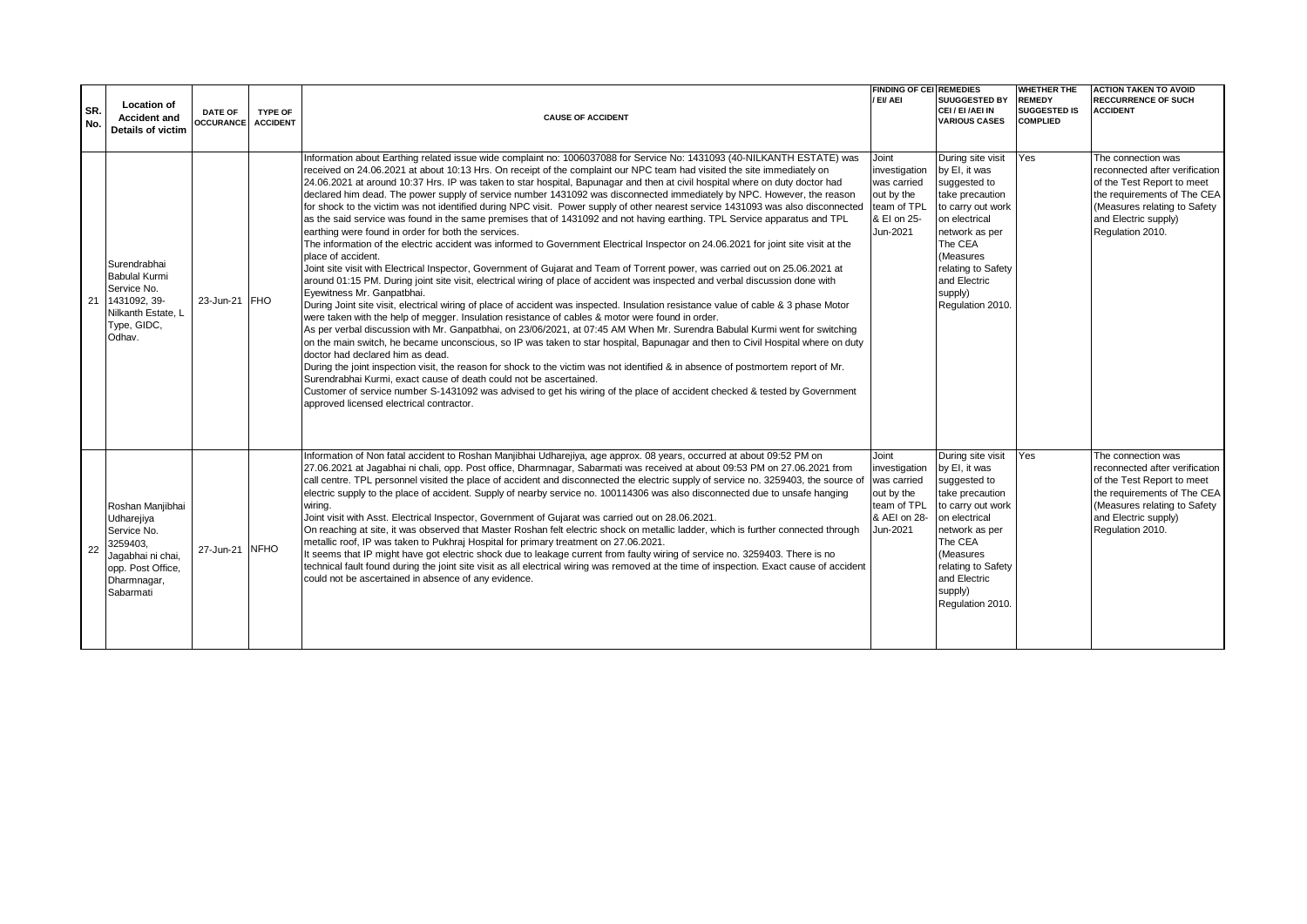| SR.<br>No. | <b>Location of</b><br><b>Accident and</b><br><b>Details of victim</b>                                                                                    | <b>DATE OF</b><br>OCCURANCE ACCIDENT | <b>TYPE OF</b> | <b>CAUSE OF ACCIDENT</b>                                                                                                                                                                                                                                                                                                                                                                                                                                                                                                                                                                                                                                                                                                                                                                                                                                                                                                                                                                                                                                                                                                                                                                                                                                                                                                                                                                                                                                                                                                                                                                                                                                                                                                                                                                                         | <b>FINDING OF CEI REMEDIES</b><br>/ EI/ AEI                                                                | <b>SUUGGESTED BY</b><br>CEI / EI /AEI IN<br><b>VARIOUS CASES</b>                                                                                                                                          | <b>WHETHER THE</b><br><b>REMEDY</b><br><b>SUGGESTED IS</b><br><b>COMPLIED</b> | <b>ACTION TAKEN TO AVOID</b><br><b>RECCURRENCE OF SUCH</b><br><b>ACCIDENT</b> |
|------------|----------------------------------------------------------------------------------------------------------------------------------------------------------|--------------------------------------|----------------|------------------------------------------------------------------------------------------------------------------------------------------------------------------------------------------------------------------------------------------------------------------------------------------------------------------------------------------------------------------------------------------------------------------------------------------------------------------------------------------------------------------------------------------------------------------------------------------------------------------------------------------------------------------------------------------------------------------------------------------------------------------------------------------------------------------------------------------------------------------------------------------------------------------------------------------------------------------------------------------------------------------------------------------------------------------------------------------------------------------------------------------------------------------------------------------------------------------------------------------------------------------------------------------------------------------------------------------------------------------------------------------------------------------------------------------------------------------------------------------------------------------------------------------------------------------------------------------------------------------------------------------------------------------------------------------------------------------------------------------------------------------------------------------------------------------|------------------------------------------------------------------------------------------------------------|-----------------------------------------------------------------------------------------------------------------------------------------------------------------------------------------------------------|-------------------------------------------------------------------------------|-------------------------------------------------------------------------------|
| 23         | Jitendrasingh<br>Pratapsingh Ravat<br>Service no.<br>100638283, Sub<br>Plot 5, H S Weigh<br>Bridge Gali,<br>Opposite<br>Gulabnagar, Suez<br>Farm Road.   | 4-Jul-21                             | <b>FHO</b>     | Fatal Electrical Accident occurred to Mr. Jitendrasingh Pratapsingh Ravat, Sub Plot No.5, H S Weigh Bridge Gali, Opp.<br>Gulabnagar, Suez Farm, Narol, Ahmedabad on 04.07.2021 @ 11:30 Hrs. Information regarding the accident was received by<br>Torrent Power limited dated 05.07.2021 at 17:57 Hrs. (Service Number 100638283) from E.I Cffice,<br>Joint site visit with Government EI & TPL representatives was done at location of the incident on 07-July-2021 at 16:30 hrs.<br>During visit, it was observed that consumer side wiring was loose, hanging & in unsafe condition. Hanging flexible wires was being team of TPL<br>used for the power supply of fans. Also, the switch used to provide the power supply to fan was found Neutral Cut-Off. No<br>ELCB/RCCB mounted in circuit. As stated by Occupier, Mr. Uveshbhai on behalf of eyewitness MR. Harjisingh (eyewitness-out of<br>town) at around 16:30 Hrs on Dt.07.07.2021. Victim (Mr. Jitendrasingh Pratapsingh Ravat) got electric shock on dated 04 07.2021<br>@ 11:30 hrs. while doing repairing of fan he got electric shock & fell on floor. Then IP was taken to L.G Hospital for treatment,<br>where on duty doctor declared him Dead.<br>After joint inspection, Government El quided customer to rectify unsafe hanging wiring and install ELCB/RCCB in circuit for safety<br>purpose. TPL side SA, Cable, Earthing found in Order.<br>It appears that due to unsafe, loose & hanging wiring and no ELCB/RCCB mounted in circuit and control switch of fan found<br>without neutral connection. IP might have come in contact with live wire at the time of doing repairing work of fan and got<br>electrocuted. Further cause of death shall be identified based on the PM Report which is awaited.                             | Joint<br>investigation<br>was carried<br>out by the<br>& EI on 06-Jul-on electrical<br>2021                | During site visit<br>by EI, it was<br>suggested to<br>take precaution<br>to carry out work<br>network as per<br>The CEA<br>(Measures<br>relating to Safety<br>and Electric<br>supply)<br>Regulation 2010. | <b>No</b>                                                                     | Service is still disconnected                                                 |
| 24         | Pravinbhai<br>Govindbhai Patani<br>and Chandaben<br>Govindbhai Patani<br>Service No.<br>3028925.437.<br>Sanjay Nagar,<br>Marwadi ni Chhali.<br>Naranpura | 11-Jul-21 FHO                        |                | A fatal incident to humans outsider occurred at House No. 437, Sanjay Nagar, Marwadi ni Chhali, Naranpura.on 11.07.2021. TPL<br>received Complaint no. 1006105004 from another Service No. 3026168 regarding incident on 11.07.2021 at 21.46 Hrs.<br>Information of Fatal accident to Pravinbhai Govindbhai Patni, Age 30 years and Chandaben Govindbhai Patni, Age Approx. 60<br>Years, occurred at about 09:00 PM on 11.07.2021 at 437, Sanjaynagar, Marwadi ni Chali, Sola Road, Naranpura, Ahmedabad<br>380013 was received at about 09:46 PM on 11.07.2021 from TPL Call center. TPL personnel visited the place of accident and<br>disconnected electric supply of service No 3028925.<br>Joint visit with Electrical Inspector, Government of Gujarat, Ahmedabad was carried out on 13.07.2021. During joint visit at the<br>place of accident, leakage current observed in iron grill door and nearby wall due to faulty wiring. On further investigation no<br>earthing found in customer wiring installation, ELCB was also not installed at site. Land Surface of incident area had become wet<br>due to rain.<br>As per information received during joint visit, victims, Pravinbhai Govindbhai Patni and Chandaben Govindbhai Patni felt electric<br>shock on metallic grill door, victims were taken to Sola Civil Hospital on 11.07.2021.<br>It seems that Victim might have got electric shock when they came into contact with wet metallic grill door due to leakage current<br>from faulty wiring of service no 3028925. However, exact cause of accident could not be ascertained in absence of any evidence.                                                                                                                                                                                | Joint<br>investigation<br>was carried<br>out by the<br>team of TPL<br>& EI on 13-Jul-on electrical<br>2021 | During site visit<br>by EI, it was<br>suggested to<br>take precaution<br>to carry out work<br>network as per<br>The CEA<br>(Measures<br>relating to Safety<br>and Electric<br>supply)<br>Regulation 2010  | <b>No</b>                                                                     | Service is still disconnected                                                 |
| 25         | Dipakkumar<br><b>Fulchand Chamar</b><br>Opposite H S<br>Kanta, Suez Farm<br>Road, Raniwal<br>Farm                                                        | 11-Jul-21 FHO                        |                | An fatal incident to human outsider occurred at Opposite H S Kanta, Suez Farm Road, Raniwal Farm on 11.07.2021. TPL received Joint<br>information about incident from Danilimda Police station on 13.07.2021 at 14.54 hrs.<br>TPL team reached the site on 13-Jul-2021 at 16:50 hrs. Unidentified private lfexible wire-cut found laid under ground near accident was carried<br>location. No Torrent Power Limited network found at the place of accident.<br>Joint site visit was carriedout with EI & TPL representatives dated 14.07.2021 at 16;30 hrs. As state dby eyewitness (Mr Rohit<br>kumar Banvarilal Gautam) on dated 11.07.2021 at around 20:30 hrs to 21:00 hrs. He along with victim (Mr Dipakkumar) was going [& EI on 14-Jul-incident<br>to gali, Opp. H S Kanta bridge for liquor drinking. The area was water logged due to rain fall. While Mr. Dipakkumar was going,<br>suddenly he fell into water and looked like he got electric shock. To save him Mr. Rohitkumar along with the help of other gathered<br>people tried to pull out the victim (Mr Dipakkumar) from the water with the help of wooden bamboo. Victim was pulled out from the<br>water and then they have shifted IP through private vehicle to SVP hospital for treatment where he was declared dead.<br>At the place of incident, private wire pieces were seen laid on the land. Torrent Power Limited's MSP and network was approx. 08<br>meter away from the place of incident and no under ground TPL network was found extended in the direction of incident place.<br>Nearby Torrent Power Limited Network was checked and found in order.<br>It is suspected that when victim came in contact with unidentified private wires in water logging area. He might have got electric<br>shock and got electrocuted. | investigation<br>out by the<br>team of TPL<br>2021                                                         | NA - illegal<br>private wires of<br>unknown user<br>were observed at<br>location of                                                                                                                       | <b>NA</b>                                                                     | <b>NA</b>                                                                     |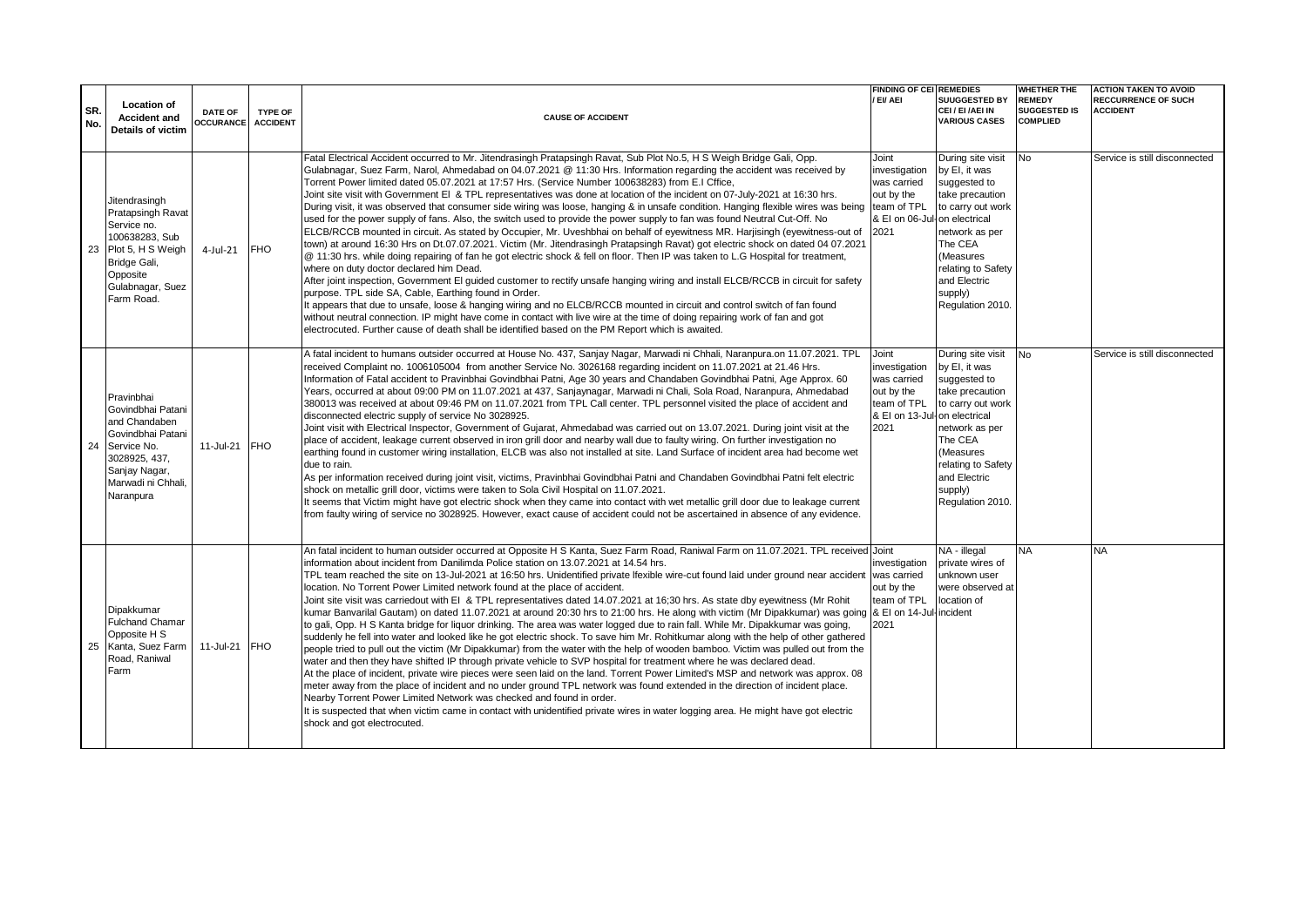| SR.<br>No. | <b>Location of</b><br><b>Accident and</b><br>Details of victim                                                                              | DATE OF<br><b>OCCURANCE</b>                      | <b>TYPE OF</b><br><b>ACCIDENT</b> | <b>CAUSE OF ACCIDENT</b>                                                                                                                                                                                                                                                                                                                                                                                                                                                                                                                                                                                                                                                                                                                                                                                                                                                                                                                                                                                                                                                                                                                                                                                                                                                                                                                                                                                                                                                                                                                                                                                                                                                                                                                                                                                                                                                                                                                                                                                                                                                                                                                                                                                                                                                                                                                                                                                                                                                                                                                                                                                                                                                                                                                                                                                                                                                                                                                                                                                                                                                                                                      | <b>FINDING OF CEI REMEDIES</b><br>/ EI/ AEI                                                                | <b>SUUGGESTED BY</b><br>CEI / EI /AEI IN<br><b>VARIOUS CASES</b>                                                                                                                                          | WHETHER THE<br><b>REMEDY</b><br><b>SUGGESTED IS</b><br><b>COMPLIED</b> | <b>ACTION TAKEN TO AVOID</b><br><b>RECCURRENCE OF SUCH</b><br><b>ACCIDENT</b>                                                                                                                 |
|------------|---------------------------------------------------------------------------------------------------------------------------------------------|--------------------------------------------------|-----------------------------------|-------------------------------------------------------------------------------------------------------------------------------------------------------------------------------------------------------------------------------------------------------------------------------------------------------------------------------------------------------------------------------------------------------------------------------------------------------------------------------------------------------------------------------------------------------------------------------------------------------------------------------------------------------------------------------------------------------------------------------------------------------------------------------------------------------------------------------------------------------------------------------------------------------------------------------------------------------------------------------------------------------------------------------------------------------------------------------------------------------------------------------------------------------------------------------------------------------------------------------------------------------------------------------------------------------------------------------------------------------------------------------------------------------------------------------------------------------------------------------------------------------------------------------------------------------------------------------------------------------------------------------------------------------------------------------------------------------------------------------------------------------------------------------------------------------------------------------------------------------------------------------------------------------------------------------------------------------------------------------------------------------------------------------------------------------------------------------------------------------------------------------------------------------------------------------------------------------------------------------------------------------------------------------------------------------------------------------------------------------------------------------------------------------------------------------------------------------------------------------------------------------------------------------------------------------------------------------------------------------------------------------------------------------------------------------------------------------------------------------------------------------------------------------------------------------------------------------------------------------------------------------------------------------------------------------------------------------------------------------------------------------------------------------------------------------------------------------------------------------------------------------|------------------------------------------------------------------------------------------------------------|-----------------------------------------------------------------------------------------------------------------------------------------------------------------------------------------------------------|------------------------------------------------------------------------|-----------------------------------------------------------------------------------------------------------------------------------------------------------------------------------------------|
|            | Musiralam Rajput<br>Service No.<br>737903. Shed no.<br>26 17, Bhikhabhai ni<br>chali. Lal mill.<br>Opp.Monogram<br>mill, Rakhiyal road      | 18-Jul-21                                        | <b>FHO</b>                        | An Electrical fatal incident to human outsider at consumer installation occurred on 18-Jul-2021 @ 11:00 hrs. at Sadab Furniture.<br>Shed no. 17 (service no. 737903), Bhikhabhai ni chali, Lal mill, Opposite Monogram mill, Rakhiyal. TPL received information about<br>the incident from Gujarat Samachar Newspaper dtd. 22-Jul-2021. On the receipt of the message, Torrent Power NPC team had<br>visited the site immediately on 22.07.2021 at around 11:00 AM. During the site visit, it was found that fatal electric accident to Mr.<br>Mushir Aalam Anam mulla khan Rajput, Age about 30 years had happened on 18.07.2021, at around 11:00 hrs. on service no.<br>737903. IP was taken to civil hospital where on duty doctor had declared him dead. The power supply of service number 737903<br>was disconnected immediately by Torrent Power NPC team. However the reason for shock to the victim was not identified during<br>visit. During visit Torrent Power team met eyewitness, Mr. Mohd. Tahir Ansari on 22.07.2021 & as per eyewitness, IP tried to<br>operate drill by using extended two core cord wires & suddenly got electric shock around 11:00 AM on 18.07.2021 at above<br>mentioned location. ELCB was not installed at place of accident. TPL service apparatus & TPL earthing were found in order.<br>Joint site visit with Electrical Inspector & team of Torrent Power officials was carried out on 27.07.2021 at around 12:00 PM.<br>During joint site visit, Insulation resistance of drill machine, electrical wiring of place of accident was inspected & statement of<br>Eyewitness Mr. Mohd. Tahir Abdul Majid Ansari was taken. During joint site visit, Insulation resistance of Drill machine was taken<br>with the help of megger. Insulation resistance value of Dill machine was found in order. Drill machine connected through black<br>colour power feeding cable which had a joint between & extended with white colour cable. The joint was covered by insulated tape<br>on it. Insulation resistance of that cable was found in order. As per statement of eyewitness Mr. Mohd. Tahir Abdul Majid Ansari, on<br>18.07.2021, at around 11:00 AM while he was working in factory, Mr. Mushir Aalam anam mulla khan Rajput was fitting nut bolt of<br>hand lorry with drill machine. After completion of his work, IP told eyewitness to switch off the power supply from switch board &<br>same switch board was supplying power to drill machine. Power supply was switched off by eyewitness & found that IP had fallen<br>near hand lorry.<br>During the joint inspection visit on 27.07.2021, the reason for shock to the victim was not identified.<br>Customer of service number S-737903 was advised to get his wiring of the place of accident checked & tested by Government<br>approved licensed electrical contractor. Customer was also advised to submit the Test report of the same to office of Electrical<br>Inspector, Government of Gujarat, Apna Bazar, Ial Darwaja, Ahmedabad to get NOC for reconnection of electric supply to the<br>place of accident. | Joint<br>investigation<br>was carried<br>out by the<br>team of TPL<br>& EI on 27-Jul-on electrical<br>2021 | During site visit<br>by EI, it was<br>suggested to<br>take precaution<br>to carry out work<br>network as per<br>The CEA<br>(Measures<br>relating to Safety<br>and Electric<br>supply)<br>Regulation 2010. | Yes                                                                    | The connection was<br>reconnected after verification<br>of the Test Report to meet<br>the requirements of The CEA<br>(Measures relating to Safety<br>and Electric supply)<br>Regulation 2010. |
|            | Mayaram<br>Parshuram<br>Service No.<br>100595036,<br>27 House No. 25,<br>Bhaqwat Villa,<br>Opp. Parijat<br>Residency, Vatva-<br>Gamdi Road. | 08-Jul-21<br>(reported<br>on<br>27-Jul-<br>2021) | <b>FHO</b>                        | An Electrical fatal incident to human outsider at consumer installation occurred on 08-July-2021 at 16:00 Hrs at Service<br>No.100595036, 25, Bhaqwat Villa, Opp. Parijat Residency, Vatva-Gamdi Road, Ahmedabad. TPL received information about<br>incident from EI Office on 27-July-2021 at 16:00 Hrs. NPC team visited the site on 27-July-2021 at 18:30 Hrs. and disconnected<br>the power supply of the said service as corrective action.<br>Subsequently, Joint site visit with Government EI & TPL representatives was done at location of the incident on 29-July-2021 at<br>12:30 Hrs.<br>As stated by eyewitness, Mr. Hitesh Panchal at around 12:30 Hrs on 29-July-2021, victim Mr. Mayaram Kalkubhai Parshuram got<br>electric shock on dated 08-July-2021 at around 16:00 Hrs while doing POP internal wiring work on first floor. IP was working with<br>electric drill by standing on a metallic ladder. He got electric shock & fell on the floor. Then IP has shifted to LG Hospital, where he<br>received First-aid and was admitted to Civil Hospital for further treatment, where he died after 3 days on 11-July-2021.<br>During visit, it was observed that consumer side wiring was loose, hanging & in unsafe condition. Distribution junction of Ground<br>Floor was connected through ELCB/RCCB, but Distribution junction of First Floor was connected without ELCB/RCCB from where<br>power supply of electric drill was taken. Insulation of flexible wire which was used for the power supply of electric drill was found<br>damaged with exposed live wire.<br>It appears that electric drill's flexible live wire with damaged insulation, it might have come in contact with metallic ladder<br>underneath and as no ELCB/RCCB installed/connected for First Floor distribution circuit, IP got electrocuted while doing wiring<br>work of POP. Further cause of death shall be identified based on the PM Report which is awaited.<br>After joint inspection, Government EI quided customer to rectify unsafe hanging wiring and install ELCB/RCCB in all circuits for<br>safety purpose. TPL side SA, Cable, Earthing found in Order.                                                                                                                                                                                                                                                                                                                                                                                                                                                                                                                                                                                                                                                                                                                                                                                                                                                                                                                                                    | Joint<br>investigation<br>was carried<br>out by the<br>team of TPL<br>& EI on 29-Jul-on electrical<br>2021 | During site visit<br>by EI, it was<br>suggested to<br>take precaution<br>to carry out work<br>network as per<br>The CEA<br>(Measures<br>relating to Safety<br>and Electric<br>supply)<br>Regulation 2010. | Yes                                                                    | The connection was<br>reconnected after verification<br>of the Test Report to meet<br>the requirements of The CEA<br>(Measures relating to Safety<br>and Electric supply)<br>Regulation 2010. |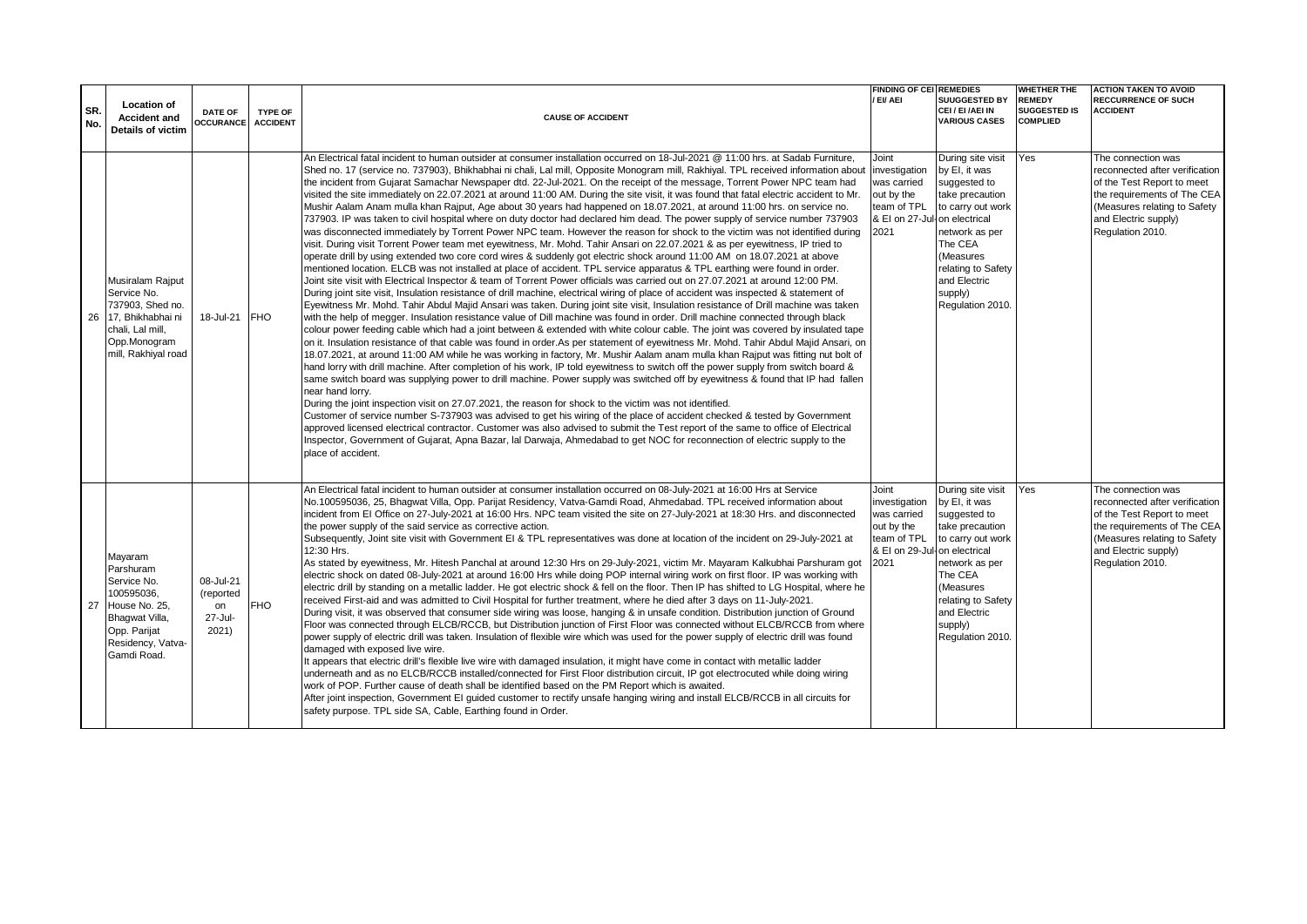| SR.<br>No. | <b>Location of</b><br><b>Accident and</b><br><b>Details of victim</b>                                                                                                   | DATE OF<br><b>OCCURANCE</b> | <b>TYPE OF</b><br><b>ACCIDENT</b> | <b>CAUSE OF ACCIDENT</b>                                                                                                                                                                                                                                                                                                                                                                                                                                                                                                                                                                                                                                                                                                                                                                                                                                                                                                                                                                                                                                                                                                                                                                                                                                                                                                                                                                                                                                                                                                                                                                                                                                                                                                                                                                                                                                                                                                                                                                                                                                                                                                                                                                                                                                                                                                                                                                                                                                                                                                                                                                                                                                                                                                                                                                                                                                                                                                                                                                                                                                                                                                                                                                                                                                                                                                                                                                                                                                                                                                                                                                                                                                                                                                                                                                                                                                                                                                                                                                                                                 | <b>FINDING OF CEI REMEDIES</b><br>/ EI/ AEI                                                   | SUUGGESTED BY<br>CEI/EI/AEI IN<br><b>VARIOUS CASES</b>                                                                                                                                                                    | WHETHER THE<br><b>REMEDY</b><br><b>SUGGESTED IS</b><br><b>COMPLIED</b> | <b>ACTION TAKEN TO AVOID</b><br><b>RECCURRENCE OF SUCH</b><br><b>ACCIDENT</b> |
|------------|-------------------------------------------------------------------------------------------------------------------------------------------------------------------------|-----------------------------|-----------------------------------|------------------------------------------------------------------------------------------------------------------------------------------------------------------------------------------------------------------------------------------------------------------------------------------------------------------------------------------------------------------------------------------------------------------------------------------------------------------------------------------------------------------------------------------------------------------------------------------------------------------------------------------------------------------------------------------------------------------------------------------------------------------------------------------------------------------------------------------------------------------------------------------------------------------------------------------------------------------------------------------------------------------------------------------------------------------------------------------------------------------------------------------------------------------------------------------------------------------------------------------------------------------------------------------------------------------------------------------------------------------------------------------------------------------------------------------------------------------------------------------------------------------------------------------------------------------------------------------------------------------------------------------------------------------------------------------------------------------------------------------------------------------------------------------------------------------------------------------------------------------------------------------------------------------------------------------------------------------------------------------------------------------------------------------------------------------------------------------------------------------------------------------------------------------------------------------------------------------------------------------------------------------------------------------------------------------------------------------------------------------------------------------------------------------------------------------------------------------------------------------------------------------------------------------------------------------------------------------------------------------------------------------------------------------------------------------------------------------------------------------------------------------------------------------------------------------------------------------------------------------------------------------------------------------------------------------------------------------------------------------------------------------------------------------------------------------------------------------------------------------------------------------------------------------------------------------------------------------------------------------------------------------------------------------------------------------------------------------------------------------------------------------------------------------------------------------------------------------------------------------------------------------------------------------------------------------------------------------------------------------------------------------------------------------------------------------------------------------------------------------------------------------------------------------------------------------------------------------------------------------------------------------------------------------------------------------------------------------------------------------------------------------------------------------|-----------------------------------------------------------------------------------------------|---------------------------------------------------------------------------------------------------------------------------------------------------------------------------------------------------------------------------|------------------------------------------------------------------------|-------------------------------------------------------------------------------|
| 28         | Dasrathbhai Jaluji<br><b>Ninama</b><br>Service No.<br>291864, House<br>No. 36/664,<br>Shivanandnagar,<br>Nr Nagarvel<br>Hanuman,<br>Amraiwadi,<br>Ahmedabad,<br>380023. | 31-Jul-21                   | <b>FHO</b>                        | An Electrical fatal incident to human outsider at consumer installation occurred on 31-Jul-2021 @ 10:00 hrs. at House No. 36/664,<br>Shivanandnagar, Nr Nagarvel Hanuman, Amraiwadi. TPL received information about the incident from El on 01-Aug-2021 @<br>09:35 hrs. Information of fatal electric accident dated 31/07/2021 to Mr. Dashrathbhai Jaluji Ninama, Age about 45 yrs., was<br>received by Government Electrical Inspector office, Apna bazar, A'bad, through a request letter of A.S.I. of Amaraiwadi Police<br>station for providing their opinion on above mentioned fatal electrical accident. The said matter was informed by Electrical<br>Inspector to Torrent power official on 01/08/21 via WhatsApp. On the receipt of the WhatsApp Message TPL NPC team had<br>visited the site on 01.08.21 at around 10:08 am. During the site visit, it was observed that fatal electric accident happened to Mr.<br>Dashrathbhai Jaluji Ninama, Age about 45 yrs. on 31/07/2021, at 36/664 SHIVANANDNAGAR, NR NAGARVEL HANUMAN<br>AMRAIWADI, AHMEDABAD on service No: 291864. Victim was taken to L G hospital, Trauma ward for further treatment where<br>on duty doctor had declared him dead. The power supply of service number 291864 was disconnected immediately by Torrent<br>Power NPC team & its nearer service numbers S-291863 & S-291865 were also disconnected due to unsafe installation. ELCB<br>was not installed at the place of accident. TPL earthing was found in order & TPL Service apparatus found in good condition but<br>due to renovation work of house, Customer uprooted the SA from its original place & did not install it properly. Joint site visit with<br>Electrical Inspector & Team of TPL officials was carried out on 02/08/2021 at around 16:00 Hrs. During joint site visit, Insulation<br>resistance of Cutter Machine, Extension cable of cutter machine was inspected & statement of Eyewitness Mr. Akashbhai<br>Gajanandbhai Khatik was taken. During Joint site visit, Insulation resistance of Cutter machine was taken with the help of megger<br>& it was found in order, but earthing bar was missing in its connecting top. Cutter machine was connected through black colour<br>power feeding cable, which had a Joint in between & extended with white color cable. The joint was covered by insulated tape on it<br>at the time of visit on 02/08/2021 but as per verbal discussion & eyewitness statement, cutting machine having supply cord with<br>Defective (poorly insulated) joint for extension of supply wire at the time of accident (on Date: 31/07/2021), which was corrected<br>after the incident. Hence, Actual condition of joint at the time of incident was not possible to be inspected by EI & TPL team at the<br>time of visit. Insulation resistance of that Extension cable was found in order. During joint visit, eyewitness Mr. Akashbhai<br>Gajanandbhai Khatik stated that "At above address, the renovation work of the said premise was going on since last two to three<br>months. Mr. Kishore Prajapati was appointed as a contractor for the said work. On 31.07.2021 at around 9:30 a.m., while reaching<br>at above premise, one of the contractor person was working to straighten the iron rods while another was working on the iron rod<br>cutting machine. Suddenly victim fell & Mr. Akash went to lift the victim & at the same time Mr. Akash also experienced an electric<br>shock. Hence, Mr. Akash immediately ran & closed the MCB & then took victim to LG Hospital." Customer of service number<br>291864 was advised to get his wiring of the place of accident repaired & tested by Government approved licensed electrical<br>contractor. Customer also advised to submit the Test report of the same to office of Electrical Inspector, Government of Gujarat,<br>Apna Bazar, Lal Darwaja, Ahmedabad for getting Electric wiring testing report for reconnection of Electric supply to the place of<br>accident. | Joint<br>investigation<br>was carried<br>out by the<br>team of TPL<br>& EI on 01-<br>Aug-2021 | During site visit<br>by EI, it was<br>suggested to<br>take precaution<br>to carry out work<br>on electrical<br>network as per<br>The CEA<br>(Measures<br>relating to Safety<br>and Electric<br>supply)<br>Regulation 2010 | No                                                                     | Service removed                                                               |
| 29         | Mukeshbhai<br>Parmar<br>Gita krupa<br>Society, Near<br>Mangleshwar<br>Mahadev, Canal<br>Road, Ghodasar.                                                                 | 3-Sep-21                    | <b>FHO</b>                        | An Electrical fatal incident to human outsider at consumer installation occurred on 03-Sep-2021 @ 14:00 hrs. at Gita krupa<br>Society, Near Mangleshwar Mahadev, Canal Road, Ghodasar. TPL received information about the incident through Sandesh<br>Newspaper on 04-Sep-2021 @ 10:00 hrs.<br>An electrical fatal incident to human outsider occurred near Gitakrupa society, Nr. Mangleshwar Mahadev, Ghodasar Canal road<br>(nearest service no. 1305855). Fatal incident information received by Torrent Power Limited from Newspaper cutting (Sandesh<br>Newspaper - page no. 2 dated 04-Sep-2021). NPC team had visited the site on 04-Sep-2021 at 11:00 hrs. for disconnection of<br>said service for safety purpose and further process as per routine practice. During visit, owner of service no. 1305855 (Mr.<br>Shankarbhai Makwana) did not allow Torrent Power team to disconnect the power supply. As stated by Mr Shankarbhai Makwana<br>maintenance of AMC water pipeline was in progress by AMC contractor near his residence. Temporary supply was taken from<br>S/1305855 without informing the customer, also the owner was not present at home and only his daughter was at home while<br>taking power. After NPC visit, same was conveyed to Government EI by call and as per quidance of EI, NPC team had informed<br>consumer to install ELCB for safety purpose.<br>Subsequently, joint site visit with Government EI & TPL representatives was carriedout at location of the incident on 06-Sep-2021<br>at 12:00 hrs. During visit, insulation of extended flexible wire was found damaged with exposed live wire. Victim might have come<br>in contact with damaged flexible wire and got electric shock while doing connection of electric drill. Acutal cause of death shall be<br>ascertained based on the PM report which is awaited. During joint site visit, TPL side SA, Cable, earthing found in order.<br>As stated by eyewitness Mr. Dipakbhai Salambhai Nayak (Labour), at around 14:15 hrs., victim Mr. Mukeshbhai Shivabhai Parmar<br>was connecting drill to extended flexible wire having female connector. During connection, victim got electric shock and fell on<br>ground & his head got injured by nearby wall while falling. Other labour, Mr. Vipulbhai Shivabhai Solanki immediately switched off<br>the plug of power supply. Victim was given first aid treatment by 108 emergency service and was taken to L G hospital for further<br>treatment where on duty doctor declared him dead.                                                                                                                                                                                                                                                                                                                                                                                                                                                                                                                                                                                                                                                                                                                                                                                                                                                                                                                                                                                                                                                                                                                                                                                                                                                                                                                                                                                                                                                                                          | Joint<br>investigation<br>was carried<br>out by the<br>team of TPL<br>& EI on 06-<br>Sep-2021 | During the site<br>visit, no evidence<br>for probable<br>electric shock<br>was found.                                                                                                                                     | <b>NA</b>                                                              | Service was not<br>disconnected                                               |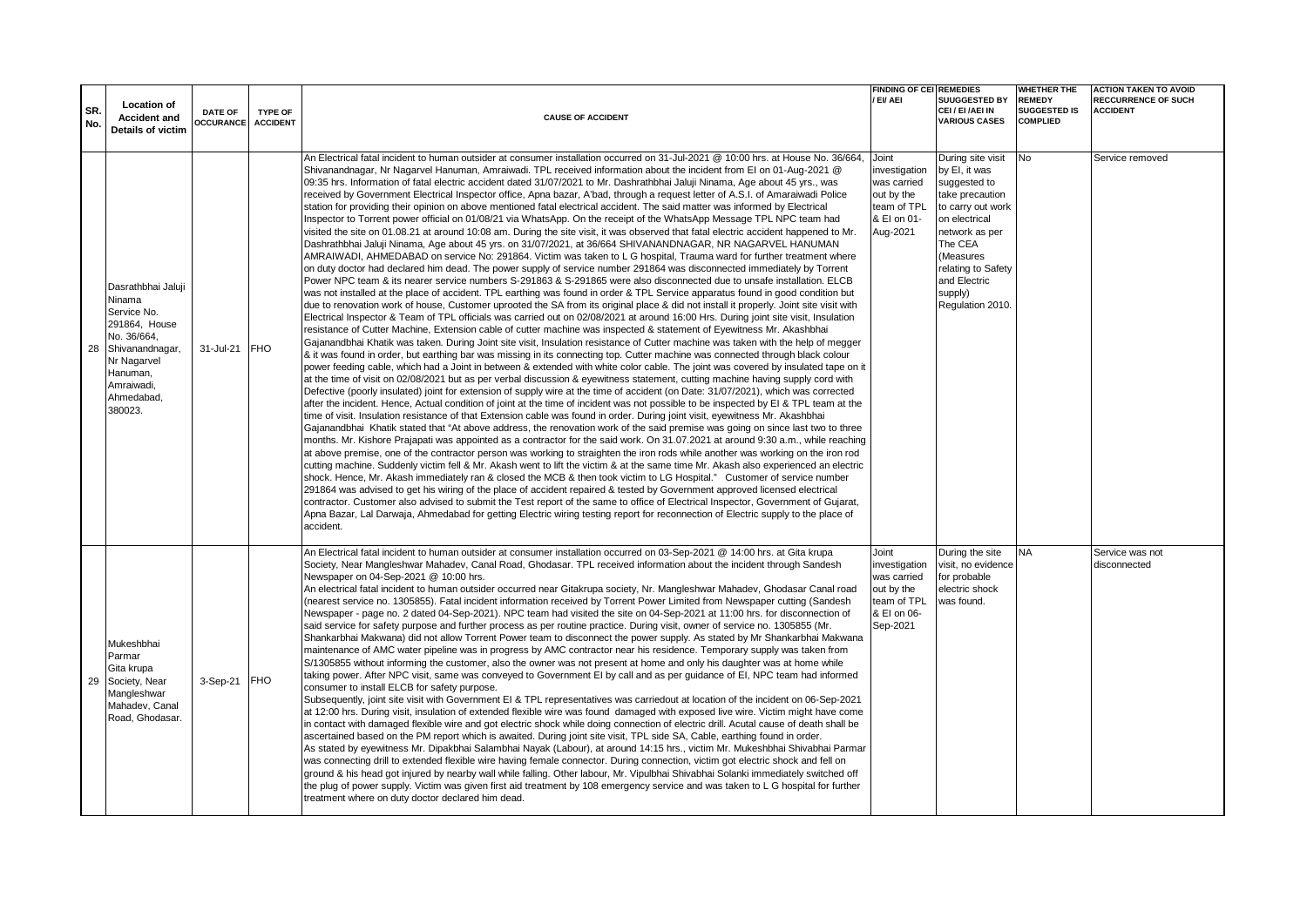|            |                                                                                                                                         |                                    |                                   |                                                                                                                                                                                                                                                                                                                                                                                                                                                                                                                                                                                                                                                                                                                                                                                                                                                                                                                                                                                                                                                                                                                                                                                                                                                                                                                                                                                                                                                                                                                                                                                                                                                                                                                                                                                                                                                                                                                                                                                                                                                                                                                                                                                  | <b>FINDING OF CEI REMEDIES</b>                                                                |                                                                                                                                                                                                                           | <b>WHETHER THE</b>                                      | <b>ACTION TAKEN TO AVOID</b>                  |
|------------|-----------------------------------------------------------------------------------------------------------------------------------------|------------------------------------|-----------------------------------|----------------------------------------------------------------------------------------------------------------------------------------------------------------------------------------------------------------------------------------------------------------------------------------------------------------------------------------------------------------------------------------------------------------------------------------------------------------------------------------------------------------------------------------------------------------------------------------------------------------------------------------------------------------------------------------------------------------------------------------------------------------------------------------------------------------------------------------------------------------------------------------------------------------------------------------------------------------------------------------------------------------------------------------------------------------------------------------------------------------------------------------------------------------------------------------------------------------------------------------------------------------------------------------------------------------------------------------------------------------------------------------------------------------------------------------------------------------------------------------------------------------------------------------------------------------------------------------------------------------------------------------------------------------------------------------------------------------------------------------------------------------------------------------------------------------------------------------------------------------------------------------------------------------------------------------------------------------------------------------------------------------------------------------------------------------------------------------------------------------------------------------------------------------------------------|-----------------------------------------------------------------------------------------------|---------------------------------------------------------------------------------------------------------------------------------------------------------------------------------------------------------------------------|---------------------------------------------------------|-----------------------------------------------|
| SR.<br>No. | <b>Location of</b><br><b>Accident and</b><br><b>Details of victim</b>                                                                   | <b>DATE OF</b><br><b>OCCURANCE</b> | <b>TYPE OF</b><br><b>ACCIDENT</b> | <b>CAUSE OF ACCIDENT</b>                                                                                                                                                                                                                                                                                                                                                                                                                                                                                                                                                                                                                                                                                                                                                                                                                                                                                                                                                                                                                                                                                                                                                                                                                                                                                                                                                                                                                                                                                                                                                                                                                                                                                                                                                                                                                                                                                                                                                                                                                                                                                                                                                         | / EI/ AEI                                                                                     | <b>SUUGGESTED BY</b><br>CEI / EI /AEI IN<br><b>VARIOUS CASES</b>                                                                                                                                                          | <b>REMEDY</b><br><b>SUGGESTED IS</b><br><b>COMPLIED</b> | <b>RECCURRENCE OF SUCH</b><br><b>ACCIDENT</b> |
| 30         | Ramkishan<br><b>Ghisilal Kumavat</b><br>Service No.<br>264294, Om<br>Textile, 20<br>Amarnath Estate.<br>Nr. Ajod Dairy,<br>Sukhramnagar | $3-Sep-21$                         | <b>FHO</b>                        | An Electrical fatal incident to human outsider at consumer installation occurred on 03-Sep-2021 @ 20:00 hrs. at Om Textile, 20<br>Amarnath Estate, Nr. Ajod Dairy, Sukhramnagar. TPL received information about the incident from El on 08-Sep-2021. Service<br>was immediately disconnected by NPC Dept.<br>Joint site inspection was carried out by Electrical Inspector, Government of Gujarat alongwith representatives of Torrent Power Ltd out by the<br>at 12:45 hrs. on 09.09.2021. While TPL NPC team visited the site on 08.09.2021, they observed Power loom no. 10 was in<br>operating condition and found in order. Probabale cause of electric shock to the victim was not observed. ELCB was found in<br>consumer installation for power loom. But it seems that the ELCB might be installed / replaced after incident. Healthiness of ELCB Sep-2021<br>was not checked due to disconnection of power supply at the time of joint inspection. It is suspected that the victim might have<br>come in contact with live part while operating power loom machine and got electrocuted. Loose, hanging and unsafe wiring was<br>observed in consumer installation.<br>However, due to late information and unavailability of evidence, exact cause of death of the victim could not be identified.<br>Service will be reconnected once all installation related correction will be done by customer and NOC is received from El office.<br>TPL installation checked and found in order.                                                                                                                                                                                                                                                                                                                                                                                                                                                                                                                                                                                                                                                                               | Joint<br>investigation<br>was carried<br>team of TPL<br>& EI on 09-                           | During site visit<br>by El. it was<br>suggested to<br>take precaution<br>to carry out work<br>on electrical<br>network as per<br>The CEA<br>(Measures<br>relating to Safety<br>and Electric<br>supply)<br>Regulation 2010 | No                                                      | Service is still disconnected                 |
| 31         | Rahul Bharathari<br>FSP of Hotel Edan<br>PMT. Nr.<br>Gurudwara, SG<br>Highway, Thaltei                                                  | 7-Sep-21                           | <b>FHO-WCS</b>                    | TPL received information about the incident through Complaint No. 1006303991 (service no. 850482) on 07-Sep-2021 @ 09:19<br>hrs. about electrical fatal incident occurred to human outsider Mr. Rahul Bharathari With Company System at FSP of Hotel Eden<br>PMT, Near Gurudwara, S G Road, Thaltej.<br>On 7-Sep-21 at 09:19 AM, complaint was received by call centre from nearby customer of Mondeal Business Park about fatal<br>accident at Hotel Eden PMT, Near Gurudwara, Thaltej.<br>At 09:32 AM, TPL NPC team reached the site. They observed that upper part of vinctim's body was inside FSP of Hotel Eden<br>PMT. Immediately power supply was made Off from HV breaker of PMT.<br>Police was already available at site when NPC team visited. Also, 108 ambulance was called by police, who declared that the<br>person was dead.<br>The victim's body was sent for post-mortem by policeat 11:45 AM. Power supply was restored at 12:00 PM.<br>Informtaion of incident conveyed to EI office at 10:AM and joint visit was carriedout with EI at 04:00 PM.<br>The PMT is surrounded by three side walls and FSP is located in the extreme corner. Hence, there is no chance of accidental<br>access to the FSP. It is believed that there is intentional opening of the FSP door for unknown reason (could be stealing HRC<br>fuses). Exact cause of death is not known.<br>PM report is awaited.                                                                                                                                                                                                                                                                                                                                                                                                                                                                                                                                                                                                                                                                                                                                                                    | Joint<br>investigation<br>was carried<br>out by the<br>team of TPL<br>& EI on 07-<br>Sep-2021 | NA - Unathorised NA<br>access to asset.<br>Intentional<br>opening of the<br>FSP door for<br>unknown reason                                                                                                                |                                                         | <b>NA</b>                                     |
| 32         | Himayatali Ansari<br>Service No.<br>100514111. A-41.<br>Madninagar, Opp.<br>Shahjaha Park,<br>Nr. Bibi Talav.<br>Vatva.                 | 9-Sep-21 FHO                       |                                   | An Electrical fatal incident occured to human outsider at consumer installation occurred on 09.09.2021 at 17:30 Hrs. on Service<br>No.100514111 located A-41, Madni Nagar, Opp. Shahjaha Park, Nr Bibi Talav, Vatva, Ahmedabad. NPC team of Torrent Power<br>Ltd (TPL) visited the site on 12.09.2021 at 09:30 Hrs. and disconnected the power supply of the said service.<br>Joint site visit with Government E.I & TPL officials was done at location of the incident on 13.09.2021 at 16:00 Hrs.<br>During the joint site visit, it was observed that no ELCB/RCCB was installed in customer wiring. Flexible wires used for extension<br>board was without plug socket. Also, customer side earthing was not found. It appears that while taking power supply for extension & EI on 13-<br>board from main switchboard, flexible wire connection might have interchanged. So, extension board might have worked as neutral Sep-2021<br>cut-off. Actual cause of death shall be ascertained based on the PM Report which is awaited.<br>During joint site visit, TPL side SA, Cable, Earthing found in Order. After joint inspection, Government E.I quided customer to<br>rectify the wiring and install ELCB/RCCB for electrical safety purpose.<br>As stated by eyewitness - Mrs. Aarefabanu Nadirkhan Pathan - victim (Mr. Himayatali Ansari) got electric shock on 09.09.2021 at<br>around 17:30 Hrs. while repairing hand drill. IP had taken power supply for hand drill by extension board through open flexible wire.<br>After connecting the hand drill to extension board IP found that hand drill was not working. So, IP switched off the hand drill supply<br>from switch of extension board and tried to repair the hand drill by opening its back cover. IP took the flexible wire of hand drill in<br>his mouth to remove the insulation tape. IP got electrocuted and fell to ground. His head collided with nearby wall while falling. One<br>of the neighbours turned off the MCB of TPL service. 108 Emergency service was called for First aid treatment, but IP was found<br>deceased on inspection by its staff. He was then shifted to L.G Hospital. | Joint<br>investigation<br>was carried<br>out by the<br>team of TPL                            | During site visit<br>by EI, it was<br>suggested to<br>take precaution<br>to carry out work<br>on electrical<br>network as per<br>The CEA<br>(Measures<br>relating to Safety<br>and Electric<br>supply)<br>Regulation 2010 | <b>No</b>                                               | Service is still disconnected                 |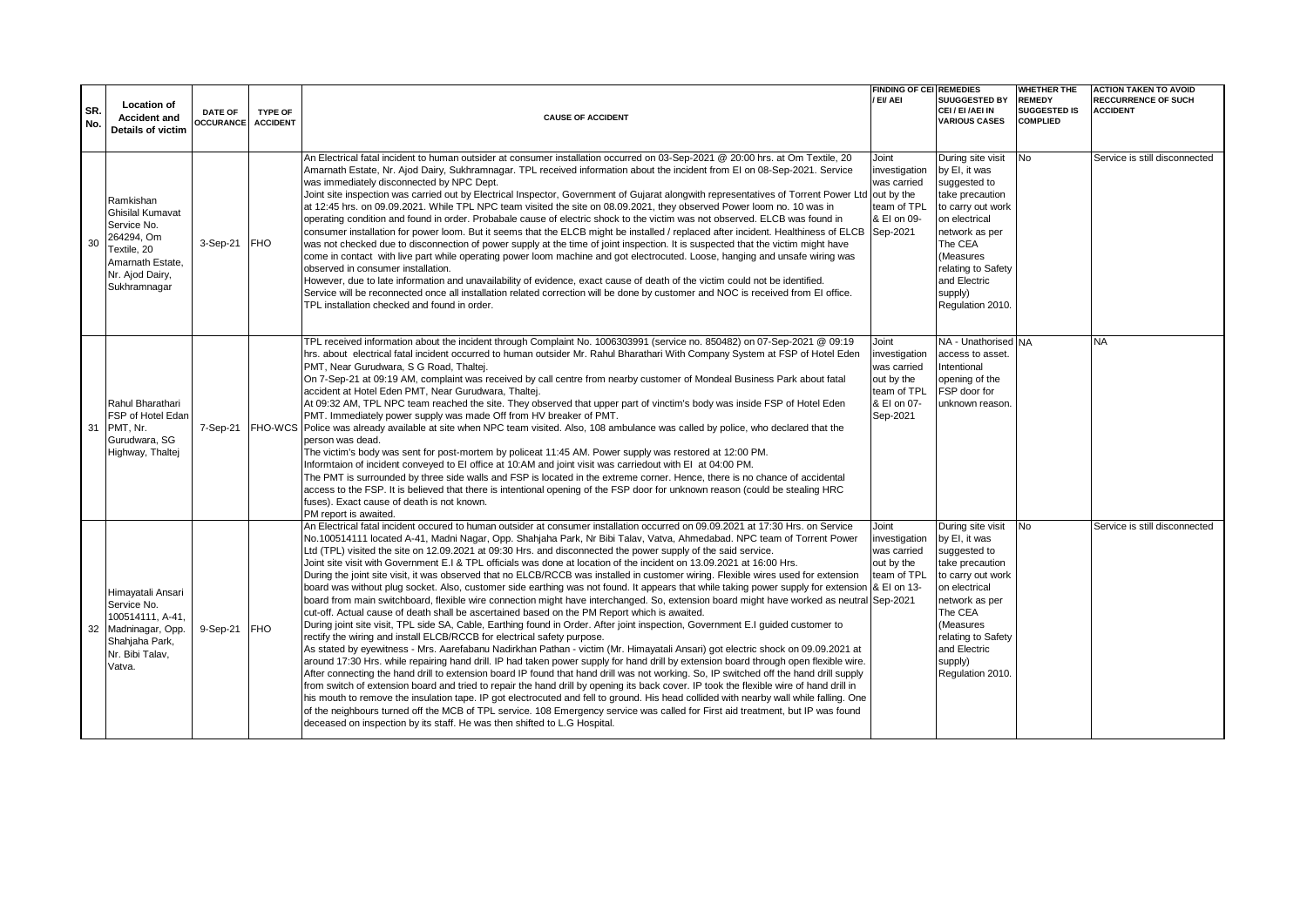|            |                                                                                                                                                                                                       |                                    |                                   |                                                                                                                                                                                                                                                                                                                                                                                                                                                                                                                                                                                                                                                                                                                                                                                                                                                                                                                                                                                                                                                                                                                                                                                                                                                                                                                                                                                                                                                                                                                                                                                                                                                                                                                                                                                                                                                                                                                                                                                                                                                                                                                                                                                                                                                                                                                                                                                                                                                                                                                                                                                                                                              | <b>FINDING OF CEL REMEDIES</b>                                                                |                                                                                                                                                                                                                           | <b>WHETHER THE</b>                                      | <b>ACTION TAKEN TO AVOID</b>                                                                                                                                                                  |
|------------|-------------------------------------------------------------------------------------------------------------------------------------------------------------------------------------------------------|------------------------------------|-----------------------------------|----------------------------------------------------------------------------------------------------------------------------------------------------------------------------------------------------------------------------------------------------------------------------------------------------------------------------------------------------------------------------------------------------------------------------------------------------------------------------------------------------------------------------------------------------------------------------------------------------------------------------------------------------------------------------------------------------------------------------------------------------------------------------------------------------------------------------------------------------------------------------------------------------------------------------------------------------------------------------------------------------------------------------------------------------------------------------------------------------------------------------------------------------------------------------------------------------------------------------------------------------------------------------------------------------------------------------------------------------------------------------------------------------------------------------------------------------------------------------------------------------------------------------------------------------------------------------------------------------------------------------------------------------------------------------------------------------------------------------------------------------------------------------------------------------------------------------------------------------------------------------------------------------------------------------------------------------------------------------------------------------------------------------------------------------------------------------------------------------------------------------------------------------------------------------------------------------------------------------------------------------------------------------------------------------------------------------------------------------------------------------------------------------------------------------------------------------------------------------------------------------------------------------------------------------------------------------------------------------------------------------------------------|-----------------------------------------------------------------------------------------------|---------------------------------------------------------------------------------------------------------------------------------------------------------------------------------------------------------------------------|---------------------------------------------------------|-----------------------------------------------------------------------------------------------------------------------------------------------------------------------------------------------|
| SR.<br>No. | Location of<br><b>Accident and</b><br>Details of victim                                                                                                                                               | <b>DATE OF</b><br><b>OCCURANCE</b> | <b>TYPE OF</b><br><b>ACCIDENT</b> | <b>CAUSE OF ACCIDENT</b>                                                                                                                                                                                                                                                                                                                                                                                                                                                                                                                                                                                                                                                                                                                                                                                                                                                                                                                                                                                                                                                                                                                                                                                                                                                                                                                                                                                                                                                                                                                                                                                                                                                                                                                                                                                                                                                                                                                                                                                                                                                                                                                                                                                                                                                                                                                                                                                                                                                                                                                                                                                                                     | / EI/ AEI                                                                                     | <b>SUUGGESTED BY</b><br>CEI / EI /AEI IN<br><b>VARIOUS CASES</b>                                                                                                                                                          | <b>REMEDY</b><br><b>SUGGESTED IS</b><br><b>COMPLIED</b> | <b>RECCURRENCE OF SUCH</b><br><b>ACCIDENT</b>                                                                                                                                                 |
|            | Altaf Gulamnabi<br>Shekh<br>Service No.<br>33 100638221, A-44.<br>S.NO: 779/2.<br>Ajajnagar,<br>Saiyadwadi, Vatva                                                                                     | 21-Sep-21 FHO                      |                                   | An Electrical fatal accident to human outsider occurred at A-44, S.No.779/2, Ajajnagar, Saiyadwadi, Vatva, Ahmedabad, the said<br>premises was getting supply from service no. 100638221. Fatal incident information received by Torrent Power Limited from Govt<br>El office on date 22.09.2021 at 13:57 Hrs. NPC team had visited the site on 22.09.2021 at around 16:30 Hrs. and disconnected<br>the power supply of the said service. During the site visit, NPC team observed that power supply was used for Construction work<br>in a nearby flat by unauthorised extension from Service No.100638221 registered in name of Mr. Azgarkhan Rehmatkhan Pathan.<br>Joint site visit with Government E.I & TPL representatives was carried out at location of the incident on 23.09.2021 at 12:00 Hrs.<br>During the joint site visit, it was observed that loose, hanging wiring and temporary switchboard was used for power supply at the<br>location where fatal accident took place. Premises was under construction and had electrically unsafe wiring. Water pump at the<br>place of incident was found faulty while testing through Megger. Victim might have got shock while removing open flexible wire of<br>pump from plug of temporary switchboard. Actual cause of death shall be ascertained based on the PM Report which at this<br>juncture is awaited. After joint inspection, Government E.I advised TPL to take appropriate action on concerned neighbouring<br>customer for unauthorised use of electricity and as a part of suggested corrective action. TPL concerned team immediately visited<br>and removed unauthorised supply and served the notice to registered customer of service no 100638221 under The Electricity Act<br>2003 Section no 126. Recipient of the notice assured that he will not give power supply to any one from his service henceforth.<br>As stated by eyewitness - Mr. Sher Mohammad Ramzanbhai Pathan - victim (Mr. Altaf Gulamnabi Shekh) got electric shock on<br>dated 21.09.2021 at around 13:30 Hrs. while removing flexible wire of water pump from temporary switchboard. Switch of<br>temporary switchboard was in on condition when IP tried to remove the flexible wire. One core of flexible wire was in switchboard<br>and other core was in IP's hand. IP got electric shock and fell on floor. Mr. Sher Mohammad Ramzanbhai Pathan immediately<br>switched off the plug of temporary switchboard. Victim was given first aid treatment by other workers and was taken to LG Hospital<br>by 108 ambulance for further treatment where on duty doctor declared him dead. | Joint<br>investigation<br>was carried<br>out by the<br>team of TPL<br>& EI on 23-<br>Sep-2021 | During site visit<br>by EI, it was<br>suggested to<br>take precaution<br>to carry out work<br>on electrical<br>network as per<br>The CEA<br>(Measures<br>relating to Safety<br>and Electric<br>supply)<br>Regulation 2010 | Yes                                                     | The connection was<br>reconnected after verification<br>of the Test Report to meet<br>the requirements of The CEA<br>(Measures relating to Safety<br>and Electric supply)<br>Regulation 2010. |
|            | Ayan Majidbhai<br>Malek<br>Service No.<br>100037269, Plot<br>No. 49/50/2.<br>34 Survey No. 116, AI 29-Sep-21 FHO<br><b>Fazal Industrial</b><br>Estate, Near<br>Chirag Park,<br>Danilimda-<br>Chandola |                                    |                                   | An Electrical fatal incident to human outsider at consumer installation occurred on 29.09.2021 at 06:00 Hrs. on Service No.<br>100037269 located 49/50/2 Survey No-116, AL Fazal Ind. Estate, Nr. Chiraq Park, B/H Old Aoktroi Naka, Danilimda, Ahmedabad.<br>NPC team of Torrent Power Ltd (TPL) visited the site on 29.09.2021 at around 10:30 Hrs. and disconnected the power supply of<br>the said service. During the site visit, NPC team observed that power supply was used for Garage workshop by unauthorised<br>extension from Service No.100037269 registered in name of Mr. Hafizunnishan Munnabhai Shah.<br>Joint site visit with Government E.I & TPL officials was done at location of the incident on 30.09.2021 at around 14:00 Hrs. During   & EI on 30-<br>the joint site visit, it was observed that garage had loose, hanging wiring and was without earthing wire. Also, no ELCB/RCCB was Sep-2021<br>installed in both Garage and premises of TPL service no. 100037269. It appears that connecting wire of foam-wash machine was<br>damaged and insulation tape was used for temporary connection. Phase and earth wire might have got shorted and IP might have<br>got electrocuted by metal body of foam-wash machine. Actual cause of death shall be ascertained based on the PM Report which<br>is awaited. After joint inspection, Government E.I advised TPL to take appropriate action on concerned neighbouring customer for<br>unauthorised use of electricity and as a part of suggested corrective action TPL concern team has immediately visited and<br>removed unauthorised supply and serve the notice to registered customer of service no 100638221 under The Electricity Act 2003<br>clause no 126. Recipient of the notice assured that he will not give power supply to any one from his service henceforth.<br>Government E.I also quided customer to rectify the wiring and install ELCB/RCCB for electrical safety purpose. As stated by<br>eyewitness - Mrs. Kulsumbibi Abdulrahim Shaikh - victim (Mr. Ayan Majidbhai Malek) got electric shock on dated 29.09.2021 at<br>around 06:00 Hrs. while using foam-wash machine. After starting the foam-wash machine, IP had the gun of machine in his hand.<br>IP immediately got electrocuted and fell on the ground. He shouted for help, eyewitness immediately reached the garage and<br>turned off the switch of the plug used for providing power supply to foam-wash machine. IP was taken to V.S. Hospital by private<br>vehicle, where on duty doctor declared him dead.                                                              | Joint<br>investigation<br>was carried<br>out by the<br>team of TPL                            | During site visit<br>by EI, it was<br>suggested to<br>take precaution<br>to carry out work<br>on electrical<br>network as per<br>The CEA<br>(Measures<br>relating to Safety<br>and Electric<br>supply)<br>Regulation 2010 | <b>No</b>                                               | Service is still disconnected                                                                                                                                                                 |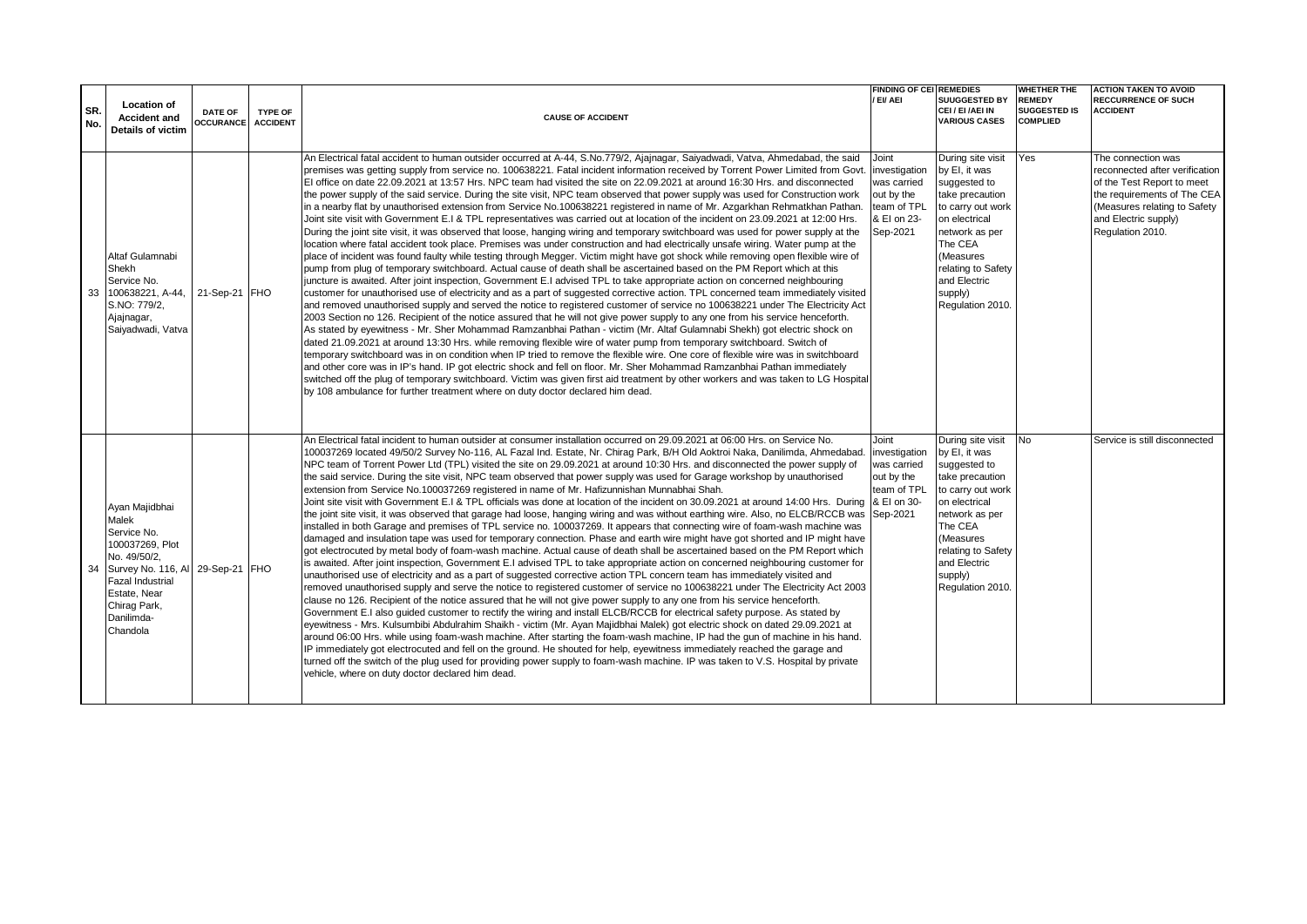| ISR.<br>No. | <b>Location of</b><br><b>Accident and</b><br>Details of victim                                                                                          | <b>DATE OF</b><br><b>OCCURANCE ACCIDENT</b> | <b>TYPE OF</b> | <b>CAUSE OF ACCIDENT</b>                                                                                                                                                                                                                                                                                                                                                                                                                                                                                                                                                                                                                                                                                                                                                                                                                                                                                                                                                                                                                                                                                                                                                                         | <b>FINDING OF CEL REMEDIES</b><br>/ EI/ AEI                                       | <b>SUUGGESTED BY</b><br>CEI/EI/AEI IN<br><b>VARIOUS CASES</b>                                                                                                                                                             | <b>WHETHER THE</b><br><b>REMEDY</b><br><b>SUGGESTED IS</b><br><b>COMPLIED</b> | <b>ACTION TAKEN TO AVOID</b><br><b>RECCURRENCE OF SUCH</b><br><b>ACCIDENT</b>                                                                                                                 |
|-------------|---------------------------------------------------------------------------------------------------------------------------------------------------------|---------------------------------------------|----------------|--------------------------------------------------------------------------------------------------------------------------------------------------------------------------------------------------------------------------------------------------------------------------------------------------------------------------------------------------------------------------------------------------------------------------------------------------------------------------------------------------------------------------------------------------------------------------------------------------------------------------------------------------------------------------------------------------------------------------------------------------------------------------------------------------------------------------------------------------------------------------------------------------------------------------------------------------------------------------------------------------------------------------------------------------------------------------------------------------------------------------------------------------------------------------------------------------|-----------------------------------------------------------------------------------|---------------------------------------------------------------------------------------------------------------------------------------------------------------------------------------------------------------------------|-------------------------------------------------------------------------------|-----------------------------------------------------------------------------------------------------------------------------------------------------------------------------------------------|
|             | Maheshbhai<br>Kalabhai Thakor<br>Service No.<br>100173194, Plot<br>35 No.6/2. Sun<br>Polycast, Juni<br>Bhagol, B/h<br>Shankar Bhagwan<br>Mandir, Piplaj | 5-Oct-21                                    | <b>FHO</b>     | Information about fatal accident which took place on 05.10.2021 at 19:40 hrs at Khodabhai Surabhai BHarwad, 6/2, Juni Bhagol,<br>B/h Shankar Bhagwan Mandir, Pirana Road, Piplaj Gam was received by Torrent Power Limited on 06.10.2021 at LT section<br>through EI office who in turn received information from Narol Police station. Service was immediately disconnected by NPC dept.<br>Joint site inspection was carried out by Electrical Inspector, Government of Gujarat along with TPL representatives at 12:00 hrs on Oct-2021<br>07.10.2021. Mr. Maheshbhai Kalabhai Thakor (age-28 yrs.) got electric shock on dated 05.10.2021 @ 19:40 hrs. while operating<br>main switch & fell on ground. Consumer side earthing not found & ELCB was not installed at the time of joint visit. As per detail<br>investigation "Y" phase out going wire touched Main switch metal body part & so Main switch became live. Due to live body part of<br>Main switch, he might have received electric shock. Service will be reconnected once all required safety measures will be done by<br>customer and NOC is received from Electrical Inspector. TPL installation checked and found in order. | Joint<br>investigation<br>was carried<br>out by the<br>team of TPL<br>& EI on 07- | During site visit<br>by EI, it was<br>suggested to<br>take precaution<br>to carry out work<br>on electrical<br>network as per<br>The CEA<br>Measures<br>relating to Safety<br>and Electric<br>supply)<br>Regulation 2010. | <b>Yes</b>                                                                    | The connection was<br>reconnected after verification<br>of the Test Report to meet<br>the requirements of The CEA<br>(Measures relating to Safety<br>and Electric supply)<br>Regulation 2010. |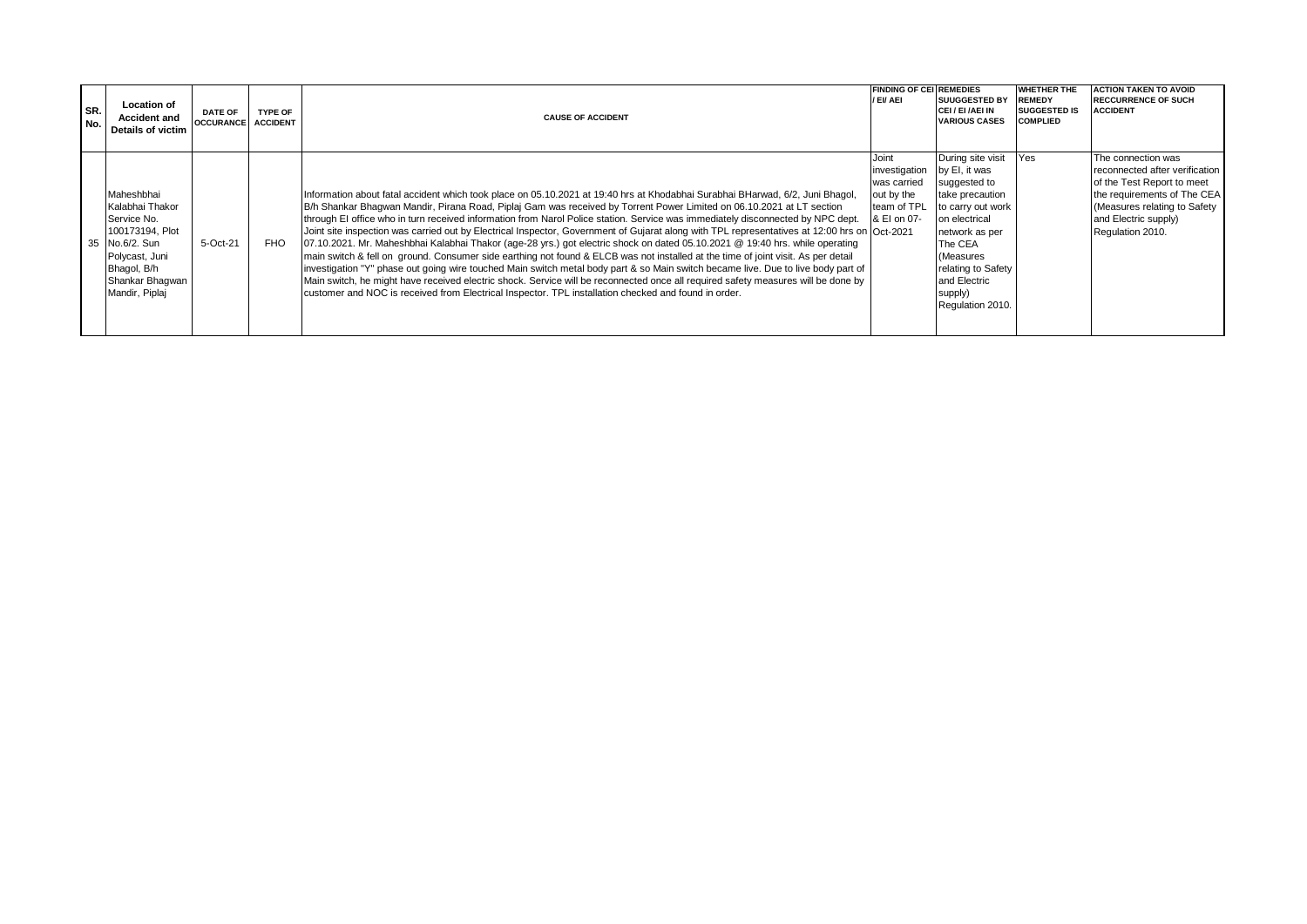|            |                                                                                                                                                                                                    |                                         |                                   |                                                                                                                                                                                                                                                                                                                                                                                                                                                                                                                                                                                                                                                                                                                                                                                                                                                                                                                                                                                                                                                                                                                                                                                                                                                                                                                                                                                                                                                                                                                                                                                                                                                                                                                                                                                                                                                                                                                                                                                                                                                                                                                                                                                                                                                                                                                                                                                                                                                                                                                                                                                                                                                                                                                                                                                                                                                                                                                                                                                                                                                                                                                                                                                                                                                                                                                                                                                                                                                                                                                                                                                                                                                                                                                                                                                                                                                                                                                                                                                                                                                                                                                                                                                                                                                                                                                                                                                                                                                                                                                                                                                                                                                                                                                                                                                                                                                                                                                                                                                                                                                                                                                                                                                                                                                           | <b>FINDING OF CEI REMEDIES</b>                                                                |                                                                                                                                                                                                                            | <b>WHETHER THE</b>                                      | <b>ACTION TAKEN TO AVOID</b>                                                                                                                                                                  |
|------------|----------------------------------------------------------------------------------------------------------------------------------------------------------------------------------------------------|-----------------------------------------|-----------------------------------|-----------------------------------------------------------------------------------------------------------------------------------------------------------------------------------------------------------------------------------------------------------------------------------------------------------------------------------------------------------------------------------------------------------------------------------------------------------------------------------------------------------------------------------------------------------------------------------------------------------------------------------------------------------------------------------------------------------------------------------------------------------------------------------------------------------------------------------------------------------------------------------------------------------------------------------------------------------------------------------------------------------------------------------------------------------------------------------------------------------------------------------------------------------------------------------------------------------------------------------------------------------------------------------------------------------------------------------------------------------------------------------------------------------------------------------------------------------------------------------------------------------------------------------------------------------------------------------------------------------------------------------------------------------------------------------------------------------------------------------------------------------------------------------------------------------------------------------------------------------------------------------------------------------------------------------------------------------------------------------------------------------------------------------------------------------------------------------------------------------------------------------------------------------------------------------------------------------------------------------------------------------------------------------------------------------------------------------------------------------------------------------------------------------------------------------------------------------------------------------------------------------------------------------------------------------------------------------------------------------------------------------------------------------------------------------------------------------------------------------------------------------------------------------------------------------------------------------------------------------------------------------------------------------------------------------------------------------------------------------------------------------------------------------------------------------------------------------------------------------------------------------------------------------------------------------------------------------------------------------------------------------------------------------------------------------------------------------------------------------------------------------------------------------------------------------------------------------------------------------------------------------------------------------------------------------------------------------------------------------------------------------------------------------------------------------------------------------------------------------------------------------------------------------------------------------------------------------------------------------------------------------------------------------------------------------------------------------------------------------------------------------------------------------------------------------------------------------------------------------------------------------------------------------------------------------------------------------------------------------------------------------------------------------------------------------------------------------------------------------------------------------------------------------------------------------------------------------------------------------------------------------------------------------------------------------------------------------------------------------------------------------------------------------------------------------------------------------------------------------------------------------------------------------------------------------------------------------------------------------------------------------------------------------------------------------------------------------------------------------------------------------------------------------------------------------------------------------------------------------------------------------------------------------------------------------------------------------------------------------------------------------|-----------------------------------------------------------------------------------------------|----------------------------------------------------------------------------------------------------------------------------------------------------------------------------------------------------------------------------|---------------------------------------------------------|-----------------------------------------------------------------------------------------------------------------------------------------------------------------------------------------------|
| SR.<br>No. | <b>Location of</b><br><b>Accident and</b><br>Details of victim                                                                                                                                     | <b>DATE OF</b><br><b>OCCURANCE</b>      | <b>TYPE OF</b><br><b>ACCIDENT</b> | <b>CAUSE OF ACCIDENT</b>                                                                                                                                                                                                                                                                                                                                                                                                                                                                                                                                                                                                                                                                                                                                                                                                                                                                                                                                                                                                                                                                                                                                                                                                                                                                                                                                                                                                                                                                                                                                                                                                                                                                                                                                                                                                                                                                                                                                                                                                                                                                                                                                                                                                                                                                                                                                                                                                                                                                                                                                                                                                                                                                                                                                                                                                                                                                                                                                                                                                                                                                                                                                                                                                                                                                                                                                                                                                                                                                                                                                                                                                                                                                                                                                                                                                                                                                                                                                                                                                                                                                                                                                                                                                                                                                                                                                                                                                                                                                                                                                                                                                                                                                                                                                                                                                                                                                                                                                                                                                                                                                                                                                                                                                                                  | / EI/ AEI                                                                                     | <b>SUUGGESTED BY</b><br>CEI / EI /AEI IN<br><b>VARIOUS CASES</b>                                                                                                                                                           | <b>REMEDY</b><br><b>SUGGESTED IS</b><br><b>COMPLIED</b> | <b>RECCURRENCE OF SUCH</b><br><b>ACCIDENT</b>                                                                                                                                                 |
| 36         | Shakti Nareshbhai<br>Bodana<br>Service No.<br>612163, Alpesh<br>Industries,<br>Naklangpura, Nr-<br>Ramdev pir,<br>Mahedikuva, Opp-<br>Madhupura police<br>chowky,<br>Dudheshwar road,<br>Ahmedabad | 20-Sep-21<br>(Considere<br>d in Oct-21) | <b>FHO</b>                        | Fatal Electrical Accident occurred to Mr. Shakti Nareshbhai Bodana at Alpesh Industries, Naklangpura, Nr-Ramdev<br>pir, Mahedikuva, Opp- Madhupura police chowky, Dudheshwar road, Ahmedabad on 20.09.2021 at 13:30 Hrs.<br>Information regarding the accident was received from Madhupura Police Station on dated 21.09.2021 at 11:15 Hrs.<br>No evidence regarding electric shock to the victim was observed during visit of TPL team on 21.09.2021 and Joint<br>visit with EI on 22.09.2021. Hence EI informed that this incident is not to be considered as electrical incident at<br>present. Postmortem report of victim was received on 1st week of October 21 through EI office which states cause<br>of death is cardiorespiratory arrest due to electric shock injury. Hence this incident is considered as an electrical<br>incident in Oct-21.<br>Information of fatal electric accident dated 20/09/2021 to Mr. Shakti Nareshbhai Bodana was received from GEI<br>office, Apna bazar, Ahmedabad, through a request letter of A.S.I. of Madhupura Police station for providing their<br>opinion on above mentioned fatal electrical accident. The said matter was informed by A.S.I. of Madhupura Police<br>station to Torrent Power official on 21/09/2021. On the receipt of such letter, Torrent Power NPC team had visited<br>the site on 21/09/2021 at around 11:42 am. During the site visit, it was observed that fatal electric accident<br>happened to Mr. Shakti Nareshbhai Bodana. Victim was taken to Bharti Vallabh Hospital for further treatment where<br>on duty doctor declared him dead. The power supply of service number 612163 was disconnected immediately by<br>Torrent Power NPC team. During the site visit it was observed that customer side installed ELCB was in by-passed<br>condition & no evidence of Electrocution was found at the place of accident. TPL earthing was found in order and<br>TPL Service apparatus found in good condition.<br>Joint site visit was carried out on 22/09/2021 at around 11:00 Hrs with El and Team of Torrent power officials.<br>During joint site visit, Insulation resistance of Shearing Machine (Iron plate Cutter Machine), Wiring at the place of<br>accident were inspected and statement of Eyewitness Mr. Jagdishbhai Govindbhai Vaghela was taken.<br>During joint visit, eyewitness Mr. Jagdishbhai Govindbhai Vaghela stated that "On September 20th, 2021, at about 1<br>o'clock in the afternoon, Victim & eyewitness started working on the shearing machine after the lunch time. At about<br>1:30 PM, Victim suddenly screamed and stand with holding clamp in his hand. Assuming something went wrong,<br>Eyewitness went inside to get some clothes. Seeing victim's condition, people gathered around had turned off the<br>main switch of the factory and saw that victim was slowly falling to the ground.<br>During Joint site visit, Insulation resistance of Shearing Machine was taken with the help of megger & it was found<br>in order. Some of the wiring at the place of accident was found loose & hanging. During inspection of these loose &<br>hanging wires, we had found that flexible wire which was feeding power to tube light had peeled off insulation. Bare<br>conductor was connected the iron hook of ceiling which is supported by iron plate. It seems that wall at place of<br>accident was wet due to heavy rainfall on that day & day before accident. However, during joint investigation of El &<br>TPL Team, no evidence of electric shock to the victim was found on site. Hence, EI instructed that this incident is<br>not to be considered as electrical incident at present. It will be considered as electrical incident based on cause of<br>death of the victim in PM report.<br>Postmortem report of Victim was received in 1st week of October'21 through El office via WhatsApp. From the<br>above-mentioned details, facts & Postmortem report of Victim, it might be possible that due to rainy weather, the<br>wall being wet and the flow of electricity from the defective joint (Poorly insulated) wire of tube-light or any other<br>electrical leakage current of faulty wiring might have passed through the iron hook to iron support, from iron support<br>to the wet wall & from wet wall to the iron sheet on which victim was standing. It might be possible that electric<br>current might have passed through body of the victim when he came in contact with iron sheet. However, the exact<br>cause of leakage current flowing through victim's body could not be ascertained but as per PM report of victim,<br>Cause of death is cardiorespiratory arrest due to electric shock injury.<br>Customer of service number 612163 was advised to get his wiring of the place of the accident rectified, proper<br>connection through ELCB and tested by Government approved licensed electrical contractor. Customer was also<br>advised to submit the Test report of the same to office of Electrical Inspector, Government of Gujarat, Apna Bazar,<br>Lal Darwaja, Ahmedabad for getting Electric wiring testing report for reconnection of Electric supply to the place of<br>accident. | Joint<br>investigation<br>was carried<br>out by the<br>team of TPL<br>& EI on 22-<br>Sep-2021 | During site visit<br>by EI, it was<br>suggested to<br>take precaution<br>to carry out work<br>on electrical<br>network as per<br>The CEA<br>(Measures<br>relating to Safety<br>and Electric<br>supply)<br>Regulation 2010. | Yes                                                     | The connection was<br>reconnected after verification<br>of the Test Report to meet<br>the requirements of The CEA<br>(Measures relating to Safety<br>and Electric supply)<br>Regulation 2010. |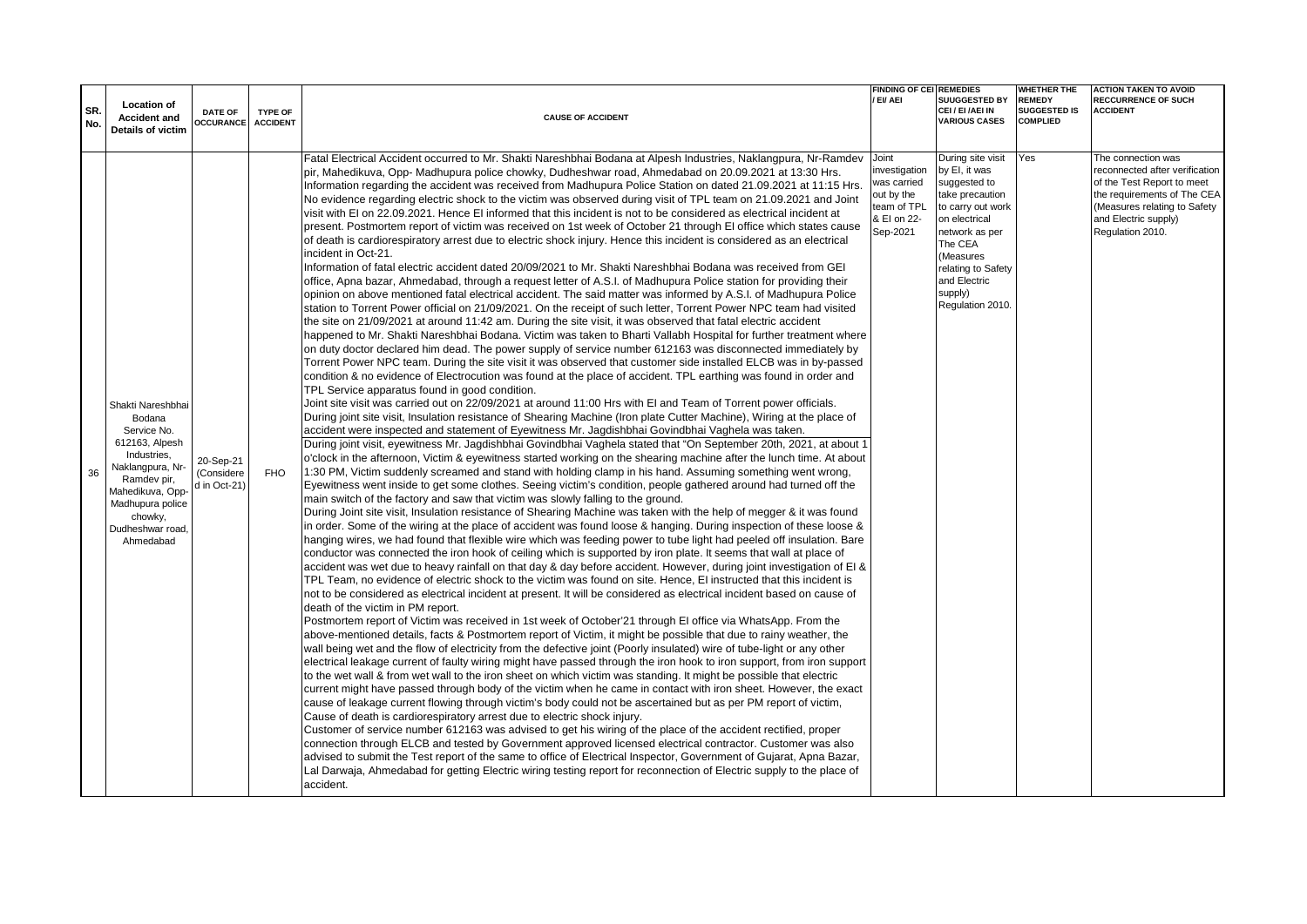| ISR.<br>No. | <b>Location of</b><br><b>Accident and</b><br>Details of victim                                                                    | <b>DATE OF</b><br><b>OCCURANCE</b> ACCIDENT    | TYPE OF | <b>CAUSE OF ACCIDENT</b>                                                                                                                                                                                                                                                                                                                                                                                                                                                                                                                                                                                                                                                                                                                                                                                                                                                                                                                                                                                                                                                                                                                                                                                                                                                                                                                                                                                                                                                                                                                                                                                                                                                                                                                                                                                                                                                                                                                                                                                                                                                                                                                                                                                                 | <b>FINDING OF CEL REMEDIES</b><br>/ EI/ AEI                            | <b>SUUGGESTED BY</b><br>CEI / EI /AEI IN<br><b>VARIOUS CASES</b>                                                                                                                                                           | <b>WHETHER THE</b><br><b>REMEDY</b><br><b>SUGGESTED IS</b><br><b>COMPLIED</b> | <b>ACTION TAKEN TO AVOID</b><br><b>RECCURRENCE OF SUCH</b><br><b>ACCIDENT</b>                                                                                                                 |
|-------------|-----------------------------------------------------------------------------------------------------------------------------------|------------------------------------------------|---------|--------------------------------------------------------------------------------------------------------------------------------------------------------------------------------------------------------------------------------------------------------------------------------------------------------------------------------------------------------------------------------------------------------------------------------------------------------------------------------------------------------------------------------------------------------------------------------------------------------------------------------------------------------------------------------------------------------------------------------------------------------------------------------------------------------------------------------------------------------------------------------------------------------------------------------------------------------------------------------------------------------------------------------------------------------------------------------------------------------------------------------------------------------------------------------------------------------------------------------------------------------------------------------------------------------------------------------------------------------------------------------------------------------------------------------------------------------------------------------------------------------------------------------------------------------------------------------------------------------------------------------------------------------------------------------------------------------------------------------------------------------------------------------------------------------------------------------------------------------------------------------------------------------------------------------------------------------------------------------------------------------------------------------------------------------------------------------------------------------------------------------------------------------------------------------------------------------------------------|------------------------------------------------------------------------|----------------------------------------------------------------------------------------------------------------------------------------------------------------------------------------------------------------------------|-------------------------------------------------------------------------------|-----------------------------------------------------------------------------------------------------------------------------------------------------------------------------------------------|
| . 37        | Nareshbhai<br>Ramjibhai Ninama<br>Service No.<br>233649. M/s<br><b>Matrix Pharma</b><br>Chem, Plot No.<br>90/1, G.I.D.C<br>Odhav. | 11-Oct-21<br>(Reported FHO<br>on<br>21-Oct-21) |         | An Electrical fatal incident to human outsider at consumer installation occurred on 11-Oct-2021 @ 11:15 hrs. at M/s Matrix Pharma Joint<br>Chem (Service No. 233649), Plot No. 90/1, G.I.D.C Odhav. TPL received information about the incident from El on 21-Oct-2021.<br>Information about fatal accident which took place on 11.10.2021, 11:15 hrs at Matrix Pharma Chem, Plot No. 90/1, GIDC Odhav<br>was received by Torrent Power Limited on 21.10.2021 at LT section through EI office who in turn received information from Odhav  out by the<br>Police station. Service was immediately disconnected by NPC dept.<br>Joint site inspection was carried out by Electrical Inspector, Government of Gujarat along with officers of Torrent Power Limited at<br>11:45 hrs. on 22.10.2021 and they interacted with Mr. Jagdish Patel (Owner of M/s Matrix Pharma Chem), Mr. Ashish Patel<br>(Manager) & Mr. Abhayjeet Yadav (wireman). During interaction, Mr. Abhayjeet Yadav (wiremen) informed that he had checked<br>Dryer m/c after incident and no abnormalities were noticed. They used dryer m/c for 2 days after incident and no abnormality was<br>observed in dryer m/c.<br>Further investigation was carried out and CCTV footage was taken from the consumer. In CCTV footage, it was observed that<br>while the victim Mr. Nareshbhai Ninama was tightening bolt for door of Dryer m/c, another coworker Mr. Jasvantbhai operated the<br>control panel of Dryer m/c. While he switched ON Dryer m/c the victim Mr. Naresh bhai (who was in contact with metallic body of<br>Dryer m/c) fell down.<br>It appears that due to fault in Dryer m/c, leakage current had flown to metallic body of Dryer m/c and the victim was in contact with<br>dryer m/c, he got electrocuted.<br>It is also suspected that the fault in dryer m/c might be rectified after incident and machine kept in use after incident also.<br>Consumer side earthing not found & ELCB was not connected at the time of joint visit.<br>Service will be reconnected after correction at site will be done by customer and NOC is received from Electrical Inspectorate.<br>However. TPL installation checked and found in order. | investigation<br>was carried<br>team of TPL<br>& EI on 22-<br>Oct-2021 | During site visit<br>by EI, it was<br>suggested to<br>take precaution<br>to carry out work<br>on electrical<br>network as per<br>The CEA<br>(Measures<br>relating to Safety<br>and Electric<br>supply)<br>Regulation 2010. | <b>Yes</b>                                                                    | The connection was<br>reconnected after verification<br>of the Test Report to meet<br>the requirements of The CEA<br>(Measures relating to Safety<br>and Electric supply)<br>Regulation 2010. |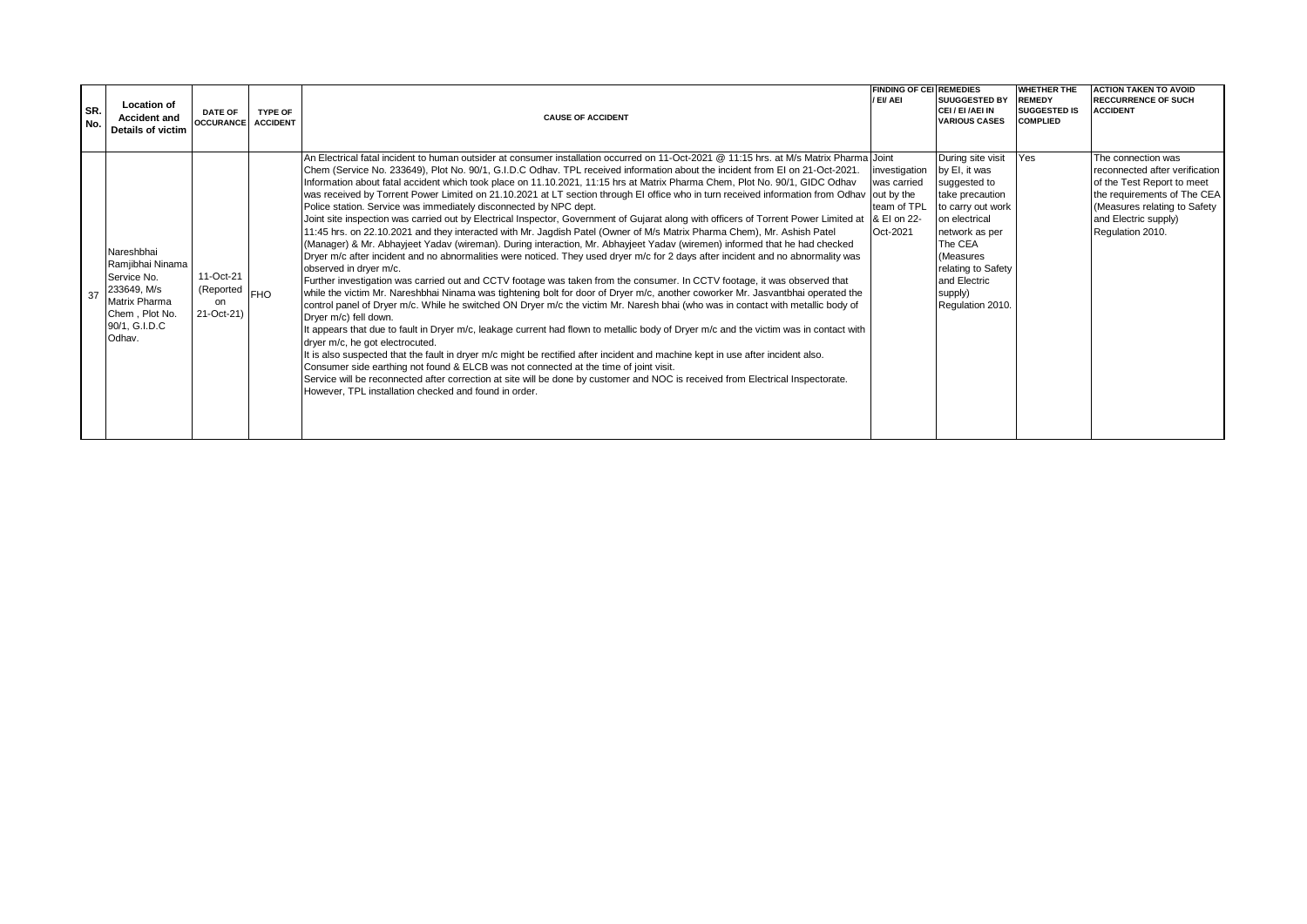| SR.<br>No. | <b>Location of</b><br><b>Accident and</b><br>Details of victim                                                                   | <b>DATE OF</b><br><b>OCCURANCE ACCIDENT</b> | <b>TYPE OF</b> | <b>CAUSE OF ACCIDENT</b>                                                                                                                                                                                                                                                                                                                                                                                                                                                                                                                                                                                                                                                                                                                                                                                                                                                                                                                                                                                                                                                                                                                                                                                                                                                                                                                                                                                                                                                                                                                                                                                                                                                                                                                                                                                                                                                                                                                                                                                                                                                                                                                                                                                                                                                                                                                                                                                                                                                                                                                                                                                                                                                                                                                                                                                                                                                                                                                                                                                                                                                                                                                                                                                                                                                                                                                                                                                                                                                                                                                                                                                                                                                                                                                                                                                                                                                                                                                  | <b>FINDING OF CEL REMEDIES</b><br>/ EI/ AEI                                    | <b>SUUGGESTED BY</b><br>CEI / EI /AEI IN<br><b>VARIOUS CASES</b>                                                                                                                                                           | <b>WHETHER THE</b><br><b>REMEDY</b><br><b>SUGGESTED IS</b><br><b>COMPLIED</b> | <b>ACTION TAKEN TO AVOID</b><br><b>RECCURRENCE OF SUCH</b><br><b>ACCIDENT</b>                                                                                                                 |
|------------|----------------------------------------------------------------------------------------------------------------------------------|---------------------------------------------|----------------|-------------------------------------------------------------------------------------------------------------------------------------------------------------------------------------------------------------------------------------------------------------------------------------------------------------------------------------------------------------------------------------------------------------------------------------------------------------------------------------------------------------------------------------------------------------------------------------------------------------------------------------------------------------------------------------------------------------------------------------------------------------------------------------------------------------------------------------------------------------------------------------------------------------------------------------------------------------------------------------------------------------------------------------------------------------------------------------------------------------------------------------------------------------------------------------------------------------------------------------------------------------------------------------------------------------------------------------------------------------------------------------------------------------------------------------------------------------------------------------------------------------------------------------------------------------------------------------------------------------------------------------------------------------------------------------------------------------------------------------------------------------------------------------------------------------------------------------------------------------------------------------------------------------------------------------------------------------------------------------------------------------------------------------------------------------------------------------------------------------------------------------------------------------------------------------------------------------------------------------------------------------------------------------------------------------------------------------------------------------------------------------------------------------------------------------------------------------------------------------------------------------------------------------------------------------------------------------------------------------------------------------------------------------------------------------------------------------------------------------------------------------------------------------------------------------------------------------------------------------------------------------------------------------------------------------------------------------------------------------------------------------------------------------------------------------------------------------------------------------------------------------------------------------------------------------------------------------------------------------------------------------------------------------------------------------------------------------------------------------------------------------------------------------------------------------------------------------------------------------------------------------------------------------------------------------------------------------------------------------------------------------------------------------------------------------------------------------------------------------------------------------------------------------------------------------------------------------------------------------------------------------------------------------------------------------------|--------------------------------------------------------------------------------|----------------------------------------------------------------------------------------------------------------------------------------------------------------------------------------------------------------------------|-------------------------------------------------------------------------------|-----------------------------------------------------------------------------------------------------------------------------------------------------------------------------------------------|
|            | Jayshree Rajubhai<br>Reger<br>Service No.<br>666855,<br>B-21. Shiv Park.<br>B/h Gayatri Soc.,<br>Ramrajyanagar,<br>Vastral Road. | 3-Nov-21                                    | <b>FHO</b>     | An Electrical fatal incident to human outsider at consumer installation occurred on 03-Nov-2021 @ 17:00 hrs. at B<br>21, Shiv Park, B/h Gayatri Soc., Ramrajyanagar, Vastral Road. TPL received information about the incident from El<br>Office on 08-Nov-2021. Information of fatal electric accident was received from GEI office through a request letter of Was carried<br>A.S.I. of Ramol Police station for providing their opinion on above mentioned fatal electrical accident. The said<br>matter was informed by Mr. M A Pathan, AEI, Govt. Gujarat to torrent power official on 09/11/2021. On the receipt of<br>the said information, Torrent Power NPC team had visited the site on 09/11/2021 at around 01:30 PM. During the<br>site visit, it was observed that fatal electric accident happened to Ms. Jayshree Regar, at service No: 666855 on<br>date 3/11/2021 at around 17:00 hours. Victim was taken to LG Hospital for further treatment where on duty doctor<br>declared her dead. The power supply of service number 666855 was immediately disconnected by Torrent Power<br>NPC team. During the site visit, it was observed that No ELCB/RCCB was installed at customer installation. Power<br>cable in consumer premise was feeding power to Motor pump (Water pump) which was 3 core wires, but socket<br>plug was used of 2 pin in which earthing wire was not connected. During visit it was observed that water motor<br>pump was disconnected from electric network by removing plug socket from switch board, & power not found in<br>switch board from where power was taken for water motor pump while power was available at remaining switch<br>boards. In some switch boards, switch mechanism was found faulty. TPL earthing was found in order and TPL<br>Service apparatus found in order. Joint site visit was carried out on 09/11/2021 at around 15:00 Hrs. with Electrical<br>Inspector and Team of Torrent power officials.<br>During Joint site visit, Insulation resistance of Water motor pump was taken with the help of megger & it was found<br>in order. Power cable in consumer premise was feeding power to water motor pump which was 3 core wire but<br>socket plug was used of 2 pin in which earthing wire was not connected. Additionally, no earthing wire was<br>observed in feeding switch board. The terminal box of water pump motor was in open condition & no earthing wire<br>of cord was connected to earthing terminal of water pump. The place where water pump motor was operating was<br>very narrow, underground water tank was beside this water pump and water accumulated on the floor. Some of the<br>wiring at the place of accident was found loose & hanging. During the site visit it was observed that ELCB/RCCB<br>was not installed at customer side. From the above-mentioned facts & observations, it might be possible that in 2-<br>pin socket, open earthing wire may come in contact with the phase wire & leakage current might have flown through<br>this wire to the body of water pump & It might be possible that electric current might have passed through body of<br>the victim when she came in contact with water pump. However, the exact cause of death could not be ascertained<br>as actual condition at the time of incident was not inspected & postmortem report of victim is not available.<br>Customer of service number 666855 was advised to get his wiring of the place of the accident rectified, remove<br>loose & hanging wire, proper connection through ELCB/RCCB and tested by Government approved licensed<br>electrical contractor. Customer was also advised to submit the Test report of the same to office of Electrical<br>Inspector, Government of Gujarat, Apna Bazar, Lal Darwaja, Ahmedabad for getting Electric wiring testing report for<br>reconnection of Electric supply to the place of accident. | Joint<br>investigation<br>out by the<br>team of TPL<br>& EI on 08-<br>Nov-2021 | During site visit<br>by EI, it was<br>suggested to<br>take precaution<br>to carry out work<br>on electrical<br>network as per<br>The CEA<br>(Measures<br>relating to Safety<br>and Electric<br>supply)<br>Regulation 2010. | Yes                                                                           | The connection was<br>reconnected after verification<br>of the Test Report to meet<br>the requirements of The CEA<br>(Measures relating to Safety<br>and Electric supply)<br>Regulation 2010. |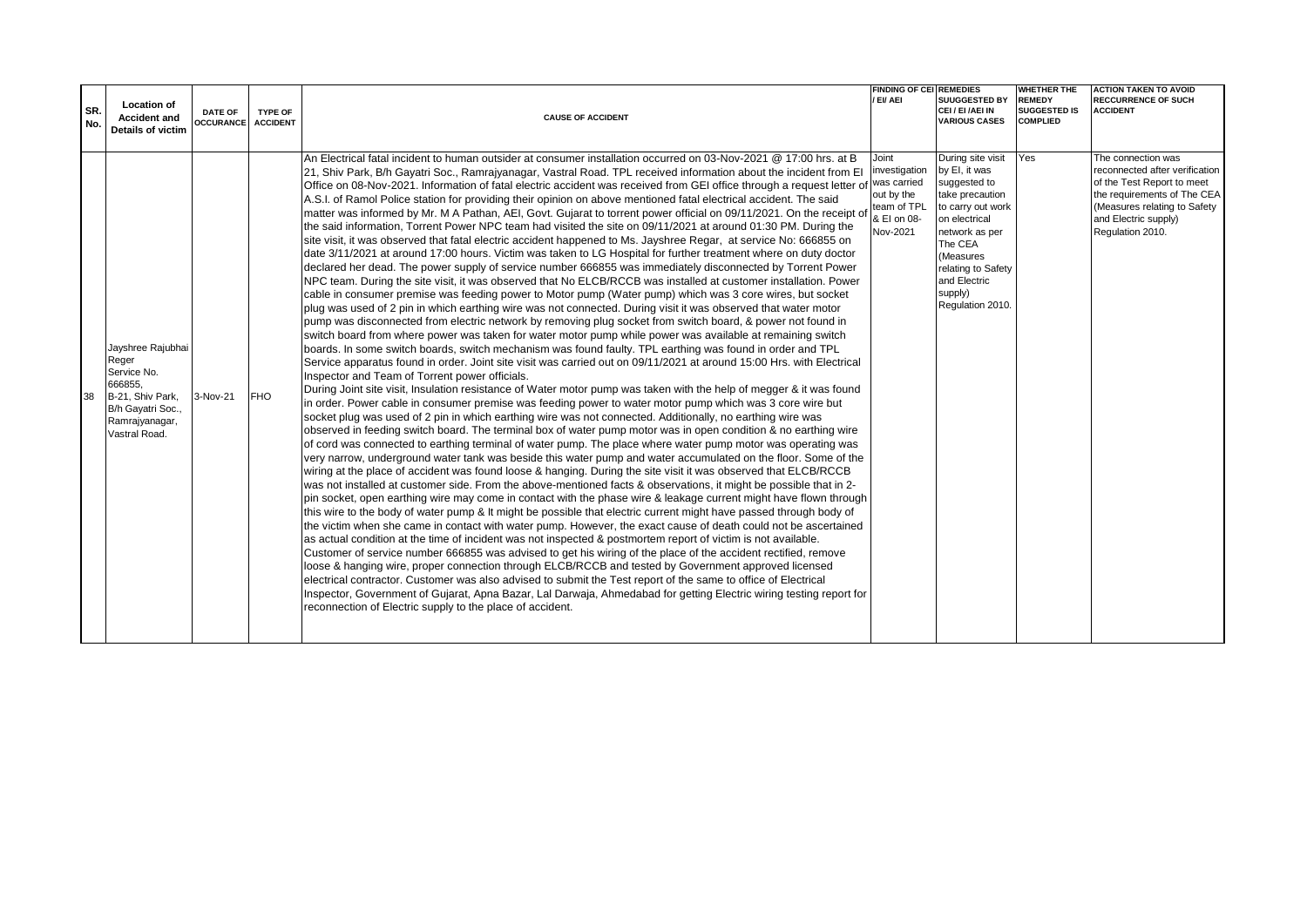| SR.<br>No. | <b>Location of</b><br><b>Accident and</b><br>Details of victim                                                                                                   | DATE OF<br><b>OCCURANCE ACCIDENT</b>       | <b>TYPE OF</b> | <b>CAUSE OF ACCIDENT</b>                                                                                                                                                                                                                                                                                                                                                                                                                                                                                                                                                                                                                                                                                                                                                                                                                                                                                                                                                                                                                                                                                                                                                                                                                                                                                                                                                                                                                                                                                                                                                                                                                                                                                                                                                                                                                                                                                                                                                                                                                                                                                                                                                                                                                                                                                                                                                                                                                                                                                                                                                                                                                                                                                                                                                                                                                     | <b>FINDING OF CEL REMEDIES</b><br>/ EI/ AEI                                                   | <b>SUUGGESTED BY</b><br>CEI / EI /AEI IN<br><b>VARIOUS CASES</b>                                                                                                                                                           | <b>WHETHER THE</b><br><b>REMEDY</b><br><b>SUGGESTED IS</b><br><b>COMPLIED</b> | <b>ACTION TAKEN TO AVOID</b><br><b>RECCURRENCE OF SUCH</b><br><b>ACCIDENT</b>                                                                                                                 |
|------------|------------------------------------------------------------------------------------------------------------------------------------------------------------------|--------------------------------------------|----------------|----------------------------------------------------------------------------------------------------------------------------------------------------------------------------------------------------------------------------------------------------------------------------------------------------------------------------------------------------------------------------------------------------------------------------------------------------------------------------------------------------------------------------------------------------------------------------------------------------------------------------------------------------------------------------------------------------------------------------------------------------------------------------------------------------------------------------------------------------------------------------------------------------------------------------------------------------------------------------------------------------------------------------------------------------------------------------------------------------------------------------------------------------------------------------------------------------------------------------------------------------------------------------------------------------------------------------------------------------------------------------------------------------------------------------------------------------------------------------------------------------------------------------------------------------------------------------------------------------------------------------------------------------------------------------------------------------------------------------------------------------------------------------------------------------------------------------------------------------------------------------------------------------------------------------------------------------------------------------------------------------------------------------------------------------------------------------------------------------------------------------------------------------------------------------------------------------------------------------------------------------------------------------------------------------------------------------------------------------------------------------------------------------------------------------------------------------------------------------------------------------------------------------------------------------------------------------------------------------------------------------------------------------------------------------------------------------------------------------------------------------------------------------------------------------------------------------------------------|-----------------------------------------------------------------------------------------------|----------------------------------------------------------------------------------------------------------------------------------------------------------------------------------------------------------------------------|-------------------------------------------------------------------------------|-----------------------------------------------------------------------------------------------------------------------------------------------------------------------------------------------|
| 39         | Kundansinh<br>Darasinh Rajput<br>Service No.<br>2101281, Plot<br>Number 49/2/12,<br>Mahadevpura,<br>Gamdi Road.<br>Vatva.                                        | 30-Oct-21<br>(Reported<br>on<br>10-Nov-21) | <b>FHO</b>     | An Electrical fatal incident to human outsider at consumer installation occurred 30-Oct-2021 at 12:30 hrs.at Plot Number 49/2/12,<br>Mahadevpura, Gamdi Road, Vatva. TPL received information about incident from EI on 10-Nov-2021. Fatal Electrical Accident<br>occurred to Mr. Kundansingh Darasingh Rajput at location 49/2/12 121-121, Nr. Narvara na Kuva, Gamdi Road, Vatva,<br>Ahmedabad on 30.10.2021 at around 12:30 Hrs. Information regarding the accident was received from E.I office through Police<br>Letter on dated.10.11.2021 at around 13.50 Hrs.<br>An Electrical fatal incident to human outsider at consumer installation occurred on 30.10.2021 at around 12:30 Hrs. on Service<br>No.2101281 located 49/2/12 121-121, Nr. Narvara na Kuva, Gamdi Road, Vatva, Ahmedabad. NPC team of Torrent Power Ltd<br>(TPL) visited the site on 10.11.2021 at 18:30 hrs and disconnected the power supply of the said service. Joint site visit with<br>Government E.I & TPL officials was done at location of the incident on 11.11.2021 at around 12:00 Hrs.<br>During the joint site visit, it was observed that no ELCB/RCCB was installed in customer wiring. Flexible wires with multiple<br>temporary joints with insulation tape were used for Power Supply of Water pump motor which is used for Bike washing in Garage.<br>Terminal box found open which is mounted on motor body. Capacitor connected with motor terminals on motor body by temporary<br>joints which is exposed and touched, and slide welded with motor body. Supply given by 2 core flexible wire found without 2-pin<br>plug. So, Phase and Neutral might be interchanged. Also, customer side earthing was not found. It appears that while connecting<br>water pipe with motor pump outlet pipe IP might have come in contact with the live contacts of the motor as a result of which he<br>might have got electric shock & got electrocuted.<br>During joint site visit, TPL side SA, Cable, Earthing found in Order. After joint inspection, Government E.I guided customer to<br>rectify the wiring and install ELCB/RCCB for electrical safety purpose.<br>As stated by first known person of this incident (witness), - Mrs. Rajuben Kunvarbhai Bharwad - IP (Mr. Kundansingh Rajput) fell in<br>Water tank along with motor while connecting water pipe to water pump motor at around 12.30 Hrs. She shouted for help and one<br>person came from garage and immediately disconnect the power supply of Motor from Switchboard. Then IP was taken out from<br>water tank. IP was taken to L.G. Hospital by 108 emergency service., where doctor on duty declared him dead.                                                                                                                                                              | Joint<br>investigation<br>was carried<br>out by the<br>team of TPL<br>& EI on 11-<br>Nov-2021 | During site visit<br>by EI, it was<br>suggested to<br>take precaution<br>to carry out work<br>on electrical<br>network as per<br>The CEA<br>(Measures<br>relating to Safety<br>and Electric<br>supply)<br>Regulation 2010. | <b>No</b>                                                                     | Service is still disconnected                                                                                                                                                                 |
|            | Shaynabanu<br>Shaikh<br>Service No.<br>1449584, House<br>No. 617/2 - Trust<br>40 ni Chawl, Nr. Bag-<br>E-Husen Society,<br>Opposite Shama<br>Raw House.<br>Ramol | 14-Nov-21 FHO                              |                | An Electrical fatal incident to human outsider at consumer installation occurred on 14-Nov-2021 @ 07:30 hrs. at House No. 617/2 - Joint<br>Trust ni Chawl, Nr. Bag-E-Husen Society, Opposite Shama Raw House, Ramol. TPL received information about the incident<br>through complaint no. 1006506299 on 14-Nov-2021 @ 19:00 hrs. Fatal Electrical Accident happened to Ms. Shaynabanu Mohmad<br>Jamshed Shaikh at location 617/2 – Trust ni chawl, Nr. Bag-e husen soc, opp. Shama row house, Ramol, Ahmedabad on<br>14.11.2021 at around 19:30 Hrs. Information regarding the accident was received by Call Centre to NPC (Complaint No.<br>1006506299) at around 19:00 Hrs. on dated. 14.11.2021.<br>An Electrical fatal incident to human outsider occurred on 14.11.2021 at around 19:30 Hrs. on Service No.1449584. NPC team of<br>Torrent Power Ltd (TPL) visited the site on 14.11.2021 at 19:38 Hrs. and disconnected the power supply of the said service. NPC<br>team observed loose and hanging wiring without earthing wire. No ELCB/RCCB observed at site.<br>Joint site visit with Government E.I. & TPL officials was done at location of the incident on 16.11.2021 at around 12:00 Hrs.<br>During the joint site visit, it was observed that flexible wires with temporary joints without proper insulation tape were used for<br>Power Supply of Water pump motor. Terminal box mounted on motor body was found open. Capacitor was connected to motor<br>terminal by temporary joint without proper insulation tap. Further it was observed that it might be possible while taking power<br>supply from switchboard by 2-pin plug socket, phase & neutral might have interchanged. Hence, Exposed wire on motor body<br>might have worked as live wire. Further IP might have come in contact with the live contacts of the motor body with wet hands,<br>hence she might have got electric shock & got electrocuted. During joint site visit, TPL side SA, Cable, Earthing found in Order.<br>Unsafe wiring rectified before E.I. visit and ELCB was also installed on site. As stated by first known person of this incident<br>(witness), - Mr. Mohmad Rizwan Shaikh - IP (Ms. Shaynabanu Shaikh) seems to be trying to connect water pipe into water outlet<br>of motor in running condition of the pump. After some time at 7:45 Hrs witness came out from his house and observed that IP was<br>on the floor unconscious in the pool of water & her hand was in contact with motor body. On seeing this, he tried to help her by<br>shaking her hand. While doing so, he also felt the shock and he switch off the power supply of the motor immediately. After that he<br>took her inside the Home. Then IP was taken to L.G. Hospital by 108 emergency service where doctor on duty declared her<br>brought dead. | investigation<br>was carried<br>out by the<br>team of TPL<br>& EI on 16-<br>Nov-2021          | During site visit<br>by EI, it was<br>suggested to<br>take precaution<br>to carry out work<br>on electrical<br>network as per<br>The CEA<br>(Measures<br>relating to Safety<br>and Electric<br>supply)<br>Regulation 2010. | Yes                                                                           | The connection was<br>reconnected after verification<br>of the Test Report to meet<br>the requirements of The CEA<br>(Measures relating to Safety<br>and Electric supply)<br>Regulation 2010. |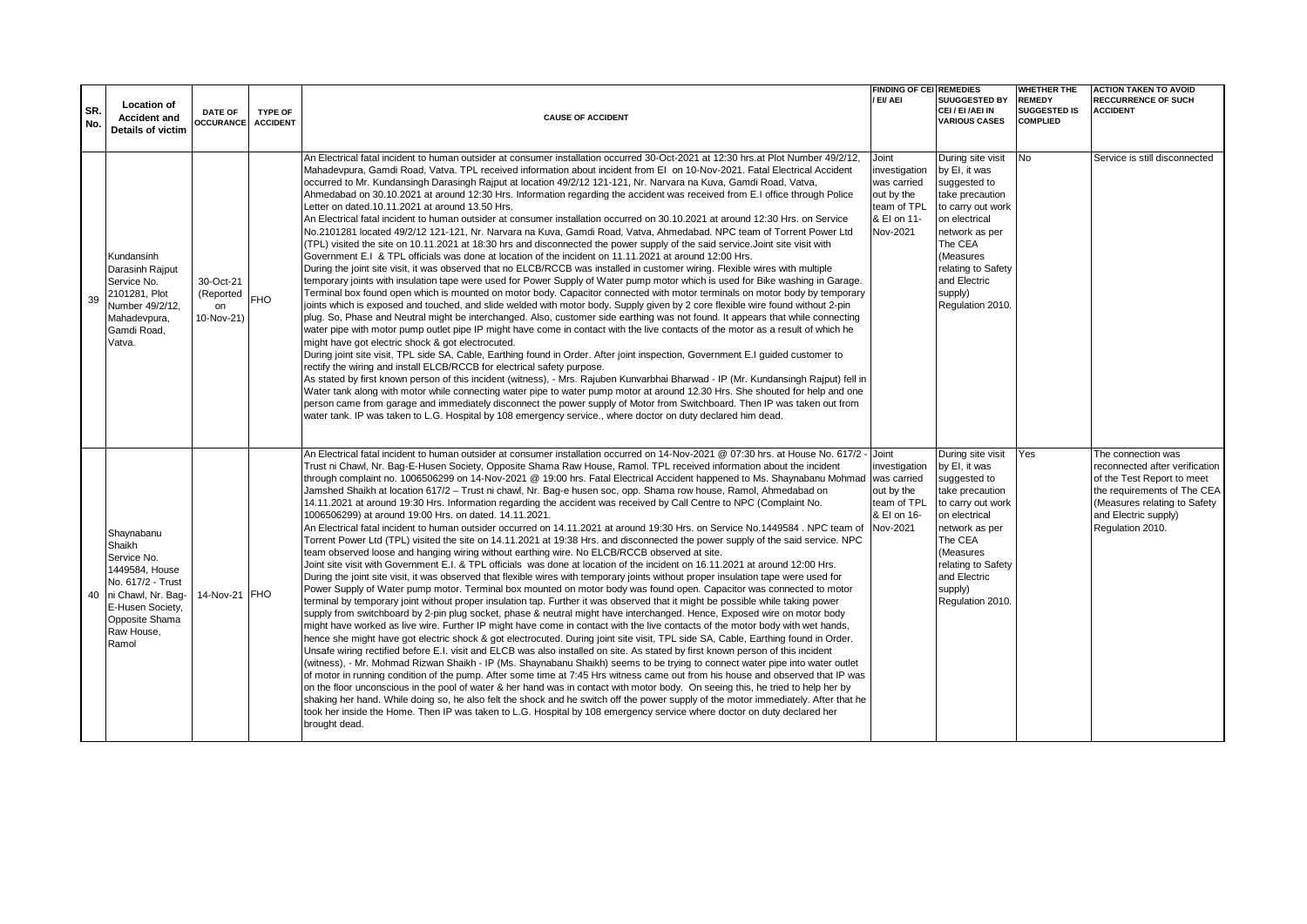| ISR.<br>No. | <b>Location of</b><br><b>Accident and</b><br>Details of victim                                                                        | <b>DATE OF</b><br><b>OCCURANCE ACCIDENT</b> | <b>TYPE OF</b> | <b>CAUSE OF ACCIDENT</b>                                                                                                                                                                                                                                                                                                                                                                                                                                                                                                                                                                                                                                                                                                                                                                                                                                                                                                                                                                                                                                                                                                                                                                                                                                                                                                                                                                                                                                                                                                                                                                                                                                                                                                                                                                                                                                                                                                                                                                                                                                                                                                                                                      | <b>FINDING OF CEL REMEDIES</b><br>/ EI/ AEI                                                   | <b>SUUGGESTED BY</b><br>CEI / EI /AEI IN<br><b>VARIOUS CASES</b>                                                                                                                                                           | <b>WHETHER THE</b><br><b>REMEDY</b><br><b>SUGGESTED IS</b><br><b>COMPLIED</b> | <b>ACTION TAKEN TO AVOID</b><br><b>RECCURRENCE OF SUCH</b><br><b>ACCIDENT</b>                                                                                                                 |
|-------------|---------------------------------------------------------------------------------------------------------------------------------------|---------------------------------------------|----------------|-------------------------------------------------------------------------------------------------------------------------------------------------------------------------------------------------------------------------------------------------------------------------------------------------------------------------------------------------------------------------------------------------------------------------------------------------------------------------------------------------------------------------------------------------------------------------------------------------------------------------------------------------------------------------------------------------------------------------------------------------------------------------------------------------------------------------------------------------------------------------------------------------------------------------------------------------------------------------------------------------------------------------------------------------------------------------------------------------------------------------------------------------------------------------------------------------------------------------------------------------------------------------------------------------------------------------------------------------------------------------------------------------------------------------------------------------------------------------------------------------------------------------------------------------------------------------------------------------------------------------------------------------------------------------------------------------------------------------------------------------------------------------------------------------------------------------------------------------------------------------------------------------------------------------------------------------------------------------------------------------------------------------------------------------------------------------------------------------------------------------------------------------------------------------------|-----------------------------------------------------------------------------------------------|----------------------------------------------------------------------------------------------------------------------------------------------------------------------------------------------------------------------------|-------------------------------------------------------------------------------|-----------------------------------------------------------------------------------------------------------------------------------------------------------------------------------------------|
| 41          | Viraj Bhil<br>Service No.<br>3258162, Om<br>nagar, Chhara<br>nagar, Sabarmati                                                         | 28-Nov-21 NFHO                              |                | An Electrical Non fatal incident to human outsider at consumer installation occurred on 28-Nov-2021 @ 10:35 hrs. at Service No.<br>3258162, Om nagar, Chhara nagar, Sabarmati. TPL received information about the incident through complaint no. 1006539253 on investigation<br>28-Nov-2021.<br>Information of Non fatal accident to Viraj Shaileshbhai BHil, age approx. 06 years, which occurred around 10:35 AM on 28.11.2021<br>at Omnagar, B/h Chharanagar, Sabarmati, Ahmedabad was received about 10:37 AM on 28.11.2021 from call center. TPL<br>personnel visited the place of accident and immediately disconnected the electric supply of service no. 3258162.<br>Joint visit with Asst. El was carried out on 30.11.2021. The IP got electric shock when he came in contact with metallic angle of<br>meter box. It was observed that insulation of the customer's outgoing wire (meter box of consumer main switch) was in damaged<br>condition and exposed conductor was in contact with the metallic angle of meter box. No medical treatment was given to the<br>victim, as victim received minor burn injury on his right hand middle finger. ELCB / RCCB was not installed at consumer<br>installation. Loose & hanging wiring was also observed at consumer installation. Earthing was not provided at consumer<br>installation. Multiple joints were observed at consumer wiring.<br>As per statement of Ms Narmadaben Kalubhai Bhil (grandmother of victim) informed that Master Viraj Shaileshbhai felt electric<br>shock when he came in contact with metallic angle of Meter box. She saw her grandson shouting near meter box, she rushed<br>towards meter box and tried to pull the victim as he was shouting. While pulling the victim, she also felt the sensation of electric<br>shock. She suddenly pulled out her grandson and both fell on the ground.<br>It seems that due to damaged load wire of consumer, leakage current might have flown to angle of meter box. The IP received<br>electric shock when he came in contact with metallic angle of meter box.<br>During joint visit, TPL earthing & service apparatus was found in order. | Joint<br>was carried<br>out by the<br>team of TPL<br>& EI on 30-<br>Nov-2021                  | During site visit<br>by EI, it was<br>suggested to<br>take precaution<br>to carry out work<br>on electrical<br>network as per<br>The CEA<br>(Measures<br>relating to Safety<br>and Electric<br>supply)<br>Regulation 2010. | <b>Yes</b>                                                                    | The connection was<br>reconnected after verification<br>of the Test Report to meet<br>the requirements of The CEA<br>(Measures relating to Safety<br>and Electric supply)<br>Regulation 2010. |
| 42          | Kamlesh Kalubhai<br>Bhuriya<br>Service No<br>3099590, 25- Noor<br>E Elahi Societv.<br>Nr. Al Vahid<br>Masjid, Juhapura,<br>Ahmedabad. | 17-Dec-21 FHO                               |                | Information of Fatal accident to Kamlesh Kalubhai Bhuriya, age approx. 13 years, occurred around 12:15 on 17.12.2021 at 25-<br>Noor E Elahi Society, Nr. Al Vahid Masjid, Juhapura, Ahmedabad was received at 14:50 on 20.12.2021 through Vejalpur Police<br>station. TPL personnel visited the place of accident and disconnected the electric supply of service No 3099590, the source of<br>electric supply to the place of accident.<br>Joint visit with Electrical Inspector, Government of Gujarat, Ahmedabad was carried out on 21.12.2021. The civil construction worl<br>was in progress at location of incident. The victim was outsider and was working as a labor for construction activity at said<br>location. The victim received electric shock while using water pump for filling water in barrels.<br>Victim Mr. Kamlesh shouted and fell near water pump. Floor area was wet at the time of incident. Supply for water pump was<br>taken from extension board using three pin top. During inspection of three pin top, earth wire was found in detached condition and<br>was in contact with neutral wire in pin top. Earth wire was found connected with metallic body of water pump. Supply of extension<br>board was taken from main switch board located near meter box. In switch board phase was direct connected, while neutral was<br>through switch. Switch board was found in damaged condition. It appears that body of water pump might got electrically charged<br>as phase was made direct from main switch board and loose earth wire might have come in contact with neutral in three pin top of<br>water pump.<br>The victim might have gotten electrocuted while he came in contact of metallic body of water pump. Insulation resistance of water<br>pump was found in order. ELCB was not installed in consumer installation. During joint visit, TPL earthing & Service Apparatus<br>was found in order.                                                                                                                                                                                                                              | Joint<br>investigation<br>was carried<br>out by the<br>team of TPL<br>& EI on 21-<br>Dec-2021 | During site visit<br>by EI, it was<br>suggested to<br>take precaution<br>to carry out work<br>on electrical<br>network as per<br>The CEA<br>(Measures<br>relating to Safety<br>and Electric<br>supply)<br>Regulation 2010. | Yes                                                                           | The connection was<br>reconnected after verification<br>of the Test Report to meet<br>the requirements of The CEA<br>(Measures relating to Safety<br>and Electric supply)<br>Regulation 2010. |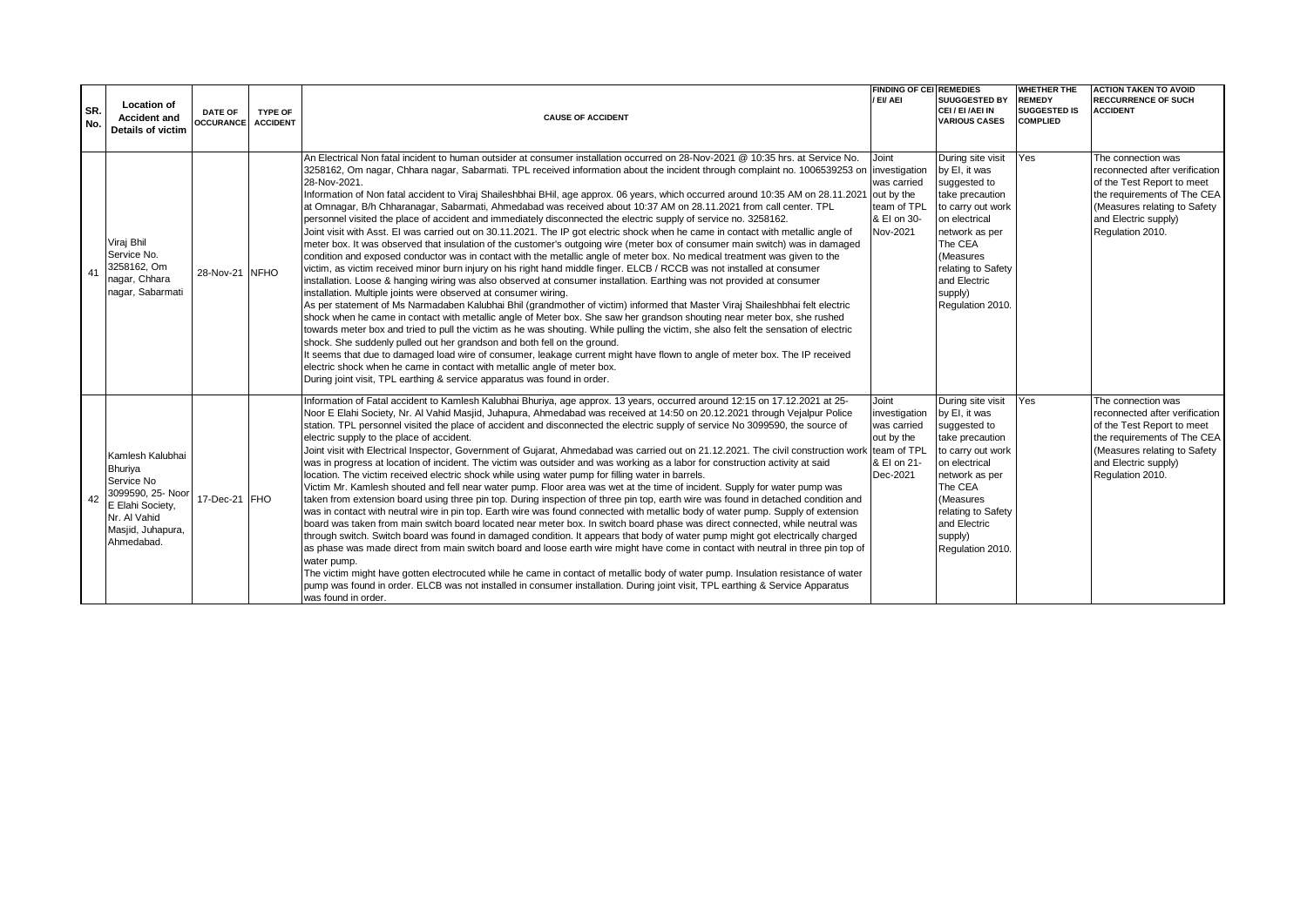|            | <b>Location of</b>                                                                                                             |                                      |                |                                                                                                                                                                                                                                                                                                                                                                                                                                                                                                                                                                                                                                                                                                                                                                                                                                                                                                                                                                                                                                                                                                                                                                                                                                                                                                                                                                                                                                                                                                                                                                                                                                                                                                                                                                                                                                                                                                                                                                                                                                                                                                                                                                                                                                                                                                                                                                                                                                                                                                                                                                                                                                                                                                                                                                                                                                                                                                                                                                                                                                                                                                                                                                                                                                                                                                                                                                                                                                                                                                                                                                                                                                                                                                                                                                                                                                                                                                                                                                                                                                                                                                         | <b>FINDING OF CEL REMEDIES</b><br>/ EI/ AEI                         | <b>SUUGGESTED BY</b>                                                                                                                                                                | WHETHER THE<br><b>REMEDY</b>           | <b>ACTION TAKEN TO AVOID</b><br><b>RECCURRENCE OF SUCH</b> |
|------------|--------------------------------------------------------------------------------------------------------------------------------|--------------------------------------|----------------|---------------------------------------------------------------------------------------------------------------------------------------------------------------------------------------------------------------------------------------------------------------------------------------------------------------------------------------------------------------------------------------------------------------------------------------------------------------------------------------------------------------------------------------------------------------------------------------------------------------------------------------------------------------------------------------------------------------------------------------------------------------------------------------------------------------------------------------------------------------------------------------------------------------------------------------------------------------------------------------------------------------------------------------------------------------------------------------------------------------------------------------------------------------------------------------------------------------------------------------------------------------------------------------------------------------------------------------------------------------------------------------------------------------------------------------------------------------------------------------------------------------------------------------------------------------------------------------------------------------------------------------------------------------------------------------------------------------------------------------------------------------------------------------------------------------------------------------------------------------------------------------------------------------------------------------------------------------------------------------------------------------------------------------------------------------------------------------------------------------------------------------------------------------------------------------------------------------------------------------------------------------------------------------------------------------------------------------------------------------------------------------------------------------------------------------------------------------------------------------------------------------------------------------------------------------------------------------------------------------------------------------------------------------------------------------------------------------------------------------------------------------------------------------------------------------------------------------------------------------------------------------------------------------------------------------------------------------------------------------------------------------------------------------------------------------------------------------------------------------------------------------------------------------------------------------------------------------------------------------------------------------------------------------------------------------------------------------------------------------------------------------------------------------------------------------------------------------------------------------------------------------------------------------------------------------------------------------------------------------------------------------------------------------------------------------------------------------------------------------------------------------------------------------------------------------------------------------------------------------------------------------------------------------------------------------------------------------------------------------------------------------------------------------------------------------------------------------------------------|---------------------------------------------------------------------|-------------------------------------------------------------------------------------------------------------------------------------------------------------------------------------|----------------------------------------|------------------------------------------------------------|
| SR.<br>No. | <b>Accident and</b><br>Details of victim                                                                                       | DATE OF<br><b>OCCURANCE ACCIDENT</b> | <b>TYPE OF</b> | <b>CAUSE OF ACCIDENT</b>                                                                                                                                                                                                                                                                                                                                                                                                                                                                                                                                                                                                                                                                                                                                                                                                                                                                                                                                                                                                                                                                                                                                                                                                                                                                                                                                                                                                                                                                                                                                                                                                                                                                                                                                                                                                                                                                                                                                                                                                                                                                                                                                                                                                                                                                                                                                                                                                                                                                                                                                                                                                                                                                                                                                                                                                                                                                                                                                                                                                                                                                                                                                                                                                                                                                                                                                                                                                                                                                                                                                                                                                                                                                                                                                                                                                                                                                                                                                                                                                                                                                                |                                                                     | CEI / EI /AEI IN<br><b>VARIOUS CASES</b>                                                                                                                                            | <b>SUGGESTED IS</b><br><b>COMPLIED</b> | <b>ACCIDENT</b>                                            |
|            |                                                                                                                                |                                      |                | Information of electric shock with complaint no: 1006627949 was received on 6 January 2022. Where victim fell<br>down in bathroom because of electric shock, at address:163/1/6, KRUSHNA SOCIETY, AMDUPURA, NARODA                                                                                                                                                                                                                                                                                                                                                                                                                                                                                                                                                                                                                                                                                                                                                                                                                                                                                                                                                                                                                                                                                                                                                                                                                                                                                                                                                                                                                                                                                                                                                                                                                                                                                                                                                                                                                                                                                                                                                                                                                                                                                                                                                                                                                                                                                                                                                                                                                                                                                                                                                                                                                                                                                                                                                                                                                                                                                                                                                                                                                                                                                                                                                                                                                                                                                                                                                                                                                                                                                                                                                                                                                                                                                                                                                                                                                                                                                      | Joint<br>investigation                                              | During site visit<br>by EI, it was                                                                                                                                                  | <b>No</b>                              | Service is still disconnected                              |
|            | Satishbhai Jain<br>Service No:<br>403586, House<br>No. 163/1/6,<br>Krushna Society,<br>Naroda Road,<br>Amdupura,<br>Ahmedabad. | 6-Jan-22                             | <b>FHO</b>     | ROAD, AHMEDABAD. Our NPC Team had visited the site immediately and during the site visit, it was observed<br>that fatal electric accident happened to Mr. Satishbhai Shantilal Jain (Victim). Victim was taken to Civil Hospital for<br>further treatment where on duty doctor declared him dead. The power supply of service number 403586 was<br>immediately disconnected by TPL NPC team. During the site visit, it was observed that No ELCB/RCCB was<br>installed on customer side installation. Three loose wires were used in three pin plug for supply of water pump.<br>Loose and hanging wiring was observed in adjoining rooms where renovation & electrical wiring work was in<br>progress. Floor area of bathroom where victim fell was in wet condition & water had accumulated where water<br>pump was lying. S/22193 & S/154646 were also disconnected due to common premise with affected service. At the<br>time of visit, Service apparatus and TPL earthing of Service No. 403586 was found in order. Joint site visit with<br>Assistance EI and Team of Torrent power officials was carried out on 10/01/2022 at around 03:15 PM. During joint<br>site visit, electrical wiring of place of accident was inspected. During Joint site visit, Insulation resistance of Water<br>pump was taken with the help of megger & it was found in order. Power cable in consumer premise was feeding<br>power to water pump having 3 loose wires. The terminal box of water pump motor was in closed condition. Loose &<br>hanging wiring was found at the place of accident. Loose and hanging wiring was observed in adjoining rooms<br>where renovation work & electrical wiring work was in progress. S/403586, S/22193 & S/154646 were lying in<br>common premise. During the site visit it was observed that ELCB/RCCB was not installed at customer side<br>installation.<br>During joint visit, said incident was verbally discussed with Mr. Shantilal Jain, Father of victim. According to him, he<br>was not present at the place & time of the incident but as per him probably when victim was trying to attach pipe to<br>the water pump outlet, victim felt electric shock. The Eyewitness Mr. Jayantibhai Govindbhai Parmar, the neighbor<br>of Victim, stated that on 06/01/2022 at around 07:00AM to 07:15 AM, he heard the scream of Mr. Satish & ran<br>toward victim's home. Due to main door at the place of accident in closed condition, he, and other people of chawl<br>went inside via another door of front shop. When they entered premise, victim was lying in bathroom & water pump<br>was in contact of victim's legs. In addition to that, water was accumulated where water pump was lying & 3 loose<br>wires were used to supply the water pump. He assumed that victim got electric shock and hence called 108<br>Ambulance & fire brigade.108 Ambulance took victim to civil hospital for further treatment where on duly doctor<br>declared victim as dead. On the day of accident & previous day of accident, mild rain was there. From the above-<br>mentioned facts & observations, it might be possible that water had got spread on water pump terminal box and<br>leakage current might be flown to the metallic body of the water pump. It might be possible that electric current<br>might have passed through body of the victim when he came in contact with water pump. However, the exact cause<br>of death could not be ascertained as actual condition at the time of incident was not inspected & postmortem report<br>of victim is not available.<br>Customer of service number 403586, 22193 & 154646 was advised to get his wiring of the place of the accident<br>rectified, remove loose & hanging wire, proper connection through ELCB/RCCB and tested by Government<br>approved licensed electrical contractor. Customer was also advised to submit the Test report of the same to office<br>of Electrical Inspector for getting Electric wiring testing report for reconnection of Electric supply to the place of<br>accident. | was carried<br>out by the<br>team of TPL<br>& El on 10-<br>Jan-2022 | suggested to<br>take precaution<br>to carry out work<br>on electrical<br>network as per<br>The CEA<br>(Measures<br>relating to Safety<br>and Electric<br>supply)<br>Regulation 2010 |                                        |                                                            |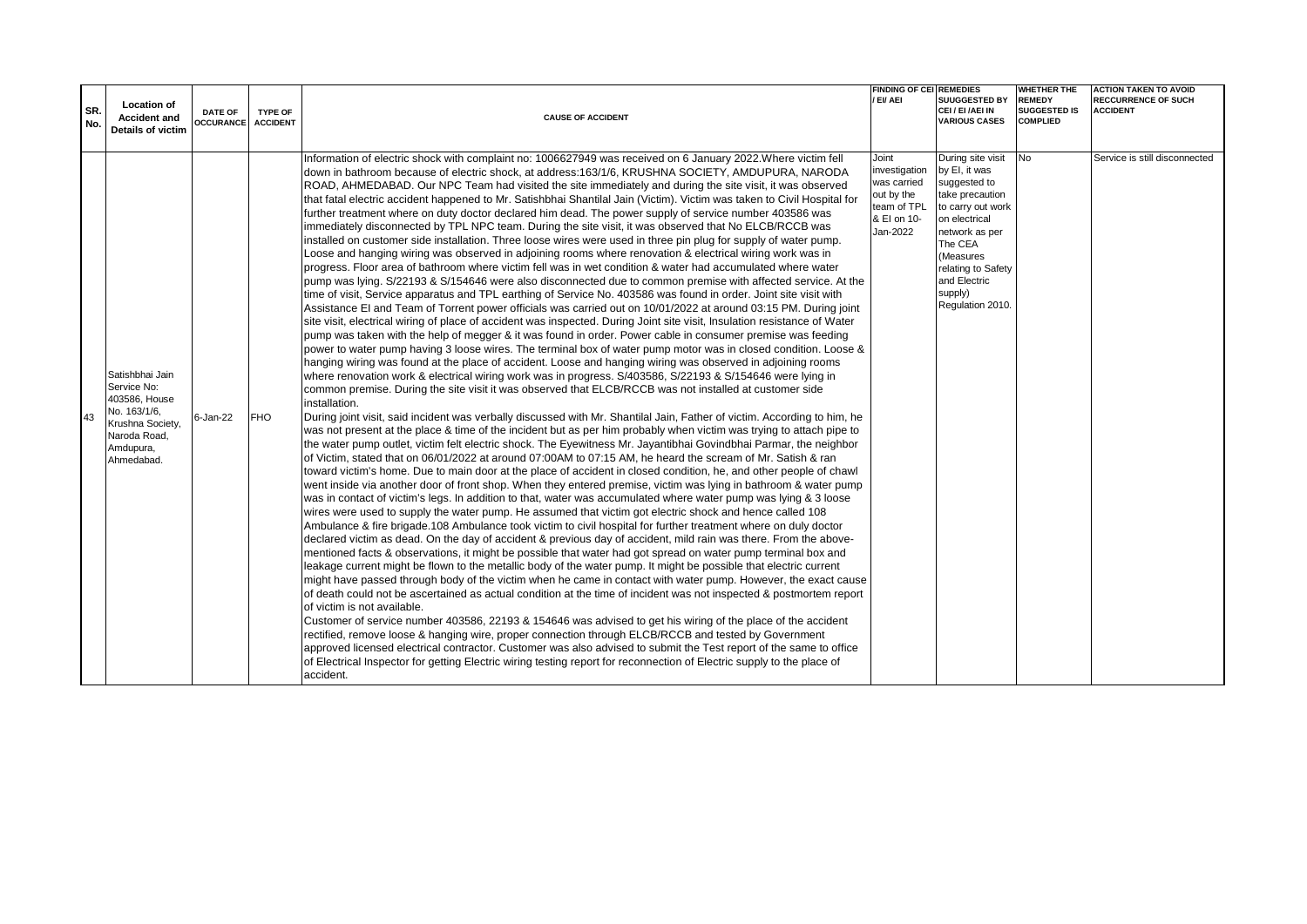| SR.<br>No. | <b>Location of</b><br><b>Accident and</b><br>Details of victim                                                               | DATE OF<br><b>OCCURANCE</b> | TYPE OF<br><b>ACCIDENT</b> | <b>CAUSE OF ACCIDENT</b>                                                                                                                                                                                                                                                                                                                                                                                                                                                                                                                                                                                                                                                                                                                                                                                                                                                                                                                                                                                                                                                                                                                                                                                                                                                                                                                                                                                                                                                                                                                                                                                                                                                                                                                                                                                                                                                              | <b>FINDING OF CEI REMEDIES</b><br>EI/AEI                                             | <b>SUUGGESTED BY</b><br>CEI / EI /AEI IN<br><b>VARIOUS CASES</b>                                                                                                                                                                                                                  | <b>WHETHER THE</b><br><b>REMEDY</b><br><b>SUGGESTED IS</b><br><b>COMPLIED</b> | <b>ACTION TAKEN TO AVOID</b><br><b>RECCURRENCE OF SUCH</b><br><b>ACCIDENT</b>                                                                                                                 |
|------------|------------------------------------------------------------------------------------------------------------------------------|-----------------------------|----------------------------|---------------------------------------------------------------------------------------------------------------------------------------------------------------------------------------------------------------------------------------------------------------------------------------------------------------------------------------------------------------------------------------------------------------------------------------------------------------------------------------------------------------------------------------------------------------------------------------------------------------------------------------------------------------------------------------------------------------------------------------------------------------------------------------------------------------------------------------------------------------------------------------------------------------------------------------------------------------------------------------------------------------------------------------------------------------------------------------------------------------------------------------------------------------------------------------------------------------------------------------------------------------------------------------------------------------------------------------------------------------------------------------------------------------------------------------------------------------------------------------------------------------------------------------------------------------------------------------------------------------------------------------------------------------------------------------------------------------------------------------------------------------------------------------------------------------------------------------------------------------------------------------|--------------------------------------------------------------------------------------|-----------------------------------------------------------------------------------------------------------------------------------------------------------------------------------------------------------------------------------------------------------------------------------|-------------------------------------------------------------------------------|-----------------------------------------------------------------------------------------------------------------------------------------------------------------------------------------------|
| 44         | Dog - 06 nos.<br>Service No.<br>2234872. Nilkanth<br>(Narol) C.O.<br>Shops & OFF.<br>S.L,<br>Transportnagar,<br>Narol        | 12-Feb-22 FAO               |                            | Information about animal fatal accident which took place on 12.02.2022, approx. 07:00 AM at NILKANTH(NAROL) C.O. SHOPS & Uoint<br>OFF. S.L, 229/1, OPP-GOKULESH PETROL PUMP, NEAR TRANSPORT NAGAR - NAROL was received by Torrent Power<br>Limited on 13.02.2022 via newspaper. Immediately we have visited the site and supply was disconnected by NPC Dept. at 11:30<br>AM.<br>During investigation, we found loose and hanging wiring on site & ELCB was also not installed. Subsequently, Customer has taken<br>corrective actions regarding safety at his end and based on the request letter for reconnection of supply along with LEC's test<br>report received from customer, we have reconnected the supply on 16.02.2022.                                                                                                                                                                                                                                                                                                                                                                                                                                                                                                                                                                                                                                                                                                                                                                                                                                                                                                                                                                                                                                                                                                                                                   | investigation<br>was carried<br>out by the<br>team of TPL<br>& EI on 02-<br>Mar-2022 | During the site<br>visit by TPL<br>team, it was<br>suggested that<br>the electric wiring<br>at the consumer<br>premises shall<br>be complied as<br>per requirements<br>of The CEA<br>(Measures<br>relating to Safety<br>and Electric<br>supply)<br>Regulation 2010                | Yes                                                                           | The connection was<br>reconnected after verification<br>of the Test Report to meet<br>the requirements of The CEA<br>(Measures relating to Safety<br>and Electric supply)<br>Regulation 2010. |
|            | Chandrabhan<br>Kallu Yadav<br>Service No.<br>45 100281022, G/4<br>Safa Park,<br>Fatehwadi,<br>Sarkhej                        | 20-Feb-22 FHO               |                            | Information of Fatal accident to Chandrabhan Kallu Yadav, age approx. 25 years, occurred around 08:00 on 20.02.2022 at G-4,<br>Safa Park, Opp. Tahura Flat Near Lokhandwala Party Plot, Fatehwadi, Ahmedabad was received at 15:00 Hrs on 21.02.2022<br>Through Sarkhej Police station. TPL personnel visited the place of accident and disconnected the electric supply of service No<br>100281022, the source of electric supply to the place of accident.<br>During visit, power supply was drawn in unsafe manner with loose and hanging wiring from common service - 100281022 from<br>customer side installation. ELCB was not available. Earthing wire not Connected. Electric water heater tested with megger and<br>body was found short, at the time of inspection. The victim might have been electrocuted while he came in contact of water bucket team of TPL<br>in bathroom where electric water heater was placed. TPL earthing & Service Apparatus found in order.<br>As per the information received from roommates of victim, at around 08:00 Hrs on 20.02.2022 victim was taking shower in<br>bathroom. He had put electric water heater in water bucket. He received electric shock and shouted while he contact with water<br>bucket. He fell down in bathroom. His brother had broken the door of bathroom to rescue him. Victim's brother also felt electric<br>shock while he touched victim's body. Victim was taken to nearby Aamena Khatun hospital in autorickshaw where doctors on duty<br>declared him dead.<br>In absence of postmortem report and conclusive evidence, exact cause of death could not be ascertained.                                                                                                                                                                                                                                 | As premises<br>was locked.<br>joint<br>investigation<br>was not<br>& EI.             | During the site<br>visit by TPL<br>team, it was<br>suggested that<br>the electric wiring<br>carried out by at the consumer<br>premises shall<br>be complied as<br>per requirements<br>of The CEA<br>(Measures<br>relating to Safety<br>and Electric<br>supply)<br>Regulation 2010 | No.                                                                           | Service is still disconnected                                                                                                                                                                 |
|            | Anita Manishbhai<br>Makwana<br>Service No.<br>46 921687, House<br>No. 518, Jay<br>Chamunda Chali,<br>Ramapir Tekro,<br>Wadaj | 21-Feb-22 FHO               |                            | An Electrical fatal incident to human outsider at consumer installation occurred on 21-Feb-2022 @ 17:50 hrs. at House No. 518,<br>Jay Chamunda Chali, Ramapir Tekro, Wadaj. TPL received information about the incident through complaint at Torrent Power Call investigation<br>center on 21-Feb-2022 @ 17:52 hrs.<br>TPL personnel visited the place of accident and disconnected the electric supply of service No 921687, the source of electric<br>supply to the place of accident.<br>Joint visit with Electrical Inspector, Government of Gujarat was conducted on 22.02.2022.<br>During visit, Consumer ceiling fan found faulty and insulation rubber of fan hook was found damaged. Hook of fan was connected<br>with the metal roof of house. One metal wire was connected with the iron roof. Ceiling fan was tested and it was found that leakage<br>current flows through body of faulty ceiling fan. Customer side earthing not available and ELCB also not available. TPL earthing<br>found in order.<br>Victim received electric shock while trying to hang wet clothes on metal wire which was connected with iron roof and further<br>connected to ceiling fan hook.<br>As per information received from local person Jayeshbhai Makwana, he informed that on 21.02.2022 around 17:50 Hrs. Anitaben<br>was hanging wet clothes on metal wire, she received electric shock and shouted for help. Her father-in-law rushed and tried to<br>escape her from metal wire. He also received electric shock and fell down. Then, Manishbhai (Husband of victim) had her hit with<br>wooden stick on metal wire and separated her. Anitaben got unconscious and fell down.<br>IP was taken to nearby Gayatri hospital, where doctors on duty declared her dead.<br>In absence of postmortem report and conclusive evidence, exact cause of death could not be ascertained. | Joint<br>was carried<br>out by the<br>team of TPL<br>& EI on 22-<br>Feb-2022         | During site visit<br>by EI, it was<br>suggested to<br>take precaution<br>to carry out work<br>on electrical<br>network as per<br>The CEA<br>(Measures<br>relating to Safety<br>and Electric<br>supply)<br>Regulation 2010.                                                        | Yes                                                                           | The connection was<br>reconnected after verification<br>of the Test Report to meet<br>the requirements of The CEA<br>(Measures relating to Safety<br>and Electric supply)<br>Regulation 2010. |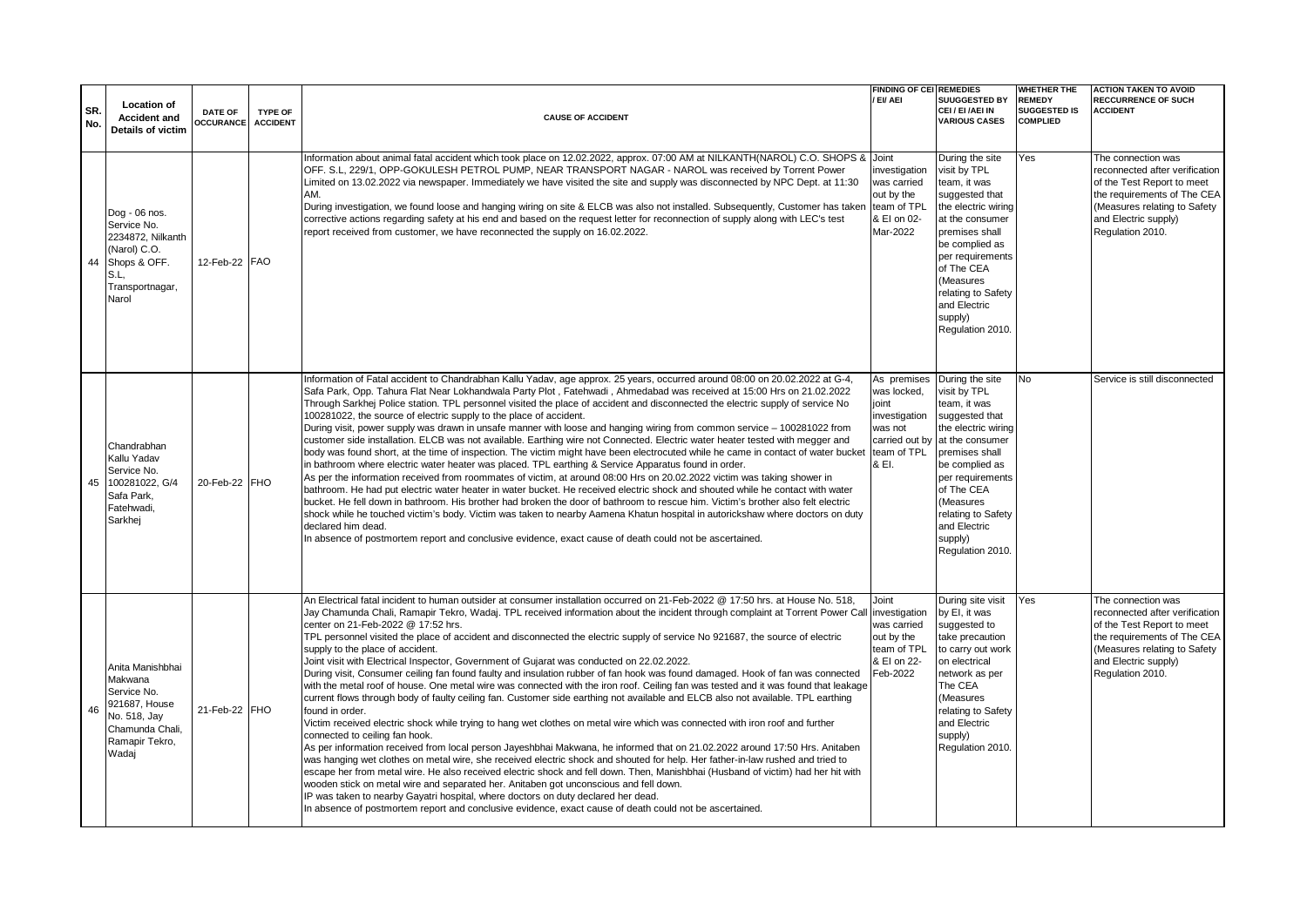| SR.<br>No. | <b>Location of</b><br><b>Accident and</b><br><b>Details of victim</b>                                                                                           | <b>DATE OF</b><br><b>OCCURANCE ACCIDENT</b> | TYPE OF     | <b>CAUSE OF ACCIDENT</b>                                                                                                                                                                                                                                                                                                                                                                                                                                                                                                                                                                                                                                                                                                                                                                                                                                                                                                                                                                                                                                                                                                                                                                                                                                                                                                                                                                                                                                                                                                                                                                                                                                                                                                                                                                                                                                                                                                                                                                                                                                                                                                                                                                                                                                                                                                                                                                                                                                                                                                                                                                                                                                                                                                                                                                                                                                                                                                                                                                                                                                                                                                                                                                                                                                                                                                                                                                                                                                                                                                                                                                                                                                                                                                                                                                                                                                                                                                                                                                                                                                                                                                                                                                                                                                                                                                                                                                                                | <b>FINDING OF CEI REMEDIES</b><br>/ EI/ AEI                                                   | <b>SUUGGESTED BY</b><br>CEI / EI /AEI IN<br><b>VARIOUS CASES</b>                                                                                                                                                           | <b>WHETHER THE</b><br><b>REMEDY</b><br><b>SUGGESTED IS</b><br><b>COMPLIED</b> | <b>ACTION TAKEN TO AVOID</b><br><b>RECCURRENCE OF SUCH</b><br><b>ACCIDENT</b>                                                                                                                 |
|------------|-----------------------------------------------------------------------------------------------------------------------------------------------------------------|---------------------------------------------|-------------|-------------------------------------------------------------------------------------------------------------------------------------------------------------------------------------------------------------------------------------------------------------------------------------------------------------------------------------------------------------------------------------------------------------------------------------------------------------------------------------------------------------------------------------------------------------------------------------------------------------------------------------------------------------------------------------------------------------------------------------------------------------------------------------------------------------------------------------------------------------------------------------------------------------------------------------------------------------------------------------------------------------------------------------------------------------------------------------------------------------------------------------------------------------------------------------------------------------------------------------------------------------------------------------------------------------------------------------------------------------------------------------------------------------------------------------------------------------------------------------------------------------------------------------------------------------------------------------------------------------------------------------------------------------------------------------------------------------------------------------------------------------------------------------------------------------------------------------------------------------------------------------------------------------------------------------------------------------------------------------------------------------------------------------------------------------------------------------------------------------------------------------------------------------------------------------------------------------------------------------------------------------------------------------------------------------------------------------------------------------------------------------------------------------------------------------------------------------------------------------------------------------------------------------------------------------------------------------------------------------------------------------------------------------------------------------------------------------------------------------------------------------------------------------------------------------------------------------------------------------------------------------------------------------------------------------------------------------------------------------------------------------------------------------------------------------------------------------------------------------------------------------------------------------------------------------------------------------------------------------------------------------------------------------------------------------------------------------------------------------------------------------------------------------------------------------------------------------------------------------------------------------------------------------------------------------------------------------------------------------------------------------------------------------------------------------------------------------------------------------------------------------------------------------------------------------------------------------------------------------------------------------------------------------------------------------------------------------------------------------------------------------------------------------------------------------------------------------------------------------------------------------------------------------------------------------------------------------------------------------------------------------------------------------------------------------------------------------------------------------------------------------------------------------------------|-----------------------------------------------------------------------------------------------|----------------------------------------------------------------------------------------------------------------------------------------------------------------------------------------------------------------------------|-------------------------------------------------------------------------------|-----------------------------------------------------------------------------------------------------------------------------------------------------------------------------------------------|
| 47         | Ramiibhai Khat<br>Service No.<br>100032854,<br>Outside House<br>No. 04. Murlidhar<br>Row House, Inside<br>Murlidhar<br>Apartment,<br>Khodiyar Temple,<br>Nicol. | 11-Mar-22                                   | <b>NFHO</b> | An Electrical non fatal incident to human outsider at consumer installation occurred on 11-Mar-2022 @ 13:30 hrs. at Outside<br>House No. 04, Murlidhar Row House, Inside Murlidhar Apartment, Khodiyar Temple, Nicol. TPL received information through<br>Complaint No. 1006776223 (service no. 100032854) on 11-Mar-2022 @ 14:07 hrs. During the site visit of our NPC team, Mr.<br>Jamnadas Manjhi Bhai Patel was available at the site and informed that the male victim named Ramjibhai Jamabhai Khat got an<br>electric shock at around 13:30 PM on 11/03/2022 while doing work of terrace filling outside house no. 04-Murlidhar Raw House.<br>According to Mr. Jamnadas, Mr. Ramjibhai Jitmalbhai Khat got an electric shock when the ceiling fan was switched on of Service<br>no: 10032854. Victim was admitted at Khodiyar hospital, Near Khodiyar temple, Nikol village for further treatment. Ceiling fan of<br>first floor of adjoining house No. 5 was in running condition before incident. As the incident occurred, ceiling fan got stopped and it<br>was found non-operational after incident during NPC team visit. Hence it was suspected that there was some defect in the fan's<br>wiring & the power of customer no. 100032854 was immediately turned off. During the site visit, it was observed that No<br>ELCB/RCCB was installed on customer side installation and TPL side Service apparatus and earthing was found in order.<br>On receipt of the complaint, same was informed to Assistant Electrical Inspector, Government of Gujarat on 12/03/2022 via<br>Telephone.<br>Joint site visit with Assistance Electrical Inspector and Team of Torrent power officials was carried out on 15/03/2022 at around<br>01:00 PM. During joint site visit, insulation resistance of Fan & electrical wiring of house No:5 was inspected and the statement of<br>the eyewitness Shri Dineshbhai Balubhai Parmar was taken & verbal discussion carried out with member of house no:5.<br>During Joint site visit, the first-floor fan of the customer was seen in not installed condition & ELCB was installed at customer<br>premise. Insulation resistance of uninstalled fan was taken with the help of megger & its value was very low & earthing was not<br>found in some of the installed switch boards. On further investigation, the uninstalled fan was previously attached to hook of ceiling<br>via suspension rod where outer metallic body of suspension rod was in contact with hook. The work of terrace filling on second<br>floor of adjacent house no-4 was completed and it was filled with water.<br>As per verbal discussion with member of house no-5, there is common wall between house no 4 & 5. Construction rod was used in<br>terrace to join house no-4 & house no. 5. A vertical metallic elevator was created for lifting the concreate material from ground.<br>This elevator was in contact with the rod of terrace of house no-4.<br>During the joint visit, the Eyewitness Mr. Dineshbhai Balubhai Parmar, stated that on 11/03/2022, around 01:00 PM to 01:30 PM,<br>he came out of his house and found that the work of filling the terrace of house no-4 (adjacent house) was going on. Ramjibhai<br>Khat was working as a labor on site while he got electric shock. At the time of this incident, the terrace of house no-4 was in wet<br>condition. The fan in first floor of house no.5 was in running condition which stopped working operationally after the incident. From<br>the above-mentioned information, observation, and facts, it might be possible that leakage current flew from 1st floor fan to<br>suspension road, suspension rod to iron hook of ceiling, iron hook to iron rod, iron rod to metallic elevator. It might be possible that<br>when victim came in contact with metallic elevator, electric current passed through him. However, the exact cause of the accident<br>could not be ascertained due actual condition at the time of incident was different than the onsite visit condition.<br>Customer of service number 100032854 was advised to get his wiring of the place of the accident rectified & proper connection<br>through ELCB/RCCB and tested by Government approved licensed electrical contractor& was also advised to submit Test report<br>of the same to Torrent Power office, Ahmedabad for reconnection. | Joint<br>investigation<br>was carried<br>out by the<br>team of TPL<br>& EI on 15-<br>Mar-2022 | During site visit<br>by EI, it was<br>suggested to<br>take precaution<br>to carry out work<br>on electrical<br>network as per<br>The CEA<br>(Measures<br>relating to Safety<br>and Electric<br>supply)<br>Regulation 2010. | Yes                                                                           | The connection was<br>reconnected after verification<br>of the Test Report to meet<br>the requirements of The CEA<br>(Measures relating to Safety<br>and Electric supply)<br>Regulation 2010. |

Note: FHD-fatal human departmental, NFHD-Non-fatal human departmental, FHO-fatal human outside, NFHO- Non fatal human outside, FAO-fatal animal outside, GEI- Govt. Electrical Inspector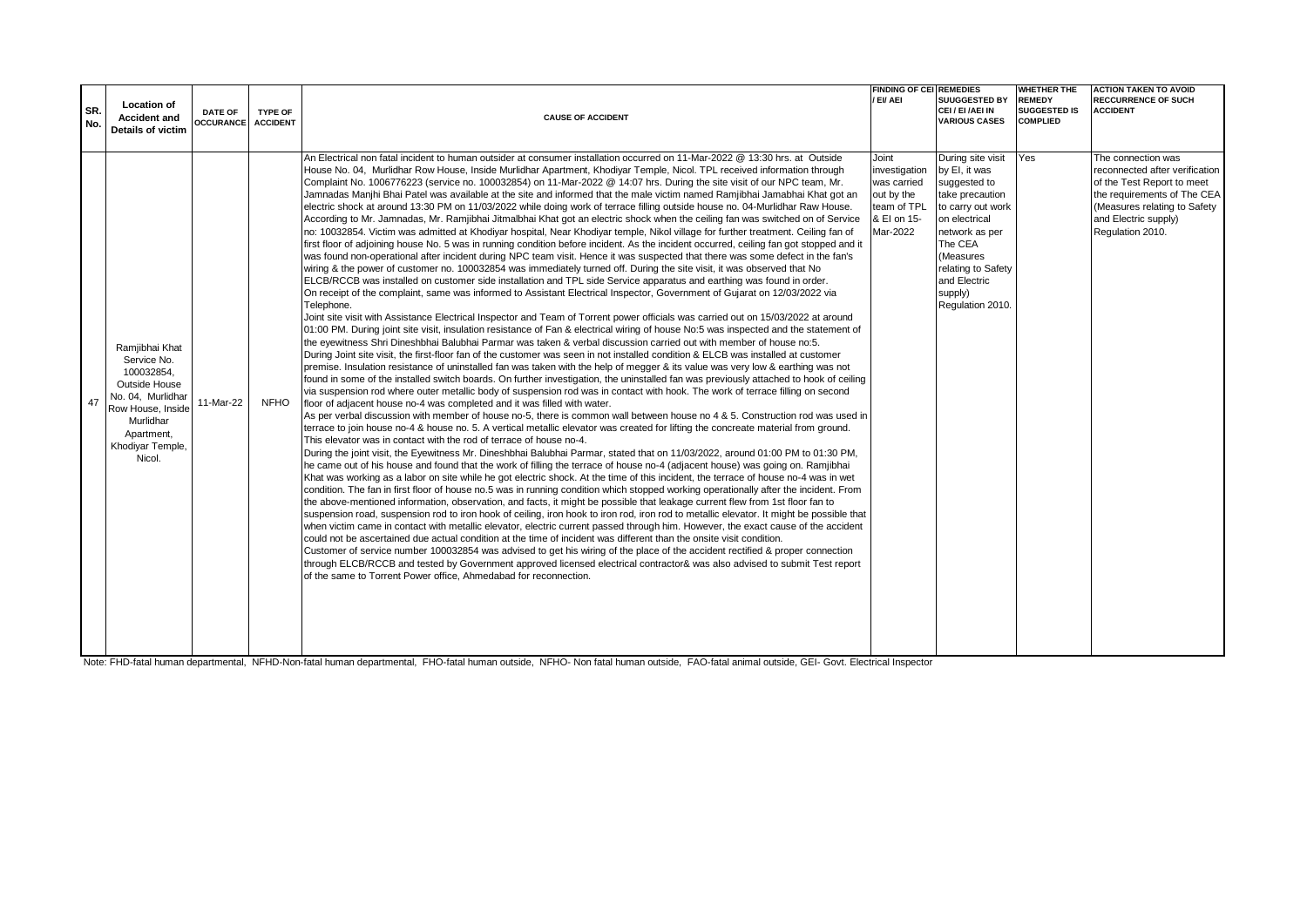|                | <b>TORRENT POWER LTD</b>                                                                        |                       |                            |                                                                                                                                                                                                                                                                                                                                                                                                                                                                                                                                                                                                                                                                                                                                                        |                                                                                                            |                                                                   |                                                          |                                                                                                                                       |  |  |  |
|----------------|-------------------------------------------------------------------------------------------------|-----------------------|----------------------------|--------------------------------------------------------------------------------------------------------------------------------------------------------------------------------------------------------------------------------------------------------------------------------------------------------------------------------------------------------------------------------------------------------------------------------------------------------------------------------------------------------------------------------------------------------------------------------------------------------------------------------------------------------------------------------------------------------------------------------------------------------|------------------------------------------------------------------------------------------------------------|-------------------------------------------------------------------|----------------------------------------------------------|---------------------------------------------------------------------------------------------------------------------------------------|--|--|--|
|                | 2021-22                                                                                         |                       |                            |                                                                                                                                                                                                                                                                                                                                                                                                                                                                                                                                                                                                                                                                                                                                                        |                                                                                                            |                                                                   |                                                          |                                                                                                                                       |  |  |  |
|                |                                                                                                 |                       |                            | SoP 002 Action Taken Report FOR SAFETY MEASURES COMPLIED FOR THE ACCIDENTS OCCURRED                                                                                                                                                                                                                                                                                                                                                                                                                                                                                                                                                                                                                                                                    |                                                                                                            |                                                                   |                                                          |                                                                                                                                       |  |  |  |
|                | $\overline{\mathbf{8}}$<br>$\mathbf{2}$<br>3<br>4<br>5<br>7<br>9<br>6                           |                       |                            |                                                                                                                                                                                                                                                                                                                                                                                                                                                                                                                                                                                                                                                                                                                                                        |                                                                                                            |                                                                   |                                                          |                                                                                                                                       |  |  |  |
| Sr.<br>No.     | <b>Location of Accident and</b><br>details of the victim                                        | Date of<br>occurrence | Type of<br><b>Accident</b> | <b>Cause of Accident</b>                                                                                                                                                                                                                                                                                                                                                                                                                                                                                                                                                                                                                                                                                                                               | Findings of CEI / EI / AEI                                                                                 | <b>Remedies</b><br>suggested by<br>CEI/EI/AEI in<br>various cases | <b>Whether the</b><br>remedy<br>suggested<br>is complied | Action taken to avoid recurrence of<br>such Accident                                                                                  |  |  |  |
|                | Surat License area                                                                              |                       |                            |                                                                                                                                                                                                                                                                                                                                                                                                                                                                                                                                                                                                                                                                                                                                                        |                                                                                                            |                                                                   |                                                          |                                                                                                                                       |  |  |  |
|                | Goat<br>Hawra Palace, Nagoriwad,<br>Rampura, Surat                                              | 18.05.2021            | <b>FAO</b>                 | As per the information received, the victim got<br>electrocuted while coming in contact with earth<br>wire of consumer side meter installation at<br>"Hawra Palace", Nagoriwad, Rampura, Surat.<br>During our site inspection on 18.05.2021, the<br>load/ main wire feeding to Flat No.-201 of<br>Hawra Palace was found in damaged condition.<br>The current might have flown from damaged<br>load/ main wire to earth wire through the body of<br>the victim and goat might have gotten<br>electrocuted.                                                                                                                                                                                                                                             | Joint investigation was carried out by<br>team of TPL & EI. The investigation<br>report from EI is awaited | <b>NA</b>                                                         | <b>NA</b>                                                | The power supply has been restored after<br>getting the fresh test report of LEC. with<br>testing of new installed ELCB and earthing. |  |  |  |
| $\overline{2}$ | Dharaben Hasmukhbhai<br>Paramar<br>Plot No.-108, Gayatri Society,<br>L.H.Road, Varachha, Surat. | 18.05.2021            | <b>NFHO</b>                | As per the information received, victim got<br>shock while coming in contact with metal grill of<br>window besides staircase while climbing the<br>stairs at Plot No.-108, Gayatri Society,<br>L.H.Road, Varachha, Surat. During our site<br>inspection on 18.05.2021, it was observed that,<br>scrap metal wire was lying on the ground near<br>Meter installation. As per information received<br>from the tenant of the premises, one end of the<br>said metal wire was connected with grill and<br>other end might be in touch with live wire of the<br>consumer's installation. The current might have<br>flown through the said metal wire to the metal<br>grill of window and earth through the victim's<br>body and victim may have got shock. | Joint investigation was carried out by<br>team of TPL & El. The investigation<br>report from EI is awaited | <b>NA</b>                                                         | NA.                                                      | The power supply has been restored after<br>getting the fresh test report of LEC. with<br>testing of new installed ELCB and earthing. |  |  |  |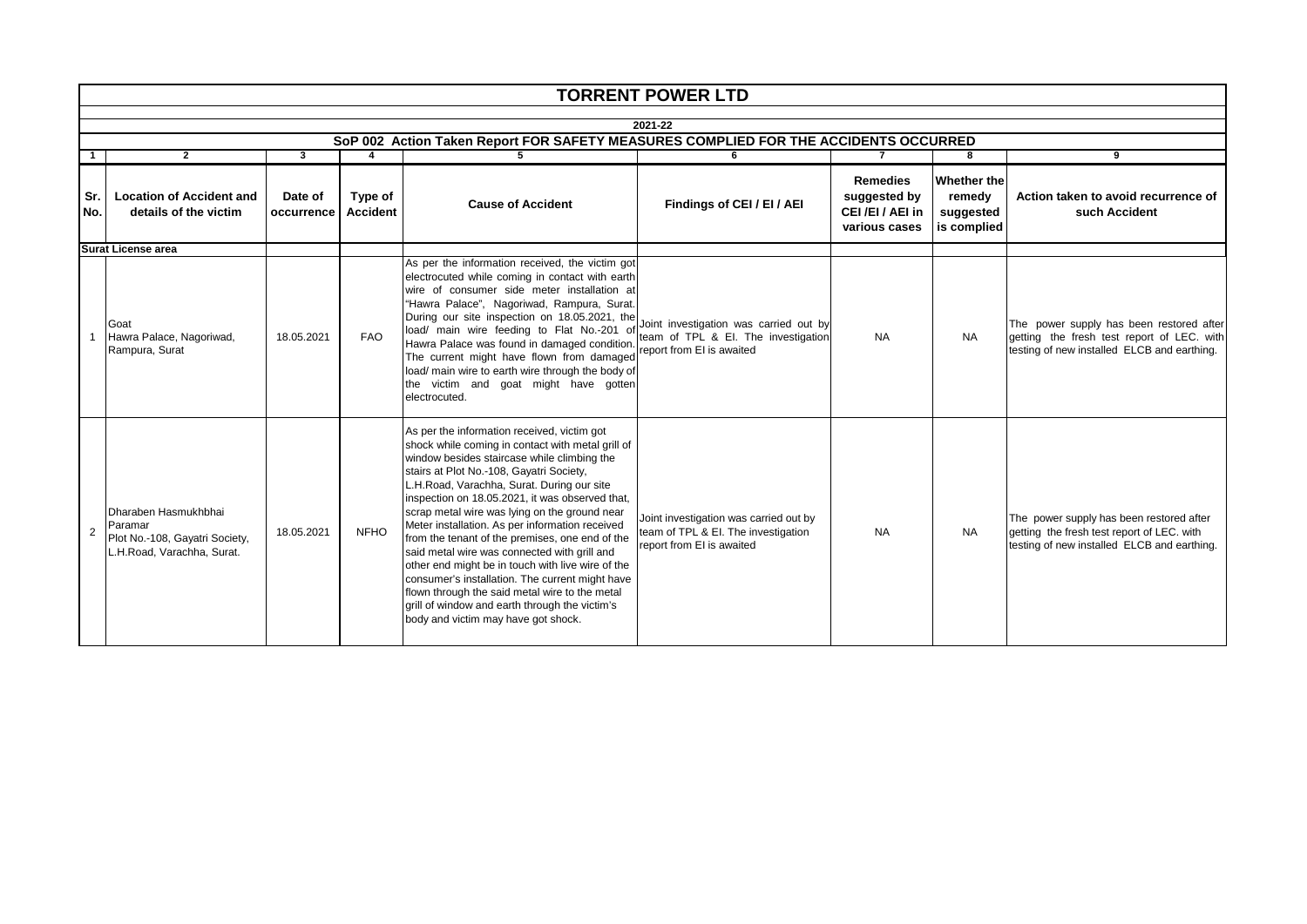| Sr.<br>No. | <b>Location of Accident and</b><br>details of the victim                                                                     | Date of<br>occurrence | Type of<br><b>Accident</b> | <b>Cause of Accident</b>                                                                                                                                                                                                                                                                                                                                                                                                                                                                                                                                                                                                                                                                                                                                                                                                                                  | Findings of CEI / EI / AEI                                                                                 | <b>Remedies</b><br>suggested by<br>CEI/EI/AEI in<br>various cases | Whether the<br>remedy<br>suggested<br>is complied | Action taken to avoid recurrence of<br>such Accident                                                                                  |
|------------|------------------------------------------------------------------------------------------------------------------------------|-----------------------|----------------------------|-----------------------------------------------------------------------------------------------------------------------------------------------------------------------------------------------------------------------------------------------------------------------------------------------------------------------------------------------------------------------------------------------------------------------------------------------------------------------------------------------------------------------------------------------------------------------------------------------------------------------------------------------------------------------------------------------------------------------------------------------------------------------------------------------------------------------------------------------------------|------------------------------------------------------------------------------------------------------------|-------------------------------------------------------------------|---------------------------------------------------|---------------------------------------------------------------------------------------------------------------------------------------|
| 3          | Jignesh Balvant Rana<br>House No. 3/3360/A, Amdavadi<br>Sheri, Golwad, Surat.                                                | 05.06.2021            | <b>FHO</b>                 | As per the information received, victim might<br>have received electric shock while switching off<br>the power supply or working with Jari Machine<br>with raw material i.e thread (scrap metal lace)<br>which might have come in contact with live<br>terminal above the motor body. During our site<br>inspection on 07.06.2021, there is no leakage<br>current found on Jari (bobbin) machine, but as<br>per information received from brother of the<br>victim, while handling the Jari machine, Jari<br>thread (scrap metal lace) might have come in<br>contact with live terminal cover of the motor of<br>Jari (bobbin) machine. The current might have<br>flown from live terminal to metal lace, through<br>the body of the victim to the earth and victim<br>might got electrocuted. No evidence or cause<br>of the shock could be ascertained. | Joint investigation was carried out by<br>team of TPL & EI. The investigation<br>report from EI is awaited | <b>NA</b>                                                         | <b>NA</b>                                         | The power supply has been restored after<br>getting the fresh test report of LEC. with<br>testing of new installed ELCB and earthing. |
| 4          | Aasefabibi Rahim Saiyed<br>H.No.-1/1300-34,<br>Khanderavpura, Nanpura, Surat.                                                | 24.07.2021            | <b>NFHO</b>                | As per the information received, victim may<br>have received shock while hanging the wet<br>clothes on metallic string on terrace at<br>consumer premises H.No.-1/1300-34,<br>Khanderavpura, Nanpura, Surat. During our site<br>inspection on 26.07.2021, it was observed that,<br>metallic string was tied with metal wire used as<br>TV Channel cable support. But as reported by<br>victim, the current might have flown through the<br>said metal wire to the metallic string and earth<br>through the victim's body and victim got<br>electrocuted. No evidence or cause of the shock<br>could be ascertained.                                                                                                                                                                                                                                       | Joint investigation was carried out by<br>team of TPL & EI. The investigation<br>report from EI is awaited | <b>NA</b>                                                         | <b>NA</b>                                         | The power supply has been restored after<br>getting the fresh test report of LEC. with<br>testing of new installed ELCB and earthing. |
| 5          | Kishanshing Samandarshing<br>Rajput<br>New Canteen (Mayoor), Opp.<br>New Medical college, Civil<br>Hospital Compound, Surat. | 14.09.2021            | <b>NFHO</b>                | As per the information received, victim got<br>shock while coming in contact with bare<br>terminal wire of MCB while switching ON the<br>MCB, in consumer premises at New Canteen<br>(Mayoor), Opp.New Medical college, Civil<br>Compound, Surat. During our site inspection on<br>16.09.2021, it was observed that, terminal wire<br>of MCB was in bare condition in open<br>distribution box. While switching ON the MCB,<br>the current might have flown from bare wire to<br>earth through the victim's body and victim got<br>electrocuted.                                                                                                                                                                                                                                                                                                          | Joint investigation was carried out by<br>team of TPL & EI. The investigation<br>report from EI is awaited | <b>NA</b>                                                         | <b>NA</b>                                         | The power supply has been restored after<br>getting the fresh test report of LEC. with<br>testing of installed ELCB and earthing.     |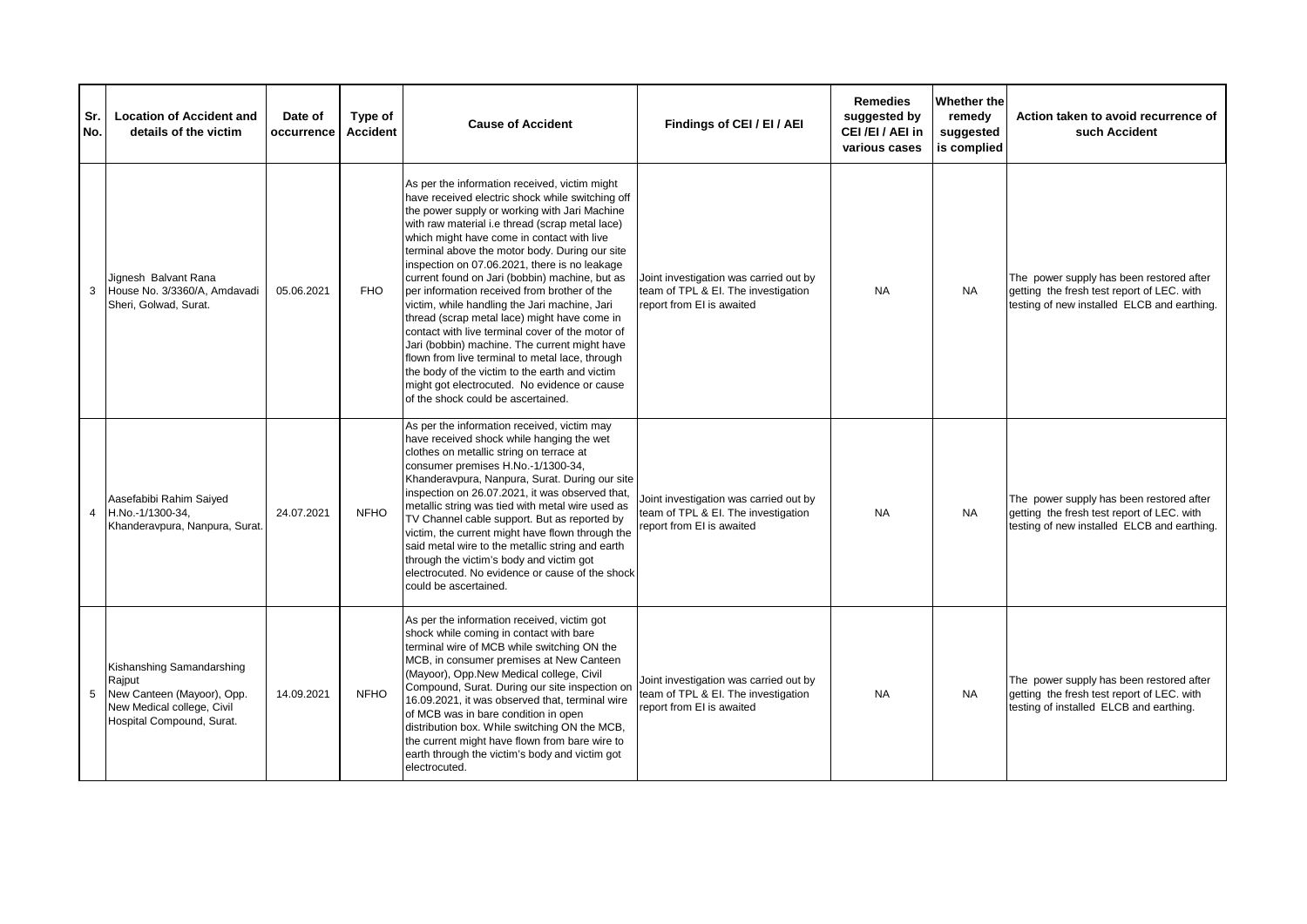| Sr.<br>No. | <b>Location of Accident and</b><br>details of the victim                                                  | Date of<br>occurrence | Type of<br><b>Accident</b> | <b>Cause of Accident</b>                                                                                                                                                                                                                                                                                                                                                                                                                                                                                                                                                                                                                                                                                                                                                                                                                                                         | Findings of CEI / EI / AEI                                                                                            | <b>Remedies</b><br>suggested by<br>CEI/EI/AEI in<br>various cases | <b>Whether the</b><br>remedy<br>suggested<br>is complied | Action taken to avoid recurrence of<br>such Accident                                                                          |
|------------|-----------------------------------------------------------------------------------------------------------|-----------------------|----------------------------|----------------------------------------------------------------------------------------------------------------------------------------------------------------------------------------------------------------------------------------------------------------------------------------------------------------------------------------------------------------------------------------------------------------------------------------------------------------------------------------------------------------------------------------------------------------------------------------------------------------------------------------------------------------------------------------------------------------------------------------------------------------------------------------------------------------------------------------------------------------------------------|-----------------------------------------------------------------------------------------------------------------------|-------------------------------------------------------------------|----------------------------------------------------------|-------------------------------------------------------------------------------------------------------------------------------|
|            | Rahul Dadarao Patil<br>Janvi LGD Private Ltd. Old<br>Gujarat Plastic Compound, A K<br>Road, Surat         | 26.09.2021            | <b>FHO</b>                 | As per the information received, victim was<br>cleaning the underground water tank with<br>cleaning equipment (Pressure Pump)<br>connected to temporary electrical wire and<br>victim might have got electric shock. During our<br>site visit on 28/09/2021 we came to know that<br>the victim was assigned the work of cleaning<br>underground water tank and for that victim<br>utilized cleaning equipment (Pressure pump)<br>which is connected with temporary wire. The<br>cleaning machine might be faulty and current<br>might have flown from the faulty equipment<br>body to the ground through the victim's body<br>and victim might have gotten electrocuted                                                                                                                                                                                                          | Joint investigation was carried out by<br>team of TPL & EI. The investigation<br>report from EI is awaited            | <b>NA</b>                                                         | <b>NA</b>                                                | Power supply has been restored after getting<br>the fresh test report of LEC. with testing of<br>installed ELCB and earthing. |
|            | Buffalo (3 Nos)<br>Village Dabholi, Singanpore,<br>Surat- Near 220 KV D/C Sugen-<br>Ved Line, Tower No-93 | 06.10.2021            | <b>FAO</b>                 | As per the information received, The victim got<br>electrocuted near external fencing provided to<br>tower number 93 of 220 KV D/C Sugen-Ved line<br>behind Dabholi SS, Dabholi, Surat on<br>06.10.2021. During our site inspection nothing<br>was found suspicious. Two buffaloes were tied<br>with cotton rope and one buffalo was tied with<br>metal chain to external fencing of tower No 93 in<br>dead condition. Leakage current was measured<br>on external fencing and tower structure. No<br>leakage current was observed. Earthing<br>connections of tower are found intact at<br>location. Tower earthing resistance<br>measurement was done and found 0.11 Ohm.<br>As per details it is concluded that our installation<br>of the Tower and the line is in good healthy<br>condition and safe hence the death of three<br>buffaloes was not due to our installation. | Joint investigation was carried out by<br>team of TPL & EI and report submitted<br>to El office in prescribed format. | Recommendation<br>from CEI is awaited                             | <b>NA</b>                                                | <b>NA</b>                                                                                                                     |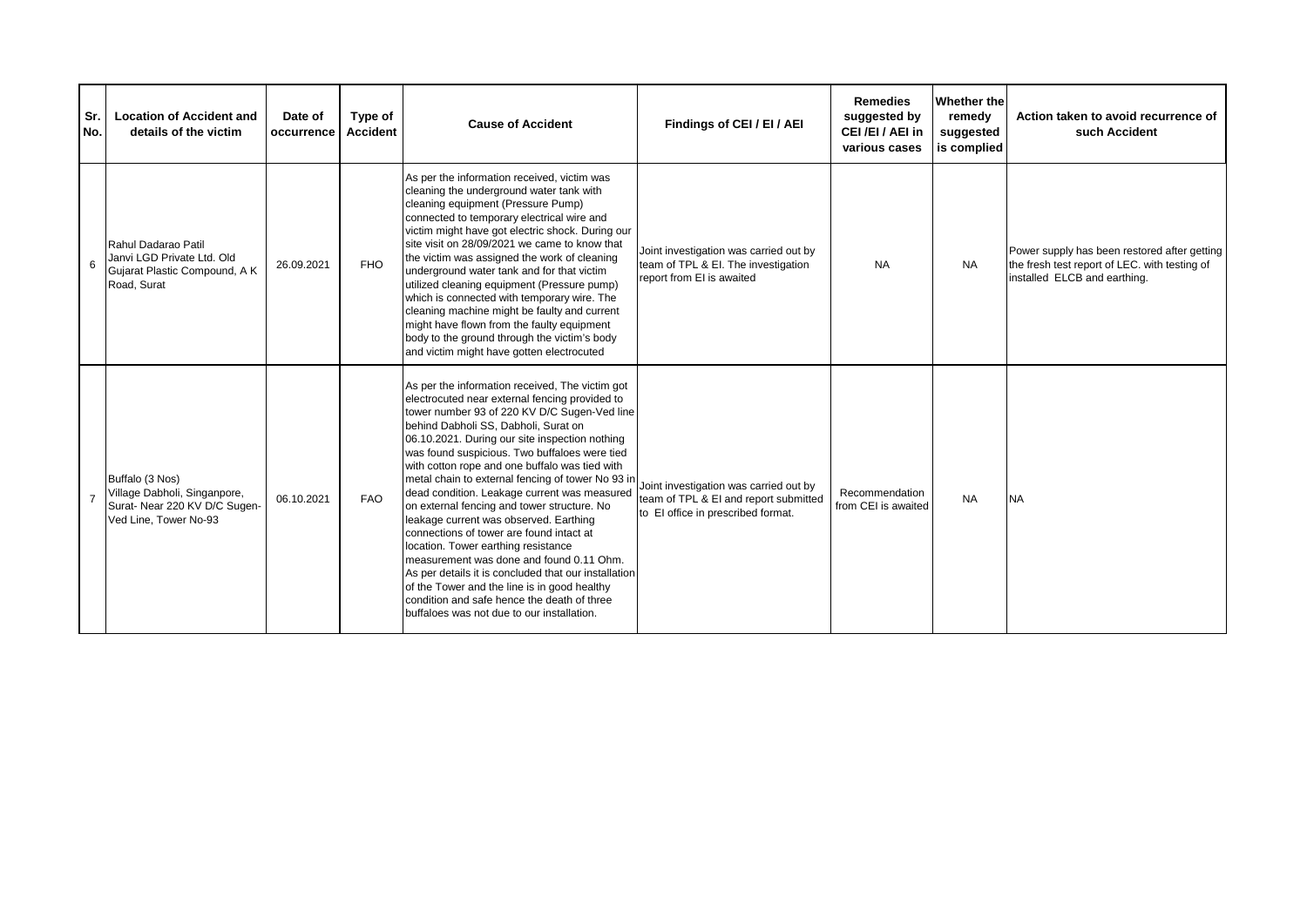| Sr.<br>No. | <b>Location of Accident and</b><br>details of the victim                                                | Date of<br>occurrence | Type of<br><b>Accident</b> | <b>Cause of Accident</b>                                                                                                                                                                                                                                                                                                                                                                                                                                                                                                                                                                                                                                                                                                                                                                                                                                                                                         | Findings of CEI / EI / AEI                                                                                           | <b>Remedies</b><br>suggested by<br>CEI/EI/AEI in<br>various cases | Whether the<br>remedy<br>suggested<br>is complied | Action taken to avoid recurrence of<br>such Accident                                                                          |
|------------|---------------------------------------------------------------------------------------------------------|-----------------------|----------------------------|------------------------------------------------------------------------------------------------------------------------------------------------------------------------------------------------------------------------------------------------------------------------------------------------------------------------------------------------------------------------------------------------------------------------------------------------------------------------------------------------------------------------------------------------------------------------------------------------------------------------------------------------------------------------------------------------------------------------------------------------------------------------------------------------------------------------------------------------------------------------------------------------------------------|----------------------------------------------------------------------------------------------------------------------|-------------------------------------------------------------------|---------------------------------------------------|-------------------------------------------------------------------------------------------------------------------------------|
| 8          | Ashaben Rajubhai Rathi<br>House No-278, Pachashilnagar,<br>Bhathena-1, Surat                            | 20.01.2022            | <b>FHO</b>                 | As per the information received, the victim was<br>electrocuted while climbing down through the<br>metal staircase of the metal structure of the<br>premises. During our site visit on 24/01/2022,<br>there was no leakage current found on the<br>metal staircase. As per statement of the<br>wireman, leakage current on the staircase had<br>stopped after switching off the power of<br>adjacent premises and it was found that live<br>damaged wire of tube light was coming in<br>contact with metal channel of adjacent metal<br>structure premises. We also found connectivity<br>between metal channel of adjacent premises<br>and the staircase of accident premises. The<br>leakage current might have flown from live<br>damaged wire of the tube light to metal structure<br>of adjacent premises to metal staircase through<br>the body of the victim to the earth and victim got<br>electrocuted. | Joint investigation was carried out by<br>team of TPL & EI and report submitted<br>to El office in prescribe format. | Recommendation<br>from CEI is awaited                             | <b>NA</b>                                         | Power supply has been restored after getting<br>the fresh test report of LEC. with testing of<br>installed ELCB and earthing. |
| 9          | Ravi Bhikhubhai Jadav<br>Building E, Malbar Hill Complex,<br>Somnath Mahadev Road.<br>Athwalines, Surat | 12.02.2022            | <b>NFHO</b>                | On 12/02/2022 we received complaint of No<br>power and small flash at mentioned location.<br>During site visit we observed that 1. R&Y phase<br>fuse were already blown. 2. Flashover mark<br>found near HRC fuse.3.Isolating switch is there<br>but not operated by wireman                                                                                                                                                                                                                                                                                                                                                                                                                                                                                                                                                                                                                                     | Joint investigation was carried out by<br>team of TPL & EI and report submitted<br>to El office in prescribe format. | Recommendation<br>from CEI is awaited                             | <b>NA</b>                                         | Power supply has been restored after getting<br>the fresh test report of LEC. with testing of<br>installed ELCB and earthing. |
|            | Rinkukumar Ramlal Gautam<br>10 02nd floor, 82A, Sahyog Ind.<br>Society, Ved Road, Surat                 | 30.03.2022            | <b>FHO</b>                 | As per the information received, The Victim got<br>electrical shock while coming in contact with<br>metal body of washing machine in wet condition<br>while washing clothes at Sahyog Society, Ved<br>Road, Surat During. On our site inspection, it<br>has been observed that the damaged phase<br>wire of the washing machine was found<br>wrapped with nonstandard insulation tape Joint investigation was carried out by<br>(Plastic tape) at the bottom of the washing team of TPL & EI and report submitted<br>machine. Earthing was not provided to metal to El office in prescribe format.<br>body of washing machine and wiring in<br>premises. The leakage current might have flown<br>from live damaged phase wire of the washing<br>machine to metal body of washing machine<br>through the body of the victim to the earth and<br>victim might have got electrocuted.                               |                                                                                                                      | Recommendation<br>from CEI is awaited                             | NA                                                | Power supply has been restored after getting<br>the fresh test report of LEC. with testing of<br>installed ELCB and earthing. |

Note: FHD-fatal human departmental, NFHD-Non-fatal human departmental, FHO-fatal human outside, NFHO- Non fatal human outside, FAO-fatal animal outside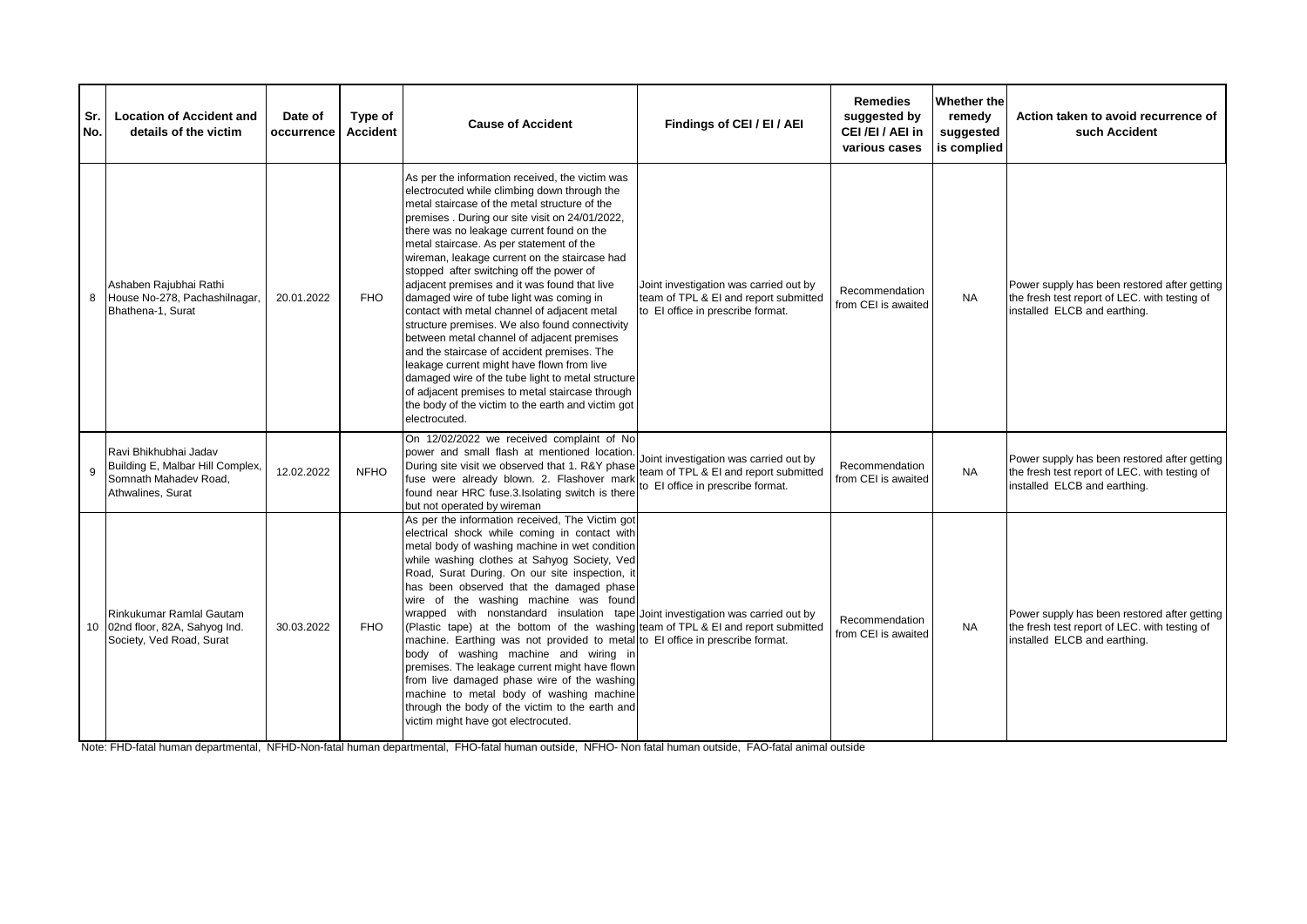#### **Year : 2021-22**

#### **Performa SoP 003B: Register For Compiling The Complaints Classificationwise**

|        |                                                                             |                                              |                                                  |                          |                                     | No. of complaints redressed during the year |                                           |                                               |                           |                                                 |
|--------|-----------------------------------------------------------------------------|----------------------------------------------|--------------------------------------------------|--------------------------|-------------------------------------|---------------------------------------------|-------------------------------------------|-----------------------------------------------|---------------------------|-------------------------------------------------|
|        | Classification                                                              | Pending<br>complaints<br>of previous<br>year | <b>Complaints</b><br>received during<br>the year | Total<br>Complaints      | Within 50%<br>of stipulated<br>time | Within<br>stipulated<br>time                | Up to<br>double the<br>stipulated<br>time | More than<br>double the<br>stipulated<br>time | Total                     | <b>Balance</b><br>complaints to be<br>redressed |
|        | 1                                                                           | $\mathbf{2}$                                 | 3                                                |                          | 5                                   | 6                                           | $\overline{7}$                            |                                               | $8 \mid 9 =$ total 5 to 8 | $10 = (4-9)$                                    |
|        | <b>Ahmedabad License Area</b>                                               |                                              |                                                  |                          |                                     |                                             |                                           |                                               |                           |                                                 |
| A(i)   | Interruption in power supply- Loose connections<br>from pole                | 3                                            | 27,264                                           | 27,267                   | 27,004                              | 262                                         |                                           |                                               | 27,266                    | $\mathbf{1}$                                    |
| A(ii)  | Interruption in power supply- Interruption due to<br>line breakdown         | 110                                          | 85,619                                           | 85,729                   | 85,478                              | 64                                          |                                           | $\overline{\phantom{a}}$                      | 85,542                    | 187                                             |
| A(iii) | Interruption in power supply- Interruption due to<br>failure of transformer | 1                                            | 88                                               | 89                       | 88                                  |                                             |                                           | $\blacksquare$                                | 88                        | $\mathbf{1}$                                    |
| A(iV)  | Interruption in power supply- Others                                        | 42                                           | 54,247                                           | 54,289                   | 54,219                              | 2.00                                        |                                           | $\overline{\phantom{a}}$                      | 54,221                    | 68                                              |
| B(i)   | Quality of Power Supply- No Augmentation<br>reauired                        | $\overline{\phantom{a}}$                     | 133                                              | 133                      | 133                                 |                                             |                                           | $\blacksquare$                                | 133                       |                                                 |
| B(ii)  | Quality of Power Supply- Augmentation required                              |                                              | 228                                              | 228                      | 227                                 | $\mathbf{1}$                                |                                           |                                               | 228                       |                                                 |
| C(i)   | Meters - Stopped/ Defective meters/ Burnt/ No<br><b>Display Meters</b>      | 33                                           | 22,292                                           | 22,325                   | 22,304                              | 2                                           |                                           | $\overline{\phantom{a}}$                      | 22,306                    | 19                                              |
| C(i)   | Meters - Billing on average basis for more than<br>two bills                | $\overline{\phantom{a}}$                     | $\overline{2}$                                   | $\overline{2}$           | $\overline{2}$                      | $\blacksquare$                              |                                           |                                               | $\overline{2}$            |                                                 |
| D(i)   | Overhead lines - Loose wires                                                |                                              |                                                  | $\overline{\phantom{a}}$ | $\blacksquare$                      |                                             |                                           |                                               | $\overline{\phantom{a}}$  |                                                 |
| D(i)   | Overhead lines - Inadequate ground clearance                                | $\overline{\phantom{a}}$                     |                                                  |                          | $\overline{\phantom{a}}$            |                                             |                                           |                                               | $\overline{\phantom{a}}$  |                                                 |
| E(i)   | Bills - For current bills where no additional<br>information is required    | $\overline{\phantom{a}}$                     |                                                  |                          | $\overline{\phantom{a}}$            | ۰                                           |                                           |                                               | $\overline{\phantom{a}}$  |                                                 |
| E(ii)  | Bills - Additional information + site visit required                        | 17                                           | 6,893                                            | 6,910                    | 6,897                               | 3                                           |                                           | $\blacksquare$                                | 6,900                     | 10 <sup>10</sup>                                |
| F(i)   | Service Connections - Extension of mains is not<br>required                 | $\blacksquare$                               |                                                  |                          | $\overline{\phantom{a}}$            |                                             |                                           | ۰                                             | $\blacksquare$            |                                                 |
| F(ii)  | Service Connections - Extension of mains is<br>required                     | 1                                            | 54                                               | 55                       | 54                                  | $\mathbf{1}$                                |                                           |                                               | 55                        |                                                 |
| F(iii) | Service Connections - Modification in connected<br>load                     | 3                                            | 38                                               | 41                       | 13                                  | $\overline{a}$                              |                                           |                                               | 13                        | 28                                              |
| F(iV)  | Service Connections - Name<br>Change/Reconnection                           | $\overline{\phantom{a}}$                     | 54                                               | 54                       | 54                                  | ٠                                           |                                           |                                               | 54                        |                                                 |
| G      | Refund of amount due in regard to temporary<br>connection                   |                                              |                                                  |                          |                                     | $\overline{a}$                              |                                           |                                               |                           |                                                 |
| н      | Others                                                                      | 10                                           | 3,008                                            | 3,018                    | 3,015                               |                                             | $\overline{\phantom{a}}$                  |                                               | 3,015                     | 3                                               |
|        | <b>Total</b>                                                                | 220                                          | 199,920                                          | 200,140                  | 199,488                             | 335                                         | $\overline{\phantom{a}}$                  |                                               | 199,823                   | 317                                             |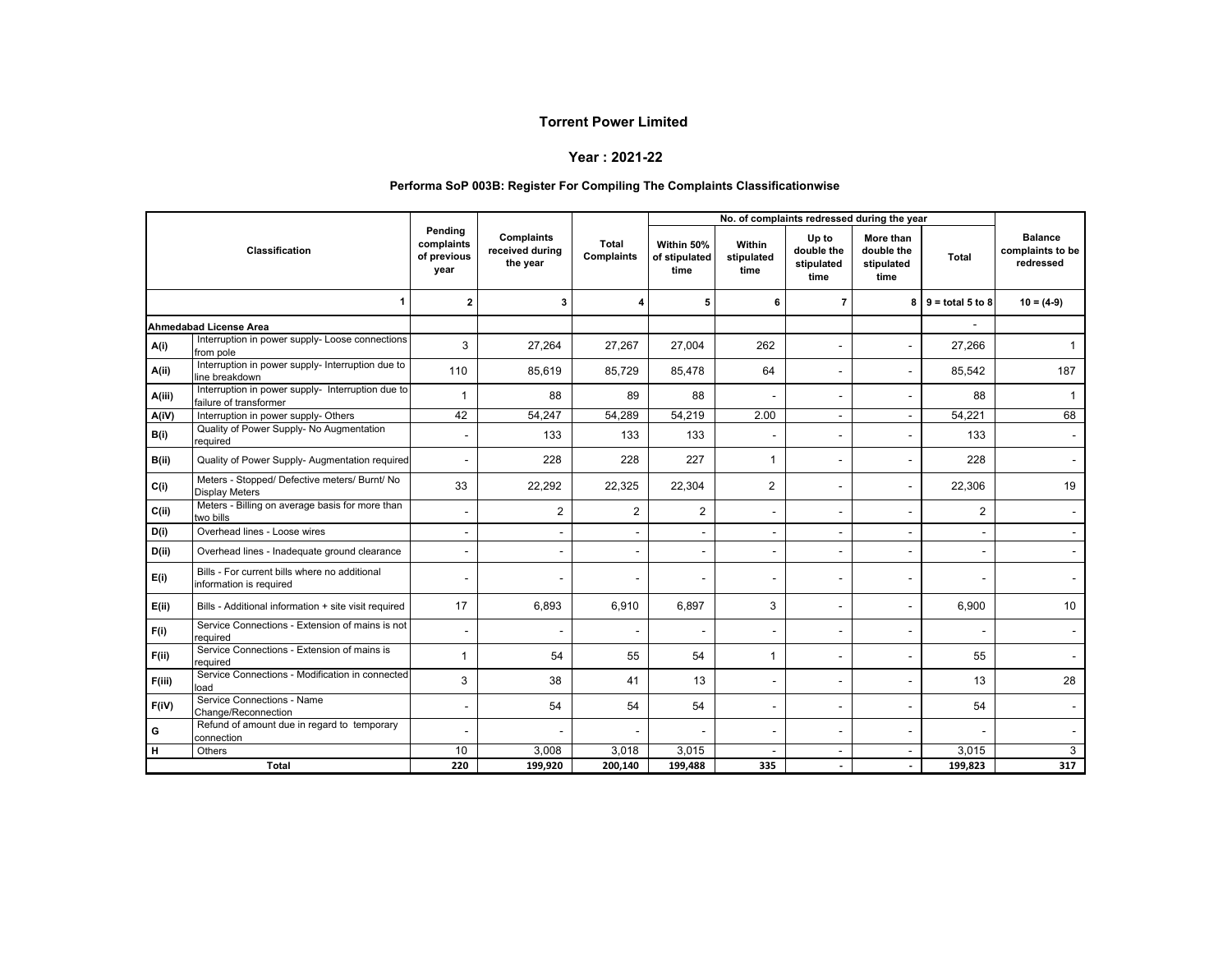#### **Year : 2021-22**

#### **Performa SoP 003B: Register For Compiling The Complaints Classificationwise**

|        |                                                                             |                                              |                                                  |                          |                                     | No. of complaints redressed during the year |                                           |                                               |                       |                                                 |  |
|--------|-----------------------------------------------------------------------------|----------------------------------------------|--------------------------------------------------|--------------------------|-------------------------------------|---------------------------------------------|-------------------------------------------|-----------------------------------------------|-----------------------|-------------------------------------------------|--|
|        | Classification                                                              | Pending<br>complaints<br>of previous<br>year | <b>Complaints</b><br>received during<br>the year | Total<br>Complaints      | Within 50%<br>of stipulated<br>time | Within<br>stipulated<br>time                | Up to<br>double the<br>stipulated<br>time | More than<br>double the<br>stipulated<br>time | <b>Total</b>          | <b>Balance</b><br>complaints to<br>be redressed |  |
|        | 1                                                                           | $\overline{2}$                               | 3                                                | Δ                        | 5                                   | 6                                           | $\overline{7}$                            | 8                                             | $9 =$ total 5<br>to 8 | $10 = (4-9)$                                    |  |
|        | <b>Surat License Area</b>                                                   |                                              |                                                  |                          |                                     |                                             |                                           |                                               |                       |                                                 |  |
| A(i)   | Interruption in power supply- Loose connections<br>from pole                |                                              | 2,760                                            | 2,760                    | 2.754                               | 6                                           |                                           | $\blacksquare$                                | 2.760                 |                                                 |  |
| A(ii)  | Interruption in power supply- Interruption due to<br>line breakdown         | $\overline{2}$                               | 8,121                                            | 8,123                    | 8,121                               | $\overline{2}$                              |                                           | ÷                                             | 8,123                 |                                                 |  |
| A(iii) | Interruption in power supply- Interruption due to<br>failure of transformer |                                              | $\overline{4}$                                   | Δ                        | $\overline{4}$                      |                                             |                                           | $\blacksquare$                                |                       |                                                 |  |
| A(iV)  | Interruption in power supply- Others                                        | $\sim$                                       | 4.945                                            | 4,945                    | 4,945                               | $\sim$                                      | $\overline{\phantom{a}}$                  | $\overline{\phantom{a}}$                      | 4,945                 |                                                 |  |
| B(i)   | Quality of Power Supply- No Augmentation<br>required                        | $\overline{\phantom{a}}$                     |                                                  | $\overline{\phantom{a}}$ |                                     |                                             | $\overline{\phantom{a}}$                  | $\blacksquare$                                |                       |                                                 |  |
| B(ii)  | Quality of Power Supply- Augmentation required                              | $\sim$                                       |                                                  | $\overline{\phantom{a}}$ |                                     |                                             | $\overline{\phantom{a}}$                  | $\ddot{\phantom{1}}$                          |                       |                                                 |  |
| C(i)   | Meters - Stopped/ Defective meters/ Burnt/ No<br><b>Display Meters</b>      | $\overline{\phantom{a}}$                     | 5,157                                            | 5,157                    | 5,155                               | $\overline{2}$                              |                                           | $\blacksquare$                                | 5,157                 |                                                 |  |
| C(ii)  | Meters - Billing on average basis for more than<br>two bills                |                                              |                                                  | $\overline{\phantom{a}}$ |                                     |                                             |                                           | $\blacksquare$                                |                       |                                                 |  |
| D(i)   | Overhead lines - Loose wires                                                | $\sim$                                       | $\overline{\phantom{a}}$                         | $\overline{\phantom{a}}$ |                                     |                                             | $\overline{\phantom{a}}$                  | $\blacksquare$                                |                       |                                                 |  |
| D(i)   | Overhead lines - Inadequate ground clearance                                | $\sim$                                       | $\sim$                                           | $\blacksquare$           | $\overline{\phantom{a}}$            | $\sim$                                      | $\overline{\phantom{a}}$                  | $\sim$                                        |                       |                                                 |  |
| E(i)   | Bills - For current bills where no additional<br>information is required    |                                              |                                                  | $\overline{\phantom{a}}$ |                                     | $\ddot{\phantom{1}}$                        | $\overline{\phantom{a}}$                  | $\blacksquare$                                |                       |                                                 |  |
| E(ii)  | Bills - Additional information + site visit required                        | 9                                            | 2,583                                            | 2,592                    | 2,592                               | $\sim$                                      |                                           | $\blacksquare$                                | 2,592                 |                                                 |  |
| F(i)   | Service Connections - Extension of mains is not<br>required                 |                                              | 50                                               | 50                       | 47                                  | 3                                           |                                           | $\blacksquare$                                | 50                    |                                                 |  |
| F(ii)  | Service Connections - Extension of mains is<br>required                     |                                              | 6                                                | 6                        | 5                                   | $\mathbf{1}$                                | $\blacksquare$                            | $\blacksquare$                                | 6                     |                                                 |  |
| F(iii) | Service Connections - Modification in connected<br>load                     | $\overline{\phantom{a}}$                     |                                                  | $\blacksquare$           |                                     | $\blacksquare$                              | $\blacksquare$                            | $\blacksquare$                                |                       |                                                 |  |
| F(iV)  | Service Connections - Name<br>Change/Reconnection                           | $\sim$                                       | 27                                               | 27                       | 27                                  | $\ddot{\phantom{1}}$                        |                                           | $\blacksquare$                                | 27                    |                                                 |  |
| G      | Refund of amount due in regard to temporary<br>connection                   |                                              |                                                  | $\overline{\phantom{a}}$ |                                     | $\blacksquare$                              |                                           | $\blacksquare$                                |                       |                                                 |  |
| н      | Others                                                                      |                                              | 391                                              | 391                      | 390                                 | $\sim$                                      | $\overline{\phantom{a}}$                  | $\sim$                                        | 390                   |                                                 |  |
|        | <b>Total</b>                                                                | 11                                           | 24,044                                           | 24,055                   | 24,040                              | 14                                          |                                           |                                               | 24,054                | 1                                               |  |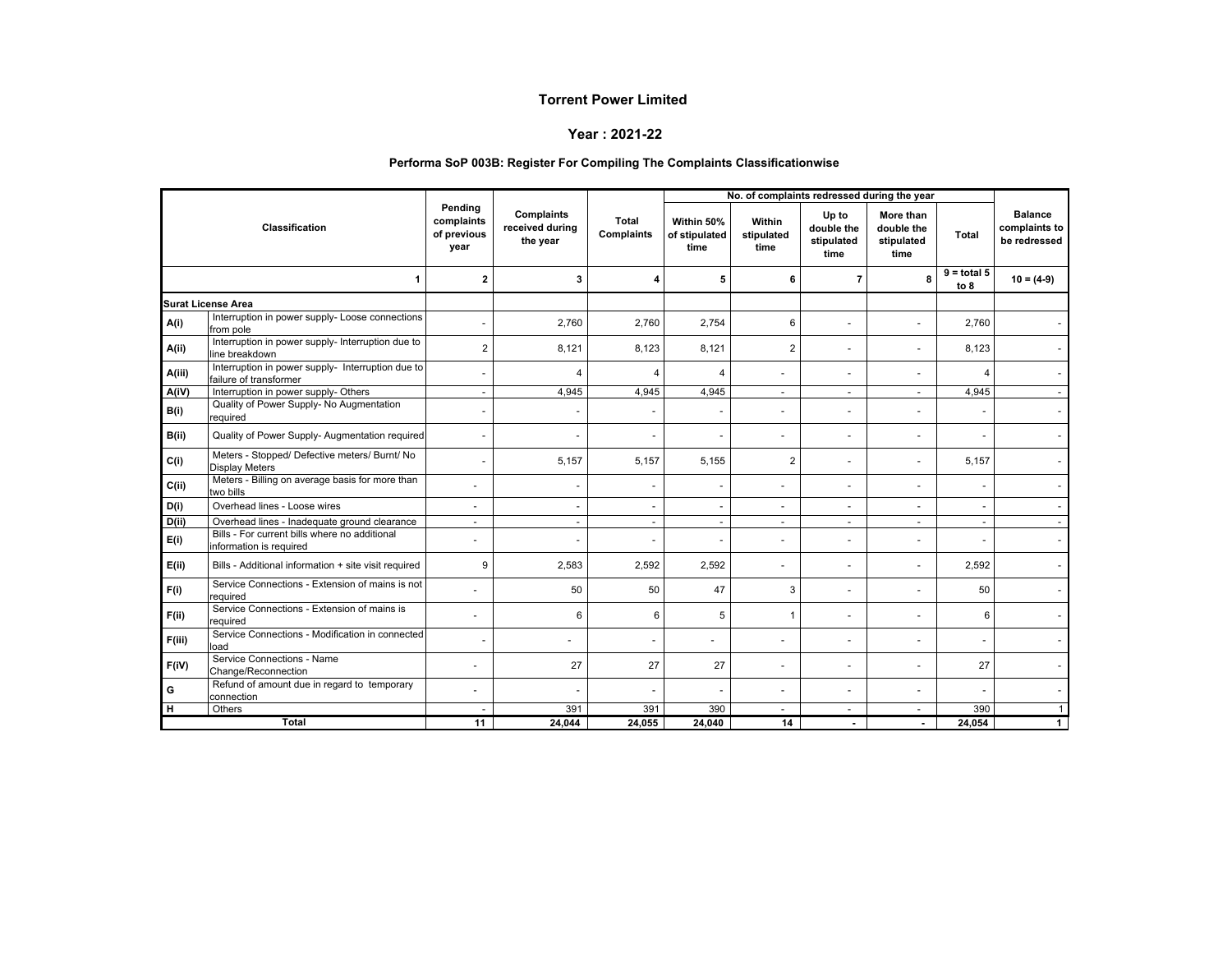#### **Year : 2021-22**

#### **Performa SoP 004: Publicity carried out**

| Sr. No.                 | Actions or steps carried out by distribution licensee towards<br>public awareness in the quarter | Likely number of consumers influenced         | Details about media                                   |
|-------------------------|--------------------------------------------------------------------------------------------------|-----------------------------------------------|-------------------------------------------------------|
|                         |                                                                                                  |                                               |                                                       |
|                         | Website                                                                                          |                                               |                                                       |
|                         | <b>Bill Glossary</b>                                                                             |                                               |                                                       |
|                         | <b>New Tariff</b>                                                                                |                                               |                                                       |
|                         | <b>Consumption Calculator</b>                                                                    |                                               |                                                       |
|                         | <b>Procedural Guidance</b>                                                                       |                                               |                                                       |
|                         | <b>Payment Options</b>                                                                           |                                               |                                                       |
|                         | Contact details                                                                                  |                                               |                                                       |
|                         | Call Center details and numbers                                                                  |                                               | Web Site www.torrentpower.com &                       |
| 1                       | Our Zonal Offices address                                                                        | 13761520 sessions to website                  | portal                                                |
|                         | Torrent Power Mobile Links concept and details                                                   |                                               | https://connect.torrentpower.com                      |
|                         | Form Downloads (important application forms)                                                     |                                               |                                                       |
|                         | FAQ's                                                                                            |                                               |                                                       |
|                         | Consumer Charter                                                                                 |                                               |                                                       |
|                         | Online Bill Payment (how to pay and related forms)                                               |                                               |                                                       |
|                         | <b>Energy Conservation tips</b>                                                                  |                                               |                                                       |
|                         | Safety Tips                                                                                      |                                               |                                                       |
|                         | Electricity Supply Code (copy of the code)                                                       |                                               |                                                       |
|                         | Shutdown / Planned shutdown announcements and schedule                                           |                                               |                                                       |
|                         | <b>Ahmedabad License Area</b>                                                                    |                                               |                                                       |
|                         | <b>Information boards</b>                                                                        |                                               |                                                       |
|                         | Grievance redressal options (Internal / consumer redresal forum)                                 | 20 Lac Approx (across all Plugpoints)         |                                                       |
|                         | Information boards for substation requirement                                                    | 5.51 Lac Approx                               |                                                       |
|                         | SD and SLC Information Board                                                                     | 5.31 Lac (across all Plugpoints)              |                                                       |
|                         | Form Filling Assistance Board at NZO                                                             | 1.13 Lac Approx                               |                                                       |
|                         | Form Filling Assistance Board at CZO                                                             | 0.78 Lac Approx                               |                                                       |
|                         | Form Filling Assistance Board at AZO                                                             | 1.08 Lac Approx                               |                                                       |
|                         | Form Filling Assistance Board at GZO                                                             | 0.38 Lac Approx                               | <b>Information Boards</b>                             |
| $\overline{2}$          | Form Filling Assistance Board at SNN                                                             | 0.80 Lac Approx                               |                                                       |
|                         | Form Filling Assistance Board at Naroda                                                          | 0.80 Lac Approx                               |                                                       |
|                         | Form Filling Assistance Board at Motera                                                          | 0.23 Lac Approx                               |                                                       |
|                         | Form Filling Assistance Board at Prahladnagar                                                    | 0.26 Lac Approx                               |                                                       |
|                         | Form Filling Assistance Board at Vinzol                                                          | 0.04 Lac Approx                               |                                                       |
|                         | Online Bill Payment Board                                                                        | 5.22 Lac (across all Plugpoints)              |                                                       |
|                         | ATM Drop box Payment Option Board                                                                | 5.22 Lac (across all Plugpoints)              |                                                       |
|                         | Launch of new customer portal                                                                    | 5.22 Lac (across all Plugpoints)              |                                                       |
|                         |                                                                                                  |                                               |                                                       |
|                         | Information booklets / flyers/ Letters/Hoardings etc<br>Power Alert Service Flyer                |                                               |                                                       |
|                         | <b>Energy Conservation Flyer</b>                                                                 | 5.51 Lac Approx                               |                                                       |
|                         |                                                                                                  | 15 Lac Approx                                 |                                                       |
| 3                       |                                                                                                  | 16.33 Lac Approx                              | Information Booklets and Flyers,<br>outdoor media etc |
|                         | <b>Electrical Safety Flyer</b>                                                                   |                                               |                                                       |
|                         | Power Factor Improvement Flyer                                                                   | 0.35 Lac Approx                               |                                                       |
|                         | Information related to web portal on flyers / tent cards / posters /                             | 5.31 lacs (acorss all Plugpoints) and overall |                                                       |
|                         | visitng cards / danglers / hoardings / banners etc                                               | publicity at 26 locations across A'bad        |                                                       |
|                         |                                                                                                  |                                               |                                                       |
|                         | <b>Bills</b>                                                                                     |                                               |                                                       |
|                         | Front Side: 1. Whatsapp services                                                                 | 12 LPM                                        |                                                       |
| $\overline{\mathbf{4}}$ | 2. Mobile App Launch                                                                             |                                               | Backside of the bill                                  |
|                         | Back Side: 1. New Tariff Structure effective from 24th April 2019<br>2.                          |                                               |                                                       |
|                         | Mobile App Launch Ad 3. CGRF Details 4. 24X7 Helpline Number 5.                                  | 12 LPM                                        |                                                       |
|                         | Feedback and Suggestions                                                                         |                                               |                                                       |
| 5                       | <b>Power Alert Service</b>                                                                       |                                               | <b>SMS</b>                                            |
|                         | SMS related to Billing                                                                           | 1016.05 Lac                                   |                                                       |
|                         | Newspaper advertisements / Radio etc                                                             |                                               |                                                       |
| 6                       | News paper Advt                                                                                  | 20 Lac Approx                                 | <b>SMS</b>                                            |
|                         | FM Radio - Uttarayan Campaign                                                                    | 20 Lac Approx                                 |                                                       |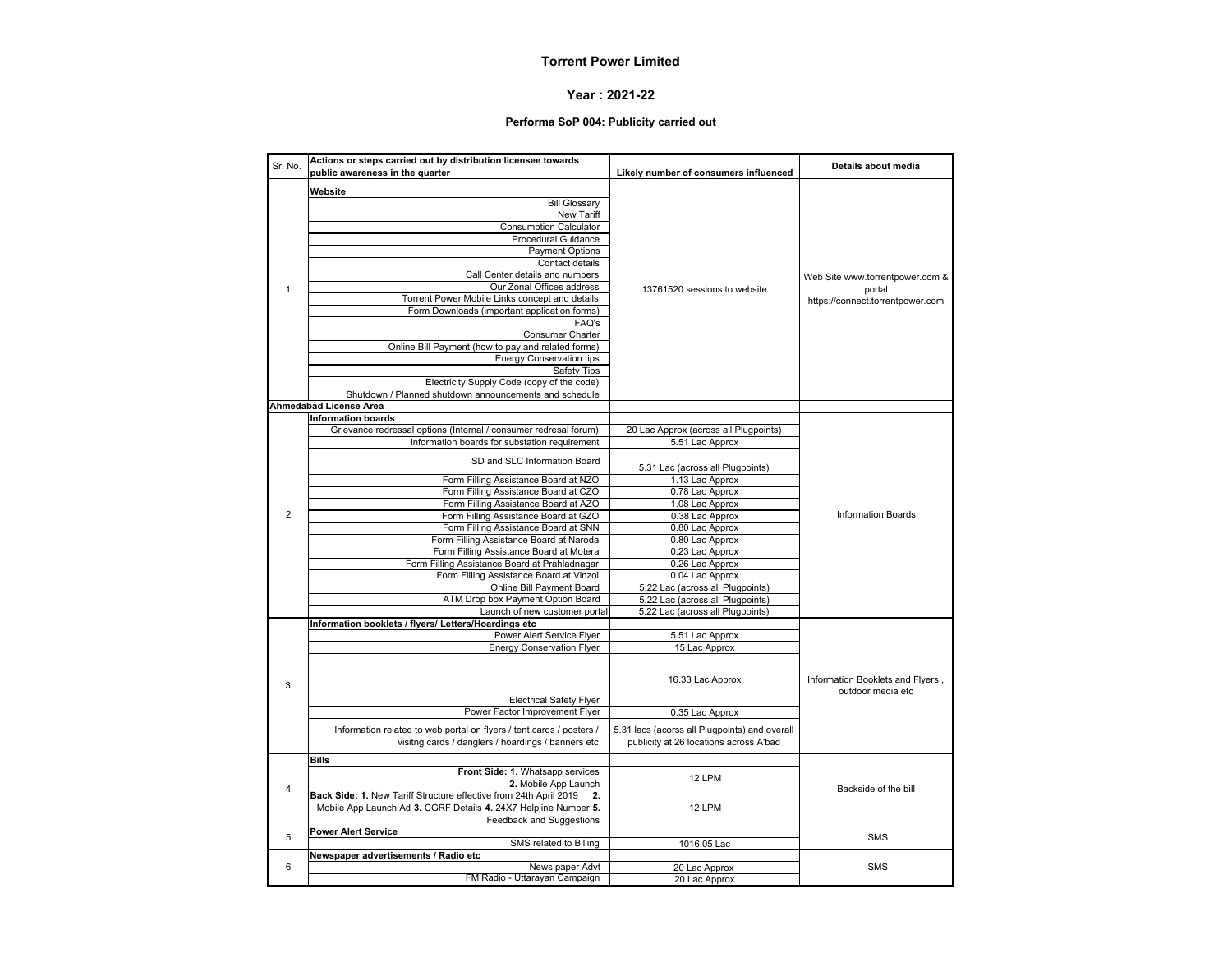#### **Year : 2021-22**

#### **Performa SoP 004: Publicity carried out**

| Sr. No.        | Actions or steps carried out by distribution licensee towards public awareness in the<br>quarter | Likely number of consumers<br>influenced | Details about media               |
|----------------|--------------------------------------------------------------------------------------------------|------------------------------------------|-----------------------------------|
|                | Website                                                                                          |                                          |                                   |
|                | <b>Bill Glossary</b>                                                                             |                                          |                                   |
|                | <b>New Tariff</b>                                                                                |                                          |                                   |
|                | <b>Consumption Calculator</b>                                                                    |                                          |                                   |
|                | Procedural Guidance                                                                              |                                          |                                   |
|                | <b>Payment Options</b>                                                                           |                                          |                                   |
|                | Contact details                                                                                  |                                          |                                   |
|                | Call Center details and numbers                                                                  |                                          |                                   |
|                | Our Zonal Offices address                                                                        |                                          | Web Site www.torrentpower.com     |
| $\mathbf{1}$   | Torrent Power Mobile Links concept and details                                                   | 10542948 sessions to website             | & portal                          |
|                | Form Downloads (important application forms)                                                     |                                          | https://connect.torrentpower.com  |
|                | FAQ's                                                                                            |                                          |                                   |
|                |                                                                                                  |                                          |                                   |
|                | <b>Consumer Charter</b>                                                                          |                                          |                                   |
|                | Online Bill Payment (how to pay and related forms)                                               |                                          |                                   |
|                | <b>Energy Conservation tips</b>                                                                  |                                          |                                   |
|                | Safety Tips                                                                                      |                                          |                                   |
|                | Electricity Supply Code (copy of the code)                                                       |                                          |                                   |
|                | Shutdown / Planned shutdown announcements and schedule                                           |                                          |                                   |
|                | <b>Surat License Area</b>                                                                        |                                          |                                   |
|                | <b>Information Boards</b>                                                                        |                                          |                                   |
|                | Grievance Redressal Options (Internal Redressal committee/ Consumer Redressal Forum),            | Consumer at large                        | Boards at consumer centres        |
| $\overline{2}$ | In the Interest of Consumers by GERC & Application Processing Charges                            |                                          |                                   |
|                | Sample form for new application/Tariff/Call Centre Services/ Solar process & require             | Consumer at large                        | Boards at consumer centres        |
|                | documents/ Portal Connect Info/ theft deterrence, etc.                                           |                                          |                                   |
|                | <b>News</b>                                                                                      |                                          |                                   |
| 3              | News Paper- Door step service for Senior Citizen & physically challenged, Digital Services,      |                                          |                                   |
|                | ELCB importance, Portal, Mobile App, WhatsApp & Helpline number information                      | Consumers at large                       | News Paper                        |
|                |                                                                                                  |                                          |                                   |
|                | <b>Bills</b>                                                                                     |                                          |                                   |
| $\overline{4}$ | Front side: ELCB info, Capacitor Awareness, Payment Options & WhatsApp info                      | 6.25 lakh / month                        |                                   |
|                | Back side : Bill language Option, Tariff, Call Centre Info, Energy payment option, Redressal     | 6.25 lakh / month                        | <b>Energy Bill</b>                |
|                | forum & Ombudsman details through leaflet attachment                                             |                                          |                                   |
| 5              | SMS - Kite Safety, Diwali Awareness tips, Application, Billing, Meter, Company Services          | 338.56 lac                               | <b>SMS</b>                        |
|                | Awareness.                                                                                       |                                          |                                   |
| 6              | <b>Bill Envelopes to HT-LTMD customers</b>                                                       | 2650 Consumer/Month                      | <b>Bill Envelopes</b>             |
|                | (Power Factor Importance, Digital Payment Promotion & Kite Flying Safety Tips                    |                                          |                                   |
|                | <b>Consumer Meet</b>                                                                             |                                          |                                   |
| $\overline{7}$ |                                                                                                  |                                          |                                   |
|                | Awareness on Company Services, Safety, Conservation, Etc                                         | 298 consumers                            | Company & Consumer Premises       |
|                | <b>Power Factor Awareness Programme</b>                                                          |                                          |                                   |
| 8              | Personal Visit to LTMD & LT Consumers                                                            | 323                                      | Personal Interaction              |
|                | Information booklets / Flyers / Letters                                                          |                                          |                                   |
|                | ELCB letters to all LTMD Customers, Helpline number, Portal & Mobile App Connect                 |                                          |                                   |
| 9              | Information, Energy conservation, Energy calculator, Office Addresses, Online Payment            | 482700                                   | Pamphlets & Booklets              |
|                | Services, Reactive Power Management, Consumer Charter, etc.                                      |                                          |                                   |
|                | Booklet (GERC Regulations & Application Processing Charges)                                      | 36                                       | <b>Booklet</b>                    |
| 10             | Banners, Posters & Kite Safety leaflets                                                          | Consumers at large                       | Leaflets Distribution             |
|                | WhatsApp - Kite Safety Awareness New Year Greetings & Services, Energy Conservation,             |                                          |                                   |
| 11             | Diwali, New Year Greetings & Services                                                            | 1866875                                  | WhatsApp                          |
|                | Video on App & Display at Plug point(Consumer Centre) - ELCB importance, E bill for              |                                          |                                   |
|                | Environment protection, Safety Tips                                                              | Consumers at large                       | Video                             |
| 12             |                                                                                                  |                                          |                                   |
|                | Radio - Kite Flying Safety tips four days, Cable TV Scrolling four days, Mobile van              | Consumers at large                       | Radio, Cable TV Scrolling, Mobile |
| 13             | announcement 15 days.                                                                            |                                          | Van                               |
| 14             | School Programme - Elocution competetion in Energy Conservation Theme                            | 23 students                              | School Programme                  |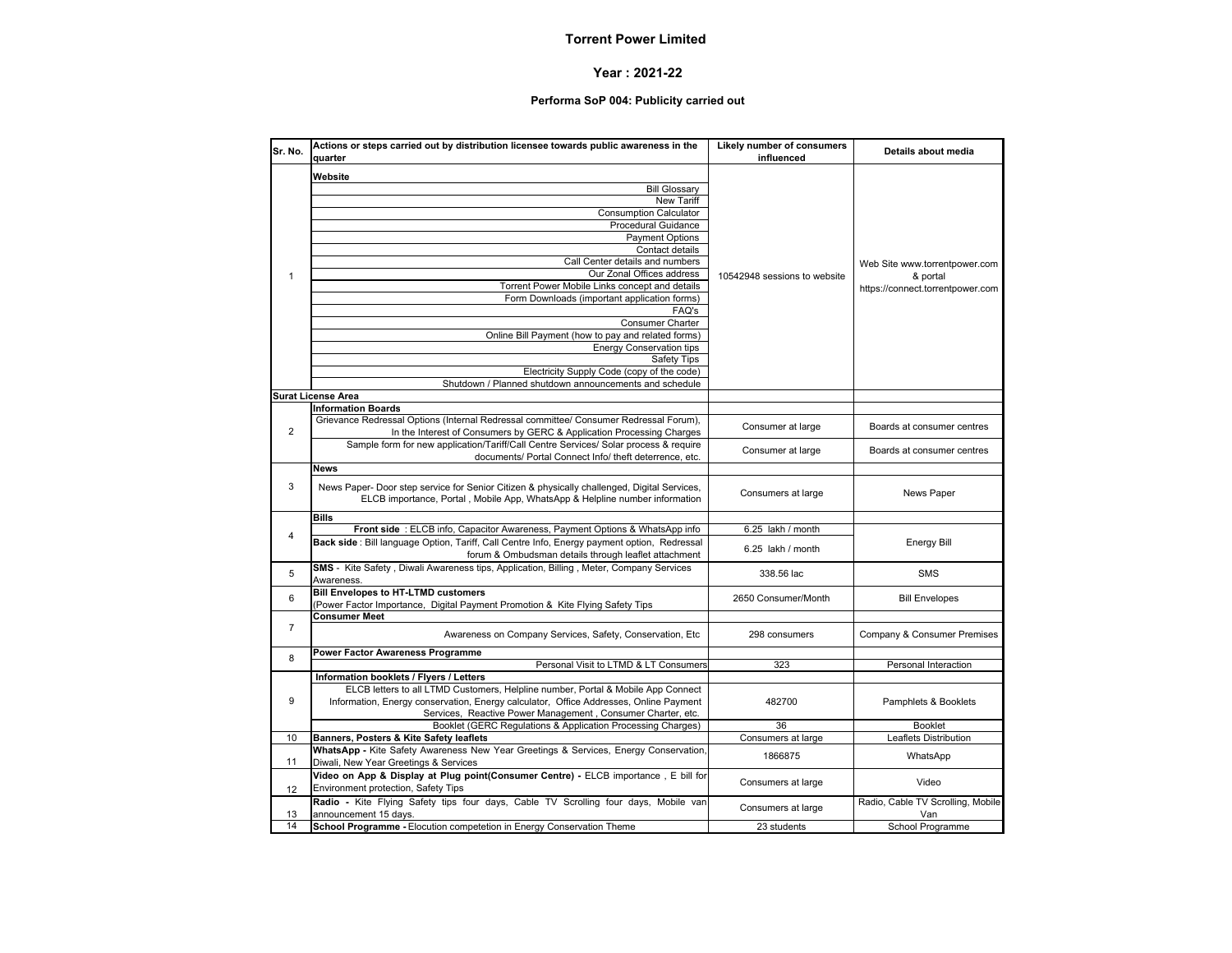#### **Year : 2021-22**

#### **Performa SoP 005B: Action taken reported by the Redressal Committee**

| Sr.<br>No.     | Month                         | Date and Time of Meeting conducted                             | No. of complaints<br>registerd at the meeting | No. of complaints<br>pending at the end of the<br>meeting. |
|----------------|-------------------------------|----------------------------------------------------------------|-----------------------------------------------|------------------------------------------------------------|
|                | <b>Ahmedabad License Area</b> |                                                                |                                               |                                                            |
|                | Apr-21                        |                                                                | 0                                             | 0                                                          |
| $\overline{2}$ | $May-21$                      |                                                                |                                               |                                                            |
| 3              | <b>Jun-21</b>                 |                                                                |                                               |                                                            |
| 4              | <b>Jul-21</b>                 |                                                                |                                               |                                                            |
| 5              | Aug-21                        | 03-08-2021, 10-08-2021, 17-08-2021, 24-08-2021                 |                                               |                                                            |
| 6              | Sep-21                        | 01-09-2021, 07-09-2021, 14-09-2021, 21-09-2021, 28-09-<br>2021 |                                               |                                                            |
|                | $Oct-21$                      | 06-10-2021, 12-10-2021, 19-10-2021, 26-10-2021                 | 8                                             | 0                                                          |
| 8              | <b>Nov-21</b>                 | 02-11-2021, 09-11-2021, 16-11-2021, 23-11-2021, 30-11-<br>2021 |                                               |                                                            |
| 9              | $Dec-21$                      | 07-12-2021, 14-12-2021, 21-12-2021, 28-12-2021                 |                                               |                                                            |
| 10             | Jan-22                        | 04-01-2022, 11-01-2022, 18-01-2022, 25-01-2022                 |                                               |                                                            |
| 11             | Feb-22                        | 08-02-2022, 15-02-2022, 22-02-2022                             |                                               |                                                            |
| 12             | Mar-22                        | 01-03-2022, 08-03-2022, 15-03-2022, 22-03-2022                 |                                               |                                                            |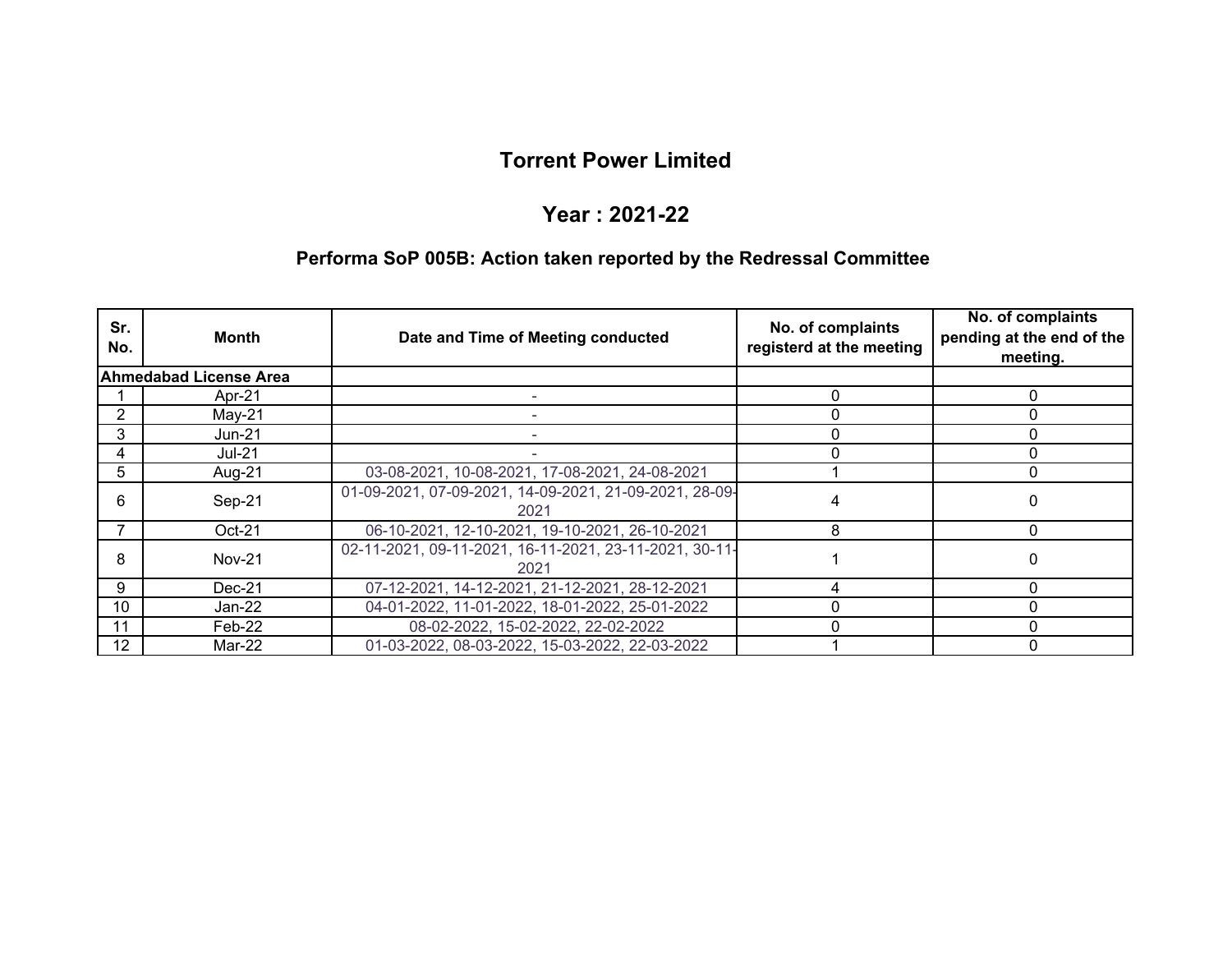#### **Year : 2021-22**

# **Performa SoP 005B: Action taken reported by the Redressal Committee**

| Sr.<br>No.     | <b>Month</b>              | Date and Time of Meeting conducted* | No. of complaints<br>registerd at the meeting | No. of complaints<br>pending at the end of the<br>meeting. |
|----------------|---------------------------|-------------------------------------|-----------------------------------------------|------------------------------------------------------------|
|                | <b>Surat License Area</b> |                                     |                                               |                                                            |
|                | Apr-21                    | 07.04.2021, 12.04.21 & 20.04.2021   |                                               | $\Omega$                                                   |
| $\overline{2}$ | $May-21$                  | 10.05.2021, 20.05.2021 & 25.05.2021 |                                               |                                                            |
| 3              | <b>Jun-21</b>             | 10.06.2021, 18.06.2021 & 21.06.2021 | 2                                             | $\Omega$                                                   |
| 4              | <b>Jul-21</b>             | 12.07.2021 & 20.07.2021             |                                               |                                                            |
| 5              | Aug-21                    | 10.08.2021 & 20.08.2021             | 2                                             | 0                                                          |
| 6              | Sep-21                    | 10.09.2021 & 20.09.2021             |                                               |                                                            |
|                | $Oct-21$                  | 11-10-2021, 20-10-2021 & 28-10-2021 | 2                                             | 0                                                          |
| 8              | <b>Nov-21</b>             | 10-11-2021 & 22-11-2021             | 0                                             |                                                            |
| 9              | $Dec-21$                  | 10-12-2021 & 20-12-2021             |                                               |                                                            |
| 10             | Jan-22                    |                                     | O                                             |                                                            |
| 11             | Feb-22                    | 11-02-2022 & 21-02-2022             | 2                                             |                                                            |
| 12             | Mar-22                    | 11-03-2022 & 29-03-2022             | 3                                             |                                                            |

\* Time - 03:00 PM to 05:00 PM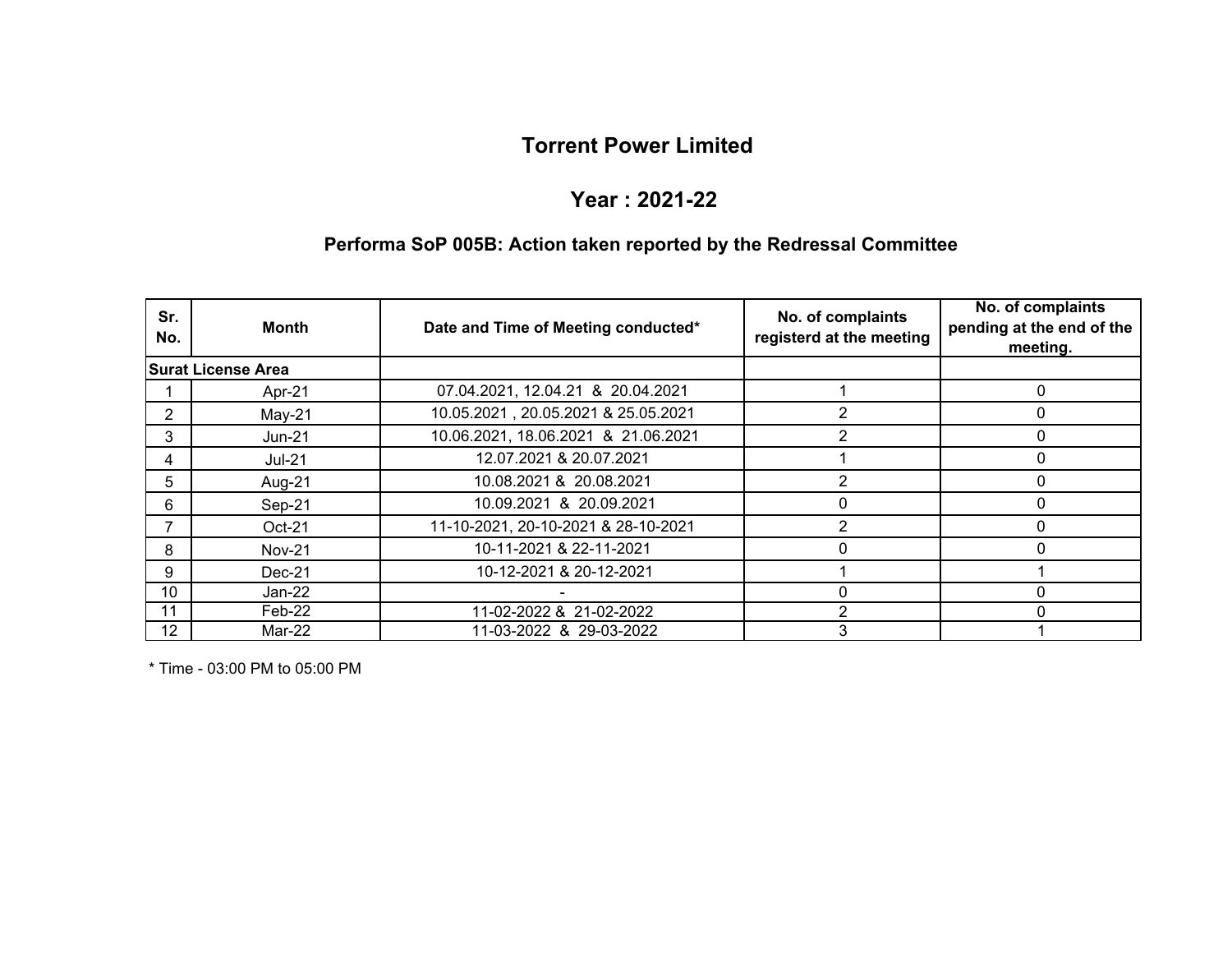#### **Year : 2021-22**

#### **Performa SoP 006: Failure of Distribution Transformer**

|                        | No. of existing Distribution<br>Transformer at the start of I<br>the year | <b>No. of Distribution</b><br><b>Transformers added</b><br>during the year | lTotal number of l<br><b>Distribution</b><br><b>Transformers</b> | Number of<br><b>Distribution</b><br>Transformers<br>failed | % Failure rate of<br><b>Distribution Transformer</b> |
|------------------------|---------------------------------------------------------------------------|----------------------------------------------------------------------------|------------------------------------------------------------------|------------------------------------------------------------|------------------------------------------------------|
|                        |                                                                           |                                                                            | $C = A + B$                                                      |                                                            | $H = (D) * 100/C$                                    |
| Ahmedabad License Area | 8,914                                                                     | 176                                                                        | 9,090                                                            | 33                                                         | 0.36%                                                |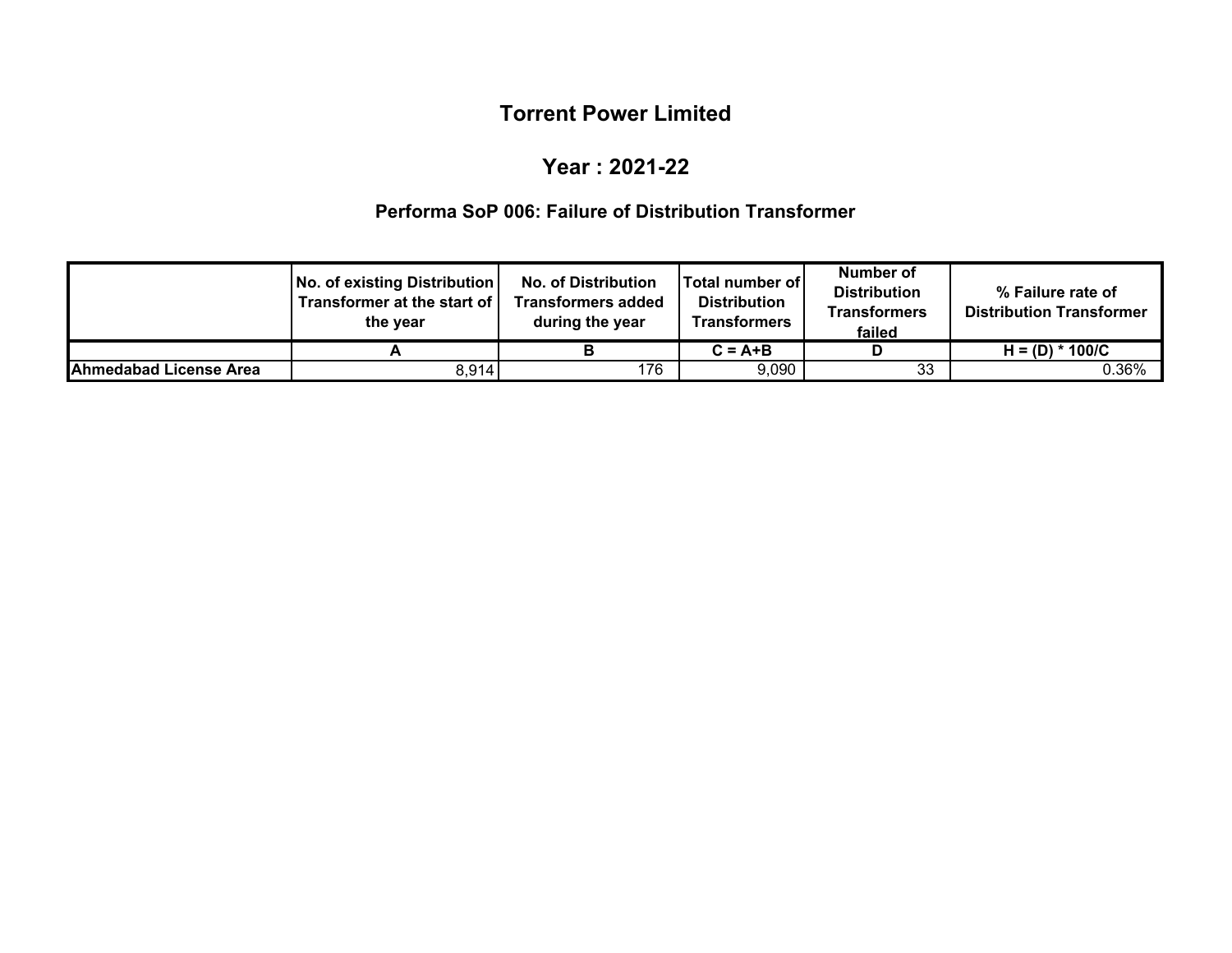### **Year : 2021-22**

### **Performa SoP 006: Failure of Distribution Transformer**

|                           | No. of existing Distribution<br>Transformer at the start of I<br>the vear | <b>No. of Distribution</b><br><b>Transformers added</b><br>during the year | Total number of<br><b>Distribution</b><br><b>Transformers</b> | Number of<br><b>Distribution</b><br><b>Transformers</b><br>failed | % Failure rate of<br><b>Distribution Transformer</b> |
|---------------------------|---------------------------------------------------------------------------|----------------------------------------------------------------------------|---------------------------------------------------------------|-------------------------------------------------------------------|------------------------------------------------------|
|                           |                                                                           |                                                                            | $C = A+B$                                                     |                                                                   | $H = (D) * 100/C$                                    |
| <b>Surat License Area</b> | 2,673                                                                     | 67                                                                         | 2,740                                                         |                                                                   | 0.07%                                                |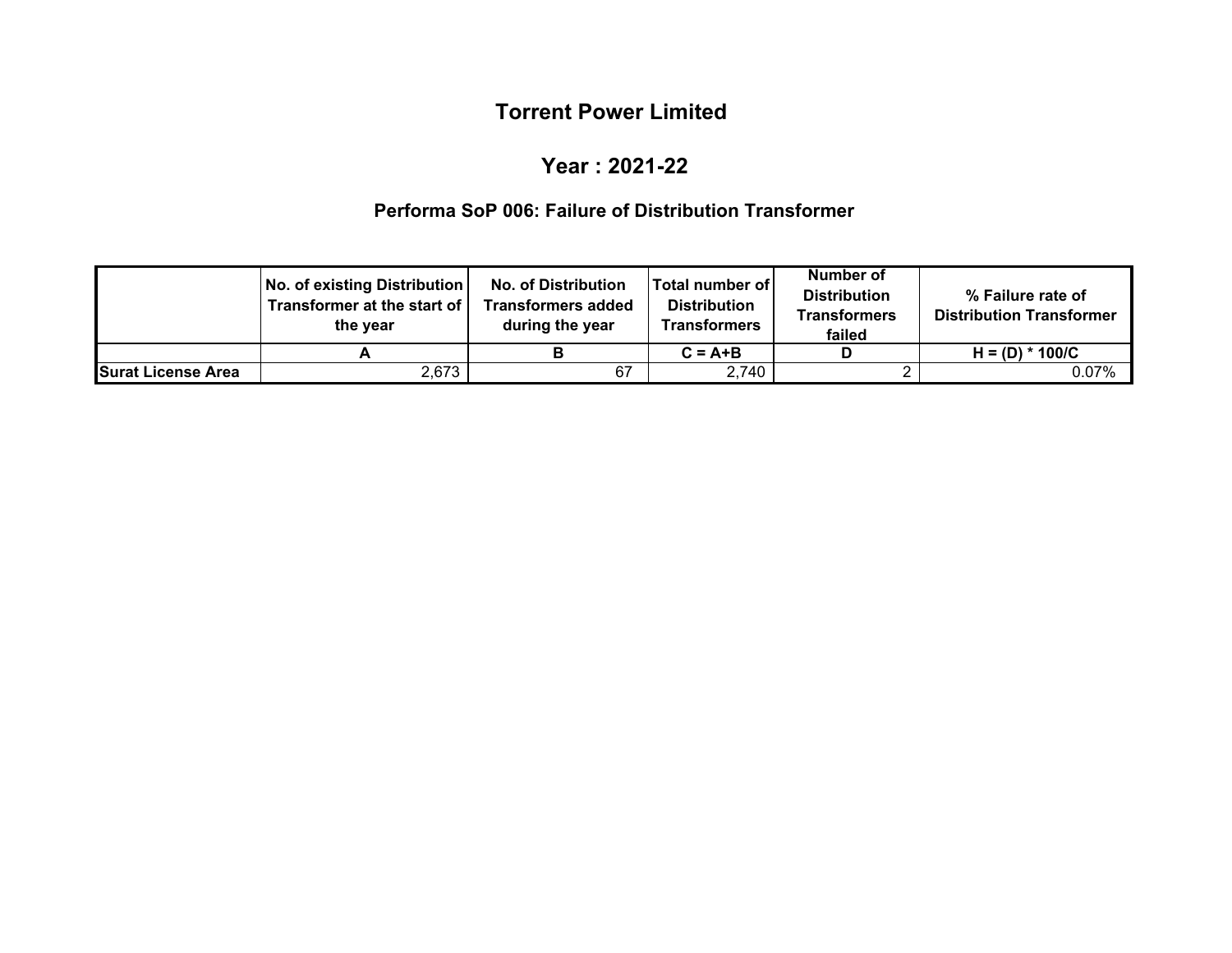### **Year : 2021-22**

# **Performa SoP 007: Failure of Power Transformer**

|                               | <b>No. of existing Power</b><br>Transformer at the start I<br>of the year | No. of Power<br>Transformers added<br>during the year | <b>Power</b><br>Transformers | Total number of   Number of Power  <br>Transformers<br>failed | % Failure rate of Power<br>Transformer |
|-------------------------------|---------------------------------------------------------------------------|-------------------------------------------------------|------------------------------|---------------------------------------------------------------|----------------------------------------|
|                               |                                                                           |                                                       | $C = A+B$                    |                                                               | $H = (D) * 100/C$                      |
| <b>Ahmedabad License Area</b> | 203                                                                       | 16                                                    | 219                          |                                                               | $0.00\%$                               |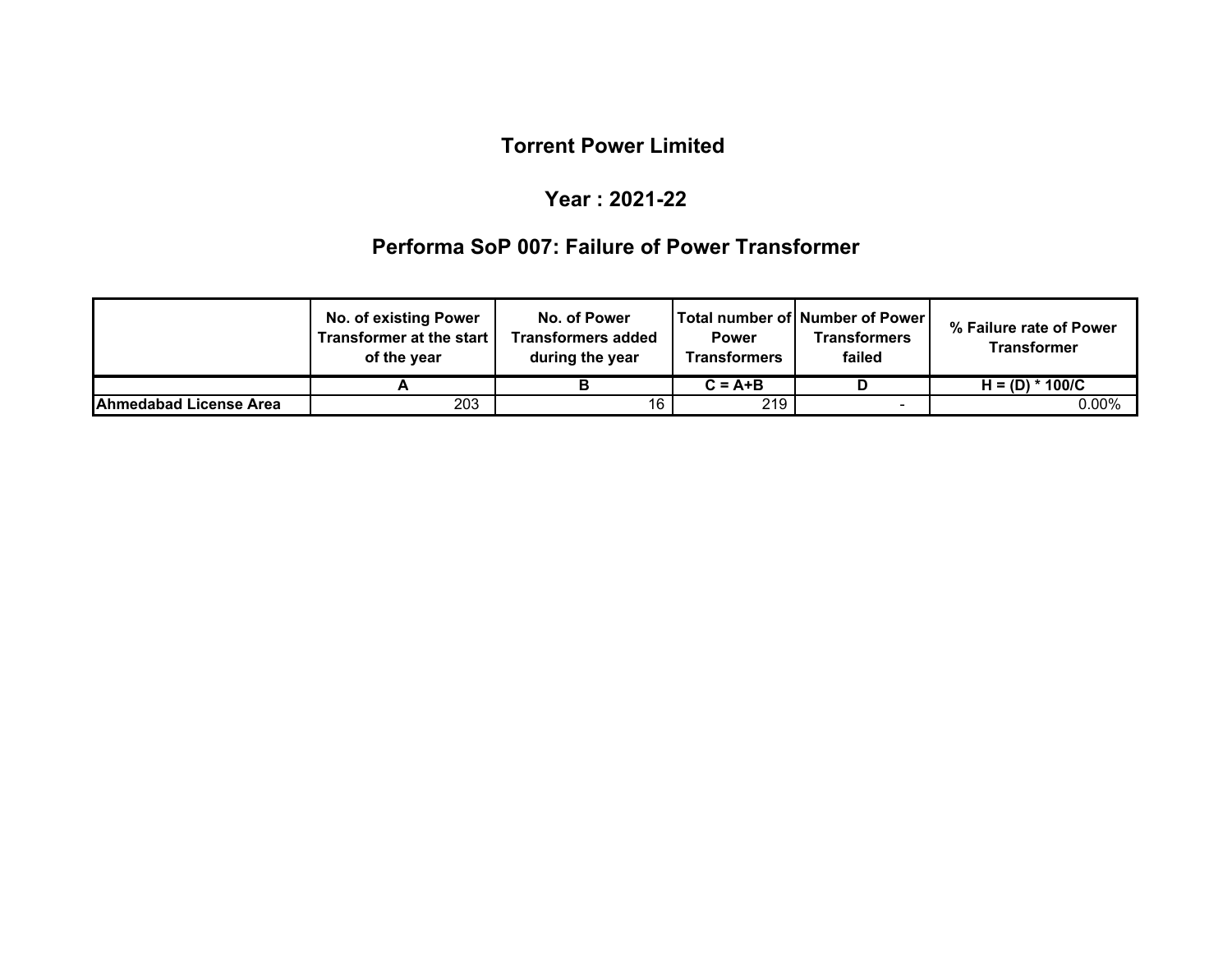# **Year : 2021-22**

#### **Performa SoP 007: Failure of Power Transformer**

|                           | No. of existing Power<br>Transformer at the start<br>of the year | No. of Power<br><b>Transformers</b><br>added during the<br>vear | <b>Power</b><br><b>Transformers</b> | Total number of Number of Power<br>Transformers<br>failed | % Failure rate of Power<br><b>Transformer</b> |
|---------------------------|------------------------------------------------------------------|-----------------------------------------------------------------|-------------------------------------|-----------------------------------------------------------|-----------------------------------------------|
|                           |                                                                  |                                                                 | $C = A + B$                         |                                                           | $H = (D) * 100/C$                             |
| <b>Surat License Area</b> | 65                                                               | $\overline{\phantom{a}}$                                        | 65                                  | $\overline{\phantom{0}}$                                  |                                               |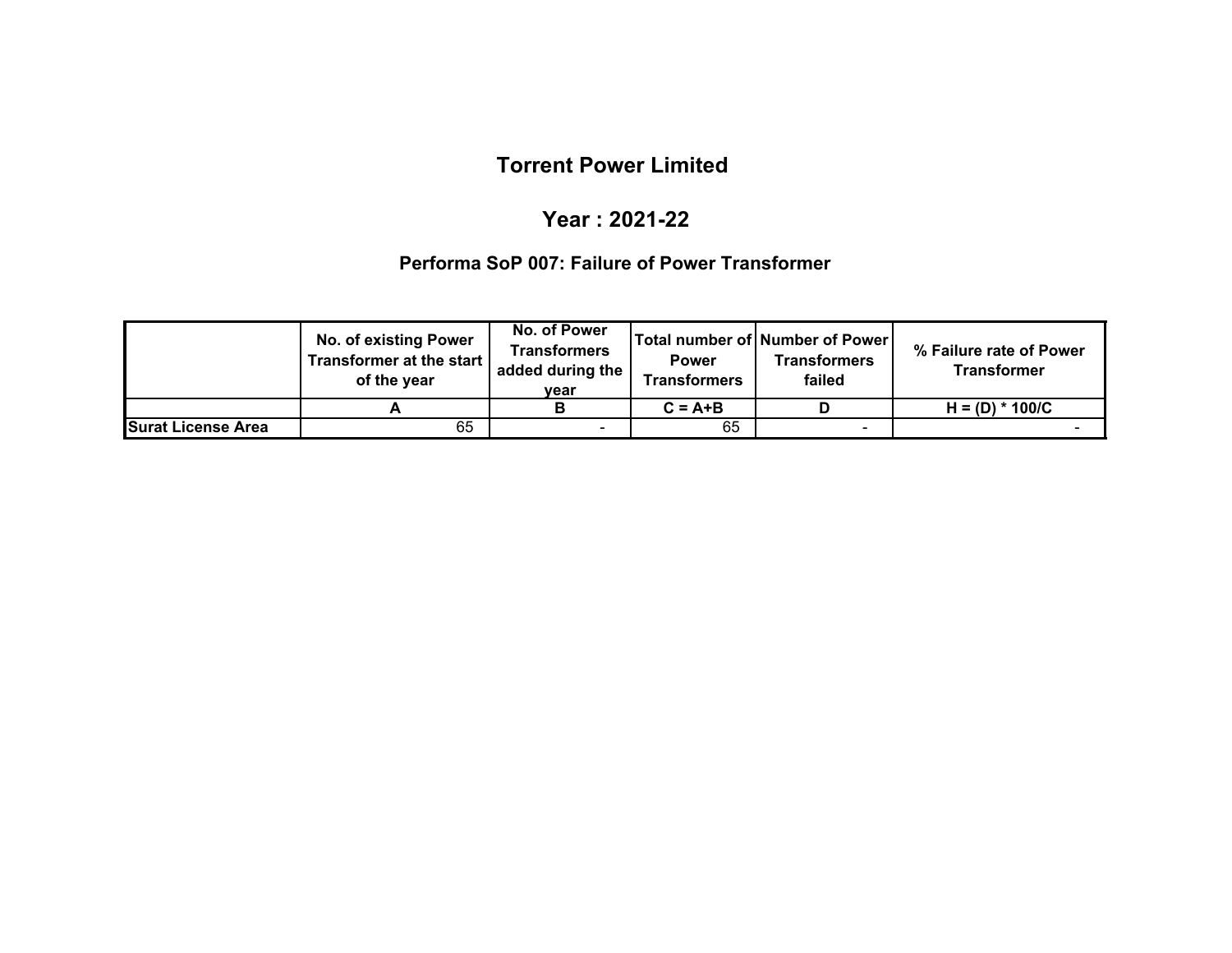#### **Torrent Power Limited Year : 2021**

#### **SoP 008: Sample Test result for Neutral Voltage**

|        |                                |                                 |                            | <b>Compliance Sample Test Report for Neutral Voltage</b> |                         |  |  |  |  |  |  |
|--------|--------------------------------|---------------------------------|----------------------------|----------------------------------------------------------|-------------------------|--|--|--|--|--|--|
|        | Ahmedabad License Area         |                                 |                            |                                                          |                         |  |  |  |  |  |  |
|        |                                |                                 | <b>Standard</b>            | <b>Deviation of results</b>                              | % age of non compliance |  |  |  |  |  |  |
| Sr. No | Category of<br><b>Consumer</b> | <b>Sample Size</b><br>(Numbers) | specified in<br>regulation | from the sample test<br>(Numbers)                        | $(6) = (5)*100/(3)$     |  |  |  |  |  |  |
| 1      | $\mathbf{2}$                   | 3                               | 4                          | 5                                                        | 6                       |  |  |  |  |  |  |
|        | <b>LT Consumers</b>            |                                 |                            |                                                          |                         |  |  |  |  |  |  |
| 1      | Domestic                       | 7,190                           | 2%                         |                                                          | $0.00\%$                |  |  |  |  |  |  |
| 2      | Commercial                     | 629                             | 2%                         | $\overline{\phantom{0}}$                                 | $0.00\%$                |  |  |  |  |  |  |
| 3      | Industrial                     | 56                              | 2%                         |                                                          | 0.00%                   |  |  |  |  |  |  |
| 4      | Agricultural                   |                                 | 2%                         | $\blacksquare$                                           | $0.00\%$                |  |  |  |  |  |  |
| 5      | <b>Public Water works</b>      |                                 | 2%                         |                                                          | $0.00\%$                |  |  |  |  |  |  |
|        | <b>HT Consumer</b>             |                                 |                            |                                                          |                         |  |  |  |  |  |  |
| 6      | HT Industrial                  |                                 | 2%                         | $\overline{\phantom{0}}$                                 |                         |  |  |  |  |  |  |
|        | Total                          | 7,875                           |                            |                                                          | $0.00\%$                |  |  |  |  |  |  |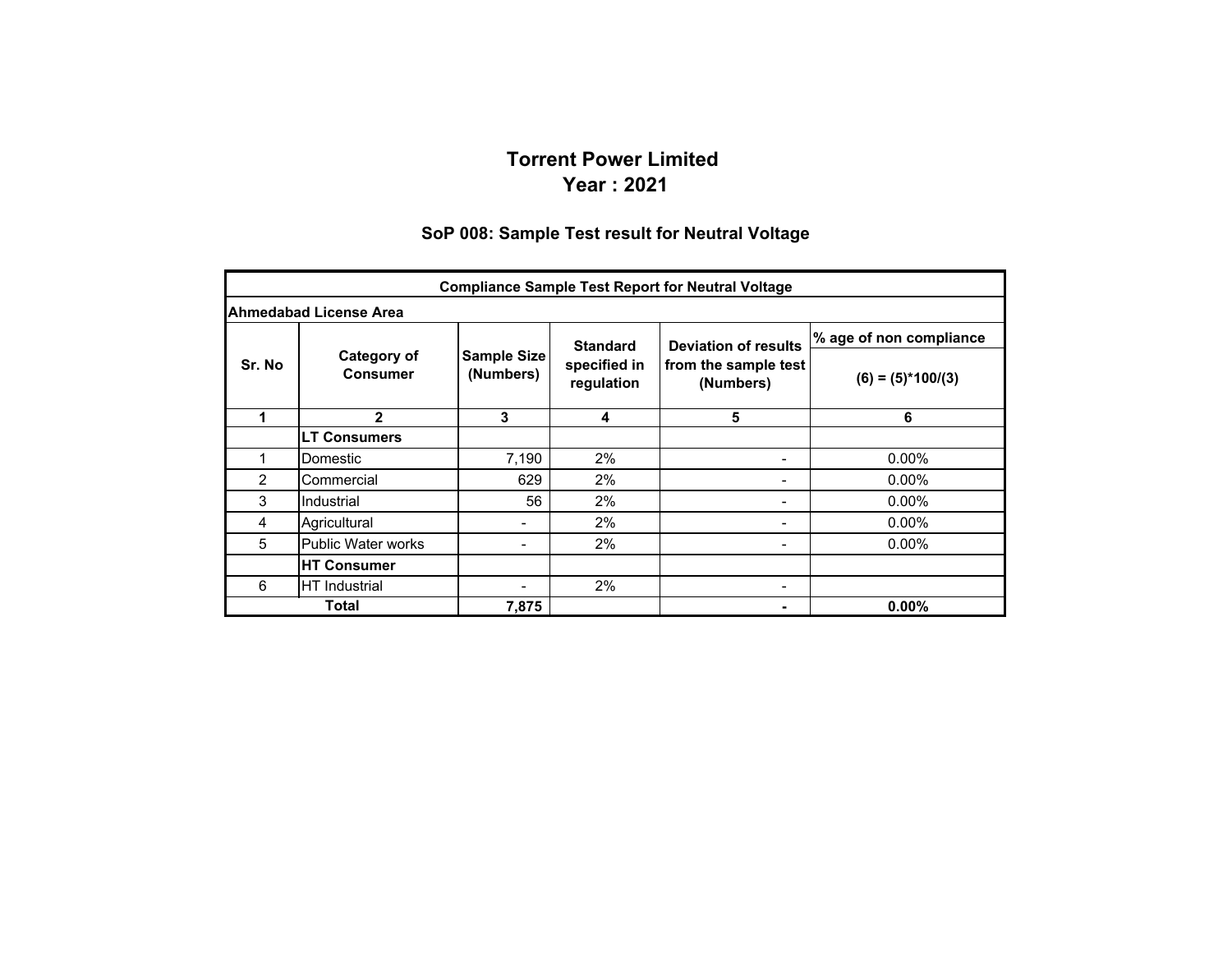#### **Torrent Power Limited Year : 2021**

#### **SoP 008: Sample Test result for Neutral Voltage**

|                           | <b>Compliance Sample Test Report for Neutral Voltage</b> |                    |                            |                                  |                         |  |  |  |  |  |  |
|---------------------------|----------------------------------------------------------|--------------------|----------------------------|----------------------------------|-------------------------|--|--|--|--|--|--|
| <b>Surat License Area</b> |                                                          |                    |                            |                                  |                         |  |  |  |  |  |  |
|                           | Category of                                              | <b>Sample Size</b> | <b>Standard</b>            | Deviation of<br>results from the | % age non<br>compliance |  |  |  |  |  |  |
| Sr. No                    | consumers                                                | (Numbers)          | specified in<br>regulation | sample test<br>(Numbers)         | $(6) = (5)*100/(3)$     |  |  |  |  |  |  |
|                           | $\mathbf{2}$                                             | 3                  | 4                          | 5                                | 6                       |  |  |  |  |  |  |
|                           | <b>LT consumers</b>                                      |                    |                            |                                  |                         |  |  |  |  |  |  |
|                           | Domestic                                                 | 3,119              | 2%                         | -                                | $0.00\%$                |  |  |  |  |  |  |
| $\overline{c}$            | Commercial                                               | 696                | 2%                         | Ξ.                               | $0.00\%$                |  |  |  |  |  |  |
| 3                         | Industrial                                               | 2,493              | 2%                         |                                  | $0.00\%$                |  |  |  |  |  |  |
| 4                         | Agricultural                                             |                    | 2%                         |                                  | $0.00\%$                |  |  |  |  |  |  |
| 5                         | Public water works                                       |                    | 2%                         |                                  | $0.00\%$                |  |  |  |  |  |  |
|                           | <b>HT</b> consumers                                      |                    |                            |                                  |                         |  |  |  |  |  |  |
| 6                         | <b>HT</b> industrial                                     |                    | 2%                         |                                  | $0.00\%$                |  |  |  |  |  |  |
| <b>Total</b>              |                                                          | 6,308              |                            | ۰                                | 0.00%                   |  |  |  |  |  |  |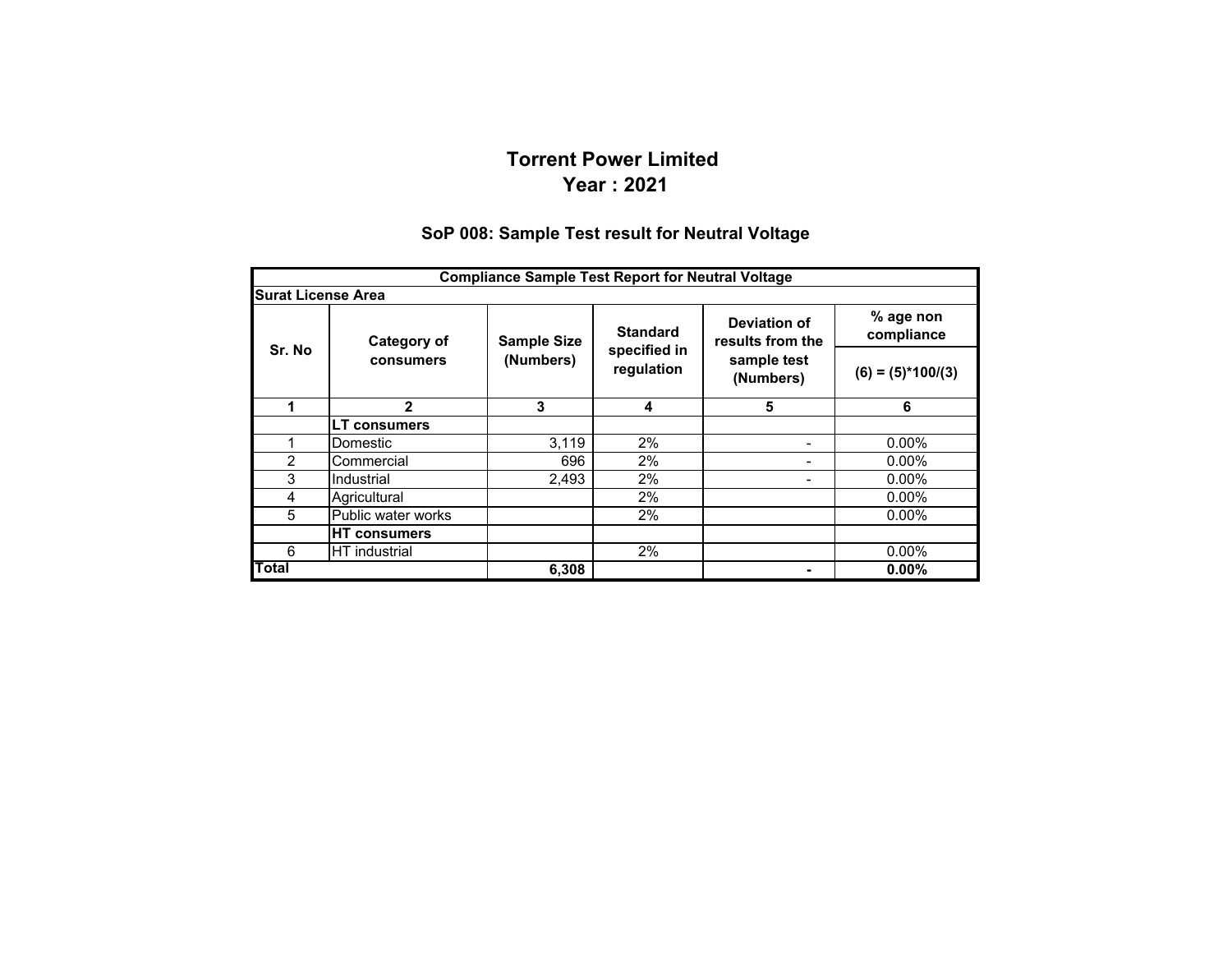## **Torrent Power LimitedYear : 2021**

#### **SoP 009: Sample Test result for Voltage variations**

|                                                                                                         | <b>Compliance Sample Test Report for voltage variations</b> |           |                        |                          |                     |  |  |  |  |  |  |
|---------------------------------------------------------------------------------------------------------|-------------------------------------------------------------|-----------|------------------------|--------------------------|---------------------|--|--|--|--|--|--|
|                                                                                                         | <b>Ahmedabad License Area</b>                               |           |                        |                          |                     |  |  |  |  |  |  |
| % age of non<br>Deviation of<br><b>Limit or</b><br>compliance<br>results from the<br><b>Sample Size</b> |                                                             |           |                        |                          |                     |  |  |  |  |  |  |
| Sr. No                                                                                                  | <b>Voltage Level</b>                                        | (Numbers) | prescribed<br>standard | sample test<br>(Numbers) | $(6) = (5)*100/(3)$ |  |  |  |  |  |  |
|                                                                                                         | 2                                                           |           |                        | 5                        | 6                   |  |  |  |  |  |  |
|                                                                                                         | <b>LT Consumers</b>                                         | 7596      | $+6\%$ to $-6\%$       | 0                        | $0.00\%$            |  |  |  |  |  |  |
| $\mathcal{P}$                                                                                           | +6% to -6%<br><b>HT Consumers</b><br>491<br>$0.00\%$<br>0   |           |                        |                          |                     |  |  |  |  |  |  |
| 3                                                                                                       | $+10\%$ to -10%<br><b>EHT Consumers</b><br>0                |           |                        |                          |                     |  |  |  |  |  |  |
|                                                                                                         | Total                                                       | 8087      |                        | 0                        | $0.00\%$            |  |  |  |  |  |  |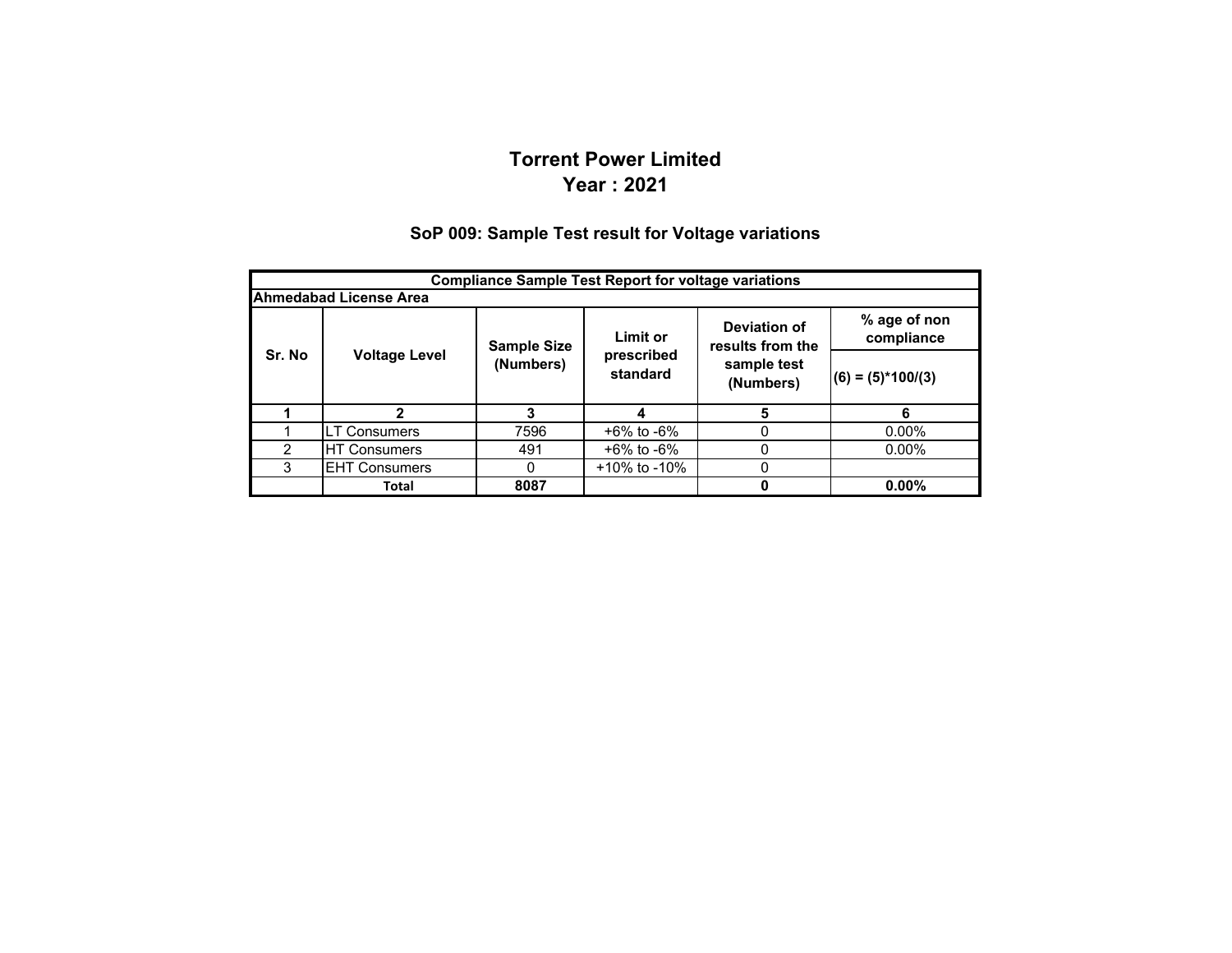### **Torrent Power LimitedYear : 2021**

#### **% age non compliance (6) = (5)\*100/(3) 1 2 34 5 6** 1Low Voltage 6,308 +6% to -6% 46 0.73%<br>
High Voltage 263 +6% to -6% 1 - 0.00% 2 $H$ igh Voltage  $263$  +6% to -6%  $-$ 3 Extra High Voltage +10% to -10% - 0.00% **Total 6,571 46 0.70% Compliance Sample Test Report for voltage variations Surat License Area Deviation of results from the sample test (Numbers) Sr. No Voltage Level Sample Size (numbers) Limit or prescribed standard**

#### **SoP 009: Sample Test result for Voltage variations**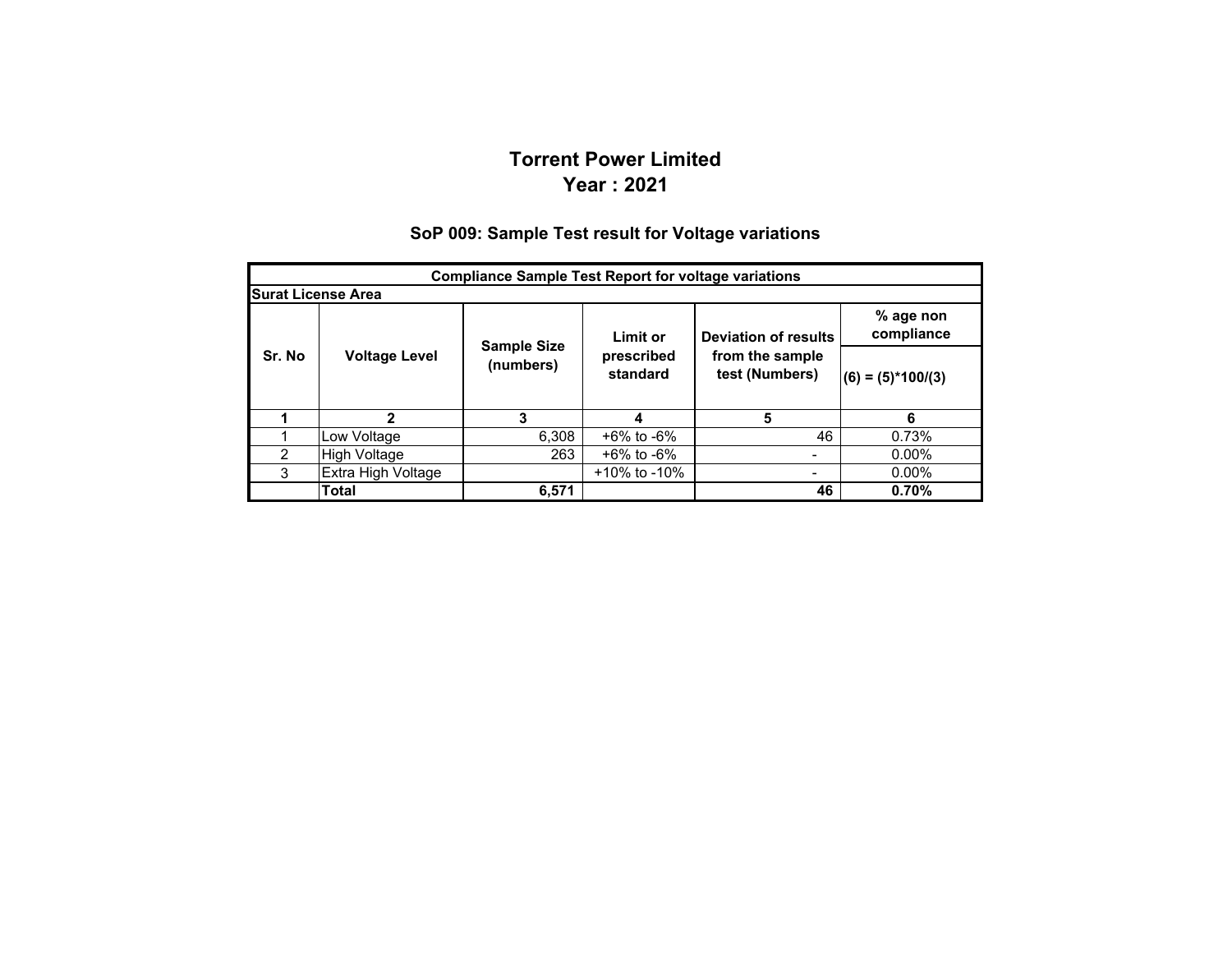#### **Torrent Power Limited Year : 2021**

#### **SoP 010: Sample Test result for Harmonics**

|        | <b>Compliance Sample Test Report for Harmonics</b> |                          |                                                                  |                      |          |  |  |  |  |  |  |
|--------|----------------------------------------------------|--------------------------|------------------------------------------------------------------|----------------------|----------|--|--|--|--|--|--|
|        | <b>Ahmedabad License Area</b>                      |                          |                                                                  |                      |          |  |  |  |  |  |  |
|        | % age of non compliance<br>Limit or                |                          |                                                                  |                      |          |  |  |  |  |  |  |
| Sr. No | Category of<br><b>Consumer</b>                     | Sample size<br>(Numbers) | <b>Deviation of results</b><br>from the sample test<br>(Numbers) | $(6) = (5)^*100/(3)$ |          |  |  |  |  |  |  |
|        |                                                    |                          |                                                                  |                      |          |  |  |  |  |  |  |
|        | LT Consumers                                       | 3226                     | 3.50%                                                            |                      | $0.00\%$ |  |  |  |  |  |  |
| ົ      | <b>HT Consumers</b>                                | 441                      | 3.00%                                                            |                      | $0.00\%$ |  |  |  |  |  |  |
|        | <b>IEHT Consumers</b>                              |                          | 3.00%                                                            |                      |          |  |  |  |  |  |  |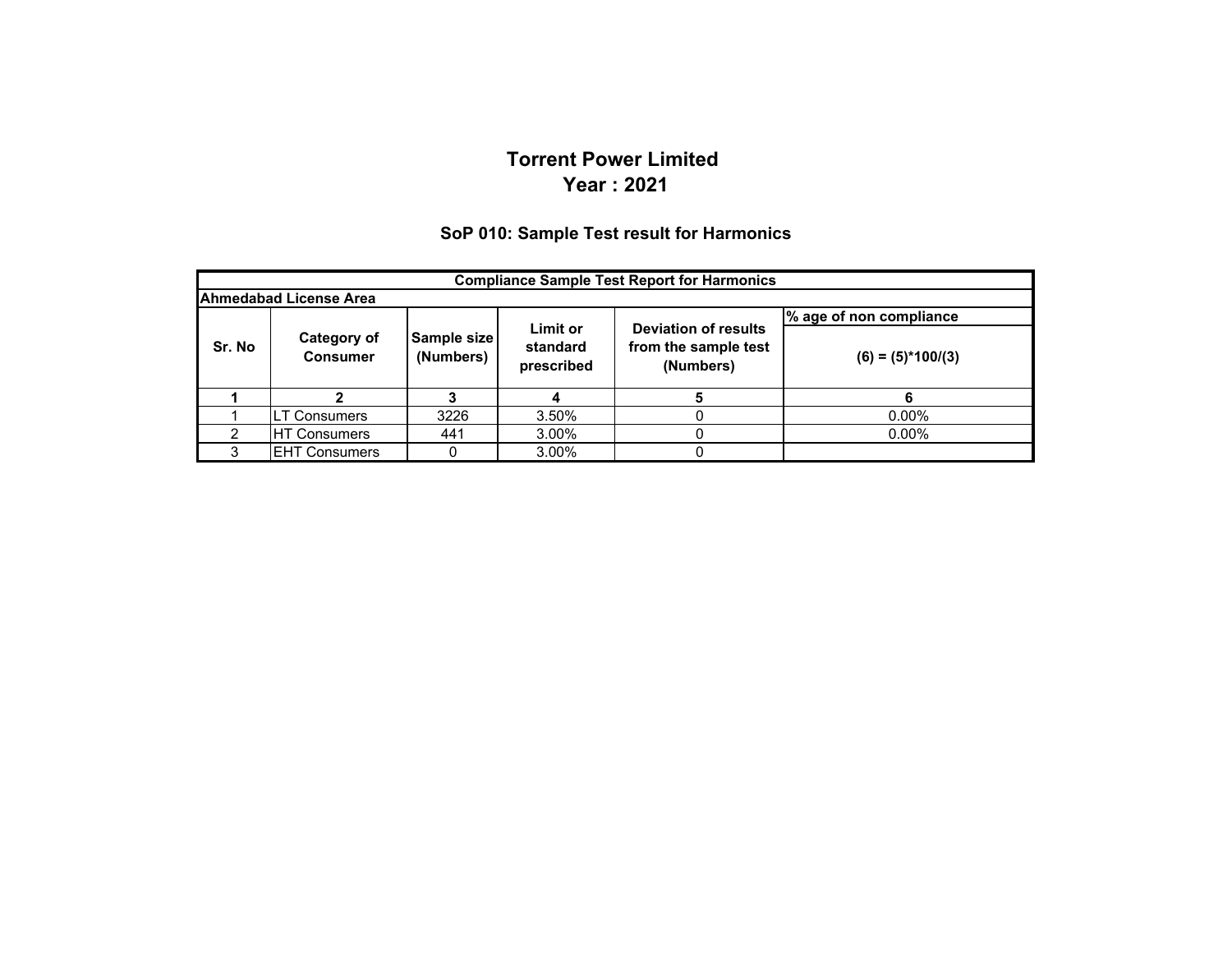## **Torrent Power Limited Year : 2021**

#### **%age non compliance (6) = (5)\*100/(3) 1 2 34 5 6** 1LT consumers 200 3.5% 5 2.50% 2HT consumers | 8 3.0% | - 0.00% 3EHT consumers |  $\overline{3.0\%}$  |  $\overline{1.000\%}$ **Compliance Sample Test Report for Harmonics Surat License Area Sr. No Category of consumersSample size (Numbers) Limit or standard prescribed Deviation of results from the sample test**

#### **SoP 010: Sample Test result for Harmonics**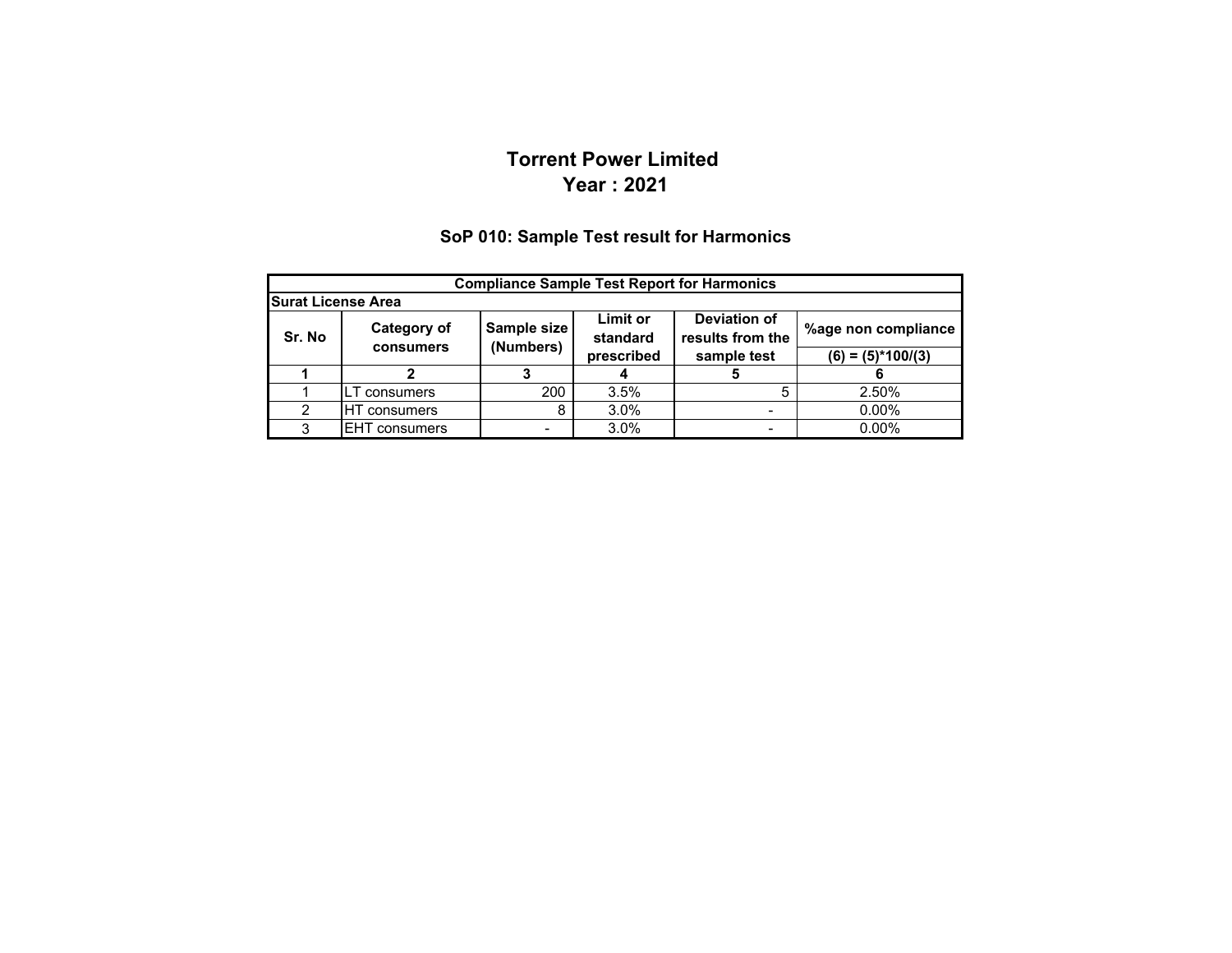#### **Year : 2021-22**

# **Performa SoP 011A: System Average Interruption Frequency Index (SAIFI)**

| Sr. No.      | <b>Month</b>                  | Ni-Total no of<br>customers for<br>each sustained<br>interruptions | Nt-Total no of<br>customers<br>served | $Cl = \sum n_i$    | SAIFI=CI/Nt (Nos.) |
|--------------|-------------------------------|--------------------------------------------------------------------|---------------------------------------|--------------------|--------------------|
| (1)          | (2)                           | (3)                                                                | (4)                                   | $(5)=Total of (3)$ | $(6)=(5)/(4)$      |
|              | <b>Ahmedabad License Area</b> |                                                                    |                                       |                    |                    |
|              | Apr-21                        | 143,487                                                            | 2,006,639                             | 158,000            | 0.079              |
| $\mathbf{2}$ | $May-21$                      | 209,929                                                            | 2,008,319                             | 231,647            | 0.115              |
| 3            | <b>Jun-21</b>                 | 230,385                                                            | 2,012,978                             | 251,397            | 0.125              |
| 4            | <b>Jul-21</b>                 | 150,087                                                            | 2,015,604                             | 154,746            | 0.077              |
| 5            | Aug-21                        | 148,153                                                            | 2,018,912                             | 153,582            | 0.076              |
| 6            | Sep-21                        | 168,591                                                            | 2,021,183                             | 180,262            | 0.089              |
| 7            | Oct-21                        | 150,748                                                            | 2,023,600                             | 160,924            | 0.080              |
| 8            | <b>Nov-21</b>                 | 136,233                                                            | 2,024,964                             | 149,049            | 0.074              |
| 9            | $Dec-21$                      | 243,323                                                            | 2,026,689                             | 269,523            | 0.133              |
| 10           | Jan-22                        | 214,257                                                            | 2,031,592                             | 246,066            | 0.121              |
| 11           | Feb-22                        | 188,511                                                            | 2,034,781                             | 213,681            | 0.105              |
| 12           | Mar-22                        | 157,148                                                            | 2,038,438                             | 170,398            | 0.084              |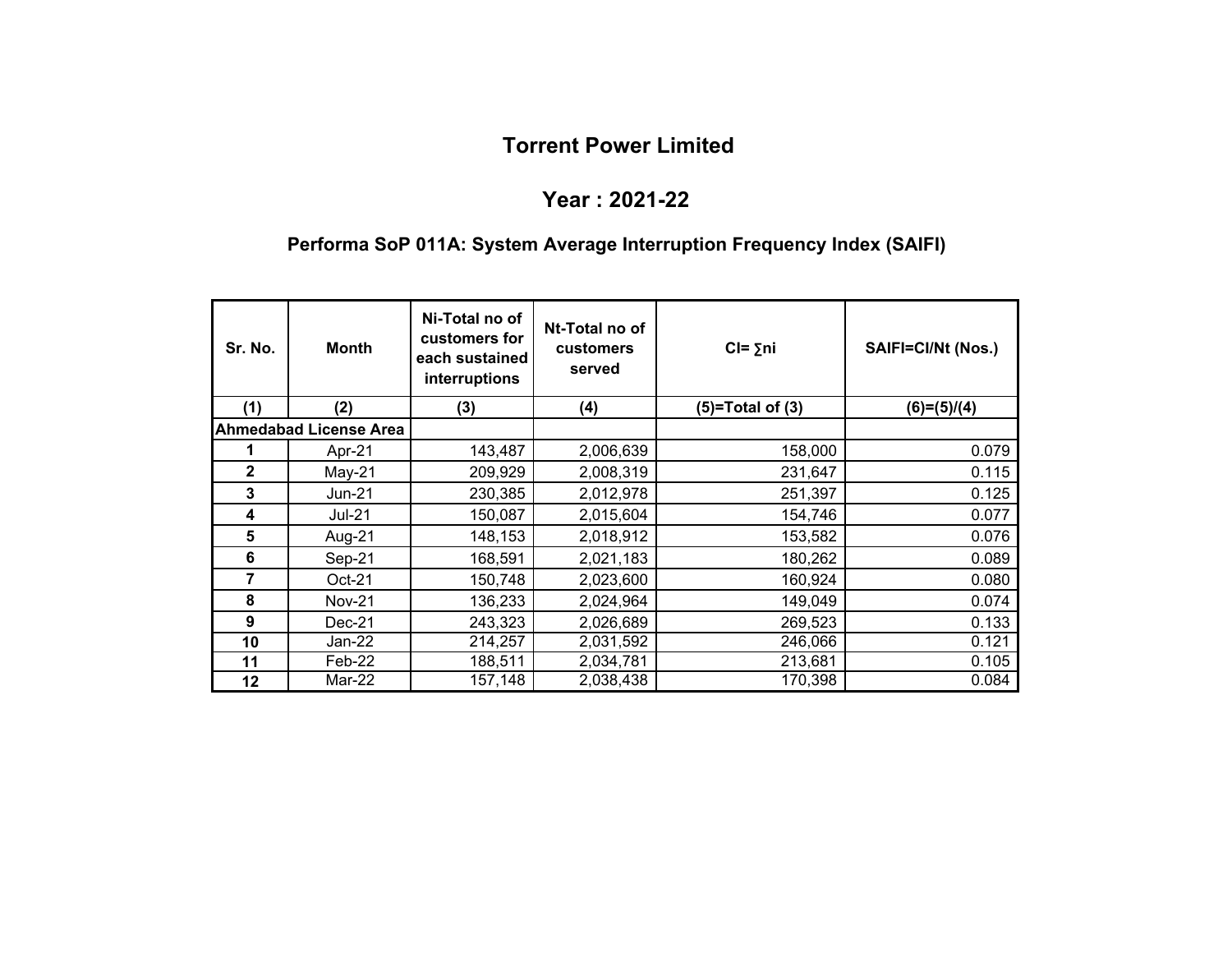#### **Year : 2021-22**

#### **Performa SoP 011A: System Average Interruption Frequency Index (SAIFI)**

| Sr. No.                   | <b>Month</b>  | Ni-Total no of<br>customers for<br>each sustained<br>interruptions | Nt-Total no of<br><b>customers</b><br>served | $CI = \sum n_i$    | <b>SAIFI=CI/Nt</b><br>(Nos.) |
|---------------------------|---------------|--------------------------------------------------------------------|----------------------------------------------|--------------------|------------------------------|
| (1)                       | (2)           | (3)                                                                | (4)                                          | $(5)=Total of (3)$ | $(6)=(5)/(4)$                |
| <b>Surat License Area</b> |               |                                                                    |                                              |                    |                              |
|                           | Apr-21        | 18,632                                                             | 621,771                                      | 18,632             | 0.030                        |
| 2                         | $May-21$      | 18,952                                                             | 621,234                                      | 18,952             | 0.031                        |
| 3                         | <b>Jun-21</b> | 15,668                                                             | 621,896                                      | 15,668             | 0.025                        |
| 4                         | <b>Jul-21</b> | 7,021                                                              | 622,745                                      | 7,021              | 0.011                        |
| 5                         | Aug-21        | 191                                                                | 623,136                                      | 191                | 0.000                        |
| 6                         | Sep-21        | 10,186                                                             | 623,402                                      | 10,186             | 0.016                        |
| 7                         | $Oct-21$      | 29,538                                                             | 623,856                                      | 29,538             | 0.047                        |
| 8                         | <b>Nov-21</b> | 26,254                                                             | 624,008                                      | 26,546             | 0.043                        |
| 9                         | $Dec-21$      | 27,204                                                             | 623,117                                      | 31,593             | 0.051                        |
| 10                        | Jan-22        | 10,605                                                             | 624,078                                      | 10,605             | 0.017                        |
| 11                        | Feb-22        | 16,995                                                             | 624,575                                      | 18,353             | 0.029                        |
| 12                        | Mar-22        | 23,435                                                             | 625,478                                      | 23,435             | 0.037                        |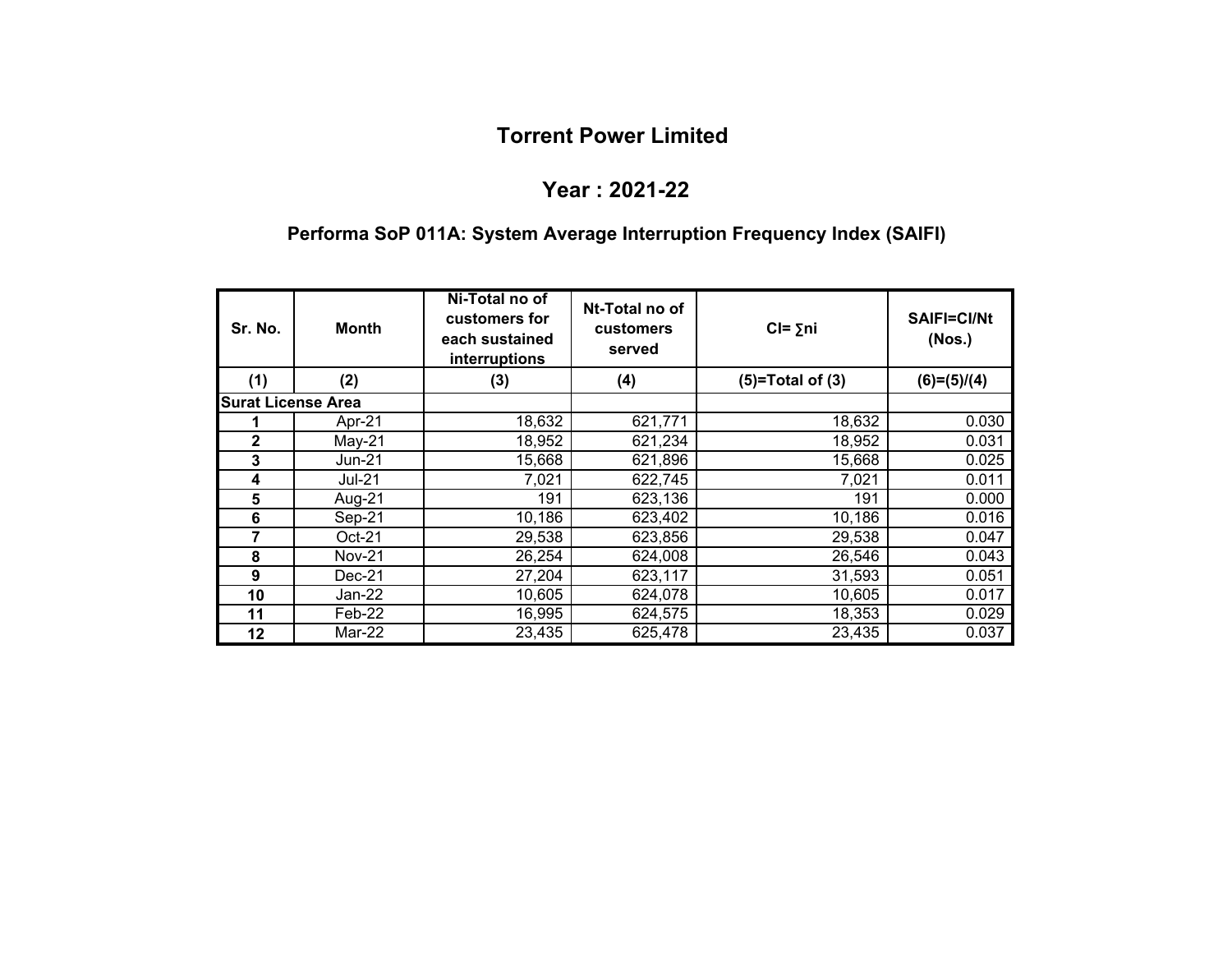### **Year : 2021-22**

#### **Performa SoP 011B: System Average Interruption Duration Index (SAIDI)**

| Sr. No.                | Month         | ri=Restoration<br>Time for each<br>interruption event | Ni-no of<br>interrupted<br>customers for<br>each sustained<br>interruption event | ri*Ni-Total<br>customer<br>interruption<br>Duration (Cust-<br>Hrs.) | Nt-Total no of<br><b>customers</b><br>served | <b>Customer</b><br><b>Interruption Duration</b><br>$CMI = \sum r i Ni$<br>(Cust-Hrs.) | <b>SAIDI=CMI/Nt</b><br>(HH:MM) |
|------------------------|---------------|-------------------------------------------------------|----------------------------------------------------------------------------------|---------------------------------------------------------------------|----------------------------------------------|---------------------------------------------------------------------------------------|--------------------------------|
| (1)                    | (2)           | (3)                                                   | (4)                                                                              | $(5) = (3) * (4)$                                                   | (6)                                          | $(7)$ = Total of $(5)$                                                                | $(8) = (7)/(6)$                |
| Ahmedabad License Area |               |                                                       |                                                                                  |                                                                     |                                              |                                                                                       |                                |
|                        | Apr-21        | 0:34                                                  | 143,487                                                                          |                                                                     | 2,006,639                                    | 69,235                                                                                | 0:02                           |
| $\mathbf{2}$           | $May-21$      | 0:42                                                  | 209,929                                                                          |                                                                     | 2,008,319                                    | 162,414                                                                               | 0:05                           |
| 3                      | $Jun-21$      | 0:29                                                  | 230,385                                                                          |                                                                     | 2,012,978                                    | 127,700                                                                               | 0:04                           |
| 4                      | <b>Jul-21</b> | 0:31                                                  | 150,087                                                                          |                                                                     | 2,015,604                                    | 73,837                                                                                | 0:02                           |
| 5                      | Aug-21        | 0:30                                                  | 148,153                                                                          |                                                                     | 2,018,912                                    | 77,265                                                                                | 0:02                           |
| 6                      | Sep-21        | 0:35                                                  | 168,591                                                                          |                                                                     | 2,021,183                                    | 90,600                                                                                | 0:03                           |
| 7                      | $Oct-21$      | 0:31                                                  | 150,748                                                                          |                                                                     | 2,023,600                                    | 81,621                                                                                | 0:02                           |
| 8                      | <b>Nov-21</b> | 0:30                                                  | 136,233                                                                          |                                                                     | 2,024,964                                    | 70,872                                                                                | 0:02                           |
| 9                      | $Dec-21$      | 0:26                                                  | 243,323                                                                          |                                                                     | 2,026,689                                    | 113,473                                                                               | 0:03                           |
| 10                     | $Jan-22$      | 0:26                                                  | 214,257                                                                          |                                                                     | 2,031,592                                    | 112,165                                                                               | 0:03                           |
| 11                     | Feb-22        | 0:31                                                  | 188,511                                                                          |                                                                     | 2,034,781                                    | 93,916                                                                                | 0:03                           |
| 12                     | Mar-22        | 0:28                                                  | 157,148                                                                          |                                                                     | 2,038,438                                    | 79,528                                                                                | 0:02                           |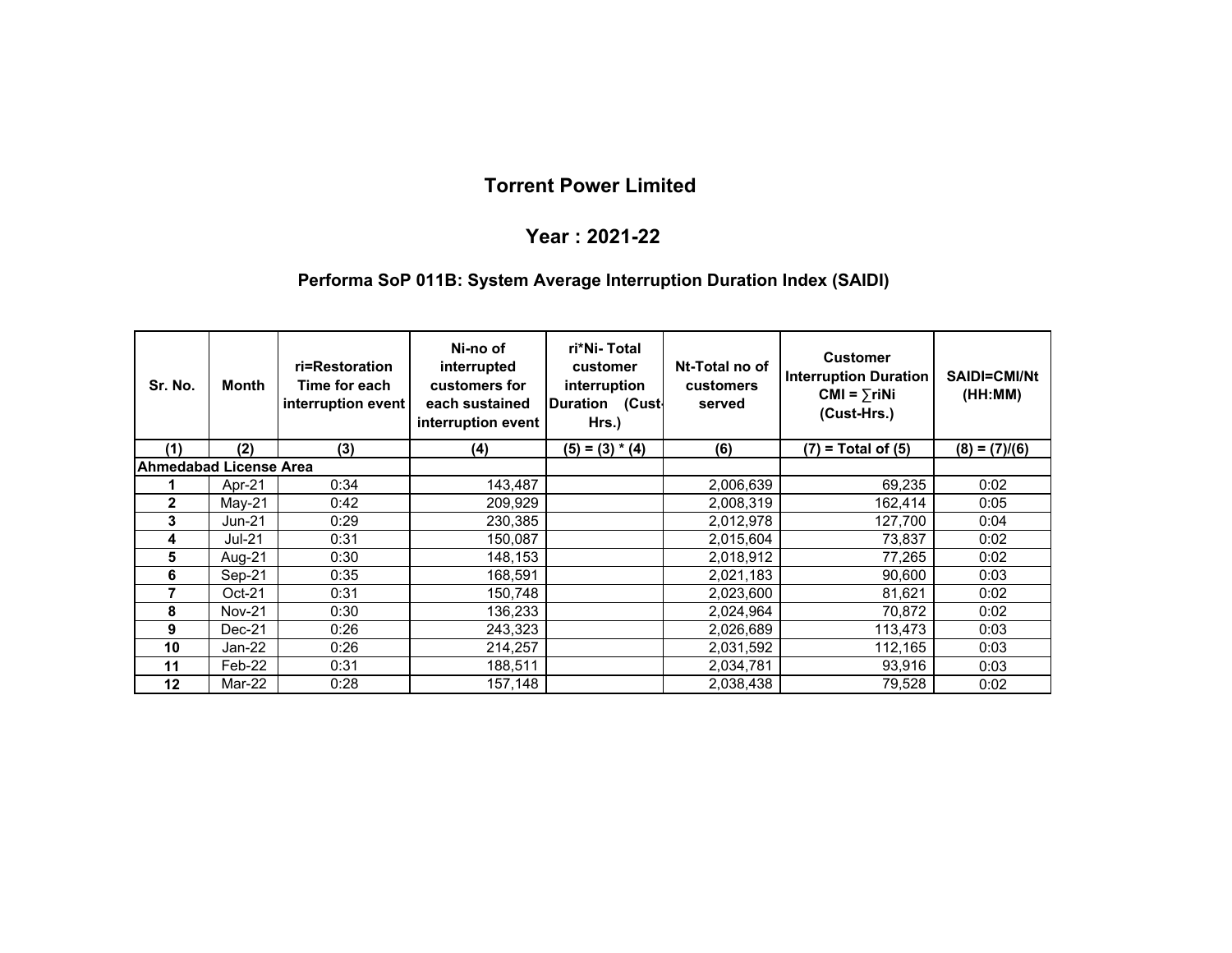#### **Year : 2021-22**

# **Performa SoP 011B: System Average Interruption Duration Index (SAIDI)**

| Sr. No.                   | Month         | ri=Restoration<br>Time for each<br>interruption event | Ni-no of<br>interrupted<br>customers for<br>each sustained<br>interruption event | ri*Ni-Total<br>customer<br>interruption<br><b>Duration</b><br>(Cust-Hrs.) | Nt-Total no of<br><b>customers</b><br>served | <b>Customer</b><br>Interruption<br><b>CMI</b><br><b>Duration</b><br>$=$ $\sum$ riNi<br>(Cust-<br>Hrs.) | <b>SAIDI=CMI/Nt</b><br>(HH:MM) |
|---------------------------|---------------|-------------------------------------------------------|----------------------------------------------------------------------------------|---------------------------------------------------------------------------|----------------------------------------------|--------------------------------------------------------------------------------------------------------|--------------------------------|
| (1)                       | (2)           | (3)                                                   | (4)                                                                              | $(5) = (3) * (4)$                                                         | (6)                                          | $(7)$ = Total of $(5)$                                                                                 | $(8) = (7)/(6)$                |
| <b>Surat License Area</b> |               |                                                       |                                                                                  |                                                                           |                                              |                                                                                                        |                                |
|                           | Apr-21        | 0:35                                                  | 18,632                                                                           |                                                                           | 621,771                                      | 9,128                                                                                                  | 0:01                           |
| $\mathbf{2}$              | $May-21$      | 0:41                                                  | 18,952                                                                           |                                                                           | 621,234                                      | 6,655                                                                                                  | 0:01                           |
| 3                         | <b>Jun-21</b> | 0:46                                                  | 15,668                                                                           |                                                                           | 621,896                                      | 9,830                                                                                                  | 0:01                           |
| 4                         | $Jul-21$      | 0:30                                                  | 7,021                                                                            |                                                                           | 622,745                                      | 3,333                                                                                                  | 0:01                           |
| 5                         | Aug-21        | 0:25                                                  | 191                                                                              |                                                                           | 623,136                                      | 67                                                                                                     | 0:01                           |
| 6                         | Sep-21        | 0:27                                                  | 10,186                                                                           |                                                                           | 623,402                                      | 4,342                                                                                                  | 0:01                           |
| 7                         | $Oct-21$      | 0:34                                                  | 29,538                                                                           |                                                                           | 623,856                                      | 11,490                                                                                                 | 0:02                           |
| 8                         | <b>Nov-21</b> | 0:47                                                  | 26,254                                                                           |                                                                           | 624,008                                      | 15,803                                                                                                 | 0:02                           |
| 9                         | Dec-21        | 0:25                                                  | 27,204                                                                           |                                                                           | 623,117                                      | 12,178                                                                                                 | 0:01                           |
| 10                        | Jan-22        | 0:19                                                  | 10,605                                                                           |                                                                           | 624,078                                      | 3,370                                                                                                  | 0:01                           |
| 11                        | Feb-22        | 0:32                                                  | 16,995                                                                           |                                                                           | 624,575                                      | 9,432                                                                                                  | 0:01                           |
| 12                        | Mar-22        | 0:27                                                  | 23,435                                                                           |                                                                           | 625,478                                      | 9,864                                                                                                  | 0:01                           |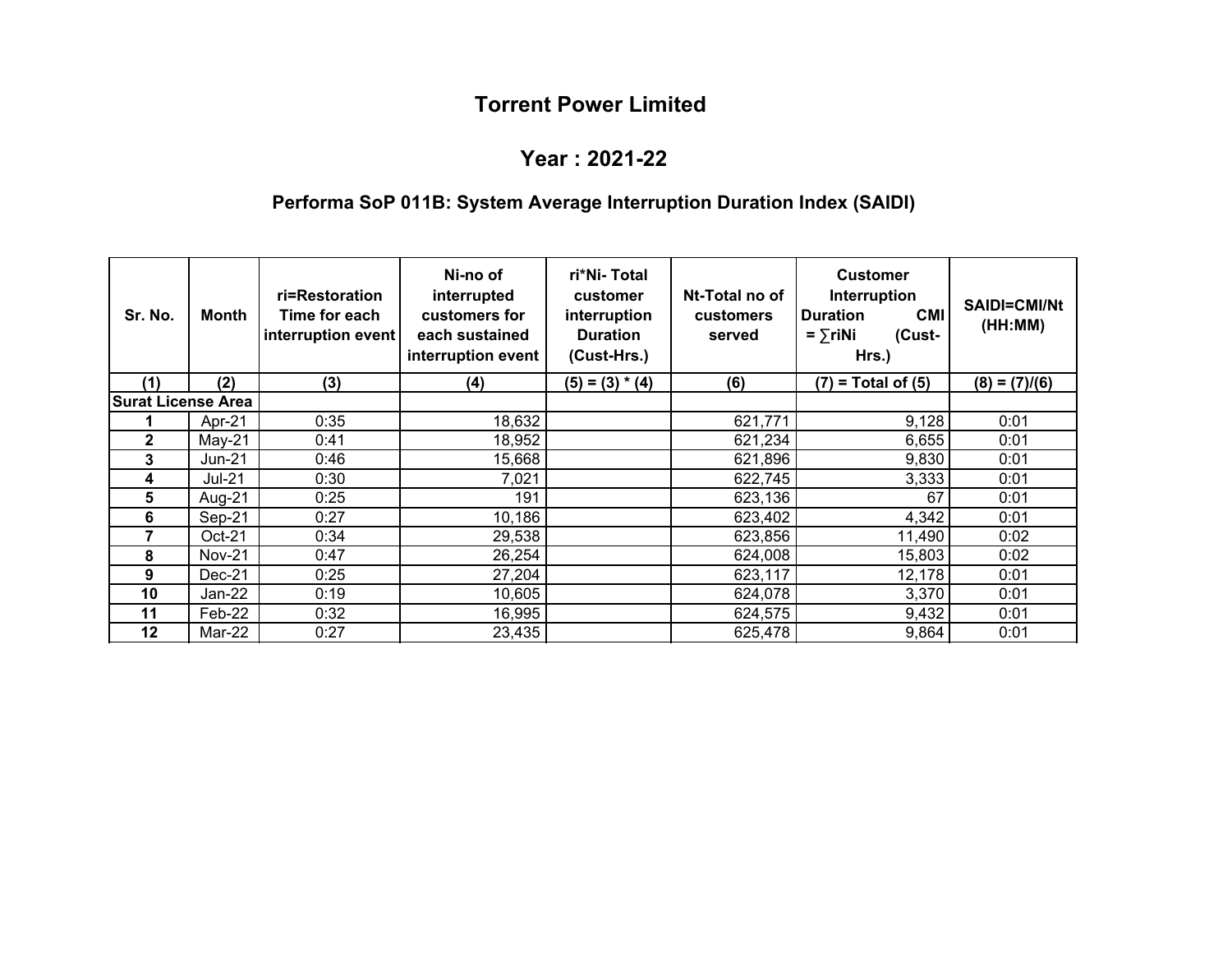# **Year : 2021-22**

# **Performa SoP 011C: Momemtary Average Interruption Frequency Index (MAIFI)**

| Sr. No.        | Month         | Number of<br><b>Momentary</b><br>interruptions<br>IMi | Nmi-Total no of<br>customers for<br>each momentary<br>interruptions | Imi*Nmi<br><b>Number of</b><br>customer<br><b>Momentary</b><br>interruptions | Nt-Total no of<br>customers<br>served | <b><i><u>EIMINmi</u></i></b> | $MAIFI =$<br>∑IMiNmi<br>Nt |
|----------------|---------------|-------------------------------------------------------|---------------------------------------------------------------------|------------------------------------------------------------------------------|---------------------------------------|------------------------------|----------------------------|
| (1)            | (2)           | (3)                                                   | (4)                                                                 | $(5) = (3) * (4)$                                                            | (6)                                   | $(7)$ = Total of $(5)$       | $(8)=(7)/(6)$              |
|                |               | <b>Ahmedabad License Area</b>                         |                                                                     |                                                                              |                                       |                              |                            |
|                | Apr-21        | 4                                                     | 8,334                                                               |                                                                              | 2,006,639                             | 8,334                        | 0.004                      |
| $\overline{2}$ | $May-21$      | 3                                                     | 7,304                                                               |                                                                              | 2,008,319                             | 7,304                        | 0.004                      |
| 3              | $Jun-21$      | 2                                                     | 421                                                                 |                                                                              | 2,012,978                             | 842                          | 0.000                      |
| 4              | <b>Jul-21</b> | ۰.                                                    | $\blacksquare$                                                      |                                                                              | 2,015,604                             | $\overline{\phantom{a}}$     |                            |
| 5              | Aug-21        | ۰.                                                    |                                                                     |                                                                              | 2,018,912                             | $\overline{\phantom{0}}$     |                            |
| 6              | Sep-21        | 4                                                     | 8,700                                                               |                                                                              | 2,021,183                             | 8,700                        | 0.004                      |
| 7              | $Oct-21$      |                                                       | 1,094                                                               |                                                                              | 2,023,600                             | 1,094                        | 0.001                      |
| 8              | <b>Nov-21</b> | 3                                                     | 1,992                                                               |                                                                              | 2,024,964                             | 1,992                        | 0.001                      |
| 9              | Dec-21        |                                                       |                                                                     |                                                                              | 2,026,689                             |                              |                            |
| 10             | Jan-22        | 2                                                     | 4,482                                                               |                                                                              | 2,031,592                             | 4,482                        | 0.002                      |
| 11             | Feb-22        | 3                                                     | 2,991                                                               |                                                                              | 2,034,781                             | 2,991                        | 0.001                      |
| 12             | Mar-22        | 3                                                     | 1,739                                                               |                                                                              | 2,038,438                             | 1,739                        | 0.001                      |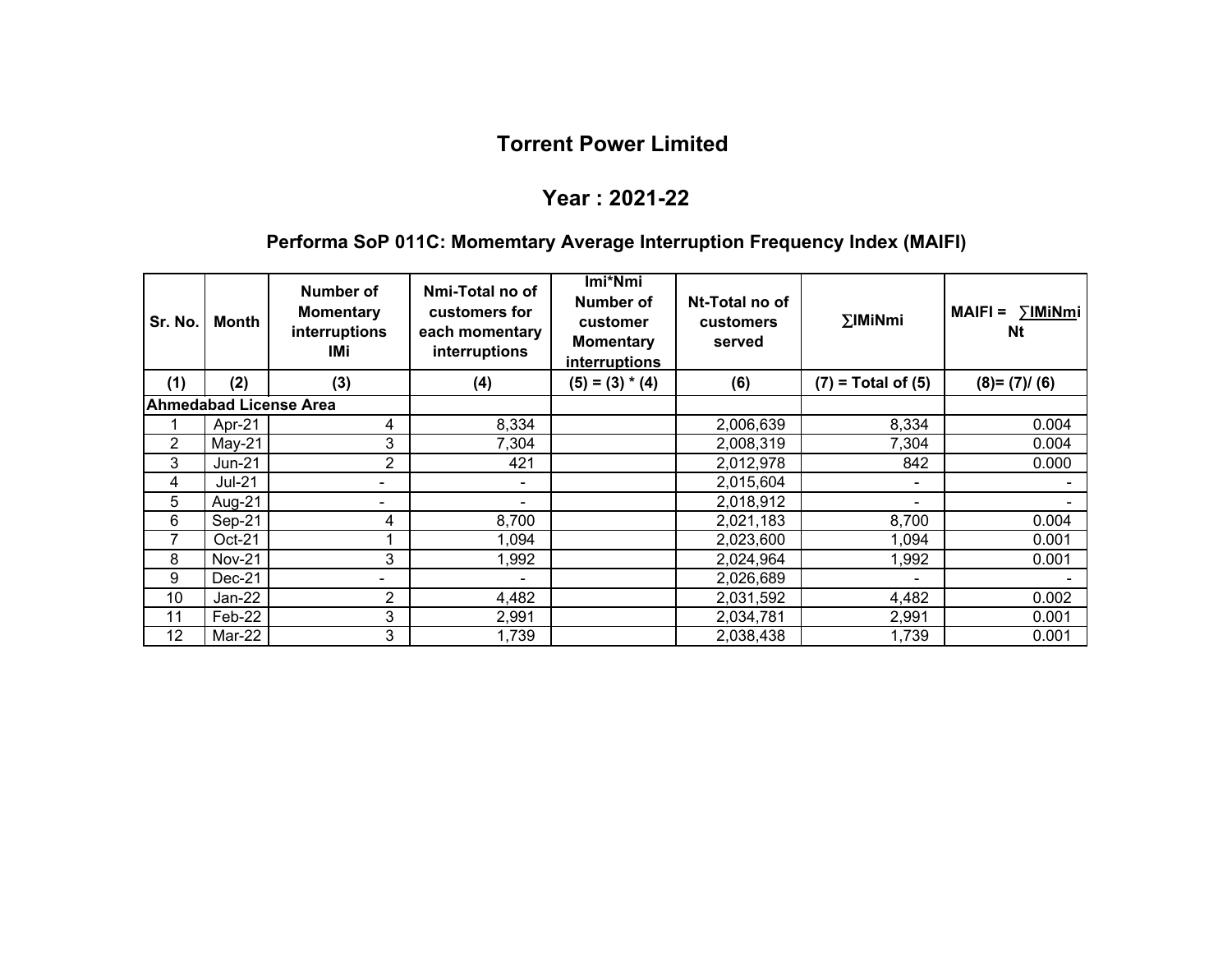# **Year : 2021-22**

# **Performa SoP 011C: Momemtary Average Interruption Frequency Index (MAIFI)**

| Sr. No. | Month                     | Number of<br><b>Momentary</b><br>interruptions<br>IMi | Nmi-Total no of<br>customers for<br>each momentary<br>interruptions | Imi*Nmi<br><b>Number of</b><br>customer<br><b>Momentary</b><br>interruptions | Nt-Total no of<br><b>customers</b><br>served | $\Sigma$ IMiNmi         | ∑IMiNmi<br>$MAIFI =$<br><b>Nt</b> |
|---------|---------------------------|-------------------------------------------------------|---------------------------------------------------------------------|------------------------------------------------------------------------------|----------------------------------------------|-------------------------|-----------------------------------|
| (1)     | (2)                       | (3)                                                   | (4)                                                                 | $(5) = (3) * (4)$                                                            | (6)                                          | $(7)$ = Total of<br>(5) | $(8)=(7)/(6)$                     |
|         | <b>Surat License Area</b> |                                                       |                                                                     |                                                                              |                                              |                         |                                   |
|         | Apr-21                    |                                                       |                                                                     | ۰                                                                            | 621,771                                      |                         |                                   |
| 2       | $May-21$                  | $\blacksquare$                                        | ٠                                                                   | ۰                                                                            | 621,234                                      | Ξ.                      |                                   |
| 3       | <b>Jun-21</b>             | $\blacksquare$                                        |                                                                     | ۰                                                                            | 621,896                                      |                         |                                   |
| 4       | <b>Jul-21</b>             |                                                       | -                                                                   | -                                                                            | 622,745                                      |                         |                                   |
| 5       | Aug-21                    |                                                       | -                                                                   | ۰                                                                            | 623,136                                      |                         |                                   |
| 6       | Sep-21                    | $\overline{\phantom{0}}$                              | $\blacksquare$                                                      | ۰                                                                            | 623,402                                      |                         |                                   |
| 7       | Oct-21                    | -                                                     | ٠                                                                   | ۰                                                                            | 623,856                                      |                         |                                   |
| 8       | <b>Nov-21</b>             | $\blacksquare$                                        | $\blacksquare$                                                      | ۰                                                                            | 624,008                                      |                         |                                   |
| 9       | $Dec-21$                  | -                                                     | -                                                                   | ۰                                                                            | 623,117                                      |                         |                                   |
| 10      | $Jan-22$                  | $\blacksquare$                                        | ٠                                                                   | ۰                                                                            | 624,078                                      |                         |                                   |
| 11      | Feb-22                    | 2                                                     | 996                                                                 | ۰                                                                            | 624,575                                      | 996                     | 0.0016                            |
| 12      | Mar-22                    | $\blacksquare$                                        | -                                                                   | $\blacksquare$                                                               | 625,478                                      |                         |                                   |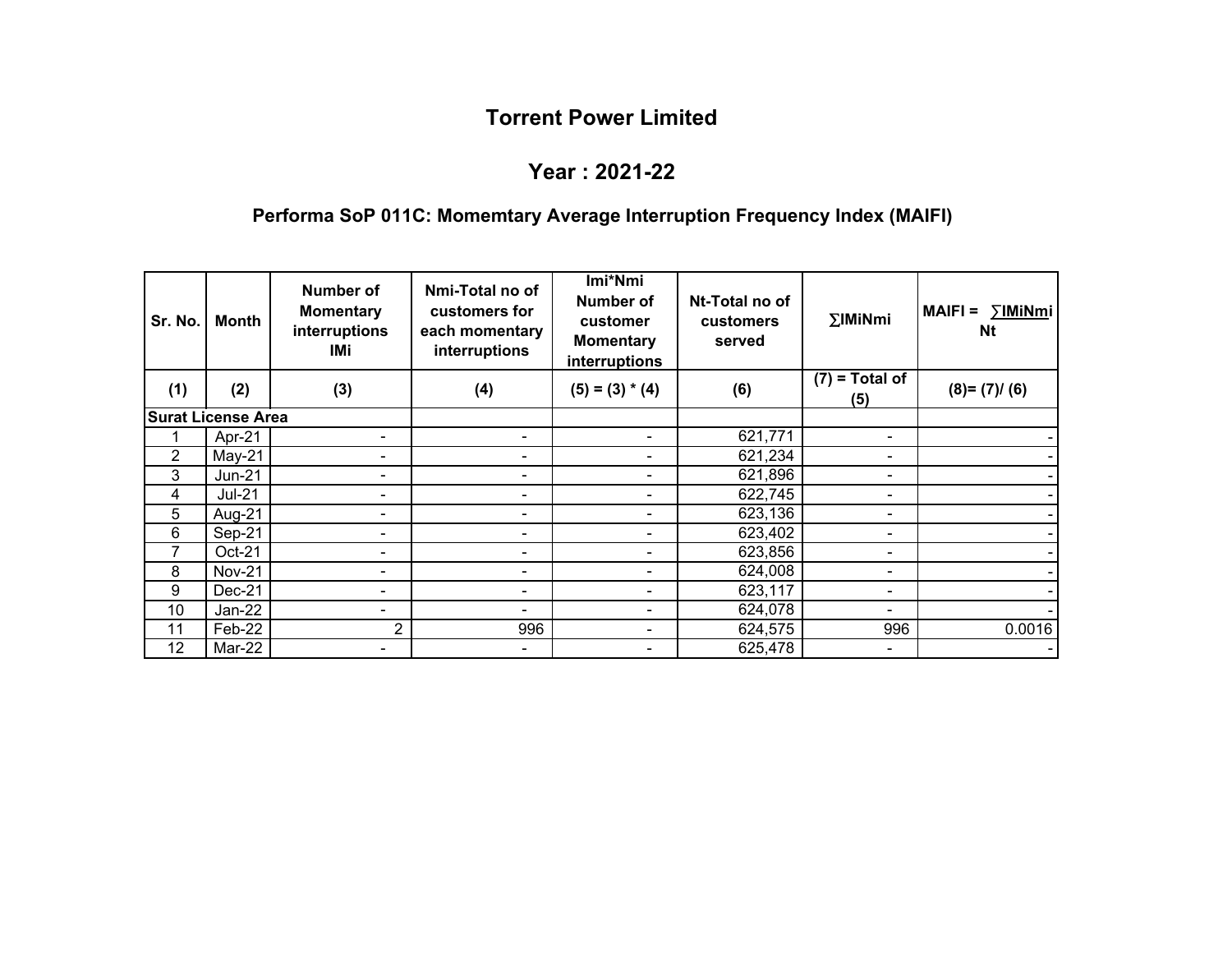# **Name of Distribution Licensee: Torrent Power Limited (AHMEDABAD)**

# **Year : 2021-22**

# **Sop 012: System Losses**

|              | Losses in System and Connected Equipment         |                               |          |  |  |  |  |  |  |
|--------------|--------------------------------------------------|-------------------------------|----------|--|--|--|--|--|--|
|              | <b>Total Energy Delivered</b>                    | A                             | 8,058.70 |  |  |  |  |  |  |
| ii.          | Energy Sold (Billed). HT direct sales (Mus)      | в                             | 2,013.04 |  |  |  |  |  |  |
| iii          | Energy Sold (Billed) in the HT & LT system (MUs) |                               | 5,670.65 |  |  |  |  |  |  |
| iv           | <b>Total Sales (Mus)</b>                         | (B+C)                         | 7,683.69 |  |  |  |  |  |  |
| $\mathsf{V}$ | Distribution Loss (Mus)                          |                               | 334.29   |  |  |  |  |  |  |
| vi           | Energy input at EHV Substation (Mus)             |                               | 8,017.98 |  |  |  |  |  |  |
| vii          | % Distribution Loss                              | $(D)$ X 100/ $(E)$            | 4.17%    |  |  |  |  |  |  |
| viii         | Total Losses(including EHV/Transmission) (Mus)   | $\{(A)-(B+C)\}$               | 375.01   |  |  |  |  |  |  |
| ix           | % Total Losses(including EHV/Transmission)       | $\{(A)-(B+C)\}\times 100/(A)$ | 4.65%    |  |  |  |  |  |  |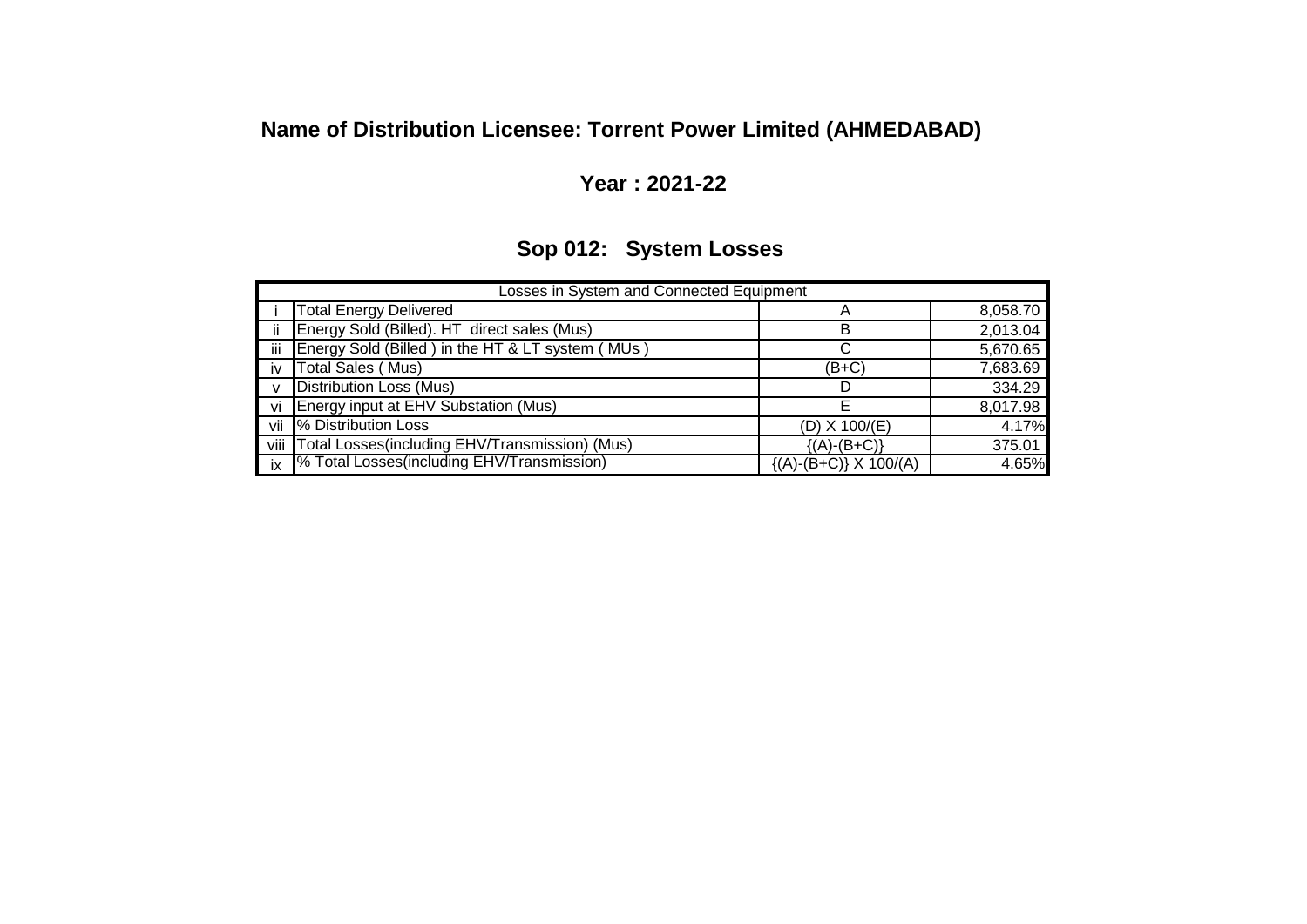# **Name of Distribution Licensee: Torrent Power Limited (SURAT)**

# **Year : 2021-22**

# **Sop 012: System Losses**

|              | Losses in System and Connected Equipment                 |                               |          |  |  |  |  |  |  |
|--------------|----------------------------------------------------------|-------------------------------|----------|--|--|--|--|--|--|
|              | <b>Total Energy Delivered</b>                            | A                             | 3,491.37 |  |  |  |  |  |  |
| ii           | Energy Sold (Billed). HT direct sales (Mus)              | B                             | 416.07   |  |  |  |  |  |  |
| iii          | Energy Sold (Billed) in the HT & LT system (MUs)         |                               | 2,920.97 |  |  |  |  |  |  |
| <b>IV</b>    | Total Sales (Mus)                                        | (B+C)                         | 3,337.03 |  |  |  |  |  |  |
| $\mathsf{v}$ | <b>Distribution Loss (Mus)</b>                           |                               | 116.85   |  |  |  |  |  |  |
| vi           | Energy input at EHV Substation (Mus)                     |                               | 3,453.89 |  |  |  |  |  |  |
| vii          | % Distribution Loss                                      | $(D)$ X 100/ $(E)$            | 3.38%    |  |  |  |  |  |  |
| viii         | Total Losses(including EHV/Transmission) (Mus)           | $\{(A)-(B+C)\}$               | 154.34   |  |  |  |  |  |  |
| ix           | <sup>9</sup> % Total Losses (including EHV/Transmission) | $\{(A)-(B+C)\}\times 100/(A)$ | 4.42%    |  |  |  |  |  |  |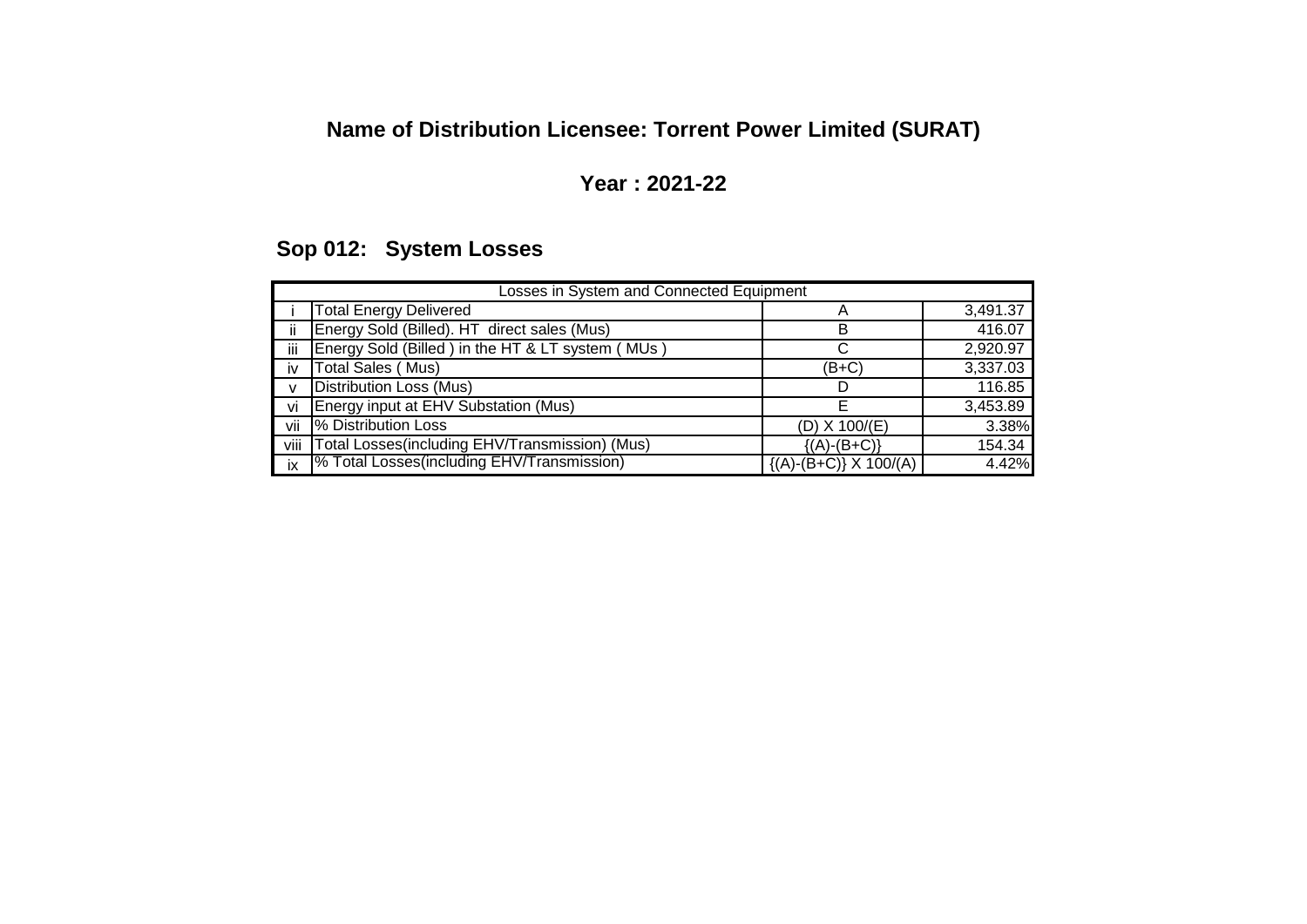## **Year : 2021-22**

### **Performa SoP 013: Meter Faults**

| <b>Consumer</b><br>Category | No.of faulty<br>meters at the<br>start of the<br>year<br>(1) | <b>No.of faulty meters</b><br>added during the<br>year<br>(2) | <b>Total number of</b><br>defective /faulty<br>meter<br>$(3) = (2) + (1)$ | No. of faulty<br>and replaced<br>(4) | No. of faulty meters<br>meters repaired   pending at the end<br>of year<br>$(5) = (3)-(4)$ |
|-----------------------------|--------------------------------------------------------------|---------------------------------------------------------------|---------------------------------------------------------------------------|--------------------------------------|--------------------------------------------------------------------------------------------|
| Ahmedabad License Area      |                                                              |                                                               |                                                                           |                                      |                                                                                            |
| Single Phase                |                                                              | 19,490                                                        | 19,490                                                                    | 19,487                               |                                                                                            |
| <b>Three Phase</b>          |                                                              | 4,672                                                         | 4,672                                                                     | 4,670                                |                                                                                            |

**The details of the old age meter replacement under MMR are as follows**

| Remarks             |      |  |  |  |  |  |
|---------------------|------|--|--|--|--|--|
| <b>Single Phase</b> | 2178 |  |  |  |  |  |
| <b>Three Phase</b>  | 1015 |  |  |  |  |  |

Note : The above includes defective meter replacements done at consumer premises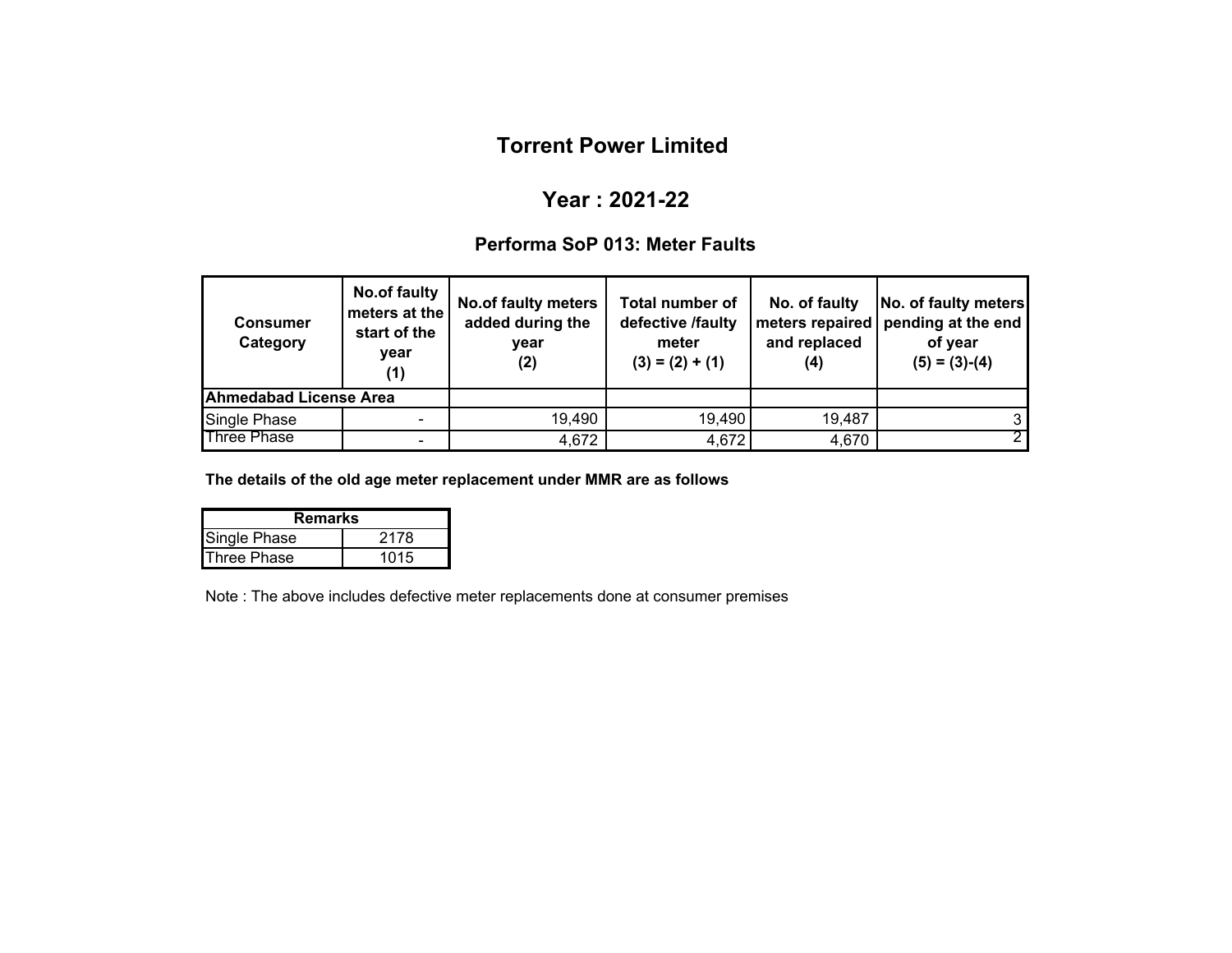## **Year : 2021-22**

#### **Performa SoP 013: Meter Faults**

| <b>Consumer</b><br>Category | No. of faulty<br>meters at the<br>start of the year<br>(1) | <b>No.of faulty meters</b><br>added during the<br>year<br>(2) | <b>Total number of</b><br>defective/faulty<br>meter<br>$(3) = (2) + (1)$ | No. of faulty<br>and replaced<br>(4) | No. of faulty<br>  meters repaired   meters pending at<br>the end of year<br>$(5) = (3)-(4)$ |
|-----------------------------|------------------------------------------------------------|---------------------------------------------------------------|--------------------------------------------------------------------------|--------------------------------------|----------------------------------------------------------------------------------------------|
| <b>Surat License Area</b>   |                                                            |                                                               |                                                                          |                                      |                                                                                              |
| Single Phase                | 30 <sup>1</sup>                                            | 8,418                                                         | 8,448                                                                    | 8,417                                | 31 l                                                                                         |
| <b>Three Phase</b>          | 10 <sub>l</sub>                                            | 1,980                                                         | 1,990                                                                    | 1,980                                | 10 <sup>1</sup>                                                                              |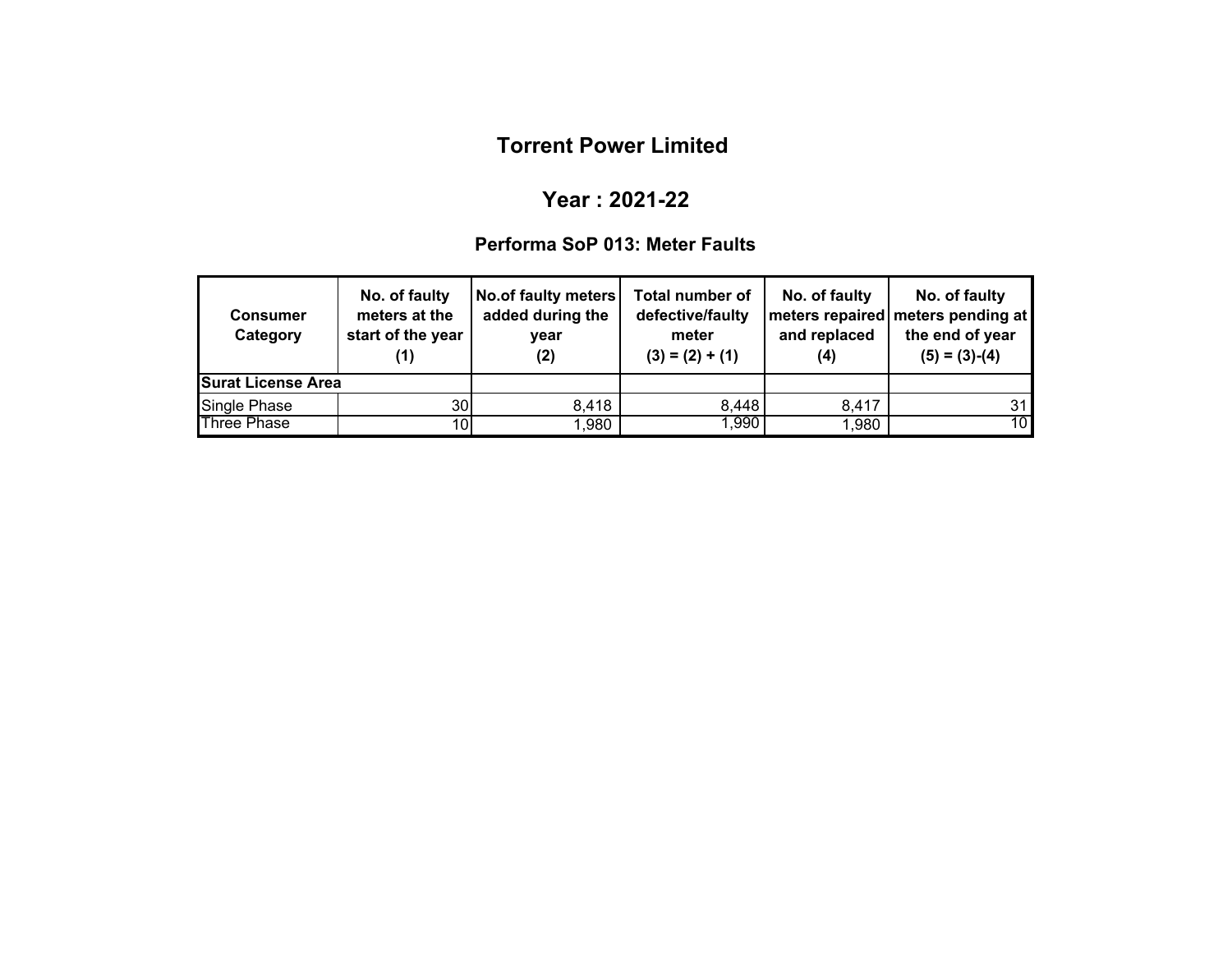# **Name of Distribution Licensee: Torrent Power Limited (AHMEDABAD)**

### **Year : 2021-22**

# **Sop 014 -A: Statement Showing the ATC losses, collection efficiency & Billing Efficiency**

| Sr.No. | Month      | Units input<br>(Mus) | Units Billed.<br>(Mus) | <b>Billing</b><br>Efficiency | <b>Revenue Billed</b><br>(Rs. Crores) | Revenue<br>Collected (Rs.<br>Crores) | Collection<br>Efficiency% | <b>Business</b><br>Efficiency | ATC Loss%* |
|--------|------------|----------------------|------------------------|------------------------------|---------------------------------------|--------------------------------------|---------------------------|-------------------------------|------------|
|        | 2          | A                    | B                      | $C = (B/A)^*100$             | D                                     | E.                                   | $F=(E/D)*100$             | $G = (C*F)/100$               | $H=100-G$  |
|        | <b>APR</b> | 736                  | 682                    | 92.71                        | 576                                   | 481                                  | 83.56                     | 77.46                         | 22.54      |
|        | <b>MAY</b> | 719                  | 636                    | 88.51                        | 545                                   | 574                                  | 105.27                    | 93.17                         | 6.83       |
|        | <b>JUN</b> | 760                  | 726                    | 95.50                        | 615                                   | 564                                  | 91.58                     | 87.46                         | 12.54      |
|        | <b>JUL</b> | 804                  | 725                    | 90.20                        | 615                                   | 621                                  | 101.05                    | 91.14                         | 8.86       |
| ij     | <b>AUG</b> | 737                  | 734                    | 99.61                        | 619                                   | 620                                  | 100.20                    | 99.81                         | 0.19       |
|        | <b>SEP</b> | 724                  | 702                    | 96.99                        | 586                                   | 599                                  | 102.18                    | 99.11                         | 0.89       |
|        | <b>OCT</b> | 760                  | 749                    | 98.60                        | 639                                   | 605                                  | 94.75                     | 93.43                         | 6.57       |
| iii    | <b>NOV</b> | 519                  | 580                    | 111.81                       | 500                                   | 571                                  | 114.25                    | 127.74                        | (27.74)    |
|        | <b>DEC</b> | 539                  | 551                    | 102.18                       | 472                                   | 535                                  | 113.31                    | 115.79                        | (15.79)    |
|        | <b>JAN</b> | 507                  | 481                    | 94.87                        | 430                                   | 474                                  | 110.29                    | 104.64                        | (4.64)     |
| iv     | <b>FEB</b> | 503                  | 511                    | 101.77                       | 456                                   | 437                                  | 95.72                     | 97.42                         | 2.58       |
|        | <b>MAR</b> | 710                  | 604                    | 85.12                        | 521                                   | 483                                  | 92.72                     | 78.92                         | 21.08      |
|        |            | 8,018                | 7,684                  | 95.83                        | 6,574                                 | 6,564                                | 99.85                     | 95.68                         | 4.32       |

*\*The resultant figure based on application of formats will not portray true picture due to mismatch of billing versus revenue collected in a given period.*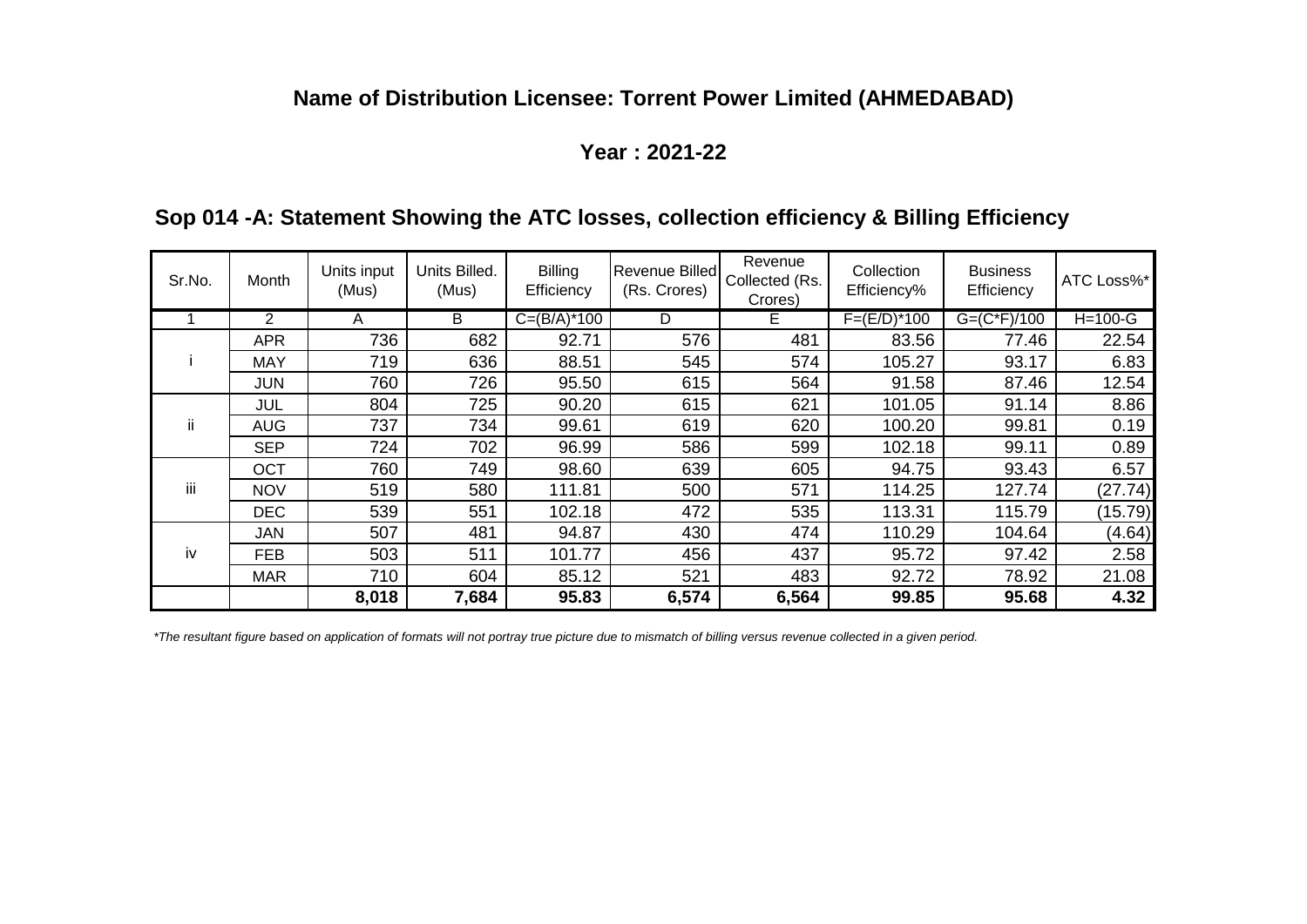# **Name of Distribution Licensee: Torrent Power Limited (SURAT)**

### **Year : 2021-22**

# **Sop 014 -A: Statement Showing the ATC losses, collection efficiency & Billing Efficiency**

| Sr.No. | Month          | Units input<br>(Mus) | Units Billed.<br>(Mus) | <b>Billing</b><br>Efficiency | <b>Revenue Billed</b><br>(Rs. Crores) | Revenue<br>Collected (Rs.<br>Crores) | Collection<br>Efficiency% | <b>Business</b><br>Efficiency | ATC Loss%* |
|--------|----------------|----------------------|------------------------|------------------------------|---------------------------------------|--------------------------------------|---------------------------|-------------------------------|------------|
|        | $\overline{2}$ | A                    | B                      | $C = (B/A)^*100$             | D                                     | E.                                   | $F=(E/D)*100$             | $G=(C*F)/100$                 | $H=100-G$  |
|        | <b>APR</b>     | 316                  | 313                    | 98.87                        | 250                                   | 238                                  | 95.20                     | 94.13                         | 5.87       |
|        | <b>MAY</b>     | 263                  | 255                    | 96.99                        | 207                                   | 252                                  | 121.77                    | 118.10                        | (18.10)    |
|        | <b>JUN</b>     | 276                  | 265                    | 96.06                        | 215                                   | 201                                  | 93.49                     | 89.81                         | 10.19      |
|        | <b>JUL</b>     | 304                  | 287                    | 94.43                        | 231                                   | 219                                  | 95.00                     | 89.72                         | 10.28      |
| ii.    | <b>AUG</b>     | 299                  | 291                    | 97.37                        | 234                                   | 225                                  | 96.01                     | 93.48                         | 6.52       |
|        | <b>SEP</b>     | 309                  | 301                    | 97.37                        | 241                                   | 232                                  | 96.33                     | 93.80                         | 6.20       |
|        | OCT            | 348                  | 324                    | 93.20                        | 259                                   | 257                                  | 99.48                     | 92.71                         | 7.29       |
| iii    | <b>NOV</b>     | 217                  | 227                    | 104.36                       | 185                                   | 231                                  | 124.74                    | 130.18                        | (30.18)    |
|        | <b>DEC</b>     | 272                  | 256                    | 94.10                        | 208                                   | 202                                  | 96.82                     | 91.11                         | 8.89       |
|        | JAN            | 260                  | 253                    | 97.17                        | 207                                   | 206                                  | 99.42                     | 96.61                         | 3.39       |
| iv     | <b>FEB</b>     | 255                  | 253                    | 99.24                        | 209                                   | 200                                  | 95.84                     | 95.11                         | 4.89       |
|        | <b>MAR</b>     | 335                  | 313                    | 93.42                        | 254                                   | 228                                  | 89.49                     | 83.60                         | 16.40      |
|        |                | 3,454                | 3,337                  | 96.62                        | 2,701                                 | 2,692                                | 99.65                     | 96.28                         | 3.72       |

\*The resultant figure based on application of formats will not portray true picture due to mismatch of billing versus revenue collected in a given period.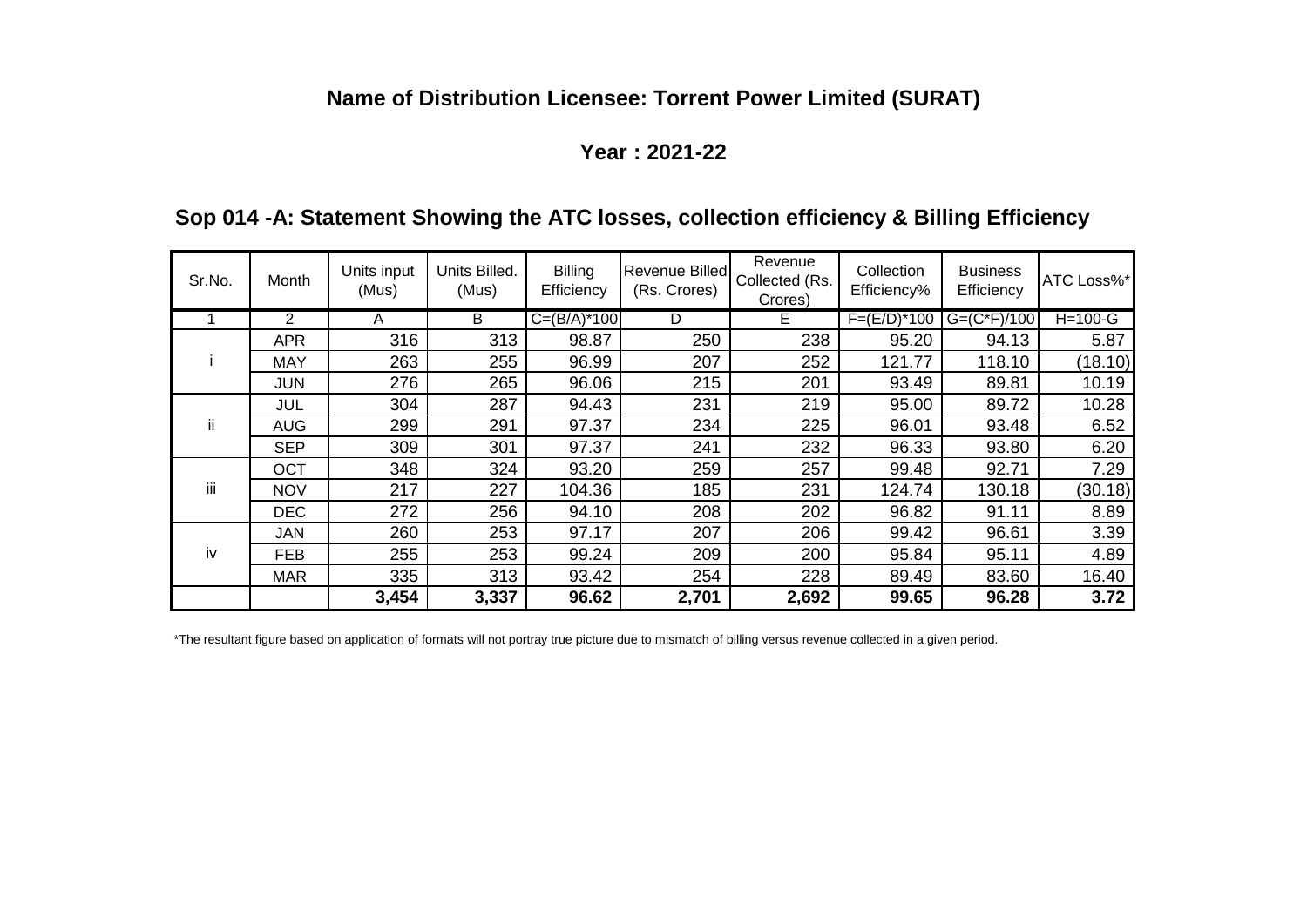# **Name of Distribution Licensee: Torrent Power Limited (AHMEDABAD)**

### **Year : 2021-22**

# **Sop 015: Release of New Connection status**

| Name of<br>Area/<br><b>Cirlce</b> | <b>Consumer Category</b>      | Total no. of<br>consumers<br>connected at the<br>begining of the<br>half - year/year | Pending at the<br>begining of the<br>Half year/year * | <b>New Application</b><br>received during<br>the half-<br>year/year | No. of connections<br>released during the<br>Half-year/year | No. of applications<br>pending at the end<br>of the Half -<br>year/year * | Total no. of consumers<br>connected at the end of<br>the Half - year/year |
|-----------------------------------|-------------------------------|--------------------------------------------------------------------------------------|-------------------------------------------------------|---------------------------------------------------------------------|-------------------------------------------------------------|---------------------------------------------------------------------------|---------------------------------------------------------------------------|
|                                   | Residential                   | 1543587                                                                              | 923                                                   | 14811                                                               | 18491                                                       | 268                                                                       | 1553246                                                                   |
|                                   | Non -RGP                      | 419820                                                                               | 295                                                   | 7526                                                                | 6798                                                        | 124                                                                       | 423689                                                                    |
|                                   | LTMD                          | 35567                                                                                | 21                                                    | 437                                                                 | 423                                                         | 13                                                                        | 36625                                                                     |
| 1st Half                          | Agricultural (Total)          | 313                                                                                  | 0                                                     | $\overline{2}$                                                      | 0                                                           | 0                                                                         | 304                                                                       |
|                                   | Iнт                           | 1468                                                                                 | 5                                                     | 36                                                                  | 38                                                          | 13                                                                        | 1504                                                                      |
|                                   | Other                         | 5696                                                                                 | 30                                                    | 315                                                                 | 271                                                         | 15                                                                        | 5885                                                                      |
|                                   | <b>Total</b>                  | 2006451                                                                              | 1274                                                  | 23127                                                               | 26021                                                       | 433                                                                       | 2021253                                                                   |
|                                   | Residential                   | 1553246                                                                              | 268                                                   | 19359                                                               | 18365                                                       | 2625                                                                      | 1564056                                                                   |
|                                   | Non -RGP                      | 423689                                                                               | 124                                                   | 7615                                                                | 8478                                                        | 1341                                                                      | 429364                                                                    |
|                                   | <b>LTMD</b>                   | 36625                                                                                | 13                                                    | 557                                                                 | 530                                                         | 192                                                                       | 37615                                                                     |
|                                   | 2nd Half Agricultural (Total) | 304                                                                                  | 0                                                     | 6                                                                   | 2                                                           | 6                                                                         | 296                                                                       |
|                                   | IHT                           | 1504                                                                                 | 13                                                    | 47                                                                  | 45                                                          | 70                                                                        | 1546                                                                      |
|                                   | Other                         | 5885                                                                                 | 15                                                    | 359                                                                 | 296                                                         | 127                                                                       | 6035                                                                      |
|                                   | Total                         | 2021253                                                                              | 433                                                   | 27943                                                               | 27716                                                       | 4361                                                                      | 2038912                                                                   |
|                                   | Residential                   | 1543587                                                                              | 923                                                   | 34170                                                               | 36856                                                       | 2625                                                                      | 1564056                                                                   |
|                                   | Non -RGP                      | 419820                                                                               | 295                                                   | 15141                                                               | 15276                                                       | 1341                                                                      | 429364                                                                    |
|                                   | <b>LTMD</b>                   | 35567                                                                                | 21                                                    | 994                                                                 | 953                                                         | 192                                                                       | 37615                                                                     |
| Annual                            | Agricultural (Total)          | 313                                                                                  | 0                                                     | 8                                                                   | 2                                                           | 6                                                                         | 296                                                                       |
|                                   | IHT                           | 1468                                                                                 | 5                                                     | 83                                                                  | 83                                                          | 70                                                                        | 1546                                                                      |
|                                   | Other                         | 5696                                                                                 | 30                                                    | 674                                                                 | 567                                                         | 127                                                                       | 6035                                                                      |
|                                   | Total                         | 2006451                                                                              | 1274                                                  | 51070                                                               | 53737                                                       | 4361                                                                      | 2038912                                                                   |

**Note:** All the columns are independent.

\* Pending applications exclude pendency due to consumer compliance and RO Permission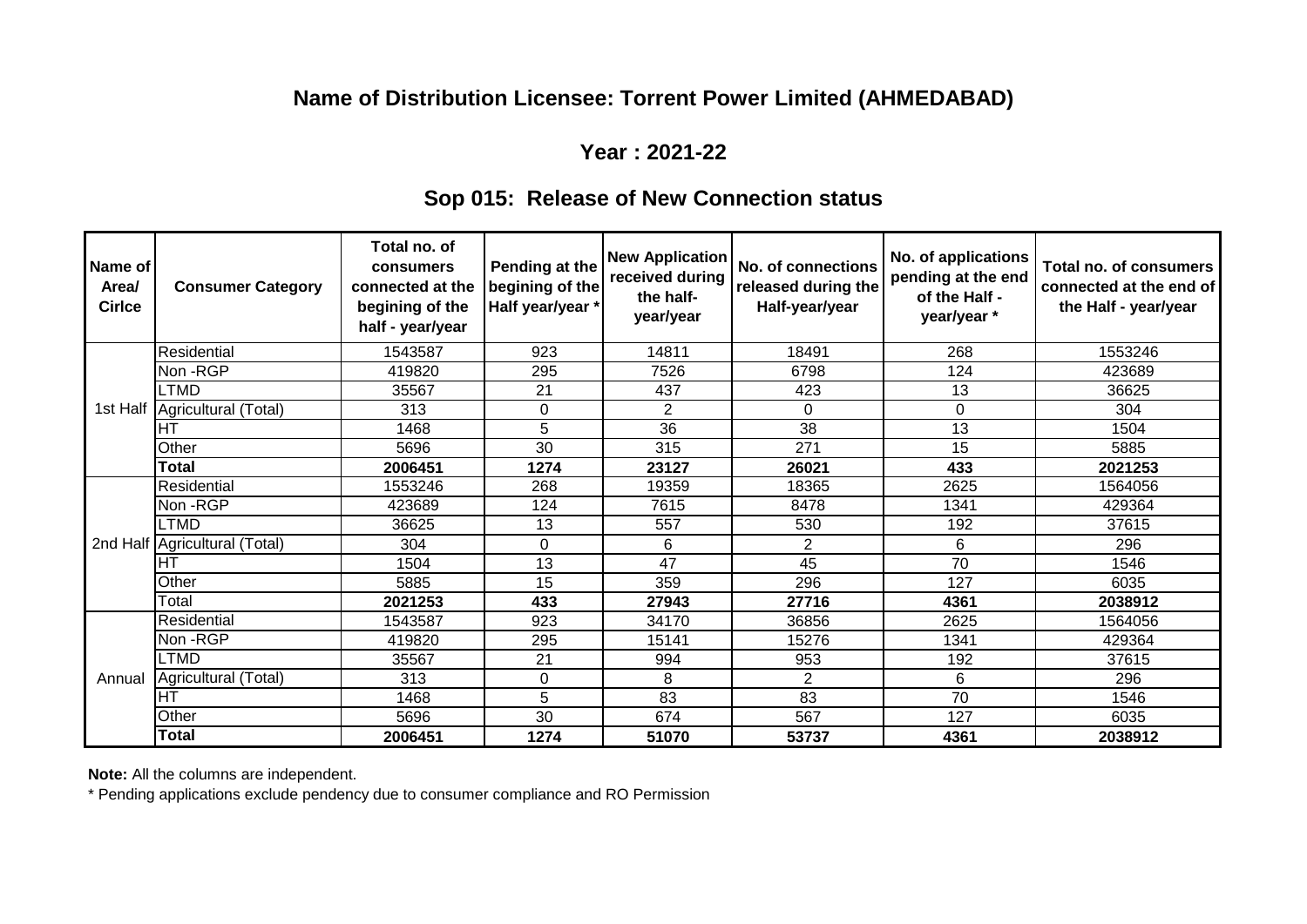# **Name of Distribution Licensee: Torrent Power Limited (SURAT)**

### **Year : 2021-22**

# **Sop 015: Release of New Connection status**

| Name of<br>Area/<br><b>Cirlce</b> | <b>Consumer</b><br>Category     | Total no. of<br>consumers<br>connected at the<br>begining of the<br>half - year/year | Pending at the<br>begining of the<br>Half year/year * | <b>New Application</b><br>received during<br>the half-<br>year/year | No. of connections<br>released during the<br>Half-year/year | No. of applications<br>pending at the end<br>of the Half -year/year | Total no. of consumers<br>connected at the end of<br>the Half - year/year |
|-----------------------------------|---------------------------------|--------------------------------------------------------------------------------------|-------------------------------------------------------|---------------------------------------------------------------------|-------------------------------------------------------------|---------------------------------------------------------------------|---------------------------------------------------------------------------|
|                                   | Residential                     | 417755                                                                               | 21                                                    | 2635                                                                | 2569                                                        | 24                                                                  | 418506                                                                    |
|                                   | Non -RGP                        | 189002                                                                               | 9                                                     | 1420                                                                | 1391                                                        | 33                                                                  | 189163                                                                    |
|                                   | <b>LTMD</b>                     | 14664                                                                                |                                                       | 77                                                                  | 58                                                          | $\overline{2}$                                                      | 14816                                                                     |
|                                   | 1st Half   Agricultural (Total) | 235                                                                                  | 0                                                     | 0                                                                   | 0                                                           | 0                                                                   | 229                                                                       |
|                                   | lнт                             | 253                                                                                  | 0                                                     | 10                                                                  | 3                                                           | 0                                                                   | 256                                                                       |
|                                   | Other                           | 1863                                                                                 | 0                                                     | 20                                                                  | 20                                                          | $\Omega$                                                            | 1879                                                                      |
|                                   | Total                           | 623772                                                                               | 31                                                    | 4162                                                                | 4041                                                        | 59                                                                  | 624849                                                                    |
|                                   | Residential                     | 418506                                                                               | 24                                                    | 2610                                                                | 2627                                                        | 5                                                                   | 419664                                                                    |
|                                   | Non -RGP                        | 189163                                                                               | 33                                                    | 1732                                                                | 1725                                                        | 5                                                                   | 189668                                                                    |
|                                   | <b>LTMD</b>                     | 14816                                                                                | $\overline{2}$                                        | 132                                                                 | 123                                                         | 0                                                                   | 15078                                                                     |
|                                   | 2nd Half Agricultural (Total)   | 229                                                                                  | 0                                                     | 1                                                                   | 2                                                           | 0                                                                   | 221                                                                       |
|                                   | lΗT                             | 256                                                                                  | 0                                                     | 11                                                                  | $\overline{7}$                                              |                                                                     | 262                                                                       |
|                                   | Other                           | 1879                                                                                 | 0                                                     | 4                                                                   | 9                                                           | 0                                                                   | 1968                                                                      |
|                                   | Total                           | 624849                                                                               | 59                                                    | 4490                                                                | 4493                                                        | 11                                                                  | 626861                                                                    |
|                                   | Residential                     | 417755                                                                               | 21                                                    | 5245                                                                | 5196                                                        | 5                                                                   | 419664                                                                    |
|                                   | Non -RGP                        | 189002                                                                               | 9                                                     | 3152                                                                | 3116                                                        | 5                                                                   | 189668                                                                    |
|                                   | <b>LTMD</b>                     | 14664                                                                                |                                                       | 209                                                                 | 181                                                         | 0                                                                   | 15078                                                                     |
| Annual                            | Agricultural (Total)            | 235                                                                                  | 0                                                     | 1                                                                   | $\overline{2}$                                              | 0                                                                   | 221                                                                       |
|                                   | IНT                             | 253                                                                                  | 0                                                     | 21                                                                  | 10                                                          |                                                                     | 262                                                                       |
|                                   | Other                           | 1863                                                                                 | 0                                                     | 24                                                                  | 29                                                          | 0                                                                   | 1968                                                                      |
|                                   | Total                           | 623772                                                                               | 31                                                    | 8652                                                                | 8534                                                        | 11                                                                  | 626861                                                                    |

**Note:** All the columns are independent.

\* Pending applications exclude pendency due to consumer compliance and RO Permission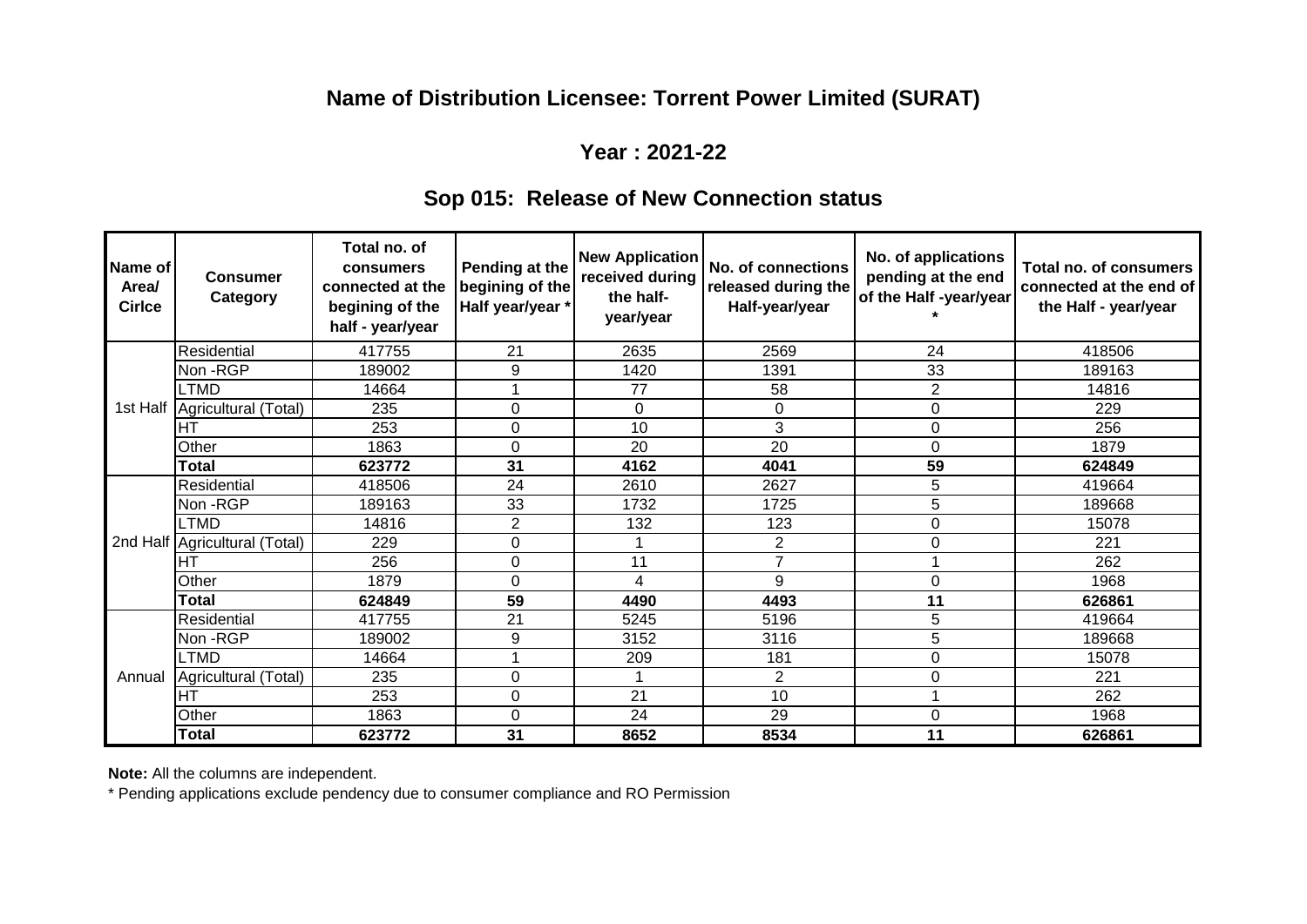#### **Year : 2021-22**

# **SoP 16: Compensation Details**

| Sr.no.         | Event                                       | Compensation                                                                                                    | No. of cases<br>where<br>compensation<br>was given (in<br>numbers) | Amt of<br>compensation paid<br>in $(Rs)$ |
|----------------|---------------------------------------------|-----------------------------------------------------------------------------------------------------------------|--------------------------------------------------------------------|------------------------------------------|
|                | <b>Ahmedabad License Area</b>               |                                                                                                                 |                                                                    |                                          |
| 1              | Duty to provide supply                      | Rs. 50 per day of delay from the limit<br>specified in the performance regulations                              |                                                                    |                                          |
| $\mathbf 2$    | a) New Connection                           |                                                                                                                 |                                                                    |                                          |
| 3              | b) Additional Load                          |                                                                                                                 |                                                                    |                                          |
| 4              | c) Temporary supply                         |                                                                                                                 |                                                                    |                                          |
| 5              | d) Shifting service connection              |                                                                                                                 | ٠                                                                  |                                          |
| 6              | e) Transfer of service connection           |                                                                                                                 |                                                                    |                                          |
| $\overline{7}$ | f) Change in Tariff category of<br>consumer |                                                                                                                 |                                                                    |                                          |
| 8              | Complaints in billing                       | Rs 50 for non reply within the period<br>prescribed in regulation                                               |                                                                    |                                          |
| 9              | Replacement of meters                       | LT- Rs.25 per day of delay- maximum of Rs.<br>2,500 and HT- Rs. 250 per day of delay-<br>maximum of Rs. 5,000   |                                                                    |                                          |
| 10             | Interruption of supply                      | LT-Rs 25 for every 6hrs of delay- maximum<br>of Rs.500 and HT-Rs.50 for every 6 hrs<br>delay maximum Rs. 1000/- |                                                                    |                                          |
| 11             | Voltage fluctuations and complaints         | Rs. 50 for failure to visit or convey findings<br>within the stipulated period                                  |                                                                    |                                          |
| 12             | Responding to consumer's complaints         | Rs. 25 for each day of delay maximum<br>Rs.500                                                                  |                                                                    |                                          |
| 13             | Grievance Handling                          | Rs.25 for failure in handling grievance.                                                                        |                                                                    |                                          |
|                | <b>TOTAL</b>                                |                                                                                                                 |                                                                    |                                          |